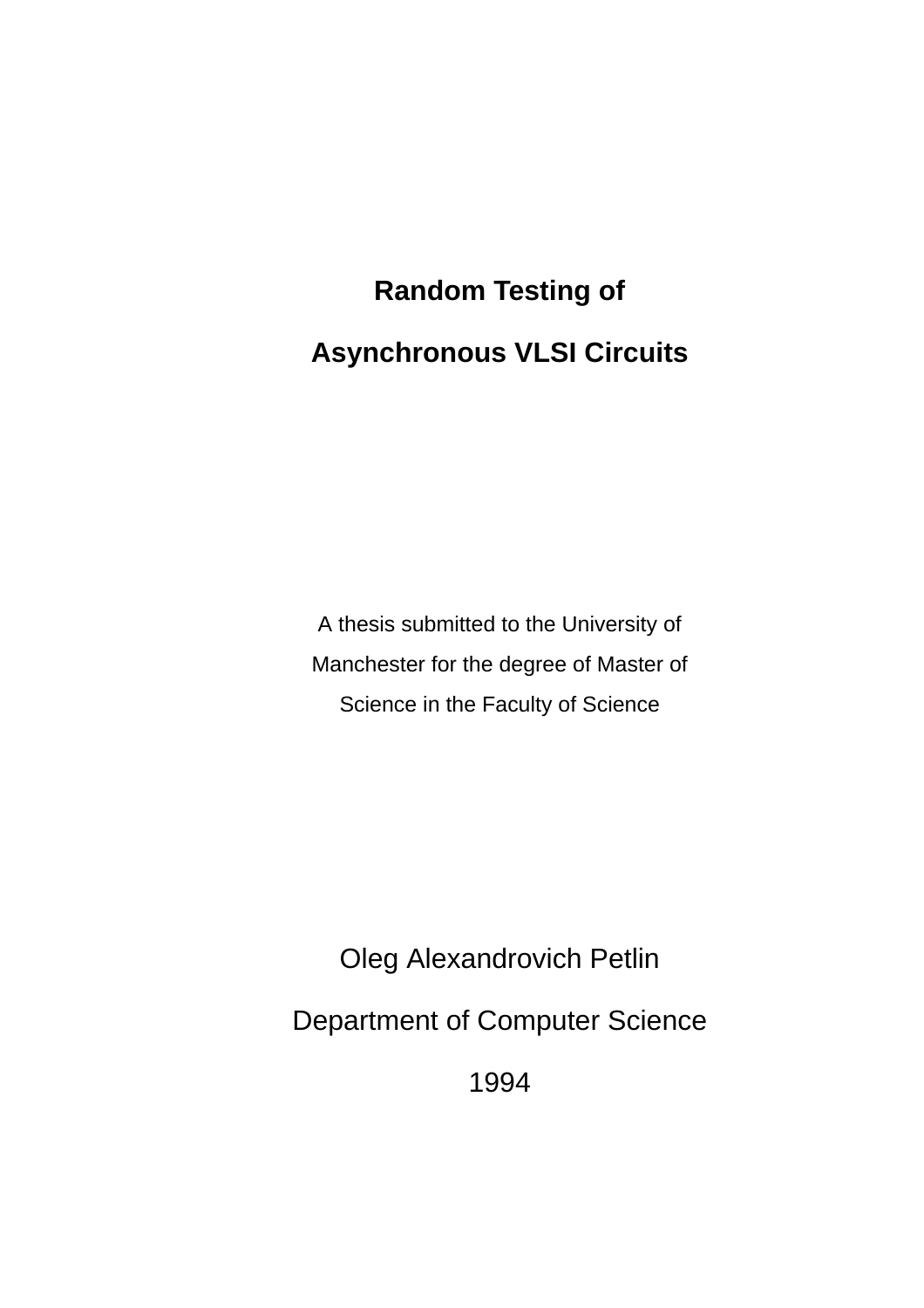## **Contents**

| Chapter 3: Pseudo-random testing of VLSI circuits 36             |  |
|------------------------------------------------------------------|--|
|                                                                  |  |
| 3.2 Exhaustive and pseudo-exhaustive testing of VLSI circuits 42 |  |
|                                                                  |  |
|                                                                  |  |
|                                                                  |  |
|                                                                  |  |
|                                                                  |  |
|                                                                  |  |
|                                                                  |  |
|                                                                  |  |
|                                                                  |  |
|                                                                  |  |
|                                                                  |  |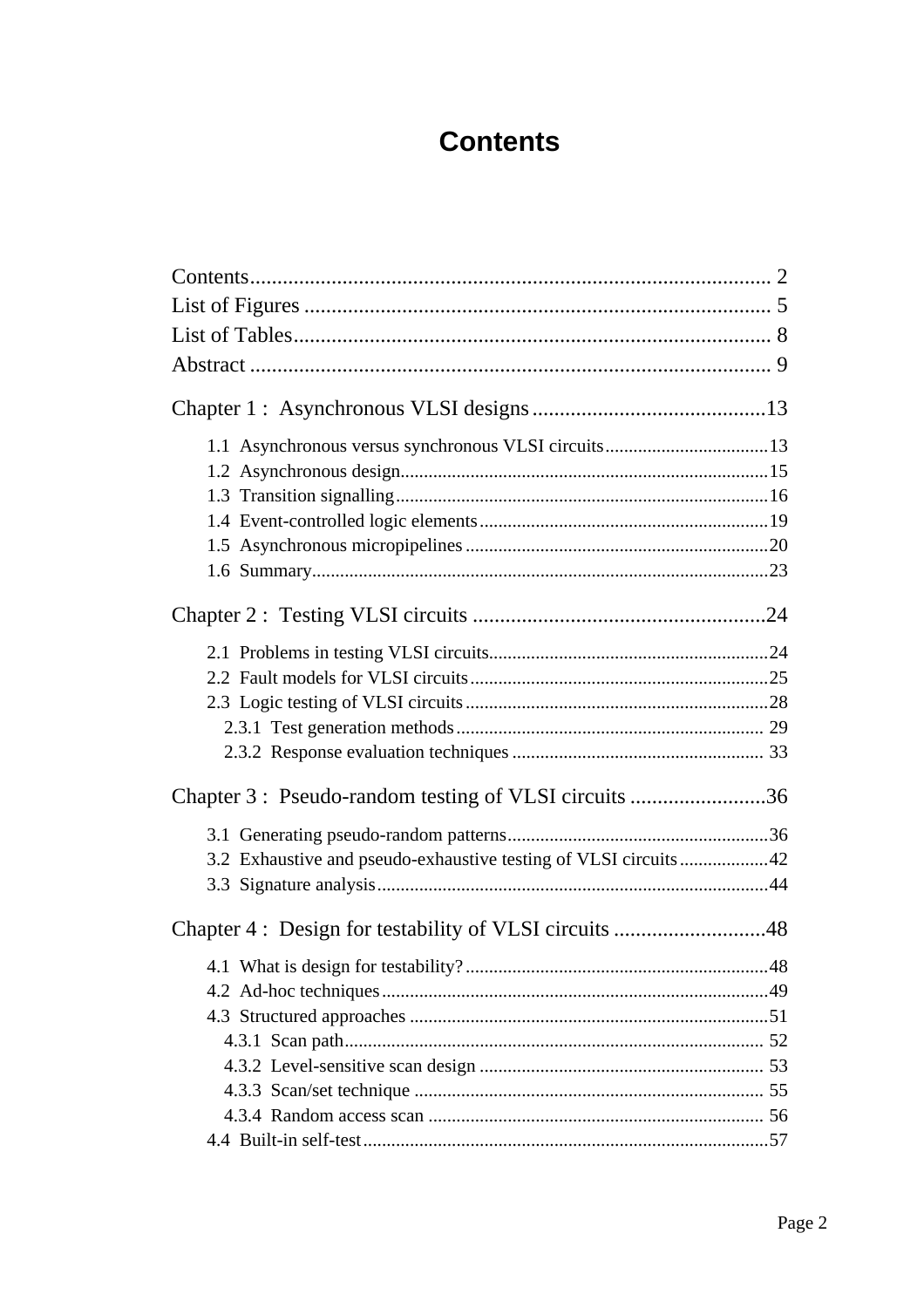| Chapter 5: Testing asynchronous VLSI designs - related works65          |  |
|-------------------------------------------------------------------------|--|
|                                                                         |  |
|                                                                         |  |
|                                                                         |  |
|                                                                         |  |
|                                                                         |  |
|                                                                         |  |
| 6.1 Asynchronous implementations of PRPG and signature analyser 82      |  |
|                                                                         |  |
|                                                                         |  |
| 6.2 Generating patterns for the random testing of asynchronous VLSI     |  |
|                                                                         |  |
|                                                                         |  |
|                                                                         |  |
|                                                                         |  |
| Chapter 7: Test lengths for random testing of micropipelines96          |  |
|                                                                         |  |
|                                                                         |  |
|                                                                         |  |
| 7.2 Test length for random testing using weighted patterns 103          |  |
|                                                                         |  |
| Chapter 8 : Special aspects of random testing of asynchronous           |  |
|                                                                         |  |
| 8.1 Probabilistic properties of the Muller-C element111                 |  |
|                                                                         |  |
|                                                                         |  |
| 8.2.2 Random testing of a certain class of asynchronous circuits  116   |  |
| 8.3 Generating patterns for the pseudo-random testing of micropipelines |  |
|                                                                         |  |
|                                                                         |  |
|                                                                         |  |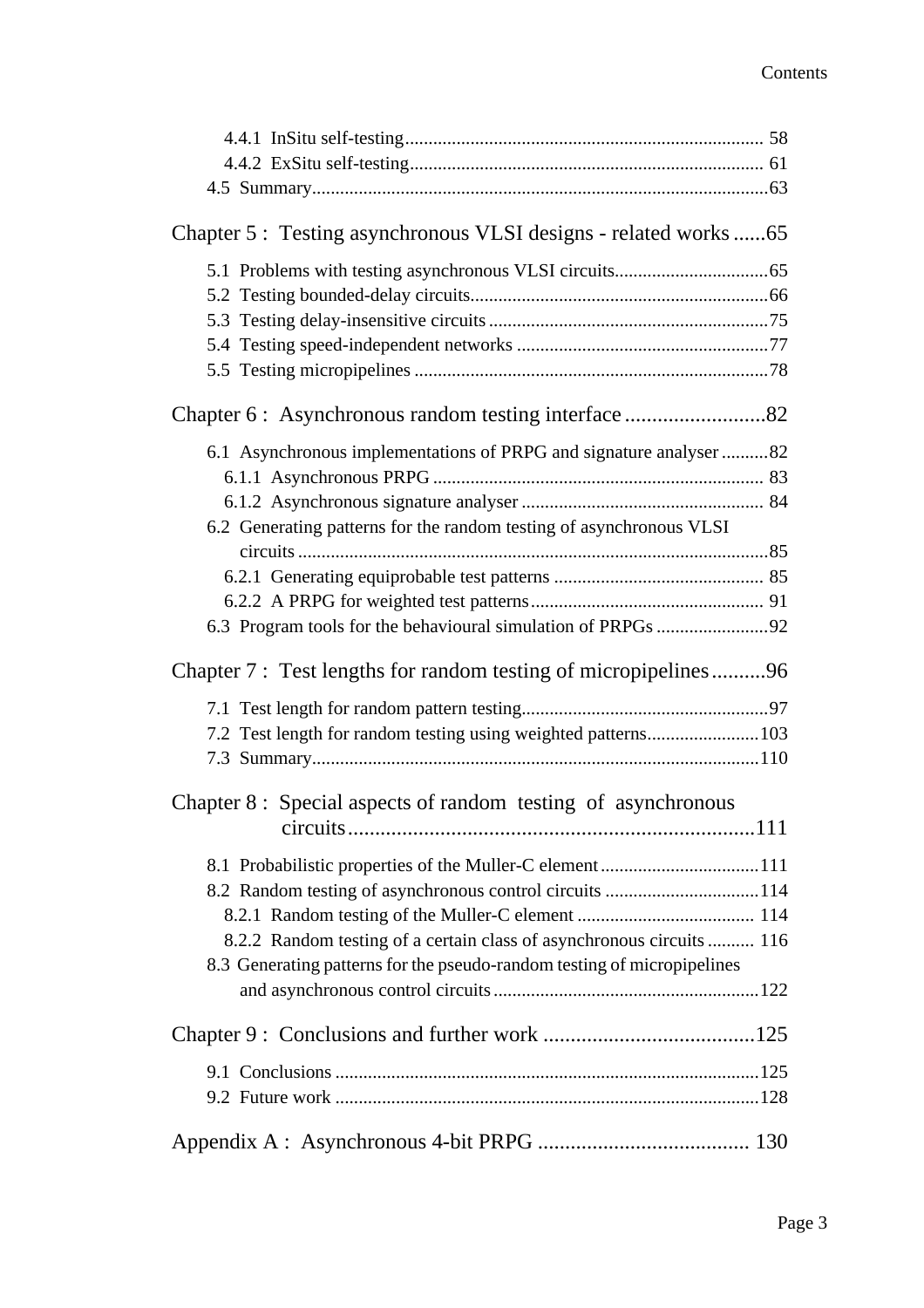| Appendix B : Asynchronous 4-bit parallel signature analyser 133 |  |
|-----------------------------------------------------------------|--|
|                                                                 |  |
|                                                                 |  |
|                                                                 |  |
|                                                                 |  |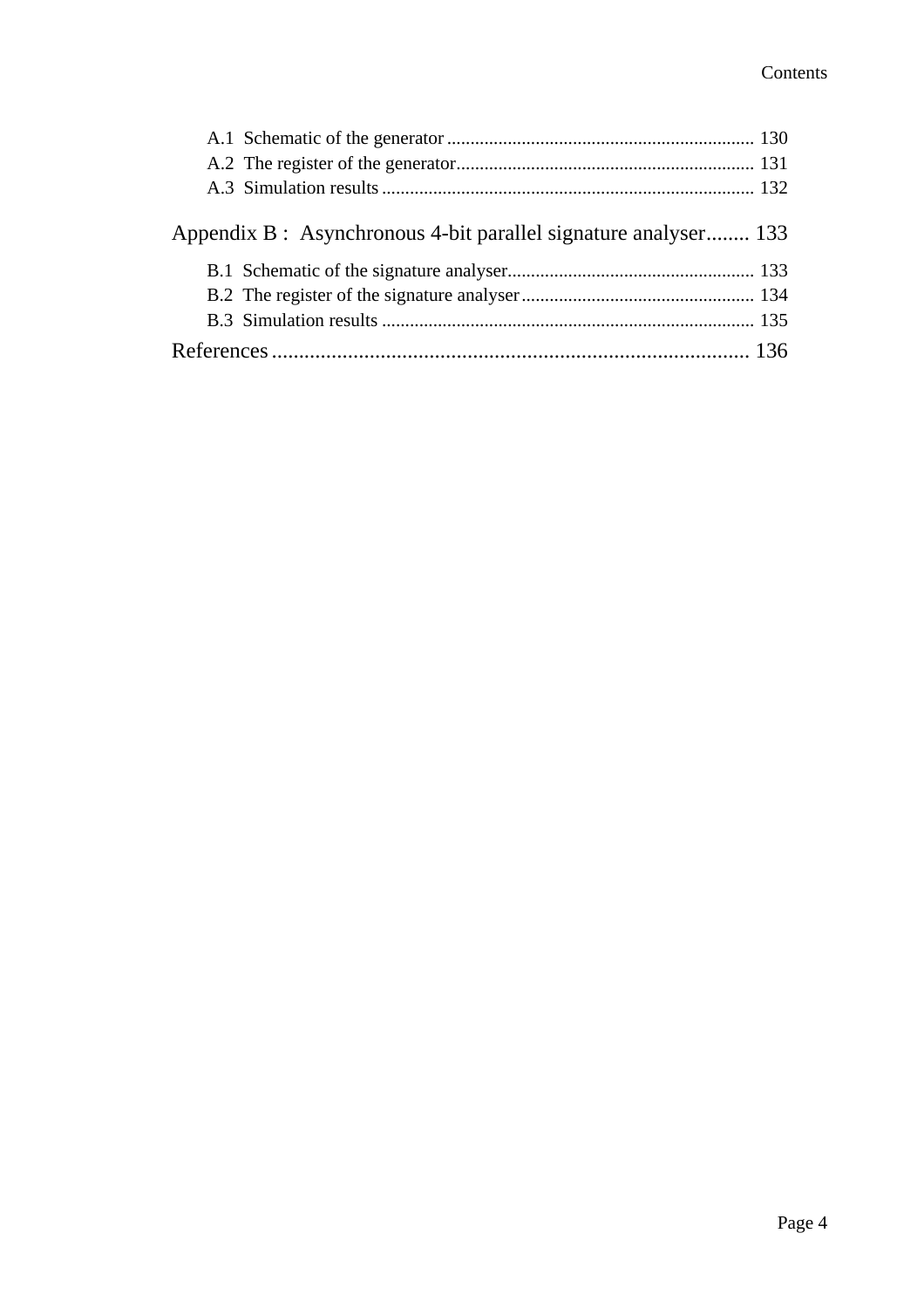# **List of Figures**

| Figure 4.1: Improving VLSI testability using (a) demultiplexers; (b) multi-    |  |
|--------------------------------------------------------------------------------|--|
| Figure 4.2: Using shift registers for improving (a) control access; (b) obser- |  |
|                                                                                |  |
|                                                                                |  |
| Figure 4.5: Polarity hold latch (a) symbolic representation; (b) implementa-   |  |
|                                                                                |  |
|                                                                                |  |
|                                                                                |  |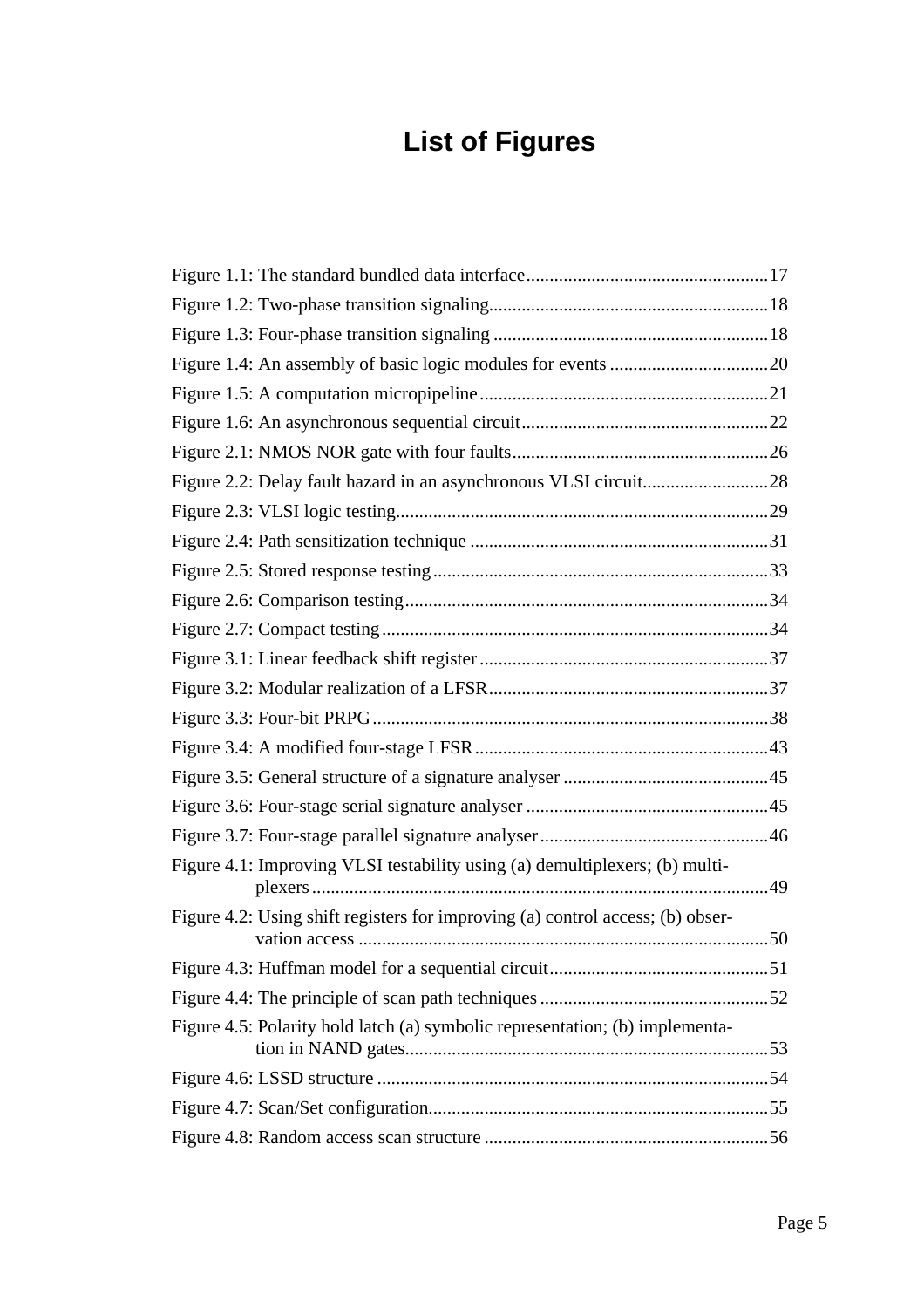| Figure 5.1: Modifying sequential circuit S into a) its acyclic counterpart; b)                                                                     |  |
|----------------------------------------------------------------------------------------------------------------------------------------------------|--|
|                                                                                                                                                    |  |
| Figure 5.3: Equations for handling faults in a NAND circuit for the case of<br>a) stuck-at-0 fault at the output; b) stuck-at-1 fault at input a70 |  |
| Figure 5.4: An example of untestable a) and testable b) asynchronous reset                                                                         |  |
| Figure 5.5: Testing asynchronous reset network: a) synchronous model; b)                                                                           |  |
|                                                                                                                                                    |  |
| Figure 6.1: Asynchronous random testing interface with the two-phase bun-                                                                          |  |
| Figure 6.2: An asynchronous version of a pseudo-random pattern genera-                                                                             |  |
|                                                                                                                                                    |  |
|                                                                                                                                                    |  |
| Figure 6.5: An example of asynchronous circuit with undetectable faults87                                                                          |  |
| Figure 6.6: The 6-bit PRPG based on using the 8-th state from the state mod-                                                                       |  |
| Figure 6.7: A general structure of a PRPG with given signal probabilities on                                                                       |  |
|                                                                                                                                                    |  |
|                                                                                                                                                    |  |
| Figure 6.10: A PRPG of weighted patterns based on using additional logic                                                                           |  |
|                                                                                                                                                    |  |
|                                                                                                                                                    |  |
| Figure 7.3: The Markov chain describing the process of the appearance of                                                                           |  |
| Figure 7.4: A graph of the dependence between the relative error and the                                                                           |  |
| Figure 8.1: An implementation of the two-input Muller-C element111                                                                                 |  |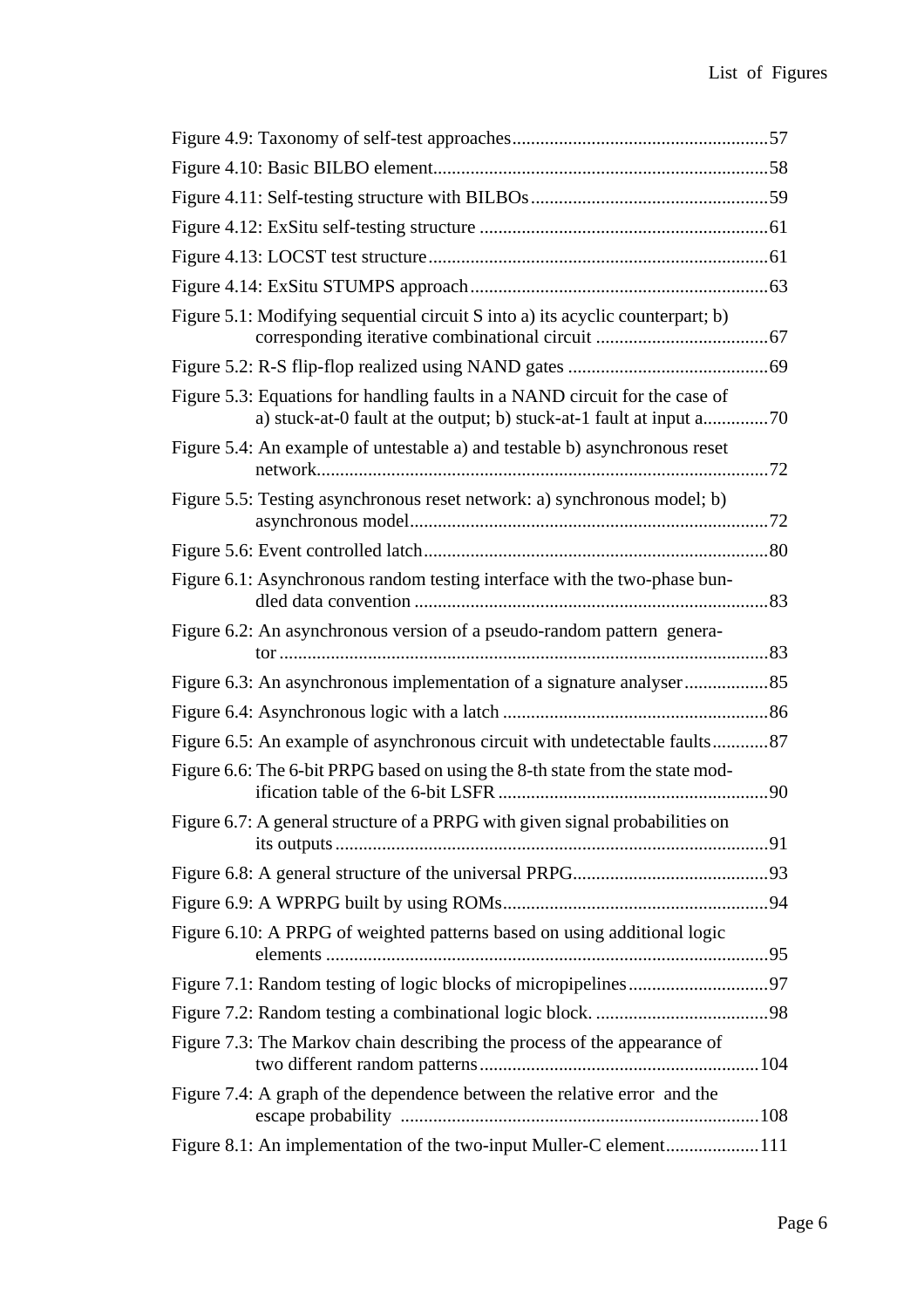| Figure 8.3: An asynchronous logic circuit for random pattern testability 120 |  |
|------------------------------------------------------------------------------|--|
|                                                                              |  |
|                                                                              |  |
|                                                                              |  |
| Figure A.3: The results of the behavioural simulation of the generator 132   |  |
| Figure B.1: An asynchronous implementation of the 4-bit parallel signature   |  |
|                                                                              |  |
| Figure B.2: An implementation of the register of the signature analyser134   |  |
| Figure B.3: The results of the behavioural simulation of the signature ana-  |  |
|                                                                              |  |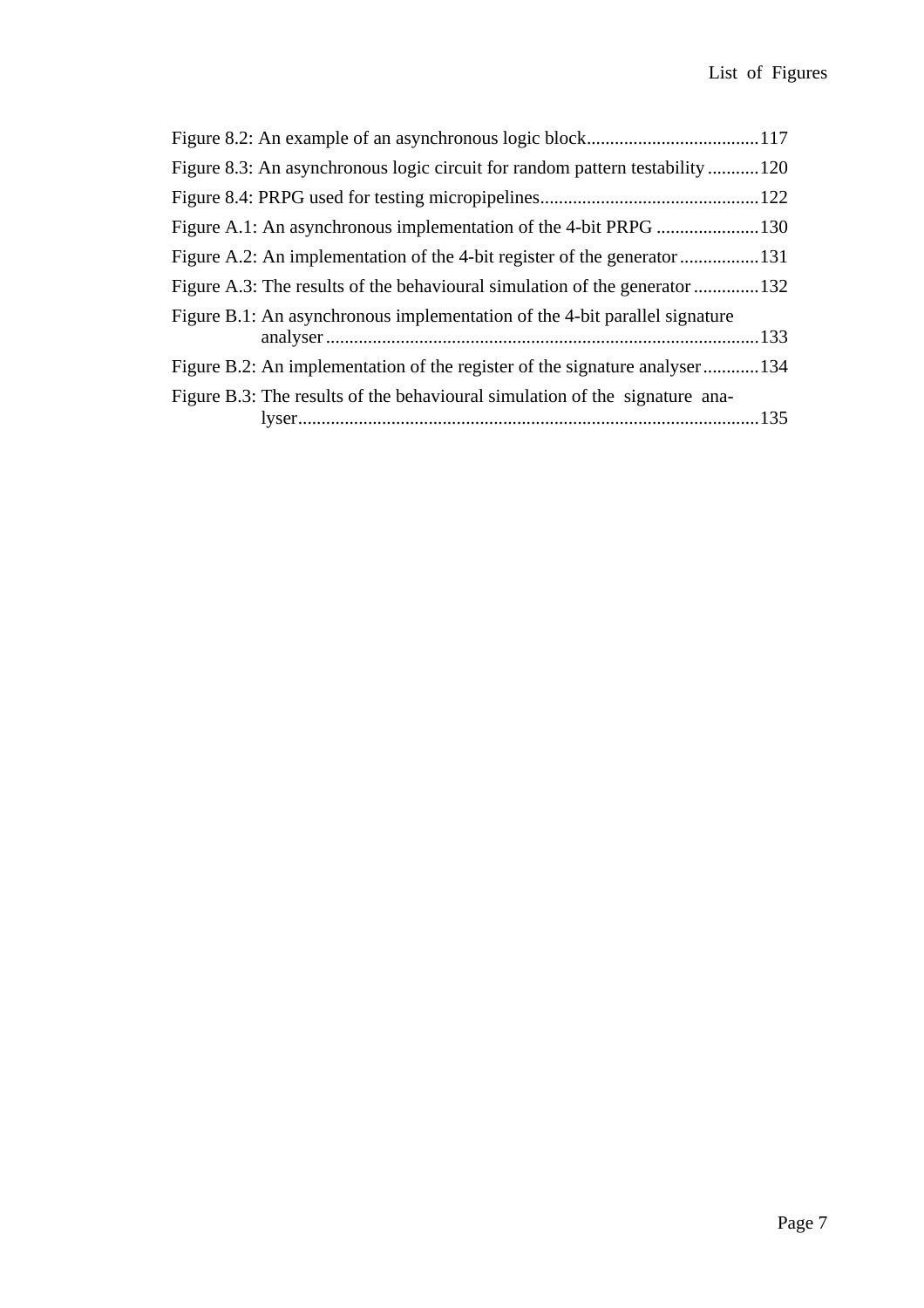## **List of Tables**

| Table 6.2: State sequence for the four-bit PRPG built using the state                                                      |  |
|----------------------------------------------------------------------------------------------------------------------------|--|
| Table 6.3: Table of equivalence between states of the three 4-bit                                                          |  |
|                                                                                                                            |  |
| Table 7.1: Statistical and theoretical random lengths for the exhaustive                                                   |  |
| Table 7.2: Numerical solutions of inequalities (17) and (18) 107                                                           |  |
| Table 7.3: Theoretical and experimental results for estimating the test<br>lengths for random pattern testing of a 3-input |  |
| Table 8.1: Equations for calculating theoretical probabilities of a one                                                    |  |
|                                                                                                                            |  |
|                                                                                                                            |  |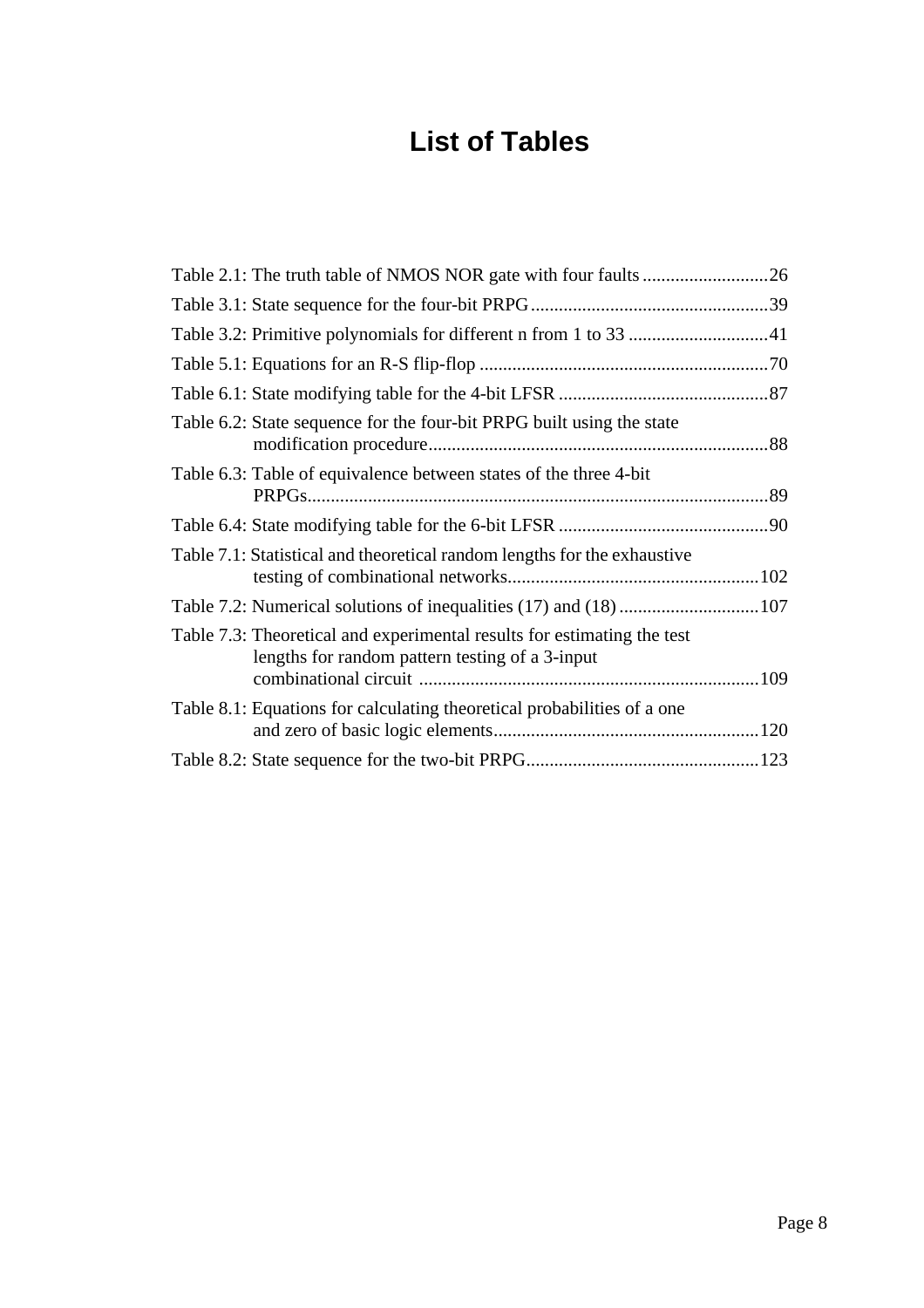### **Abstract**

Asynchronous VLSI designs are becoming an intensive area of research due to their advantages in comparison with synchronous circuits, such as the absence of the clock distribution problem, lower power consumption and higher performance.

The work described in this thesis is an attempt to find possible ways to test asynchronous VLSI circuits using random (or, more accurately, pseudo-random) patterns. The main results have been obtained in the field of random testing of stuck-at faults in micropipelines.

An asynchronous random testing interface has been designed which includes an asynchronous pseudo-random pattern generator and an asynchronous parallel signature analyser. A program model of the universal pseudo-random pattern generator has been developed. The universal pseudo-random pattern generator can produce multi-bit pseudo-random sequences without an obvious shift operation and it can also produce weighted pseudo-random test patterns.

Mathematical expressions have been derived for predicting the test length for random pattern testing of logic blocks of micropipelines by applying equiprobable and weighted random patterns to the inputs.

The probabilistic properties of the *n*-input Muller-C element have been investigated. It is shown that the optimal random test procedure for the *n*-input Muller-C element is random testing using equiprobable input signals. Using the probabilistic properties of the Muller-C element and multiplexers incorporated into the circuit a certain class of asynchronous networks can be designed for random pattern testability. It is also shown how it is possible to produce pseudo-random patterns to detect all stuck-at faults in micropipelines.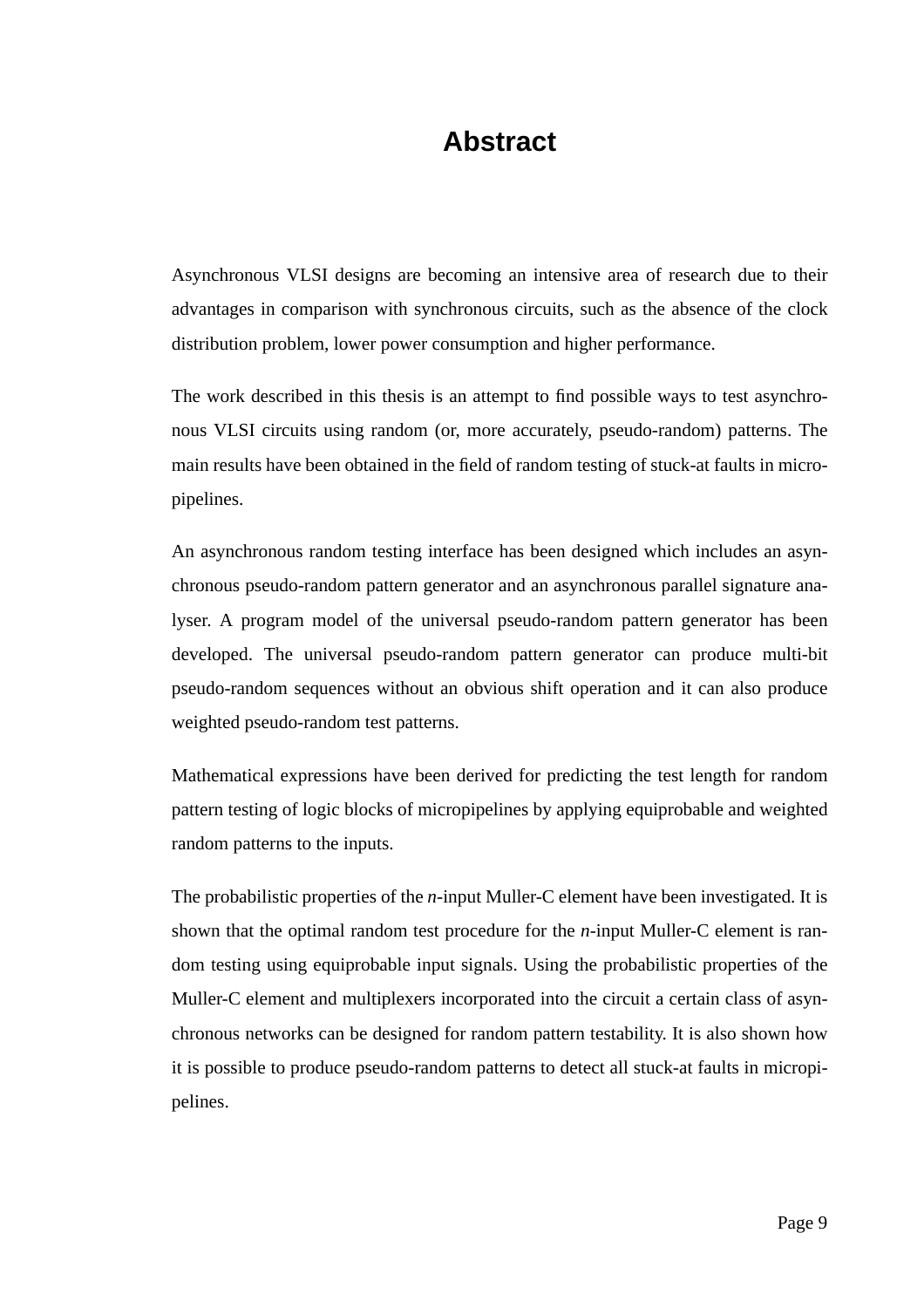### **Declaration**

No portion of the work referred to in this thesis has been submitted in support of an application for another degree or qualification of this or any other university or institute of learning.

Copyright in text of this thesis rests with the Author. Copies (by any process) either in full, or of extracts, may be made **only** in accordance with instructions given by the Author and lodged in the John Rylands University Library of Manchester. Details may be obtained from the Librarian. This page must form part of any such copies made. Further copies (by any process) of copies made in accordance with such instructions may not be made without the permission (in writing) of the Author.

The ownership of any intellectual property rights which may be described in this thesis is vested in the University of Manchester, subject to any prior agreements to the contrary, and may not be made available for use by third parties without the written permission of the University, which will prescribe the terms and conditions of any such agreement.

Further information on the conditions under which disclosures and exploitation may take place is available from the Head of Department of Computer Science.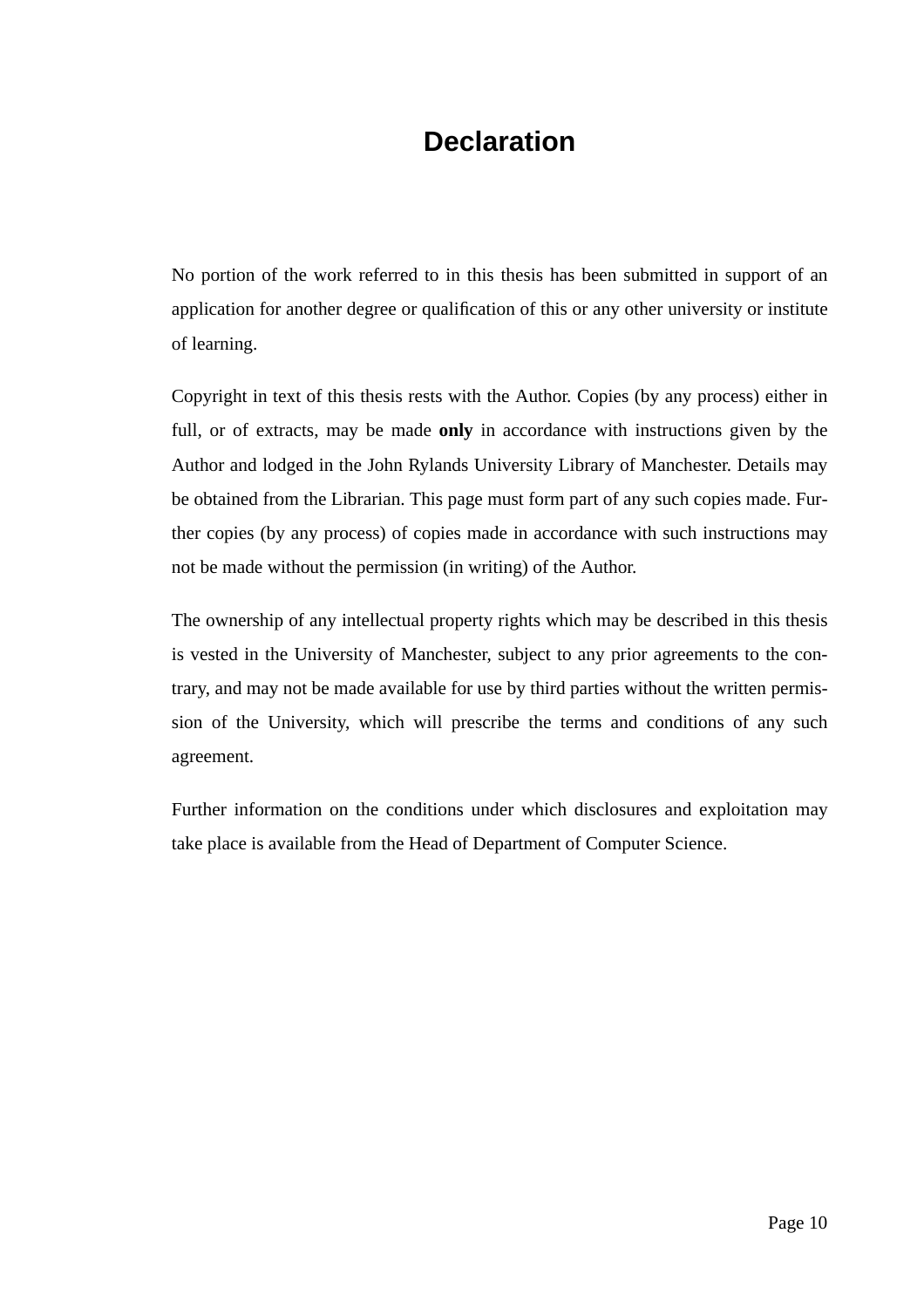### **Acknowledgements**

During the last year I have received a great help from many people, without which the work described in this thesis would have been very difficult or even impossible.

My supervisor Professor Steve Furber has been a great source of inspiration and moral support. I would like to express my gratitude for his constant interest in my ideas and research results and for correcting and commenting on drafts of this thesis.

The other members of the AMULET research group have created a very friendly and comfortable atmosphere for me to lead my research. I would like to thank all of those people who have spent their valuable time to help me to understand asynchronous VLSI designs.

I am especially grateful to Phil Endecott for his help and useful tips with GCC and FrameMaker, and Dr. Jim Garside for providing assistance with Powerview CAD tools.

Some people have helped by reading and commenting on drafts of this thesis as well. I must express my thanks to Phil Endecott for his useful comments.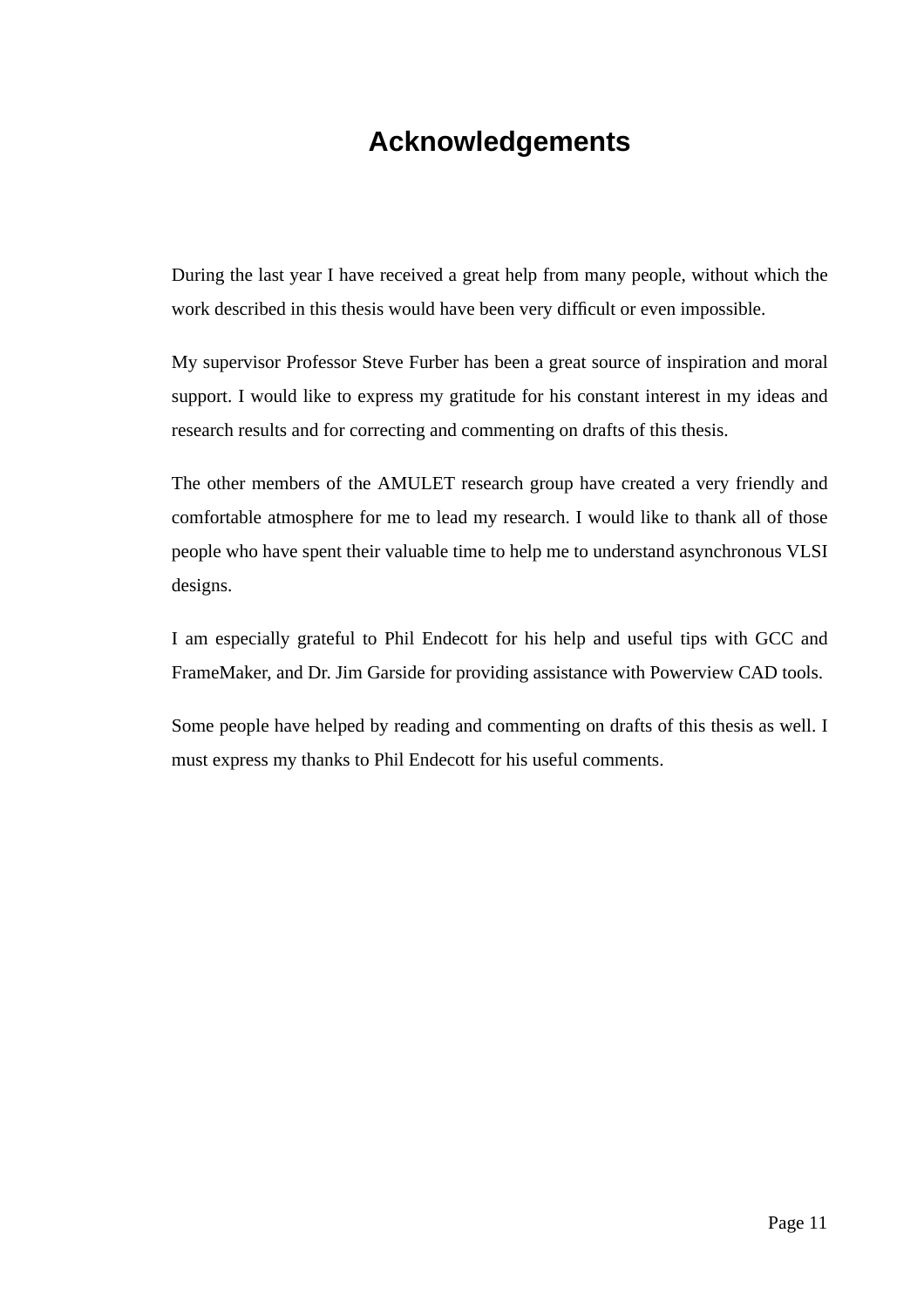### **The Author**

Oleg Petlin obtained an Engineer degree (1989) and a Candidate of Technical Sciences degree (1993) in Computer Science from Kiev Polytechnical Institute (Ukraine). This thesis is the result of the first year of research as a member of the AMULET research group at the University of Manchester.

AMULET (Asynchronous Microprocessor Using Low Energy Techniques) comprises four projects looking at different areas where asynchronous logic techniques can be applied.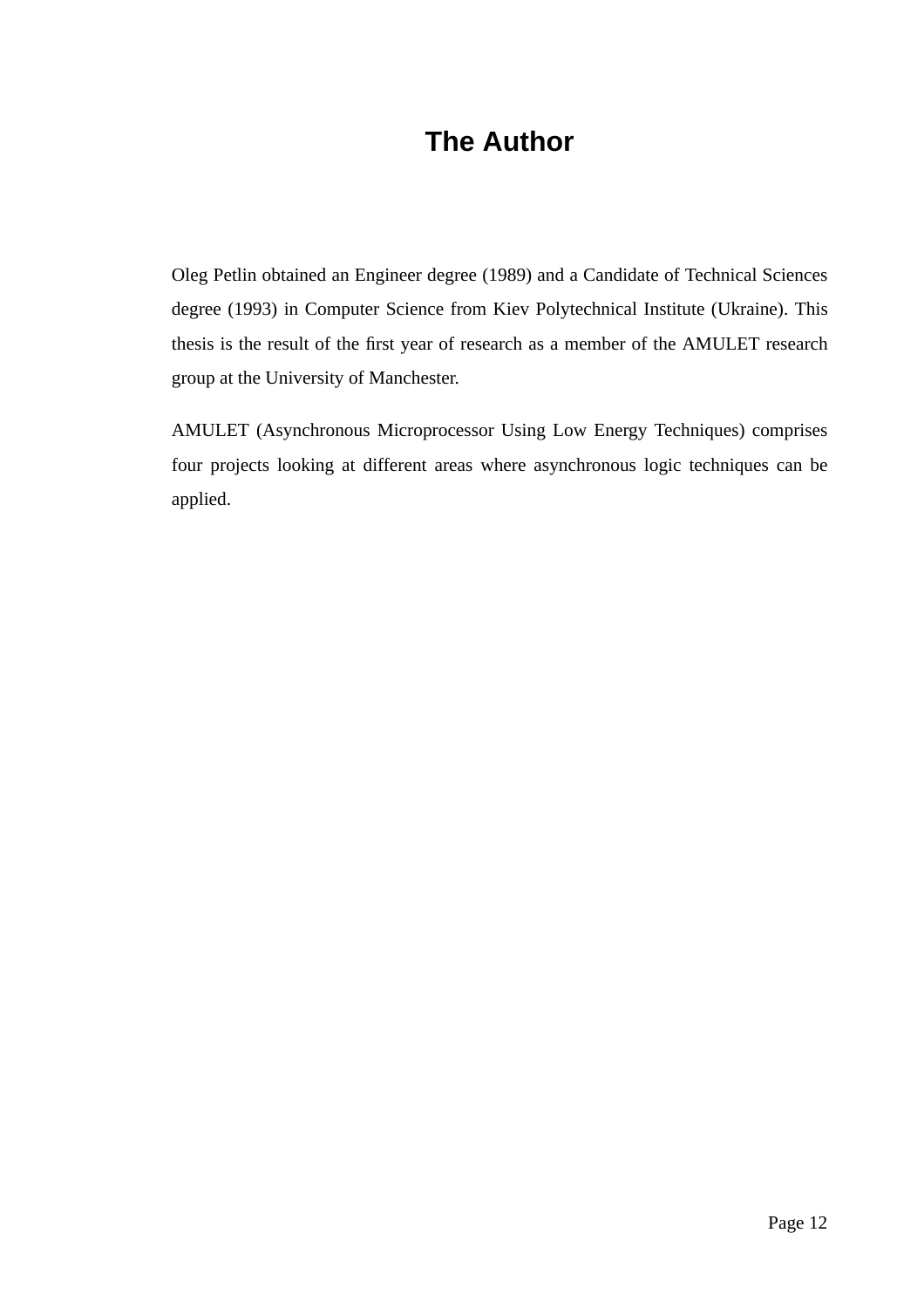# **Chapter 1 : Asynchronous VLSI designs**

#### **1.1 Asynchronous versus synchronous VLSI circuits**

The combination of recent developments in the technology for producing digital circuits with powerful computer-aided design (CAD) tools [1, 2] has given designers new opportunities to create circuits with high performance and high density of logic elements in the form of very large scale integrated (VLSI) circuits.

Almost all today's VLSI circuits and systems are designed using two major conceptual rules: information is represented in a binary format, and time is discrete. In general, this is an artificial approach to designing digital circuits which is used because it avoids many of the problems concerned with representing and processing digital information. Usually such VLSI circuits use a common clock signal distributed through the design to control the timing and sequencing of the data flow. In such synchronous VLSI circuits, hazards can be ignored simplifying the digital design process.

A VLSI circuit is a system of a large number of interconnected elements where a sequence of events is realized. The most natural discipline for processing information in digital systems is asynchronous, i.e. each element processes data in response to new information being delivered to its inputs. The combination of an asynchronous discipline for controlling the sequence of handling digital information with VLSI technology creates new possibilities for designing VLSI circuits with new features and advantages [3, 4, 5, 6, 7]. There are some general benefits of using asynchronous designs in comparison with synchronous ones:

• *The clock skew problem*. The clock skew problem appears when it is necessary to synchronize different parts of a VLSI system. This synchronization cannot be completely accurate for the simple reason the clock signal arrives at different parts of the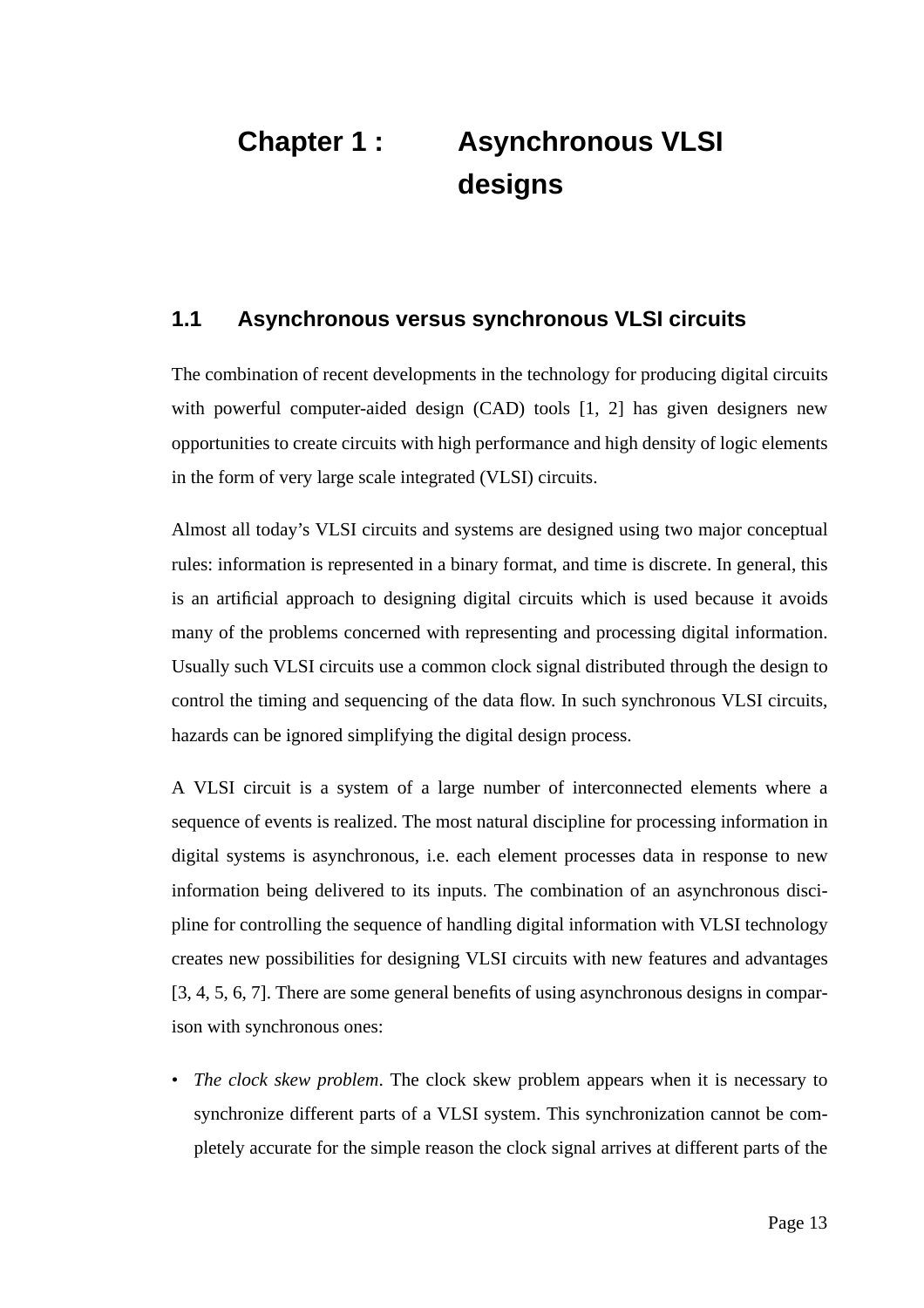VLSI circuit at different times, due to different track lengths. Asynchronous circuits by definition have no common clock and, therefore, have no clock skew problem.

- *Metastability problem*. It is known that for a successful computation process the data must be valid before being clocked. If this condition is not obeyed a synchronous circuit can go into an unstable equilibrium which is called a metastable state. Thus, the exact values of the delays of elements must be known to ensure correct synchronization. Asynchronous elements can have arbitrary delays and can wait an arbitrary time while input information stabilizes.
- *Performance.* The performance of synchronous VLSI systems is limited by the worst case when an element processes information for the longest time. As a rule, this situation is rare but must be taken into account to avoid the metastability problem. Asynchronous VLSI circuits operate at a rate determined by element and wiring delays. As a result the performance rate tends to reflect the average case delay rather than the worst case delay.
- *Power consumption.* Synchronous VLSI circuits are designed in such way that even if some parts of the circuit are not involved in a computation process they have to be clocked, i.e. they perform their functions with data which is not in use. In contrast, in asynchronous VLSI designs only those parts of the circuit which produce "useful" information take part in the computation. This property of asynchronous designs leads to power savings in VLSI circuits.
- *Timing and design flexibility.* If a designer of a synchronous VLSI circuit is required to make a circuit work at a higher clock frequency, all parts of the circuit must be improved because of the worst-case performance property. In the case of asynchronous designs the problem can be solved if only "the most active" parts of the circuits are modified. These modifications can be implemented using new developments in VLSI technology. In general, greater throughput for synchronous circuits can be achieved only when all VLSI components are realized on a new technology because the critical (longest) path can go through all the elements of the VLSI circuit.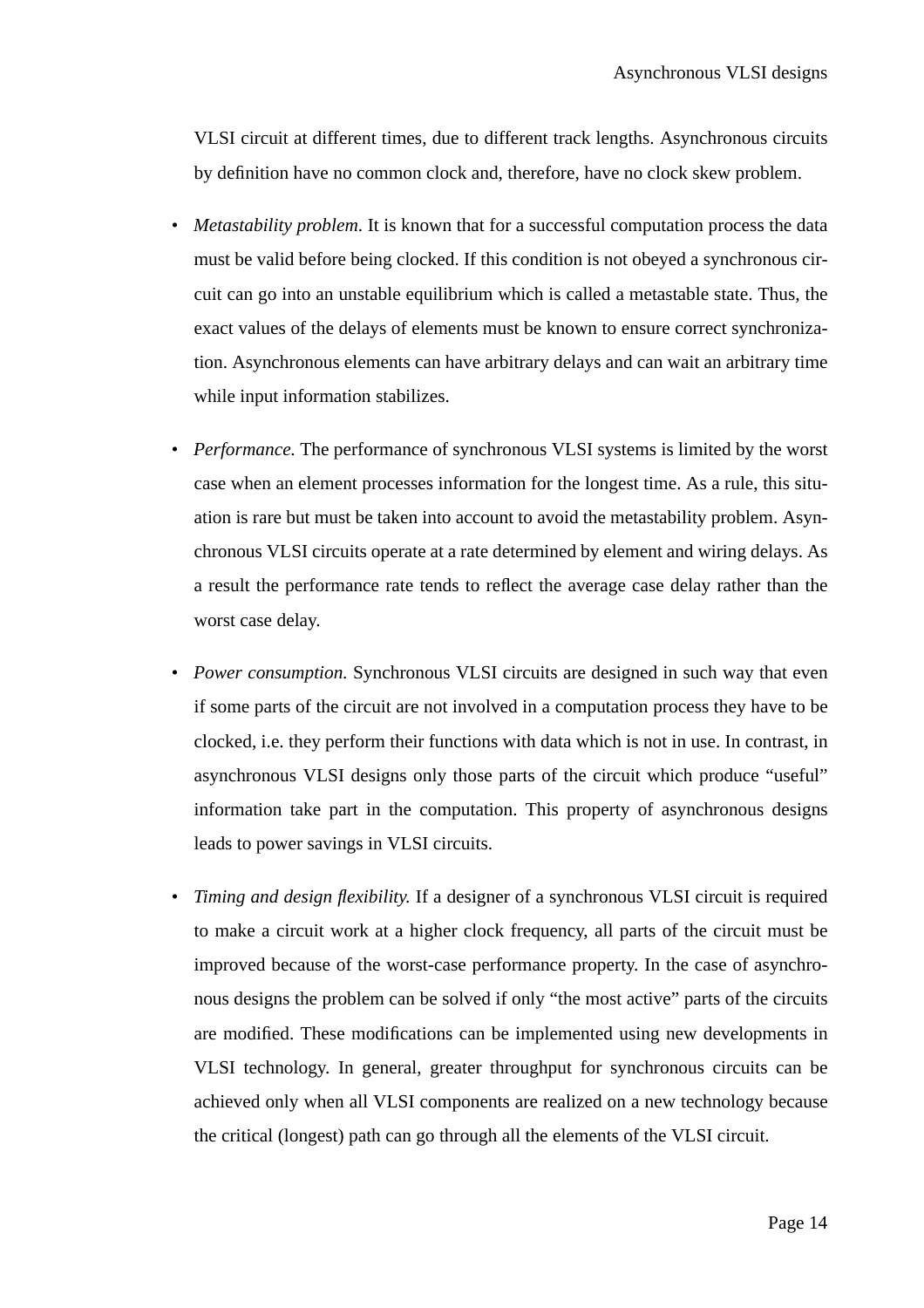Besides the advantages, asynchronous circuits also have some disadvantages. It appears to be difficult to design asynchronous VLSI circuits for specific applications. The designers must pay great attention to the dynamic properties of asynchronous circuits and to the control of the sequence of operations. The lack of powerful CAD tools makes it difficult to design asynchronous VLSI circuits. Nevertheless, the scope of asynchronous designs is wider than that of synchronous ones. This encourages designers to do more research in the field of creating productive asynchronous VLSI circuits.

#### **1.2 Asynchronous design**

In general synchronous designs can be seen as a particular case of representing data processing designs in the multi-dimensional asynchronous world [2]. There are many different approaches to designing asynchronous VLSI circuits. Nevertheless, the most popular design approaches currently in use can be categorized by the way data is represented and processed [4]:

- *Data representation*. Data in asynchronous designs can be represented either by using a dual rail encoding technique or a data bundling approach. In the dual rail encoded data representation, each boolean variable is represented by two wires. Here the data and timing information are carried by each wire. The data itself can be represented by logic levels (a one is represented by a high voltage and a logic zero by a low voltage) or by transition encoding where a change of signal level conveys information. The bundled data approach uses one wire for each data bit and a separate control wire containing the timing information.
- *Data processing*. There are three basic models for data processing in asynchronous designs. **Delay-insensitive** circuits make no assumptions about delay within the VLSI design, that is any logic element or interconnection may take an arbitrary time to propagate a signal. **Speed-independent** circuits assume that the logic elements of the VLSI design may have an arbitrary propagation delays but transmission along wires is instantaneous. In **bounded-delay** asynchronous circuits, all delays within the circuit (caused either by logic elements or wires) are finite.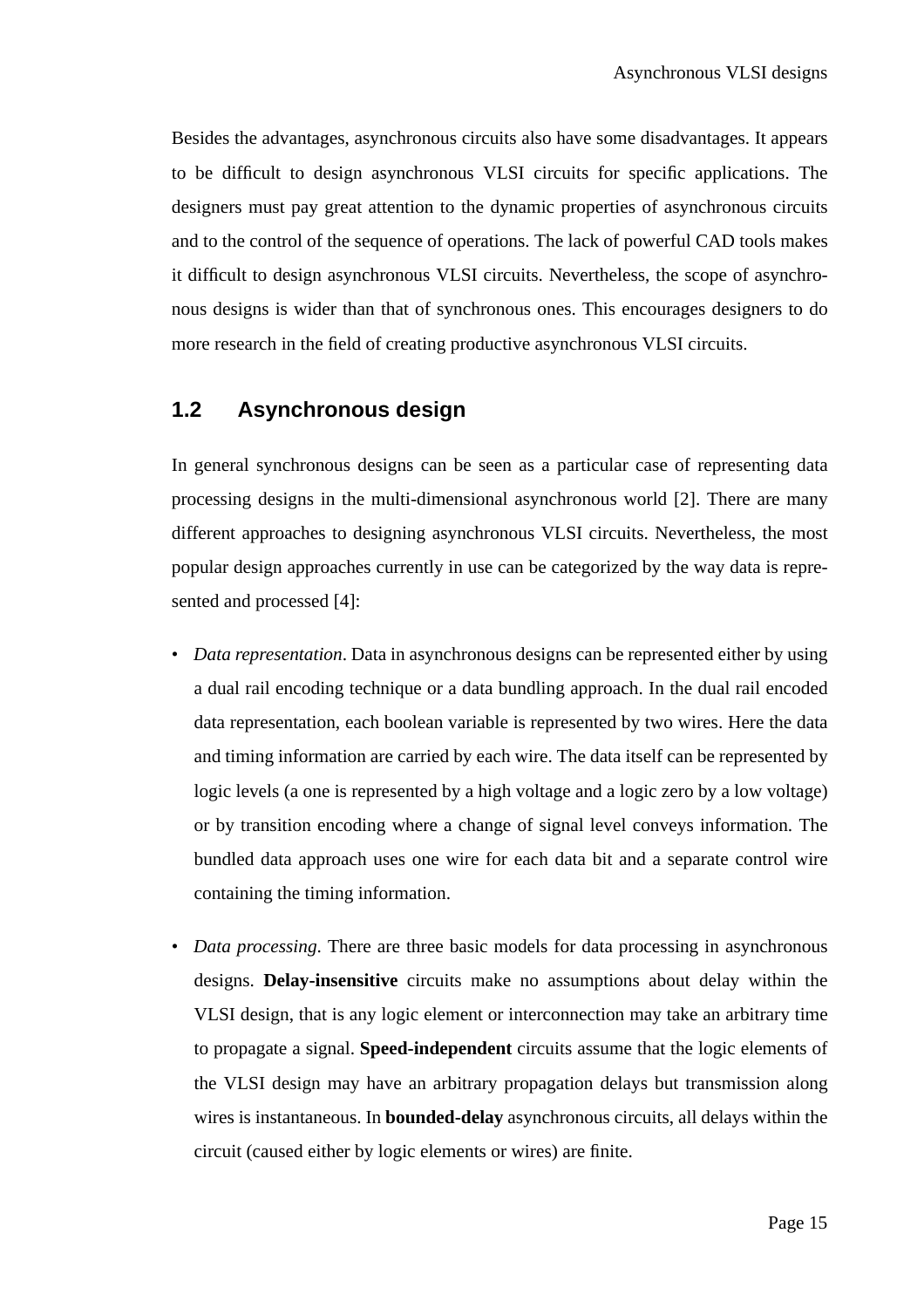In circuits using dual-rail encoding with transition signalling, a transition on one of the two wires indicates the arrival of a zero or one. The signal levels are not taken into account. Such circuits can be fully delay-insensitive. They possess the greatest flexibility to improve the design performance by replacing logic elements with their faster versions.

Another popular asynchronous design style uses dual-rail encoding with level sensitive signalling [6]. In comparison with the previous case such designs require a "return to zero" phase in each transition which causes more power dissipation. Nevertheless, the realization of logic elements processing logic levels is simpler than transition processing logic.

Ivan Sutherland described an approach to designing asynchronous circuits called "micropipelines" [3]. This approach uses bundled data with transition signalling to form a handshake protocol to control data transfers. Using the micropipeline approach, the AMULET group in the Department of Computer Science at the University of Manchester has designed an asynchronous implementation of the ARM6 microprocessor architecture and has successfully run an ARM validation suite that tests all the major instruction types used in the architecture [5]. Silicon layout is complete, and the design is fabricated. Considered at the highest level, the asynchronous ARM is one large micropipeline that takes in a stream of data and instructions and outputs a stream of addresses and processed results. Internally, many of the ARM's subunits also behave as micropipelines. For example, the data path is a three-stage micropipeline which contains the register bank, the shifter/multiplier and the ALU [7]. As an extension of this work, the solution of test problems of micropipelined structures becomes an interesting topic of research.

#### **1.3 Transition signalling**

In micropipelined asynchronous designs, every signal transition (falling or rising) is associated with an event. Compared with a pulse, a signal transition is the most economical representation of an event because the width and level of a pulse are more difficult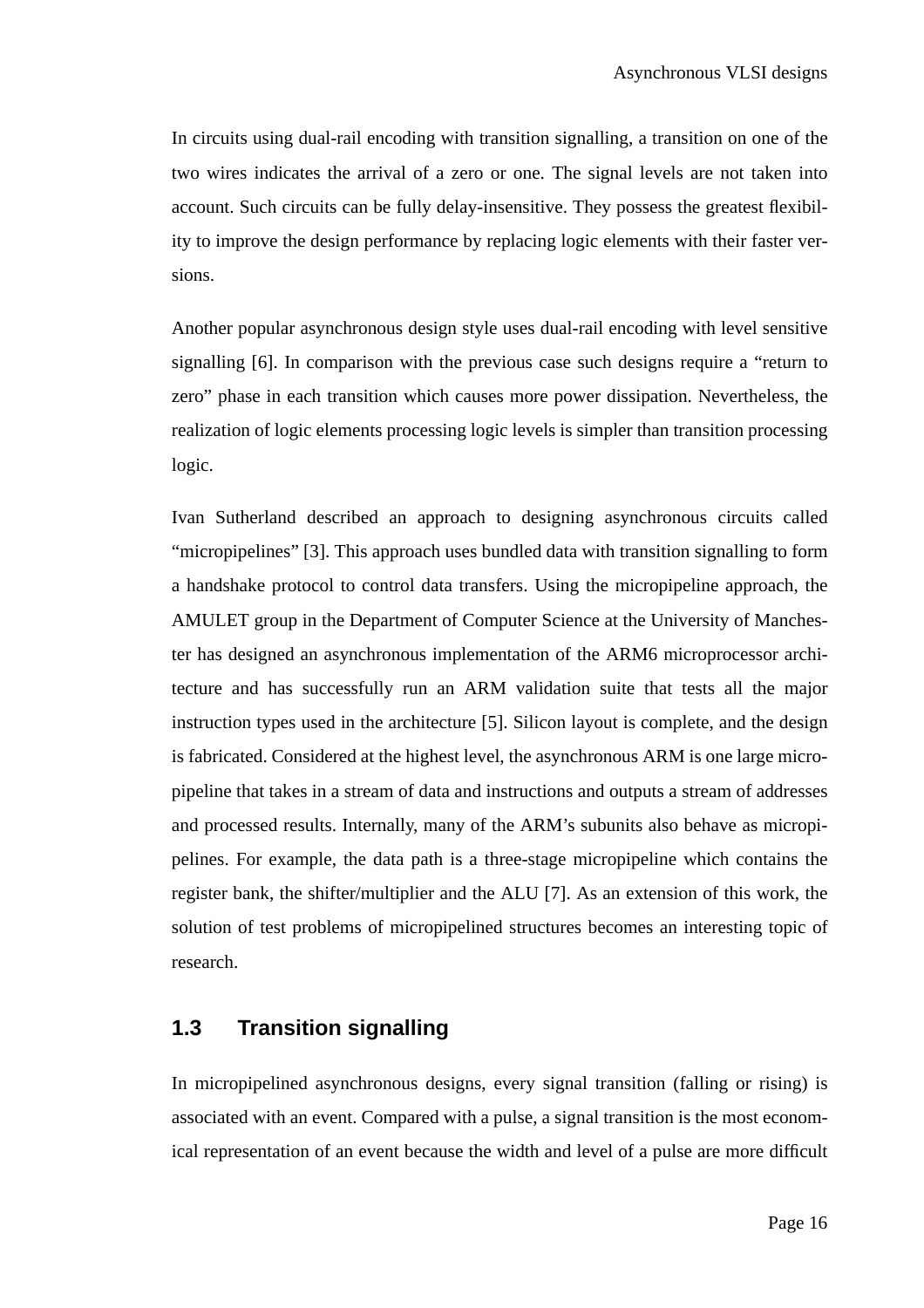

to distinguish than a signal transition. Using transitions to indicate events it is possible to control the sequence of operations in an asynchronous design. The standard handshaking convention between a sender and a receiver includes at least two control wires: request and acknowledge (Figure 1.1). First, the sender generates data for the receiver. Once the data signals have reached their stable (conventional low and high) states the sender produces the request signal to indicate that the data value is available. The receiver captures the data and generates on its acknowledge wire a transition to indicate that the data have been accepted. There is a strict sequence of three basic events in this handshaking mechanism: data change, request and acknowledge. The sequence of events in such an asynchronous communication protocol can be continued infinitely by repeating the basic events. The data are operated on as a bundle when the levels of all signals on the data wires reached their stable levels.

Two transition signalling schemes for the bundled data convention are known [2]. These are two-phase (or two-cycle) and four-phase (or four-cycle) signalling protocols. In the two-phase bundled data convention depicted in Figure 1.2 there are two active phases in the communication process: these are the signal transitions (rising or falling) on the request and acknowledge wires. An event on the request (acknowledge) control line terminates the active phase of the sender (the receiver). During the receiver's active phase the sender must hold its data unchanged. Once the receiver generates an acknowledge event new data can be produced by the sender. In Figure 1.2 solid (dashed) lines represent the sender's (the receiver's) actions.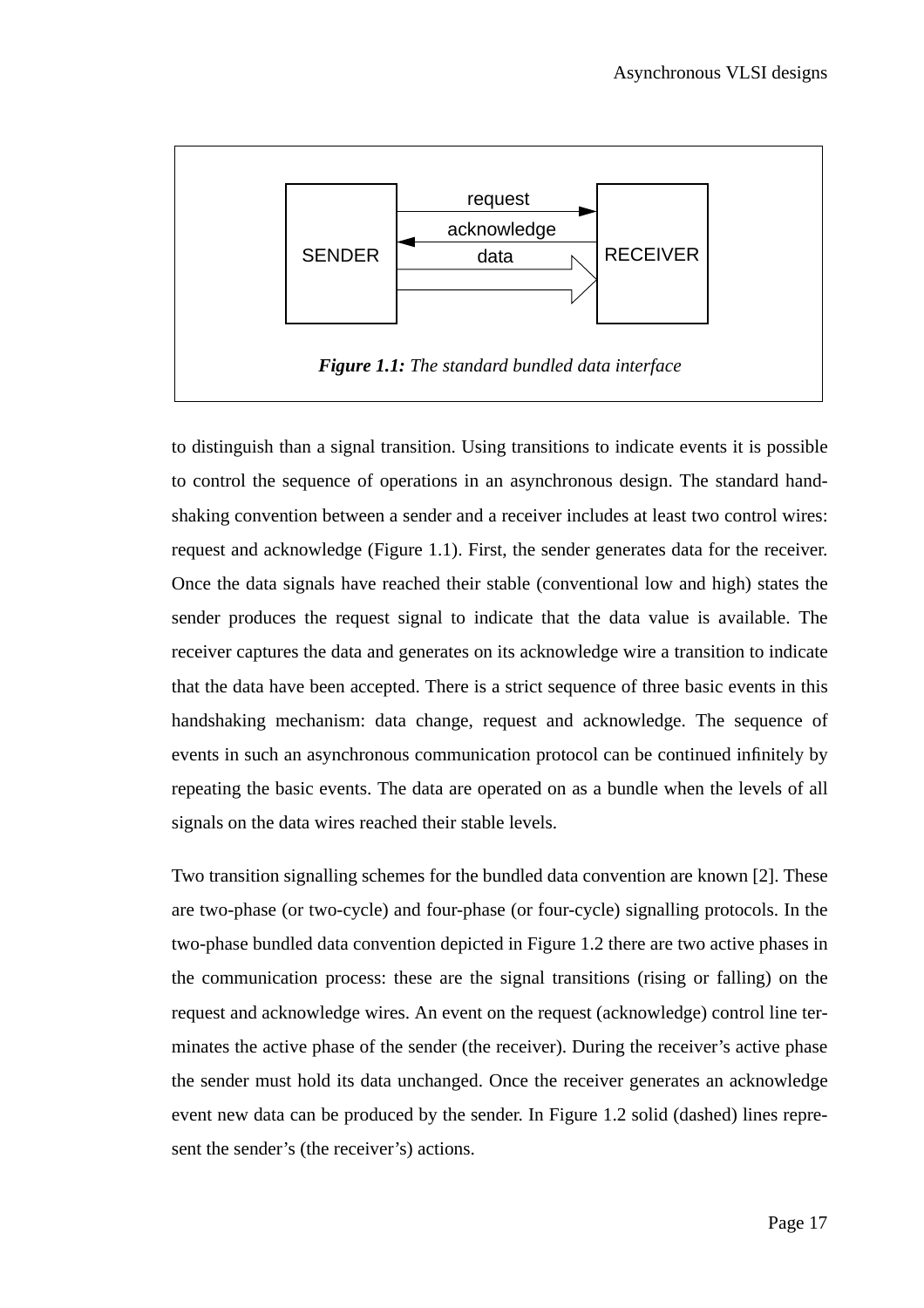

Figure 1.3 shows the four-phase bundled data convention which uses four active phases in the communication protocol. Each pair of rising and falling signal transitions on the request (acknowledge) wire terminates the sender's (receiver's) active phase.

Each form of signalling has advantages and disadvantages. For example, the four-phase bundled data convention requires twice as many signal transitions as the two-phase convention. As a result, four-phase signalling can be used without serious performance penalties in VLSI systems only where wire delays between elements are negligible. In the

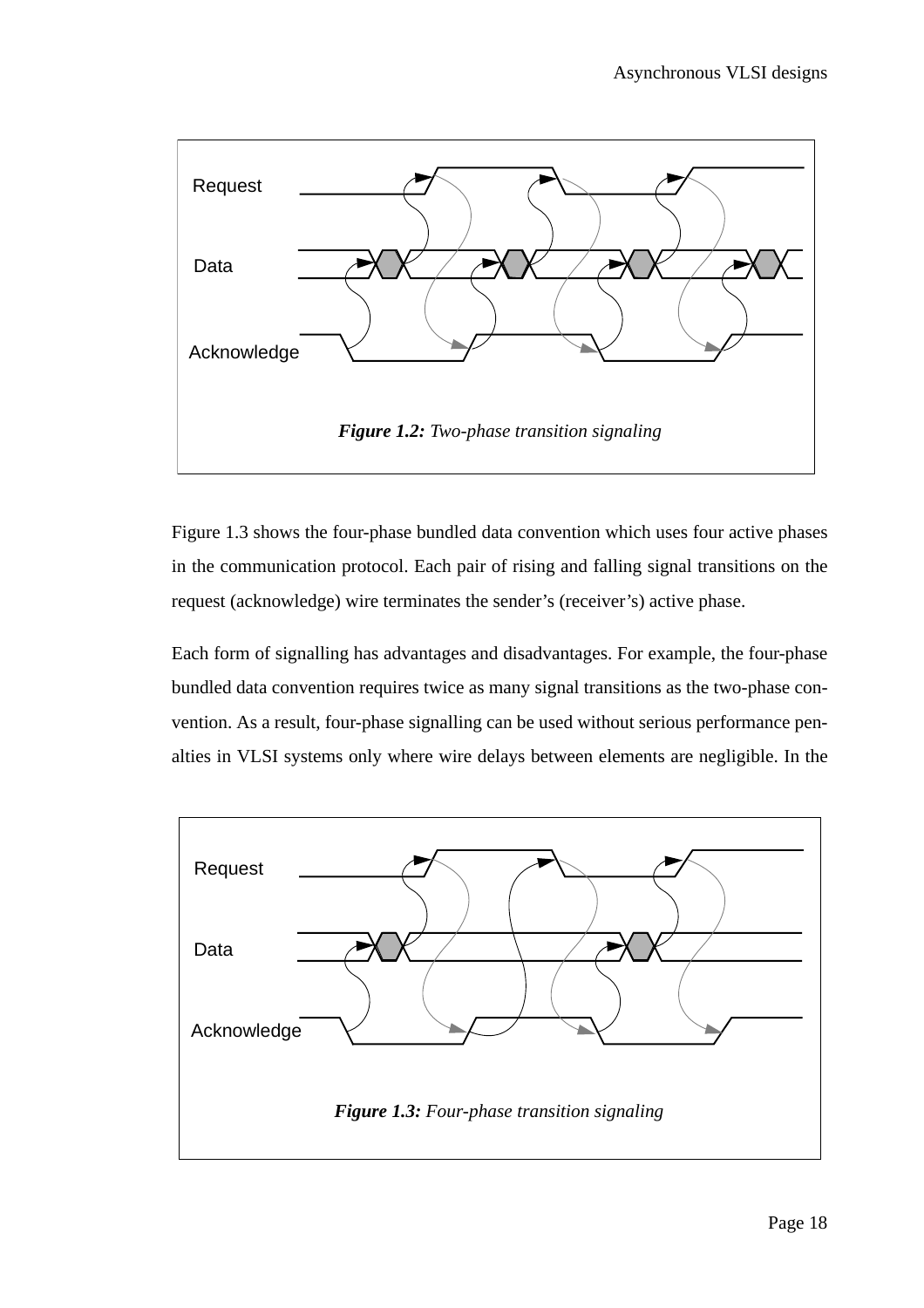two-phase bundled data convention the interpretation of transitions requires more control logic than four-phase signalling requires.

#### **1.4 Event-controlled logic elements**

Asynchronous circuits which use transition signalling protocols for controlling data flow require basic control building blocks which differ from synchronous ones. All eventcontrolled logic elements are bistable digital circuits which form various logical combinations of events. Figure 1.4 shows an assembly of the most frequently used asynchronous logic modules for events [3].

The simplest module is the **Exclusive-OR** (**XOR**) element which has a function equivalent to merging two events: if an event is received on either of the inputs of an XOR element a response event will be produced on the output of the element.

The **Muller C-element** performs a logical AND of input events. When all the inputs of a Muller C-element are ones (zeros) the Muller C-element generates an one (zero) on its output and stores this state. If the inputs are different the Muller C-element retains its previous state and holds the output unchanged. Therefore, the Muller C-element produces an event when an event takes place on each its input. Because of this property the Muller C-element is sometimes called a "rendezvous" circuit.

The **Toggle** circuit sends a transition alternately to one or other of its outputs when an event appears on its input. The first event is generated on the dotted output.

The **Select** module is a demultiplexer of two events. It steers a transition to one of two outputs depending on the logical value on its diamond input.

The **Call** element serves a function which is similar to a subroutine call in programming. It remembers which one of its two inputs received an event first, r1 or r2, and calls the procedure, r. After the procedure is finished, d, the Call element produces a matching done event on d1 or d2 output.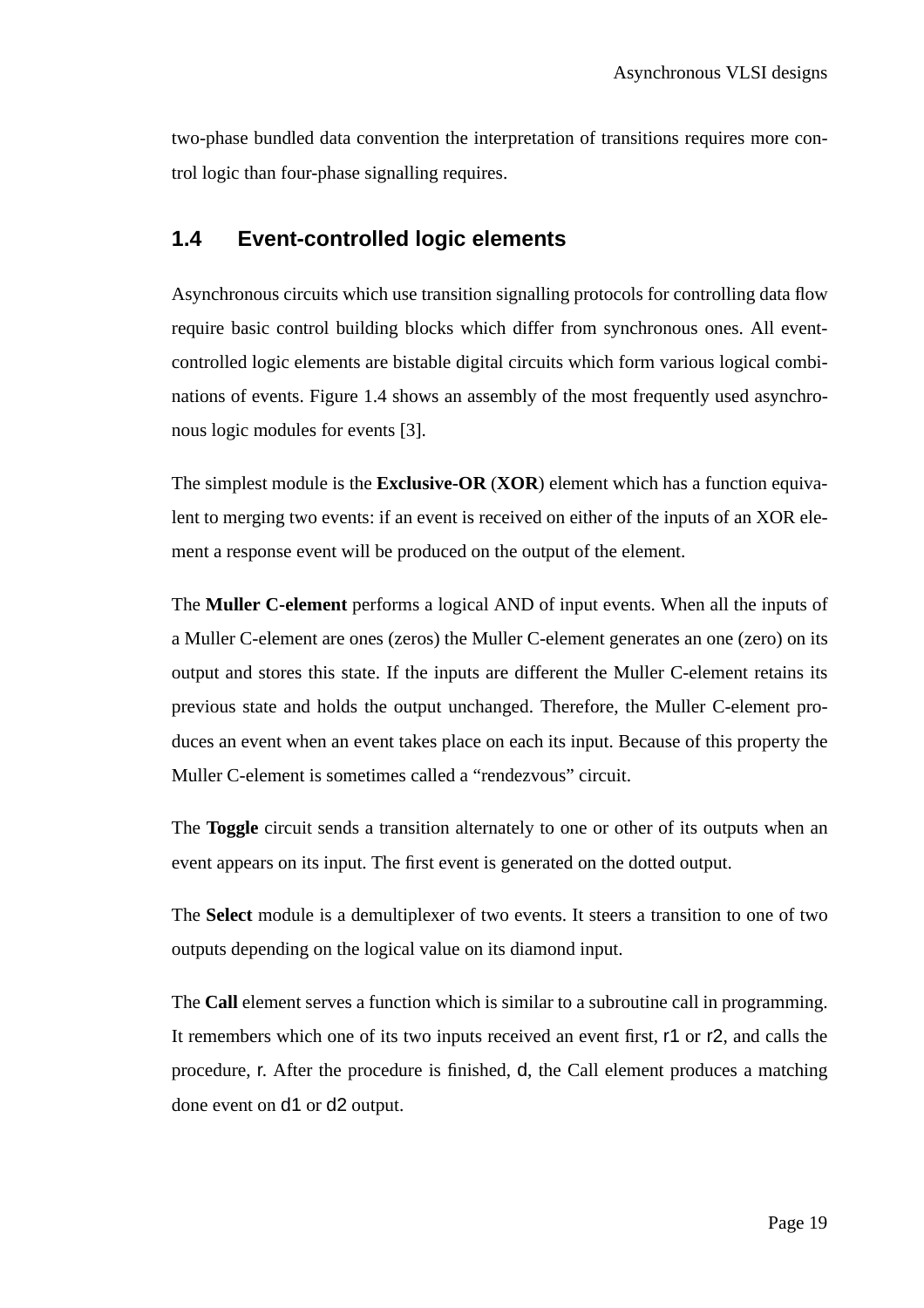The **Arbiter** guarantees that both of its outputs are not active at the same time. The arbitration function is in granting service, g1 or g2, to only one request, r1 or r2, at a time. The other grant is delayed until after an event has taken place on the done wire, d1 or d2, corresponding to the earlier grant.



### **1.5 Asynchronous micropipelines**

A pipeline is a mechanism used for speeding up the throughput in a computer system. The main reason for using pipelines is to increase the number of elements doing computations at a given time. A micropipeline is a data processing pipeline whose stages operate asynchronously. There are several papers which describe basic principles for designing asynchronous micropipelines [3, 5]. Figure 1.5 represents the general struc-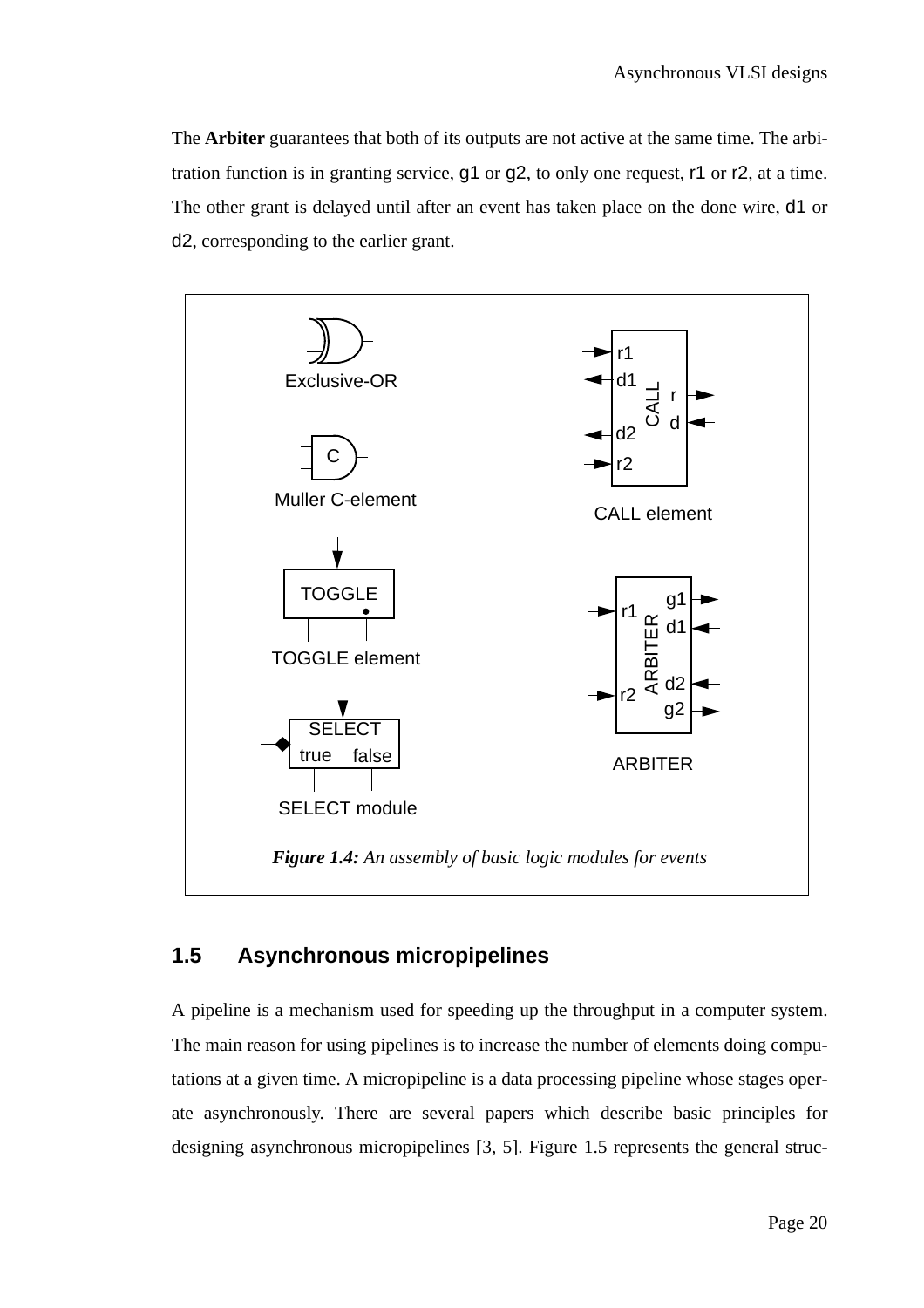

ture of a two-phase micropipeline incorporating computation. The registers in the picture are similar to level sensitive latches which are usually used in synchronous designs. The only difference is that they respond to transitions on two inputs instead of a single clock wire. Initially all registers pass data directly from their inputs to outputs. When a transition takes place on the C (capture) control input the current binary vector is latched in the register. Once a transition occurs on the  $P$  (pass) wire the register returns to a transparent state and the computation cycle repeats. The register output Cd (Pd) is the capture-done (pass-done) output on which a delayed version of the capture (pass) event is generated. If a transition is stored in the FIFO control logic the data will be buffered in the registers. Since each computation logic block has its internal delay the Cd signal transition must be delayed by as much as the worst-case logic block delay. Without the logic blocks the micropipeline (Figure 1.5) is a FIFO buffer.

Using the same approach to designing micropipelines an asynchronous sequential circuit can easily be produced. Figure 1.6 shows the basic structure of such a circuit. This structure uses two registers, RG1 and RG2; register RG1 holds the previous state of the circuit and the new state is stored into register RG2. In the initial state the initial binary vector is written into RG1. As a result a high voltage level is generated on the Cd output of RG1, Pd output of RG2 and the acknowledge output of the circuit, A(in). The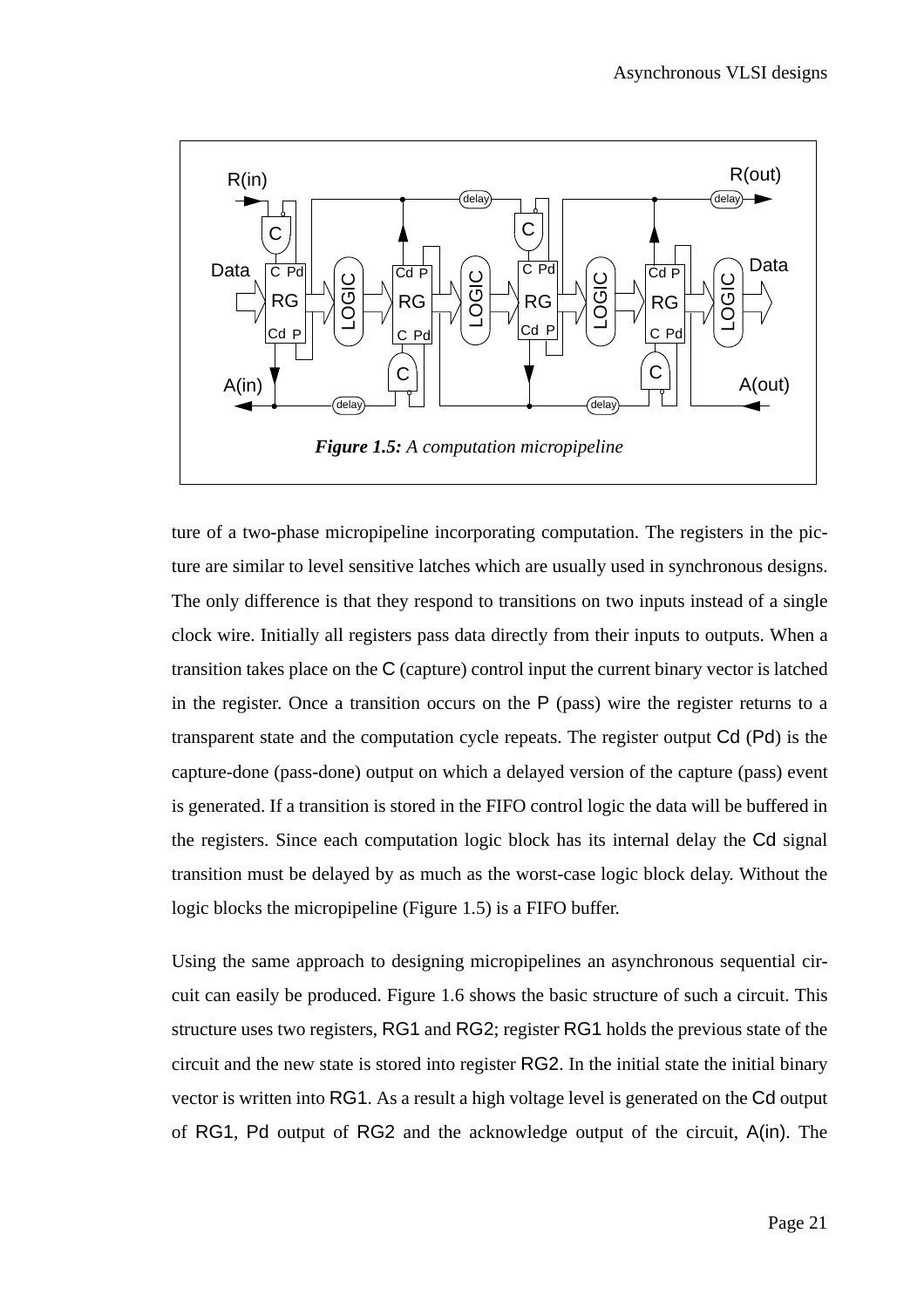request event is produced by the sender when the primary inputs, PI, are stable. The request signal is delayed for sufficient time to ensure stable levels on the internal and primary outputs, PO, of the logic block. After storing the new state of the sequential circuit into RG2 the request event for the receiver is formed on the Cd output of RG2. After the acknowledge event on the A(out) wire takes place the new state is copied from RG2 to RG1 and the circuit produces the acknowledge signal transition for the sender. Thus, after a new request event from the sender is registered the computation cycle of the sequential circuit is repeated.

A major advantage of the micropipeline structure is the possibility of filtering out all hazards in the logic blocks. Another positive feature is that an asynchronous micropipeline is automatically elastic; that is, data can be sent to and received from a micropipeline at arbitrary times. Although micropipelines are a powerful tool for implementing elastic pipelines they have one serious drawback. The micropipeline approach is inherently bounded-delay rather than delay-insensitive. In order to yield a completely delayinsensitive system the timing information must be encoded with the data itself.

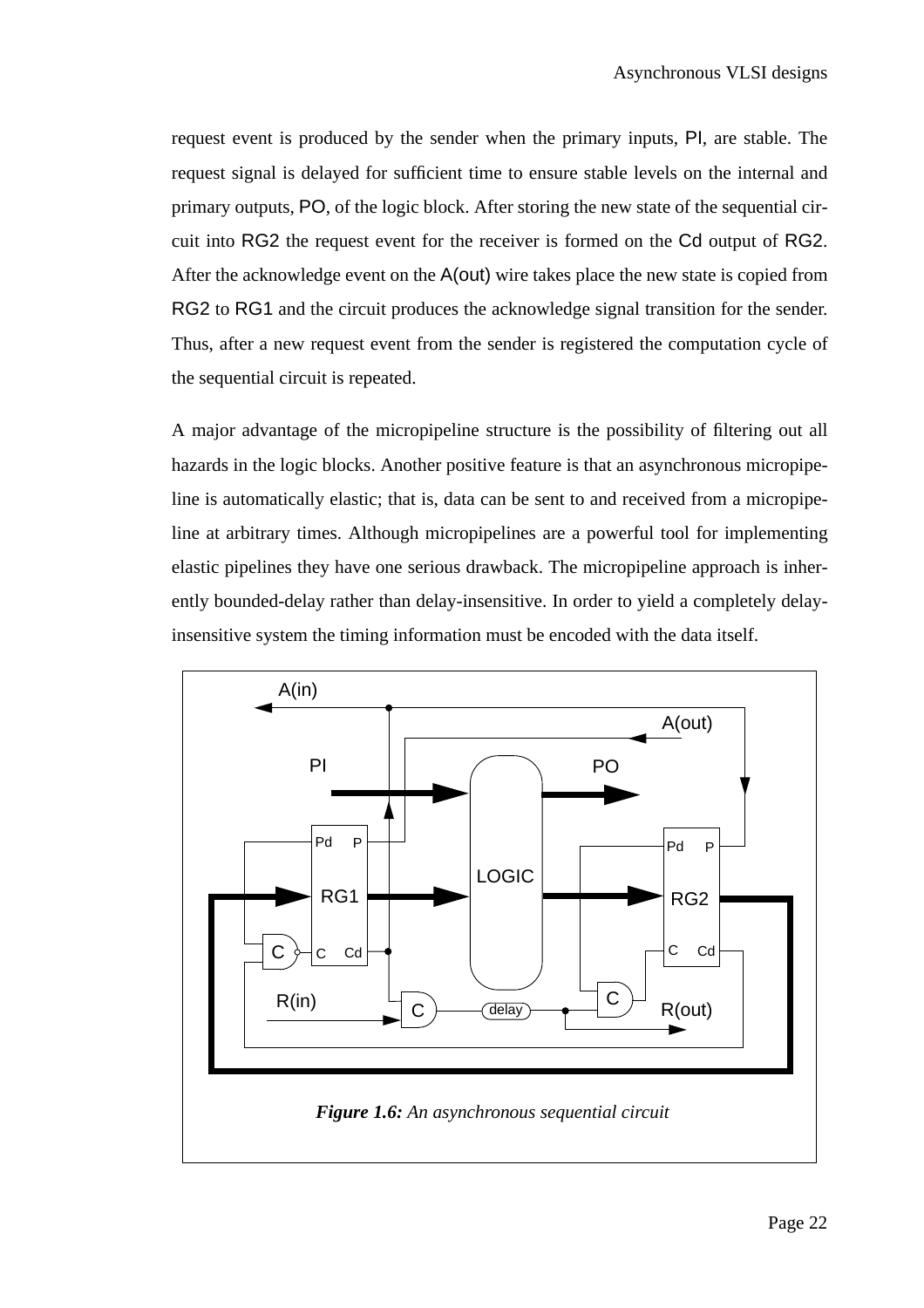### **1.6 Summary**

Asynchronous VLSI circuits are becoming a serious alternative to synchronous circuits because of the absence of global clock distribution. One of the most attractive models to implement asynchronous circuits is the bounded-delay model. Specifically, it is assumed that the delay in all circuit elements and wires is known, or at least bounded. Such asynchronous circuits can be designed easily using fundamental principles for designing synchronous hardware and a pipelined approach. Unfortunately, bounded-delay asynchronous circuits are complex systems where multiple control state machines and data path elements are combined to implement the desired function. This leads to specific difficulties in solving the fault detection problem, which is the subject for discussion in the following chapters.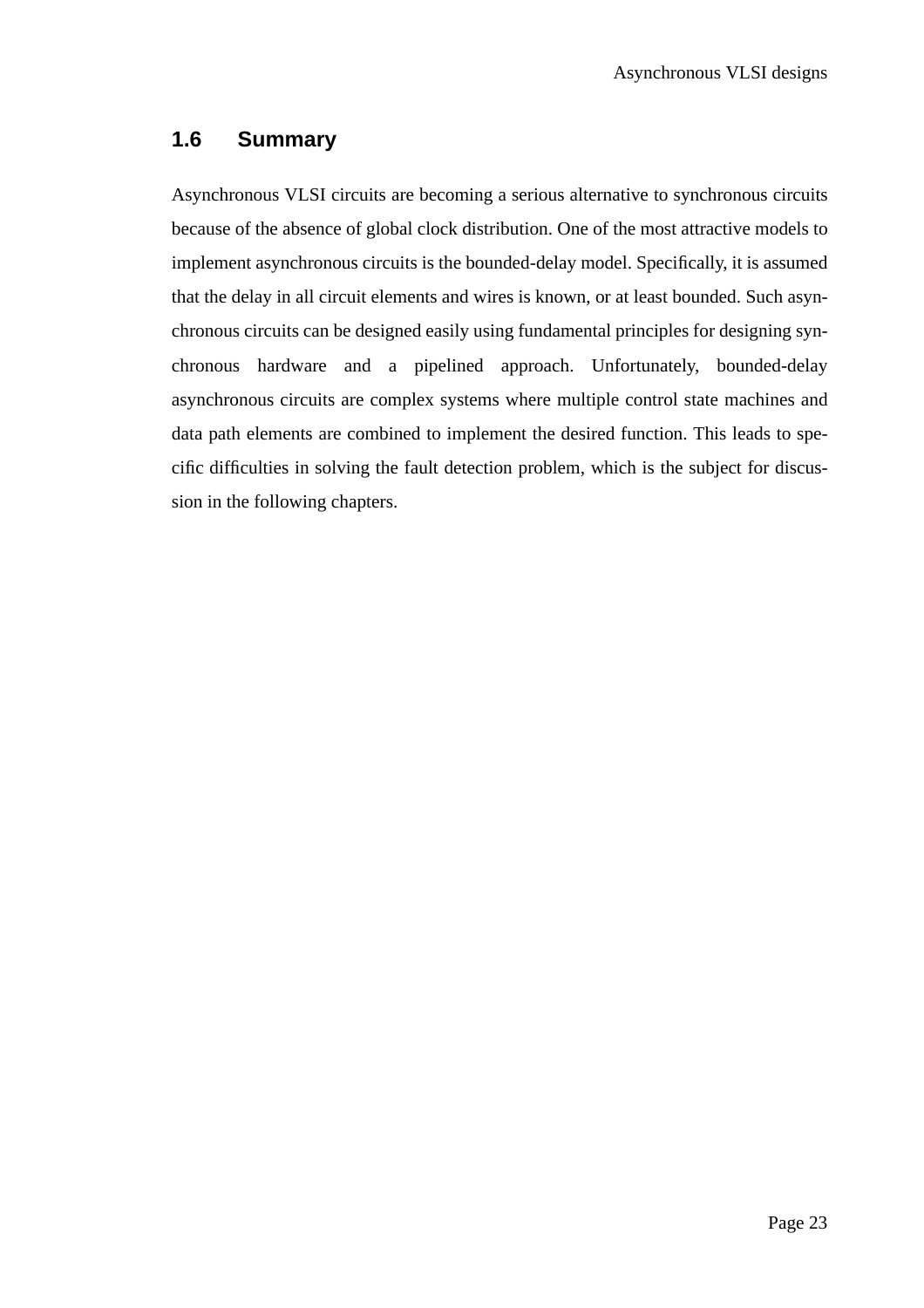### **Chapter 2 : Testing VLSI circuits**

#### **2.1 Problems in testing VLSI circuits**

The ability to put millions of transistors on a single chip of silicon creates great potential for reducing power, increasing speed, and drastically reducing the cost of VLSI circuits. Unfortunately, several serious problems must be solved in order to exploit these advantages. The main problem is that of identifying faulty and fault-free VLSI designs before and after fabrication. A large number of CAD tools has been developed to help design engineers do logic and design verification [1, 2, 8, 9]. Several test generation algorithms have been devised to detect faulty VLSI circuits after their physical implementation [9- 14]. The major problems which make the testing of either synchronous or asynchronous VLSI circuits difficult or even impossible are:

- Test generation and testing time and consequently testing costs are increasing rapidly with increasing VLSI circuit complexity. The increasing complexity of VLSI circuits causes the controllability of the inputs and the observability of the outputs of VLSI elements to be more and more problematic. At the same time the sequential depth of VLSI circuits is increasing. It has been shown that the cost for test generation increases as an exponential function of the sequential depth of the network [11].
- In order to test VLSI circuits test engineers have to deal with enormous amounts of diagnostic information which demands the use of complex and expensive test equipment.
- Rapid changes in VLSI technology create the possibility of physical defects manifesting themselves in a large number of ways. In some cases traditional fault models for such circuits cannot be used to determine the fault coverage of test patterns.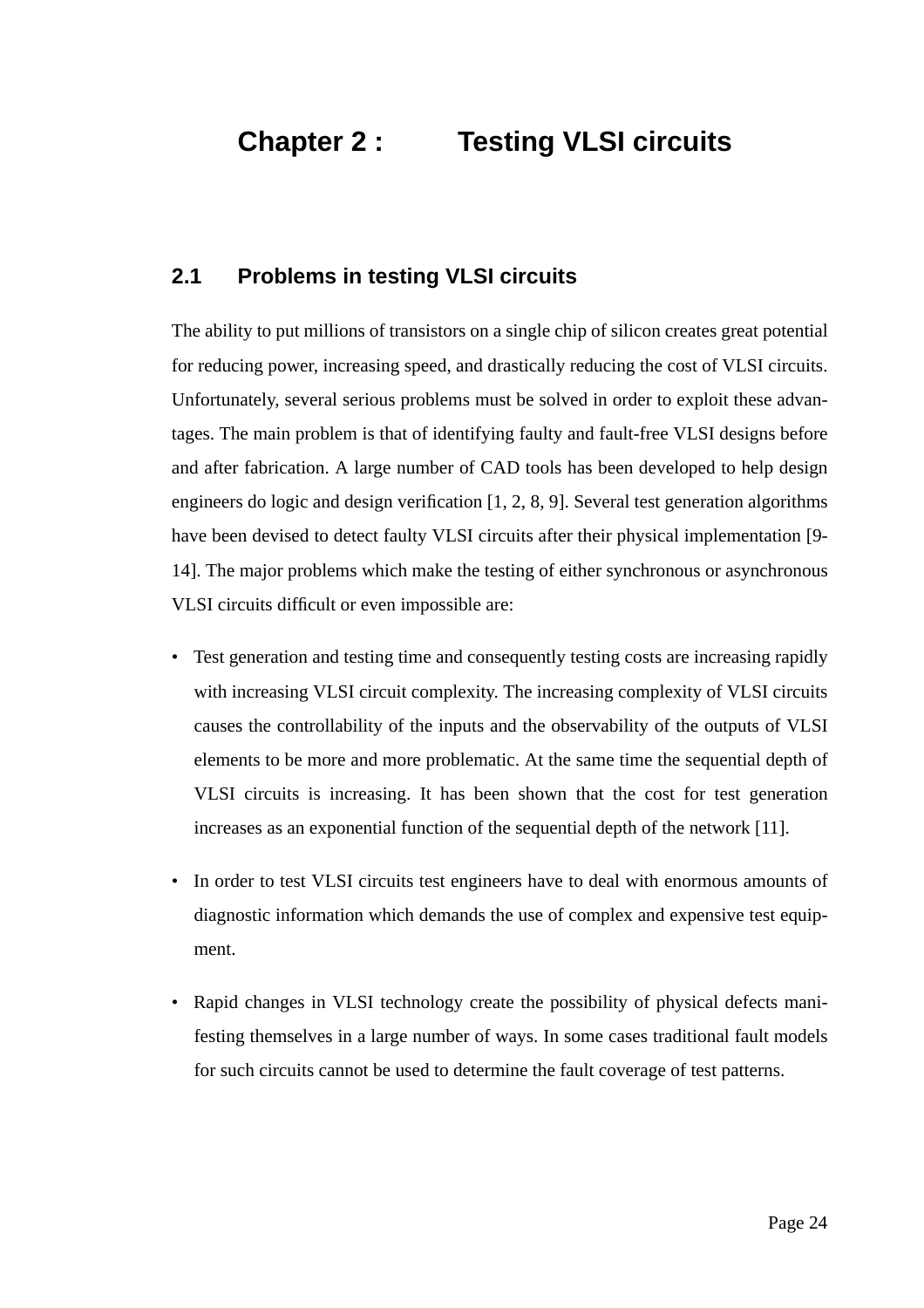• The Application Specific Integrated Circuit (ASIC) market requires design engineers to produce VLSI circuits as quickly as possible, reducing the time for estimating the testability of new products. The low production volumes of ASICs makes test costs a significant part of the overall costs.

#### **2.2 Fault models for VLSI circuits**

A VLSI circuit failure occurs when the circuit produces output information which deviates from the result which is defined by the specification. The failure occurs because the VLSI circuit is erroneous, i.e. there is an error in part of the circuit which leads to failure. The cause of the error is a fault. Thus, an error is the manifestation of a fault in the VLSI circuit, and a failure is the effect of an error. In VLSI circuits all faults can be divided into two classes [9]: physical faults and human-made faults, which may be defined as follows:

- *physical faults*: adverse physical phenomena, either internal (physico-chemical disorders: threshold changes, short circuits, open circuits, etc.) or external (changes in environmental conditions: electromagnetic perturbations, temperature, vibrations, etc.);
- *human-made faults*: imperfections which are design faults or interaction faults caused by violations of operating or maintenance procedures.

A fault model is a description of the effect of a physical fault in a circuit. Test engineers need to have as near as possible exact fault models for the derivation of high-quality tests and fault simulations. The most useful fault models which can manifest themselves by affecting the logical behaviour of both asynchronous and synchronous VLSI circuits are stuck-at faults, bridging faults, stuck-open faults and delay faults [9, 15-17].

*The stuck-at fault model.* This fault model is one of the most widely used. The stuck-at fault model assumes that faults will result in the wires at the logic gate level of the circuit being permanently logic zero (stuck-at-0) or one (stuck-at-1). This model is still used since many circuits' faults can be modelled by the stuck-at fault model at the logic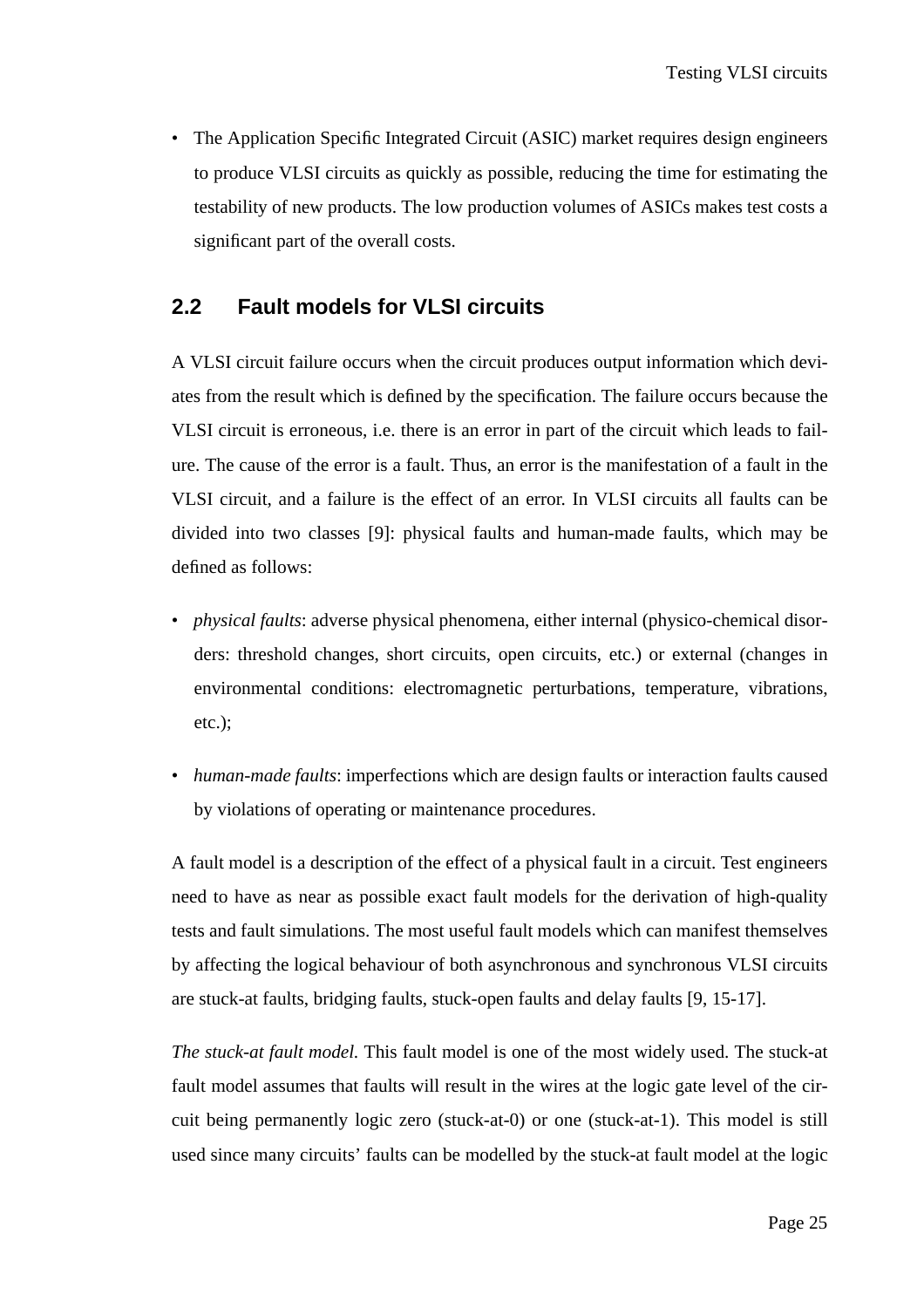

level. Theoretically, for any circuit the total number of all possible faulty circuits with multiple stuck-at faults can be estimated as  $3<sup>n</sup> - 1$ , where *n* is the number of nodes in the circuit. In practice, only single stuck faults are considered in order to eliminate an incredibly large number of faulty VLSI circuits.

Figure 2.1 shows an NMOS NOR gate with four faults: faults 1 and 2 being shorts (shown as dotted lines) and faults 3 and 4 being opens (depicted by crosses). Table 2.1 gives the behaviour of the gate when all possible two-bit binary vectors are applied under these four faults. Outputs are shown for no fault  $(F_0)$ , for the two shorts  $(F_1$  and  $F_2$ ) and for the two opens ( $F_3$  and  $F_4$ ). Fault 1 is logically equivalent to the A input stuck-at-0 since the gate cannot be driven to logic 0 when  $A=1$  and  $B=0$ . Fault 4 is equivalent to the B input stuck-at-1 and can be detected by applying  $A=0$ ,  $B=1$ . If the

| Inputs |   | Outputs |         |                |       |         |
|--------|---|---------|---------|----------------|-------|---------|
| Α      | B | $F_0$   | $F_{4}$ | F <sub>2</sub> | $F_3$ | $F_{4}$ |
|        |   |         |         |                | $Q^n$ |         |
|        |   |         |         | u              |       |         |
|        |   |         |         |                |       |         |
|        |   |         |         |                |       |         |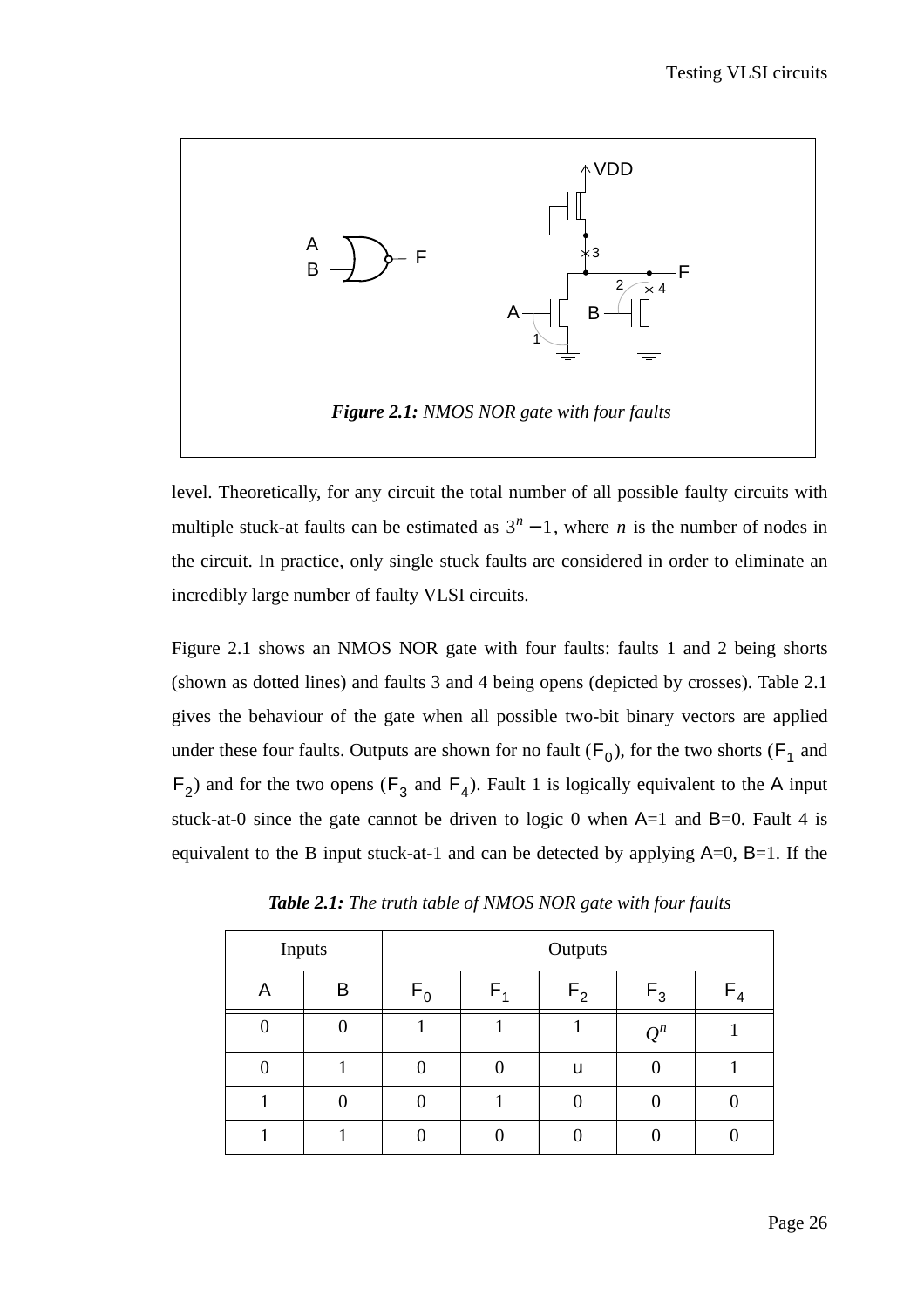short marked 2 is present, then under the input 01, the output may not be 0 but may be an indeterminate voltage represented as u. Thus, under this fault and this input combination, the output is permanently stuck at 0 or 1. This example demonstrates that in some cases the stuck-at fault model cannot be accurate.

*The bridging fault model.* Bridging faults are the result of many physical faults which at the circuit level will produce shorts between interconnecting lines. In TTL technology this model treats shorts between lines in the logic gate network and assumes that all affected lines will have the wired-AND or wired-OR logic value under fault [15]. It has been shown that the bridging fault can convert a combinational circuit to a sequential one in CMOS technology [14]. This, in turn, creates extra problems in the testing of VLSI circuits.

*The stuck-open fault models.* These kinds of faults are inherent to MOS technology [16]. In the case of a stuck-open fault an open transistor (or a broken line) can lead to a MOS gate behaving as if it had memory. For example, fault 3 in the NMOS NOR gate (Figure 2.1) produces a high-impedance output under the combination 00 (Table 2.1). In NMOS technology this means that the gate stores the previous output (shown as  $Q^n$ ) at least for a period of time until any residual charge leaks away from the output. Fault 3 can manifest itself on the output of the gate only under a certain sequence of input combinations. If two input vectors are applied as 11, 00, then the fault will be detected since  $Q^n$  will be a 0 and the correct output should be a 1. If the 00 combination was applied first, when the output wire was 1, fault 3 would not be detected.

*Delay faults*. A delay fault is a fault on an element or path that alters its delay. In synchronous VLSI circuit such a fault would require the chip to be clocked at a slower rate. However, in an asynchronous VLSI circuit there is no clock to slow down, and a delay fault can cause incorrect circuit operation that in some particular cases cannot be fixed. For instance, in Figure 2.2, a pulse generator drives a pulse detector. The delay in the pulse detector feedback line is designed to be smaller than the pulse generator's pulse width. As a result, the pulse detector remains 1 after the first pulse is detected. If a delay fault occurs in the pulse detector delay, the feedback value may not arrive before the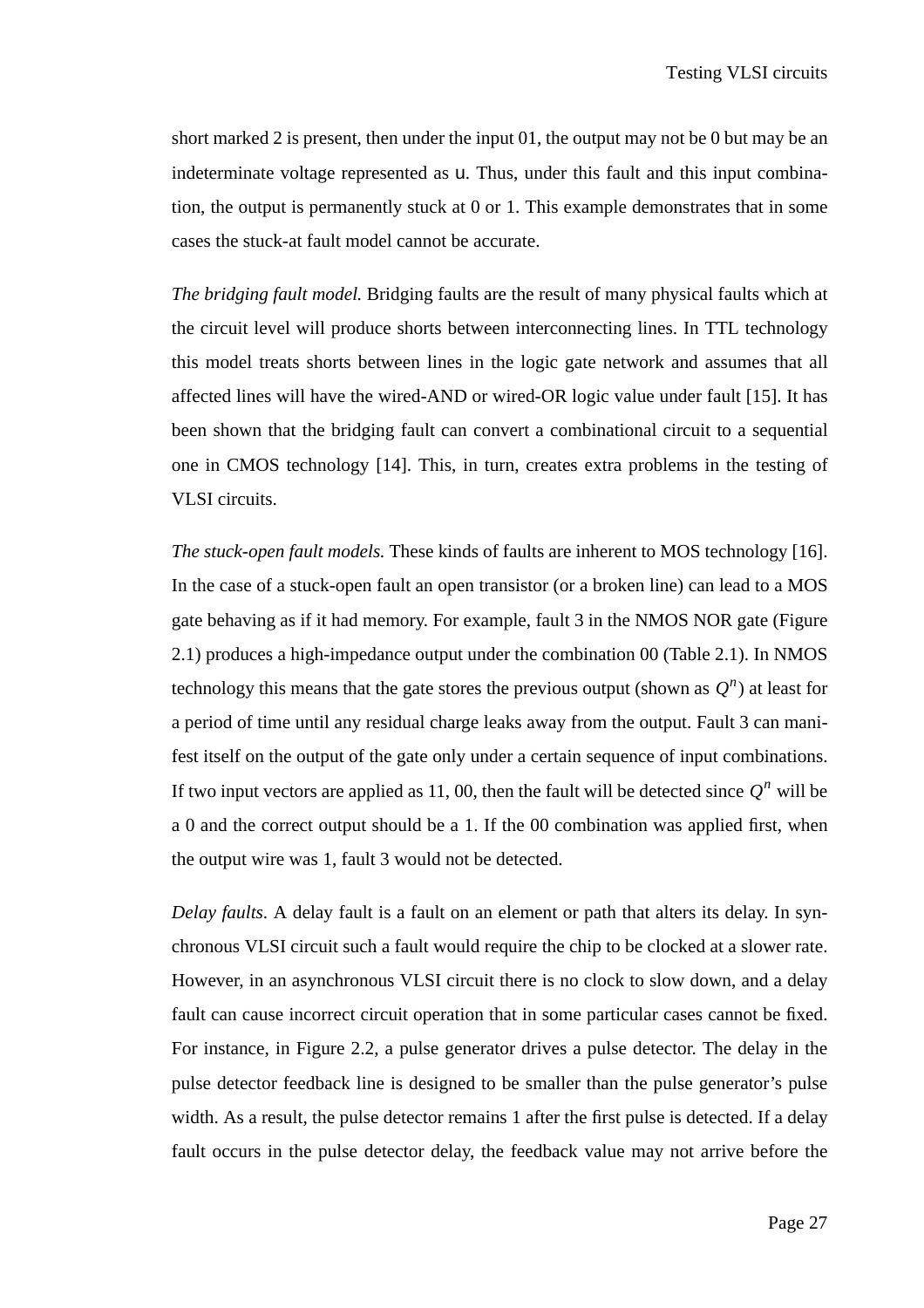

pulse has ended. Thus, the pulse detector will oscillate. Methods for detecting delay faults have been developed [17, 18]. Unfortunately, they require complex test equipment capable of applying multiple test sequences rapidly and checking data at specific times.

Although the stuck-at fault model is widely accepted by test engineers as a standard for measuring test coverage, this model is now becoming inadequate as new failure mechanisms are being discovered for VLSI circuits.

### **2.3 Logic testing of VLSI circuits**

All test procedures assume the application of a set of patterns ("tests") to the inputs of the circuit under test (CUT) and an analysis of the responses obtained. If the CUT produces the right outputs it means that it is fault free for the predefined class of faults. Most test methods separate the testing process from normal operation in order to provide a higher degree of fault coverage [13, 19, 20]. Basically, a test procedure includes three main steps: test pattern generation, applying the set of test patterns to the CUT, and evaluating the responses observed on the outputs of the CUT (Figure 2.3). The aim of the test pattern generation step is to derive those tests which will detect all possible faults from the set of faults. The test patterns can be applied in two ways. The first way is to use external test equipment to apply tests to the CUT and check the responses. The second way presumes the application of test patterns inside the CUT. The method of applying test patterns internally is suitable for realization in VLSI systems for arranging selftesting procedures [21]. The results of the process of evaluating the responses obtained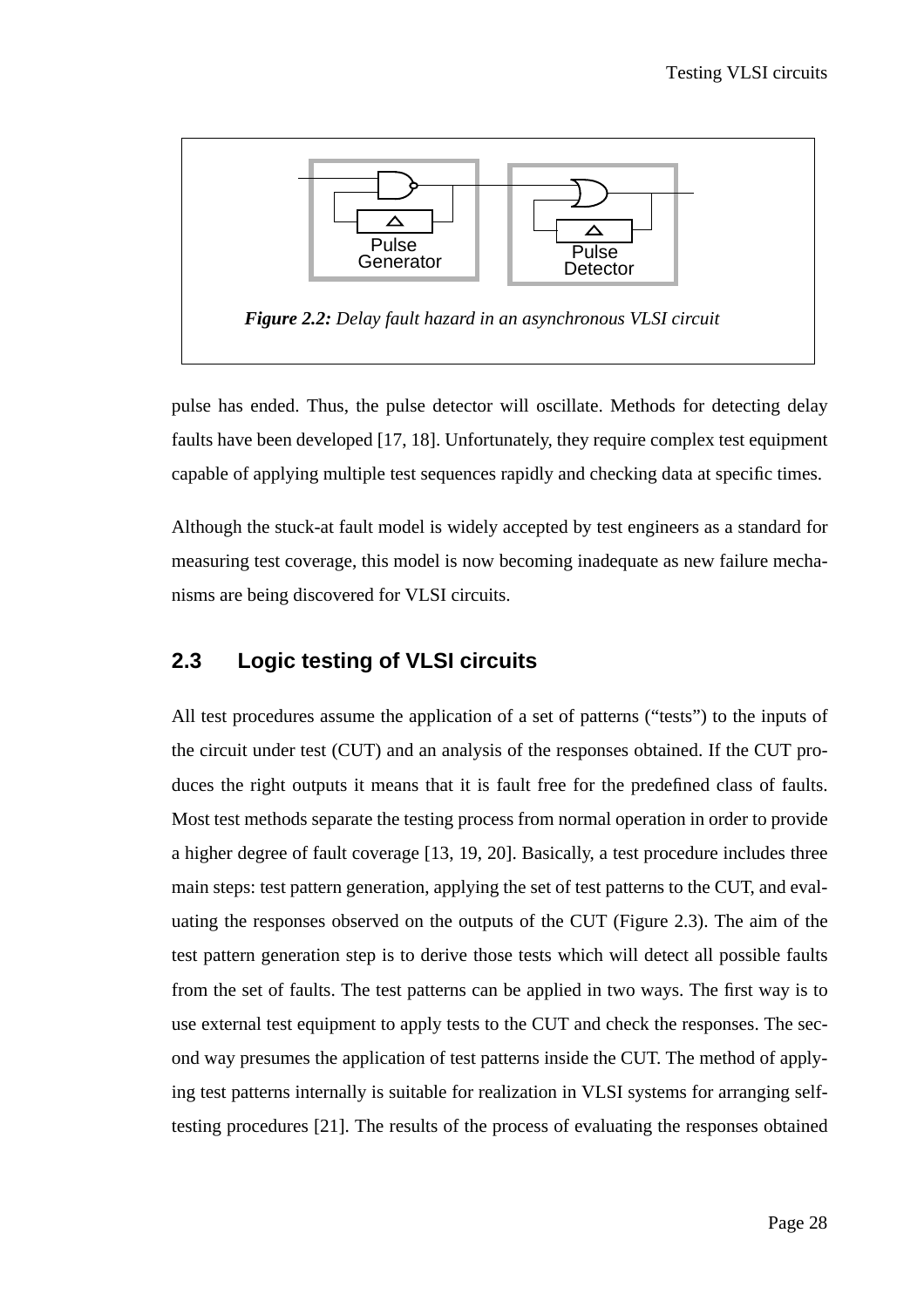

from the CUT can help to solve two test tasks: the definition of a faulty circuit (so called go/no-go testing) and, in addition to this, the indication of the position of the fault in the CUT (fault location testing) [20]. Go/no-go testing is reasonable for testing VLSI chips as a chip is a replaceable element in most VLSI systems. Both test methods can be used for testing VLSI systems.

### **2.3.1 Test generation methods**

The main goal for the test generation process is to derive those input patterns which, when applied to the CUT, will sensitize any existing faults (the controllability problem) and propagate an incorrect response to the observable outputs of the CUT (the observability problem) [10]. A test set is good if it is capable of detecting a high percentage of faults from the possible CUT faults or simply if it can guarantee a high fault coverage.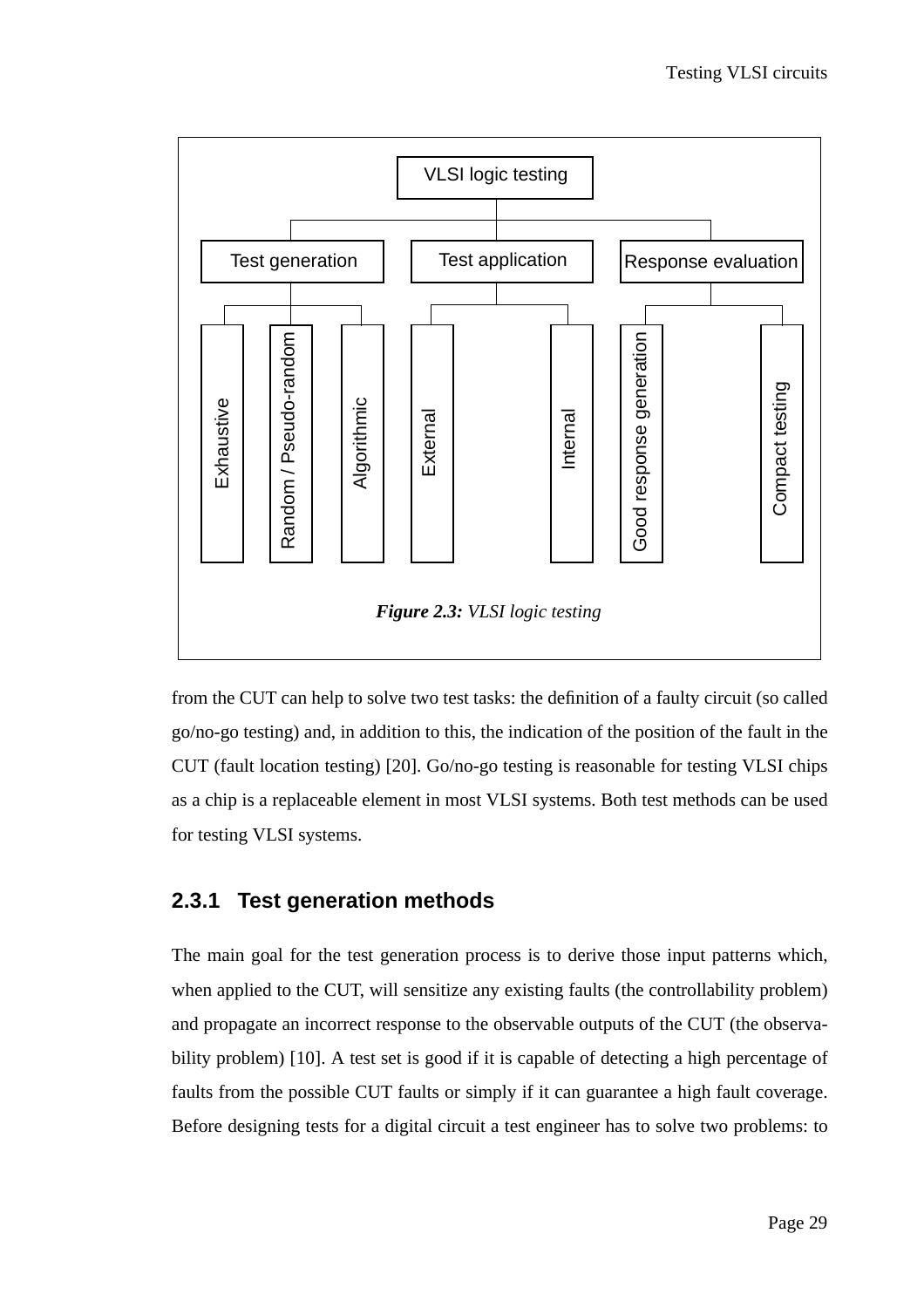chose an appropriate descriptive model for the CUT (the description at the transistor, gate or register transfer level) and to develop a fault model to define the result of a physical fault. Obviously, the lower the level of circuit representation used in test pattern generation, the more accurate the fault model will be. However, the use of low level description languages for VLSI circuits having many thousands of transistors aggravates the problem of test pattern generation drastically. It has been shown that the problem of generating a test set for single stuck-at faults in a combinational circuit represented at the gate level is an NP-complete problem [22]. For a sequential circuit the test generation problem becomes much more difficult since the number of incorporated memory elements increases. Thus, in each particular case a test engineer must find a compromise between the time to derive the test and the level of fault coverage achieved by the test.

Basically, approaches to test generation can be divided into three groups: exhaustive testing, random (pseudo-random) testing and algorithmic test generation methods (Figure 2.3). Exhaustive testing assumes the application of all possible input vectors to the CUT. If a faulty combinational circuit has a fault which does not result in sequential circuit behaviour the application of all possible binary vectors to the inputs of the CUT can guarantee 100% fault coverage. For the exhaustive testing of a circuit with a large number of inputs the number of tests becomes incredibly large. An approach to extending the exhaustive test technique to large circuits by means of partitioning the CUT into subcircuits any of which can be tested for a reasonable time has been described [23]. However, this approach has a major problem concerned with finding the most suitable partitions.

In random (pseudo-random) testing [14, 24, 25], input vectors are produced with the help of random (pseudo-random) test pattern generators. The reactions of the faulty and the fault-free circuits for each random vector are compared using a simulator. If the responses are different the current vector is put into a test set. The main advantage of all random (pseudo random) generation techniques is that the test engineer has a source of test patterns and only the problem to be solved is that of proving that the random test set has the desired fault coverage.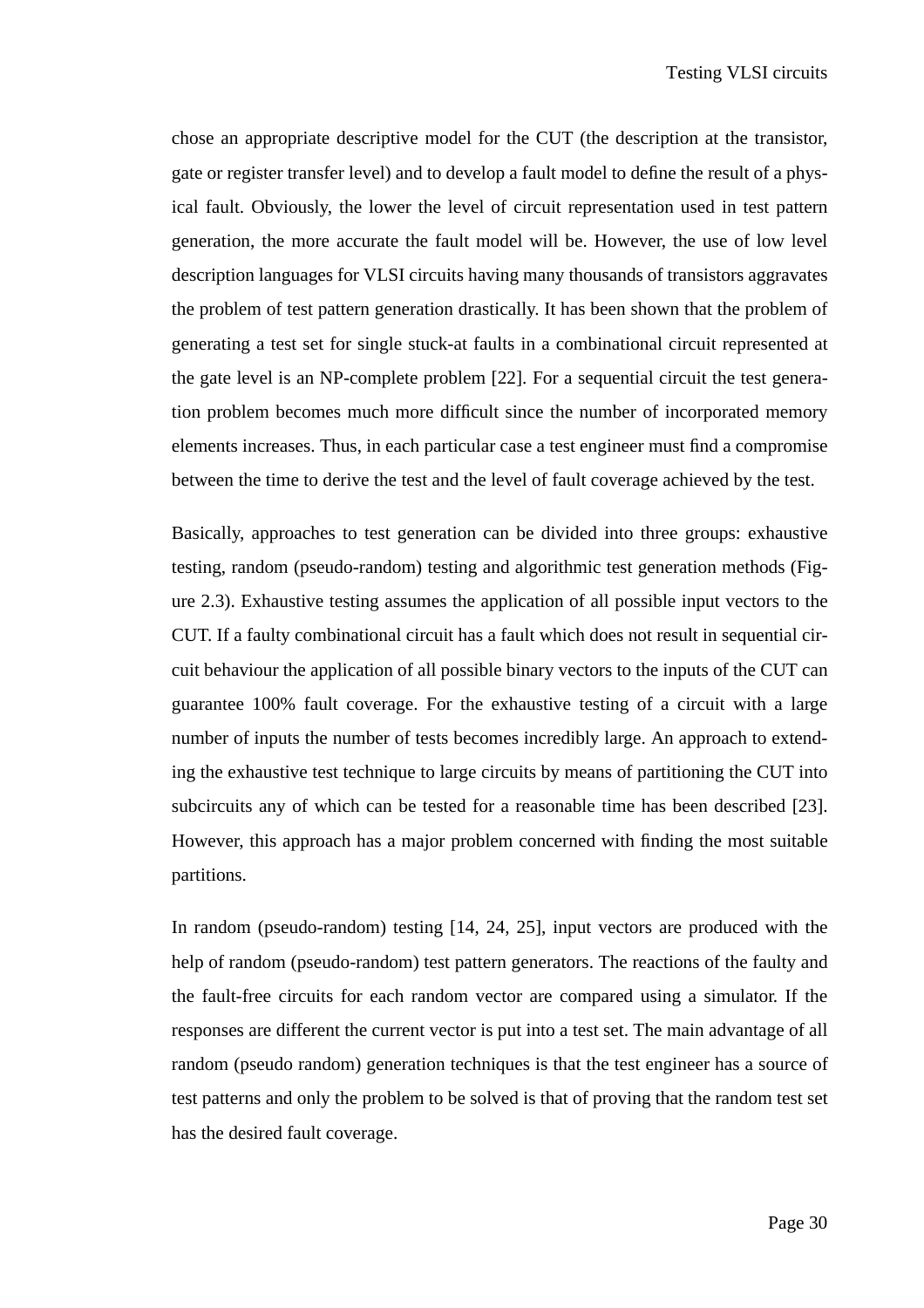Many algorithms have been proposed [9-14] for generating test vectors for either combinational or sequential circuits. The majority of these methods generate test sequences by means of analysing the topological structure of the CUT. Such well-known path sensitization algorithms as the D-algorithm [10], PODEM [14] and FAN [9] have successfully been used for automatic test generation for VLSI circuits.

The concept of the path sensitization technique is illustrated in Figure 2.4. The derivation procedure for the stuck-at fault on line d includes three sequential steps marked by circled numbers. The goal of the first step is to set line d to 0. In Figure 2.4 the logical value before the slash is the correct value for the fault-free circuit; the value after the slash is the logical result in the faulty circuit. On the second step, line a should be set to 0 in order to justify the previous step. The last test generation step makes the effect of the fault on line d propagate to the output e by setting line b to 0. As a result, test pattern 00 can be applied to detect the stuck-at-1 fault on line d.

As shown above, the main point of path sensitization algorithms is in analysing the circuit topology in order to construct an input vector which will sensitize a path from the fault site to a primary output. The process of path sensitization consists of three basic operations: justification, implication and propagation [13]. Step 2 of the above example is justification for generating a logical 0 on node d. In general, when a value is assigned to a certain node, it may imply other logical values for some lines of the circuit. The aim of the implication procedure is to cause forward propagation of the result of the justification step. For example, a logical 0 can be set on line d by setting a logical 1 on line b (see Figure 2.4). In this case the effect of the fault on line d cannot be propagated

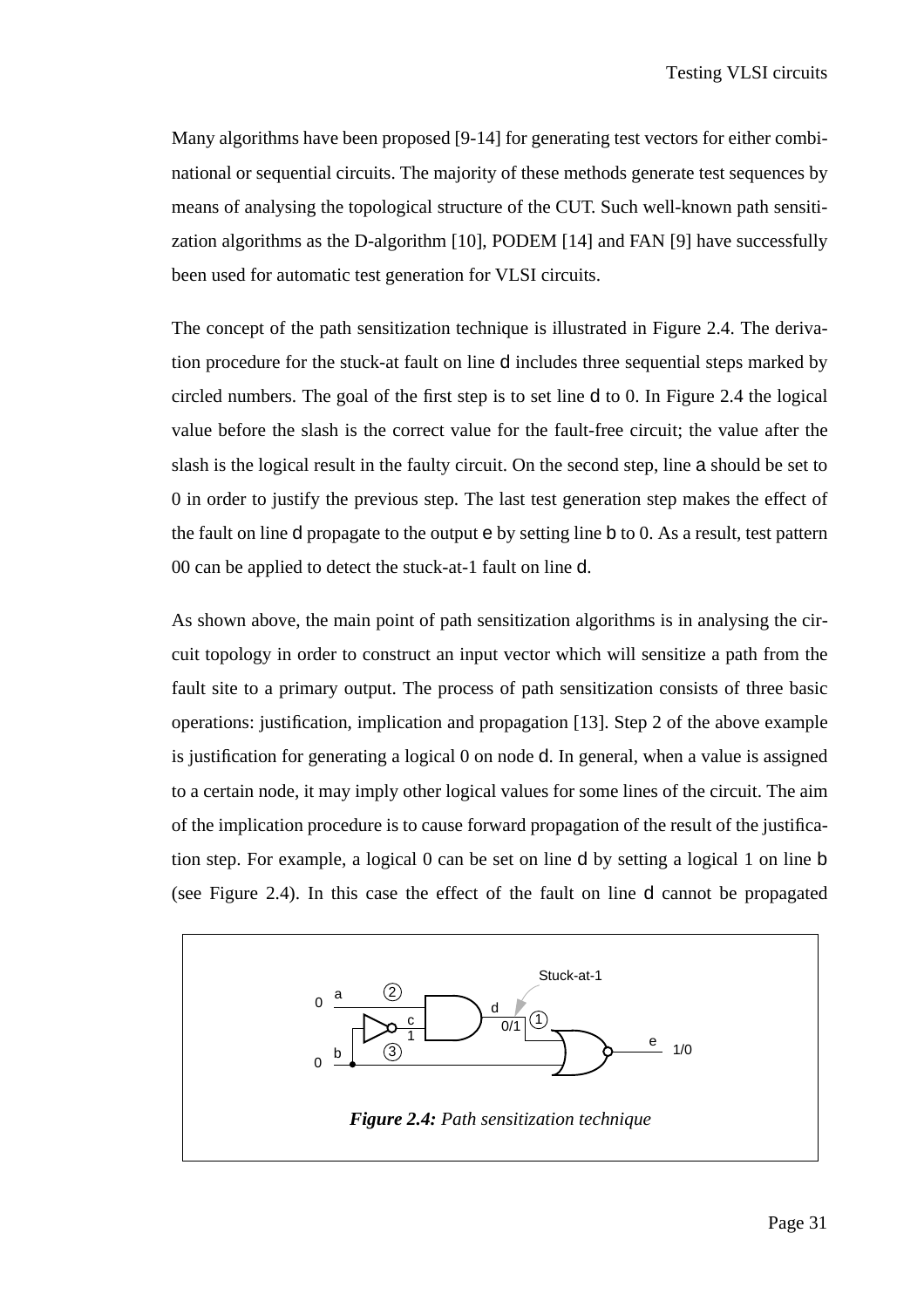through the NOR gate to the output e. Therefore, the result of the justification step can be propagated only if a logical 0 is set on line a. The effect of the propagation process (step 3) is to move the fault effect through a sensitized path to an output of the circuit.

One of the classical methods for detecting stuck-at faults is the D-algorithm [10] which employs the path sensitization technique. The set of five elements  $\{0, 1, X, D, D\}$  for representing signals is used to facilitate the path sensitization process.  $X$  means unknown. D represents a signal which has the value 1 in a normal circuit and 0 in a faulty circuit. *D* is the complement of *D*. The D-algorithm consists of three parts: fault excitation and forward implication, D-propagation, backward justification. On the first step the minimal input conditions are selected in order to produce an error signal (*D* or ) on the output (faulty node) of the logic element. The forward implication process is *D* performed in order to determine the outputs of those gates whose inputs are specified. The goal of the D-propagation step is to propagate the fault effect to primary outputs by means of assigning logical values to corresponding internal lines and primary inputs. In backward justification, node values are justified from primary inputs. If there is a conflict in one of the nodes the backwards consideration from the conflict node to the primary inputs is reiterated until the fault effect  $(D \text{ or } D)$  reaches at least one of the primary outputs.

Not all the stuck-at faults of the CUT can be detected by path sensitization algorithms. Hardware redundancy is the reason why these faults cannot be detected. For example, the stuck-at-1 fault on node c of the circuit shown in Figure 2.4 is undetectable since there is no sensitization path from the fault site to the output of the CUT. It is easy to ensure that while the stuck-at-1 fault is present on node c the faulty circuit produces the correct responses. Clearly, the combinational circuit shown in Figure 2.4 produces the following Boolean function:  $a \cdot b + b$ . This function is redundant and equivalent to  $a + b$  which is not redundant.

Although path sensitization techniques formalize the test derivation procedure, they can no longer be used in testing VLSI circuits due to drastically increasing test generation time.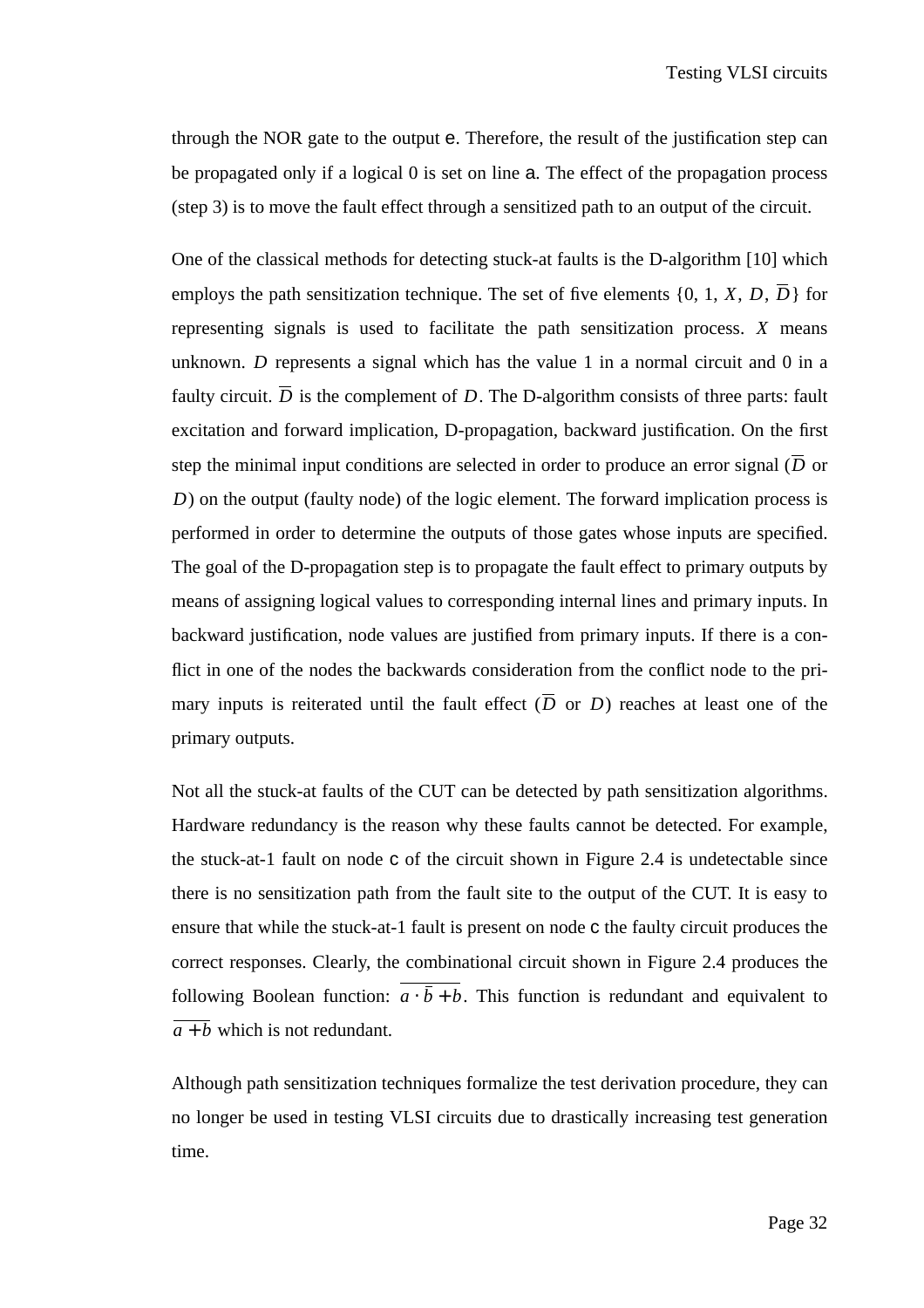#### **2.3.2 Response evaluation techniques**

The main goal for response evaluation is to detect any wrong response. There are two basic approaches for achieving this goal. The first approach uses a good response generator and the second one is based on principles of compact testing techniques.

In good response generation techniques the major problem is to choose a method of obtaining a good response for the CUT. Any faulty response can be detected by comparing good responses with responses produced on the outputs of the CUT. In the stored response testing technique (Figure 2.5) all good responses are stored in a ROM. After applying each test pattern to the CUT the actual response is compared with the good one. If they are different the comparator will activate an error signal at its output. Good responses can easily be obtained by means of software-simulation of the VLSI circuit as a part of the design verification stage [9].

Figure 2.6 shows the flow diagram for the comparison testing technique. In order to detect any faulty response test patterns are applied to the inputs of the CUT and a golden unit simultaneously and the responses of both units are compared by the comparator.

In comparison with stored response testing, comparison testing has some advantages:

1) it allows the testing of VLSI circuits over a large range of speeds and electrical parameters because the golden unit and the CUT are operated under the same conditions;

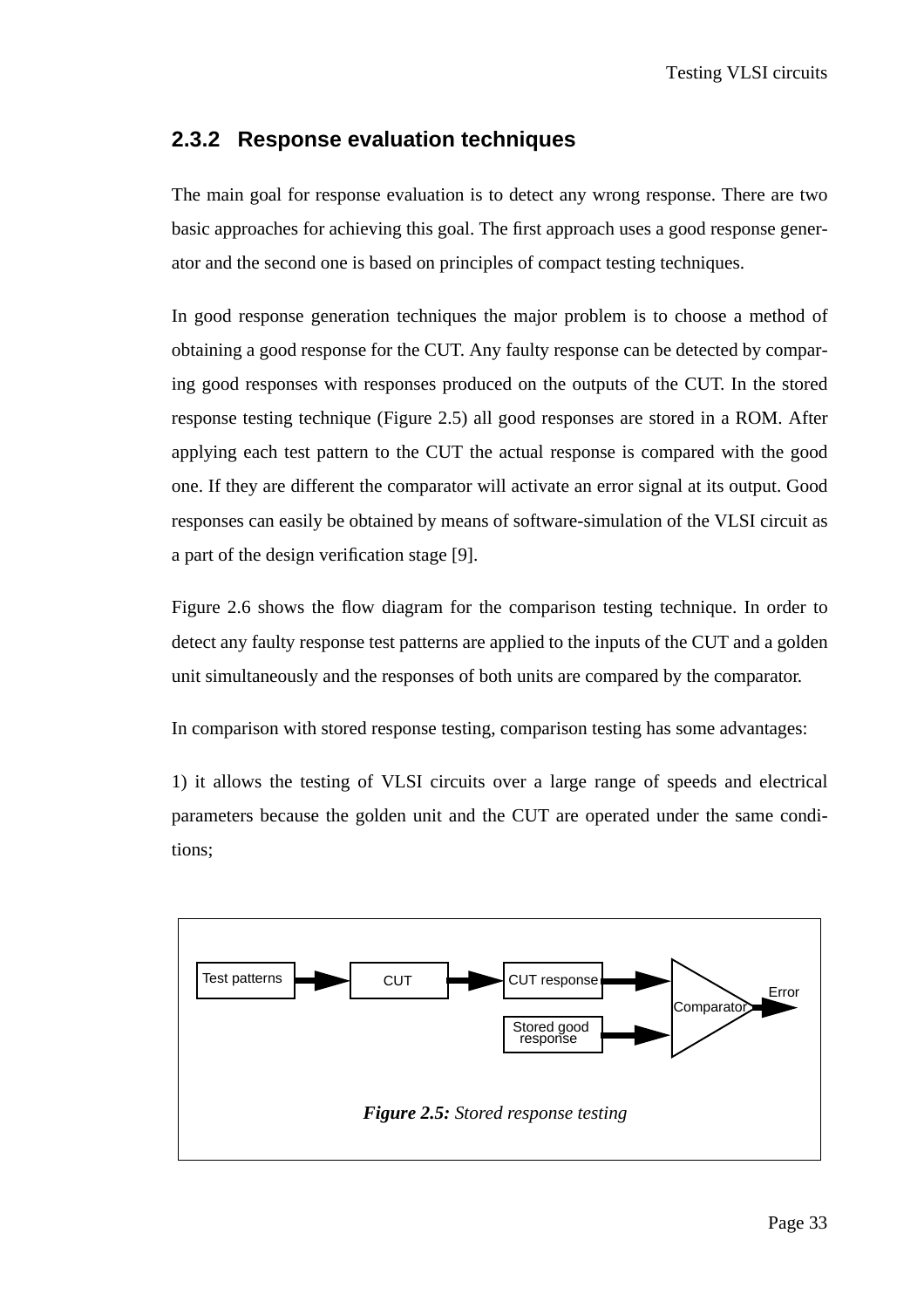

2) a change in the test sequence does not require any change in the test process.

On the other hand, the stored response testing technique needs to store good responses (the results of simulation) only once before testing whereas the quality of comparison testing depends on the quality of the golden unit.

The main drawback of the response evaluation techniques is the necessity to operate with a large amount of response data during the testing of VLSI circuits. In order to simplify the problem of storing and analysing test responses the compact testing methods have been devised [14]. The general idea of compact testing is to compress the response data into a compact form during the test. After the test is complete the response of the CUT is compared with the compressed response of the golden unit. A basic diagram of the compact testing technique is shown in Figure 2.7. However, during the compression process there is a probability that some part of the diagnostic information from the

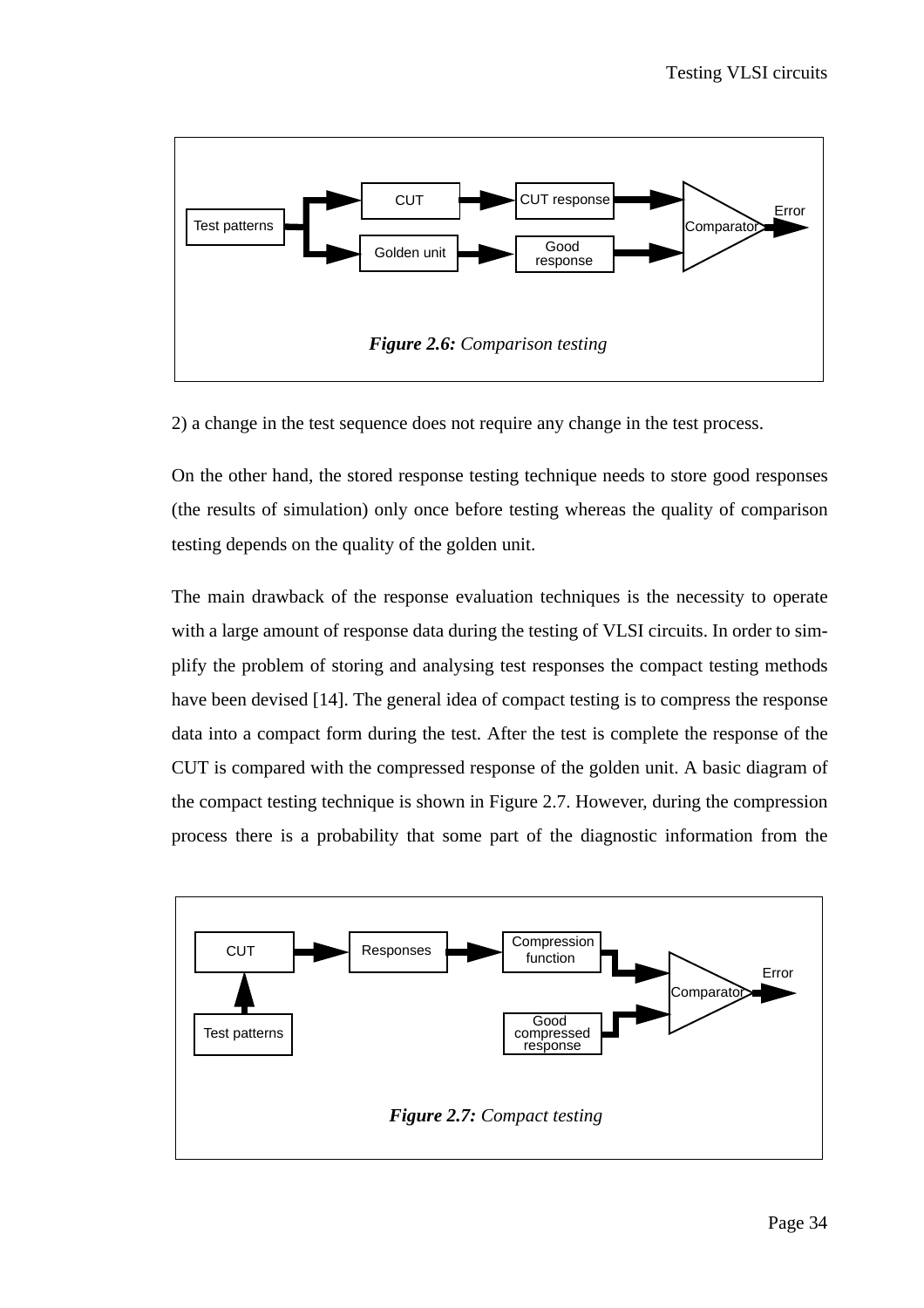response data flow will be lost. This in turn creates the possibility of making a wrong decision about the test results. All the compact testing methods differ in the method of data compression. The most widely used compact testing methods are transition counting [14] and signature analysis [19, 26]. The transition counting method compresses the response data into the number of 0 to 1 and 1 to 0 transitions in the sequence. In the signature analysis technique the response data are compressed using a signature analyser built as a linear feedback shift register. This method will be described in more detail in Chapter 3.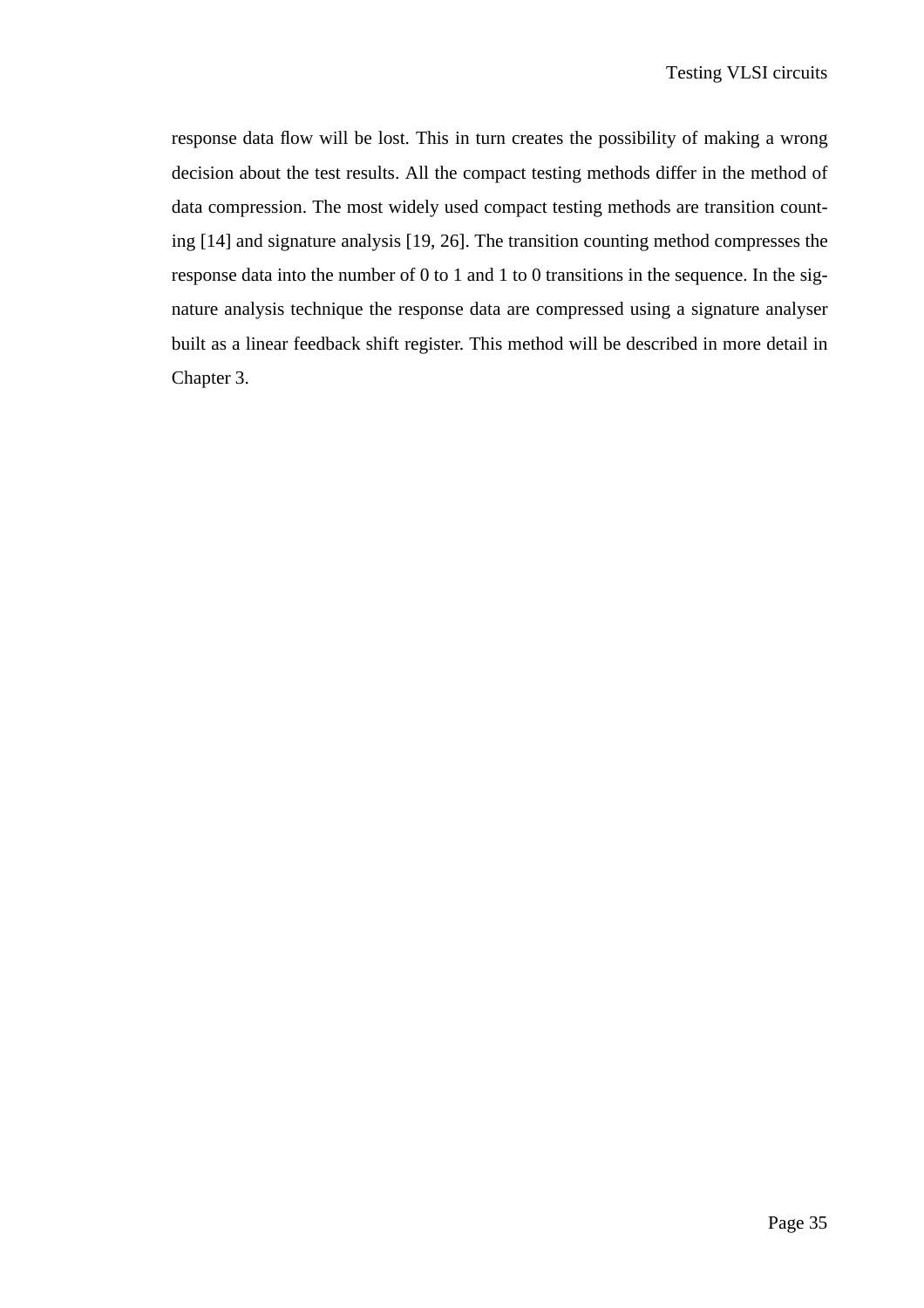# **Chapter 3 : Pseudo-random testing of VLSI circuits**

Deterministic test generation methods for modern VLSI circuits are becoming too expensive in terms of computational time. As an alternative, random (pseudo-random) techniques for generating test sets can be used. The random (pseudo-random) testing technique consists of applying a random (pseudo-random) test sequence to a CUT and a golden unit with a consequent comparison of the two responses obtained (see Figure 2.6). The main feature of this kind of testing is that the test sequence does not depend on the specification of the CUT and can be applied to all circuits to be tested. As a result, the costs for implementing such testing are less than that of algorithmic test generation techniques.

#### **3.1 Generating pseudo-random patterns**

There are two ways to generate random test sequences. The first method lies in using random number programs to generate random tests. Knuth discussed thoroughly the properties of software random number generators [27]. The second method is more convenient for testing VLSI circuits. It uses a linear feedback shift register (LFSR) to generate random input stimuli. The standard LFSR consists of a series of D-type flip-flops without external inputs and with linear feedback provided by means of XOR gates. Such an LSFR implements the following function:

$$
a(t+n-1) = \sum_{i=1}^{n} \alpha_i a(t+i-1), \qquad (1)
$$

where t is a clock number;  $a(t) \in \{0, 1\}$  are the symbols of the generated sequence;  $\alpha_i \in \{0, 1\}$  are constants;  $\sum$  is the operation of XORing *n* logical variables.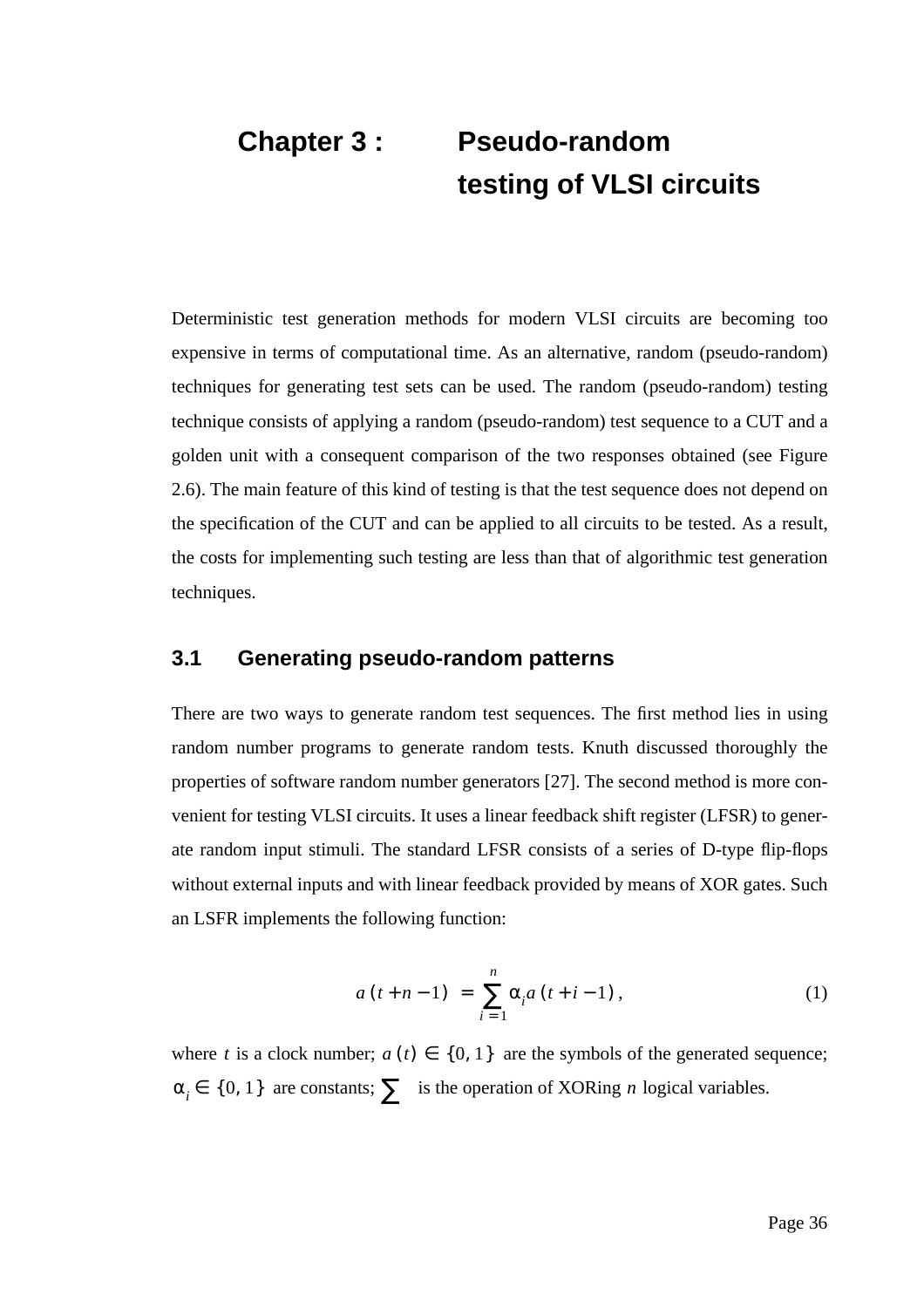

Figure 3.1 shows the general structure of an LFSR. Symbol  $\alpha_i$  indicates the presence  $(\alpha_i = 1)$  or absence  $(\alpha_i = 0)$  of a feedback connection from the output of the *i*th stage to the XOR network. Sometimes the coefficients  $\alpha_i$  are called "taps" since they determine the structure of the LFSR.

An LFSR can be realized in a modular form depicted in Figure 3.2. The modular realization of an LFSR [28] has the same number of XOR gates as the standard structure, which is defined by feedback taps. If the number of feedback signals,  $k$ , is more than 2, the modular LFSR is faster than the standard one: the former has one gate propagation delay whereas the standard LFSR has  $k - 1$  gate delays per one clock.

If a homogeneous Bernouilli process [29] is used for simulating the behaviour of an LFSR such a procedure is called "random pattern generation". As the nature of the pat-

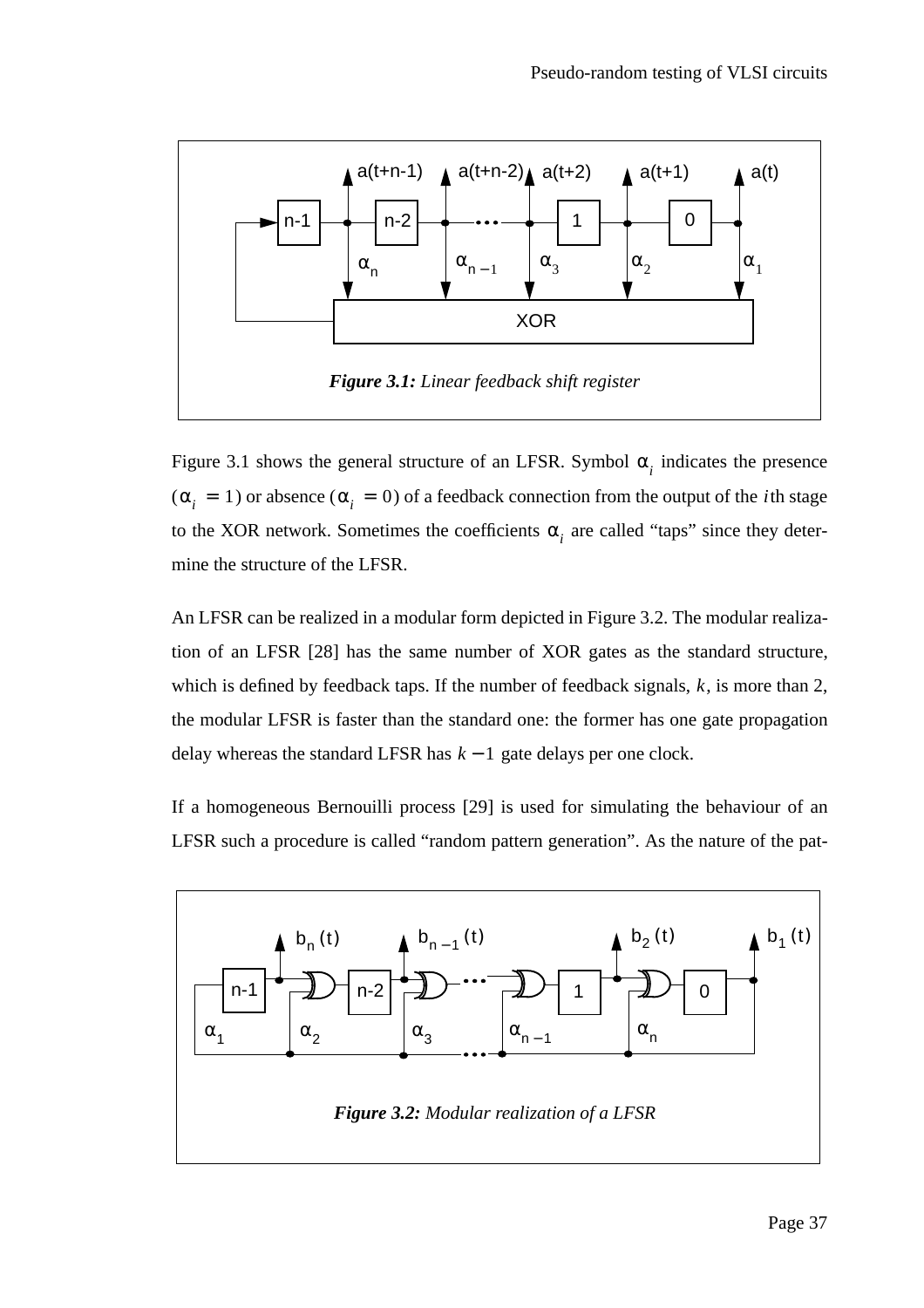

terns generated by an LFSR is deterministic, a non-homogeneous Bernouilli process can be used for simulation. This is called pseudo-random pattern generation [24].

It is easy to show that for a certain combination of coefficients  $\alpha_i$  the period of the sequence,  $a(t)$ , generated by an LFSR will be maximal and equal to  $M = 2<sup>n</sup> - 1$ . Although such a sequence can be characterized by equiprobable and randomly appearing 1s and 0s, as in a truly random sequence [30], the signals generated by an LFSR can be reproduced repeatedly after setting it into the initial state. For this reason, the sequences produced by maximal-length LFSRs are called pseudo-random sequences to distinguish them from truly random sequences. Pseudo-random sequences are more suitable for testing digital circuits than truly random ones due to the possibility of repeating them for simulation purposes.

Figure 3.3 shows a four-bit pseudo-random pattern generator (PRPG) which is realized using a four-bit register. The pseudo-random sequences of maximal period,  $M = 15$ , are generated on the register outputs (see Table 3.1). If the initial state of the PRPG is  $(q_1, q_2, q_3, q_4) = (1, 1, 1, 1)$  then the sequence 101011001000111 is reproduced on output  $a(t)$  after each 15th clock (the combination of all 0s is never produced).

The behaviour of the LFSR (Figure 3.1) can be described by means of the following matrix: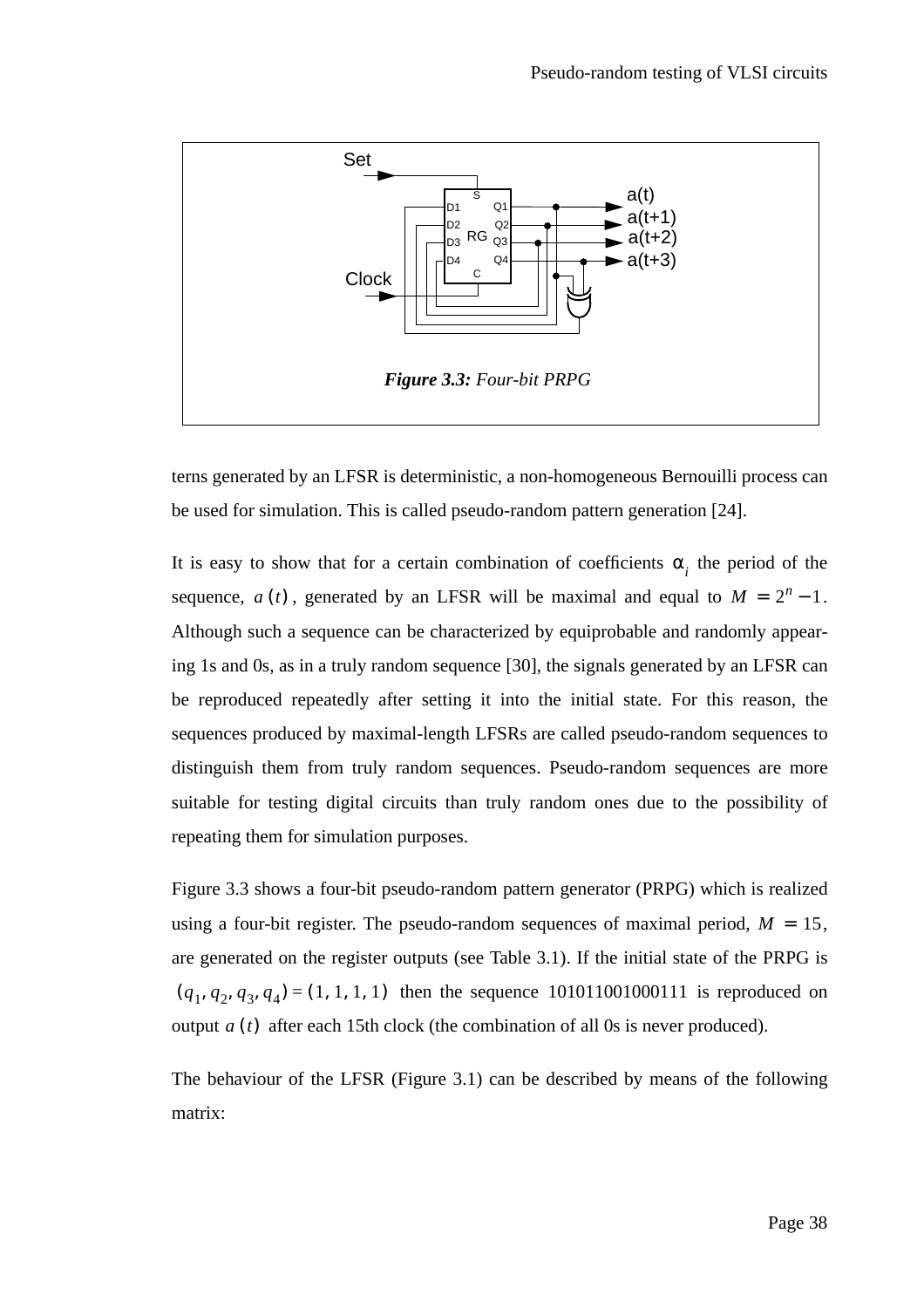| State          | $Q_1$          | $Q_2$            | $\mathcal{Q}_3$ | $Q_4$          | <b>State</b> | $Q_1$          | $Q_2$            | $Q_3$            | $Q_4$    |
|----------------|----------------|------------------|-----------------|----------------|--------------|----------------|------------------|------------------|----------|
| $\overline{0}$ | $\mathbf{1}$   | $\mathbf{1}$     | 1               | $\mathbf{1}$   | 8            | $\mathbf{1}$   | $\overline{0}$   | $\boldsymbol{0}$ | 1        |
| 1              | $\overline{0}$ | 1                | 1               | 1              | 9            | $\overline{0}$ | 1                | $\overline{0}$   | 0        |
| $\overline{2}$ | 1              | $\boldsymbol{0}$ | 1               | 1              | 10           | $\overline{0}$ | $\boldsymbol{0}$ | $\mathbf{1}$     | 0        |
| 3              | $\theta$       | 1                | $\overline{0}$  | 1              | 11           | $\overline{0}$ | $\overline{0}$   | $\overline{0}$   |          |
| $\overline{4}$ | 1              | $\overline{0}$   | 1               | $\theta$       | 12           | 1              | $\overline{0}$   | $\overline{0}$   | $\Omega$ |
| 5              | 1              | 1                | $\overline{0}$  | $\mathbf{1}$   | 13           | 1              | 1                | $\overline{0}$   | $\Omega$ |
| 6              | $\theta$       | 1                |                 | $\overline{0}$ | 14           | 1              | 1                | 1                | 0        |
|                | $\Omega$       | 0                |                 |                | 15           |                |                  |                  |          |

*Table 3.1: State sequence for the four-bit PRPG*

$$
||A|| = \begin{vmatrix} \alpha_1 & \alpha_2 & \cdots & \alpha_{n-1} & \alpha_n \\ 1 & 0 & \cdots & 0 & 0 \\ 0 & 1 & \cdots & 0 & 0 \\ \cdots & \cdots & \cdots & \cdots & \cdots \\ 0 & 0 & \cdots & 1 & 0 \end{vmatrix}, \qquad (2)
$$

where the values of all the coefficients  $\alpha_i$  are defined by the feedback connections of the LFSR. The elements of the first row determine the XOR operation. The other elements of matrix (2) define the shift operation. If the sequence of LFSR states is denoted by  $Q=$  $(q_1, q_2, ..., q_n)$  then the operational sequence can be represented as

$$
\begin{array}{c}\n q_1(t) \\
 q_2(t) \\
 \dots \\
 q_{n-1}(t) \\
 q_n(t)\n\end{array}\n=\n\begin{array}{c}\n\alpha_1 & \alpha_2 & \dots & \alpha_{n-1} & \alpha_n \\
1 & 0 & \dots & 0 & 0 \\
0 & 1 & \dots & 0 & 0 \\
\vdots & \vdots & \ddots & \vdots & \vdots \\
0 & 0 & \dots & 1 & 0\n\end{array}\n\begin{array}{c}\n\alpha_n \\
 q_1(t-1) \\
 q_2(t-1) \\
 \vdots \\
 q_{n-1}(t-1) \\
 q_n(t-1)\n\end{array}\n\begin{array}{c}\n\end{array}\n\tag{3}
$$

Equation (3) can be rewritten in a short form as  $Q(t) = ||A|| \cdot Q(t-1)$ . It is necessary to mention that time t is discrete. Multiplying the current state  $Q(t)$  by matrix  $||A||$  is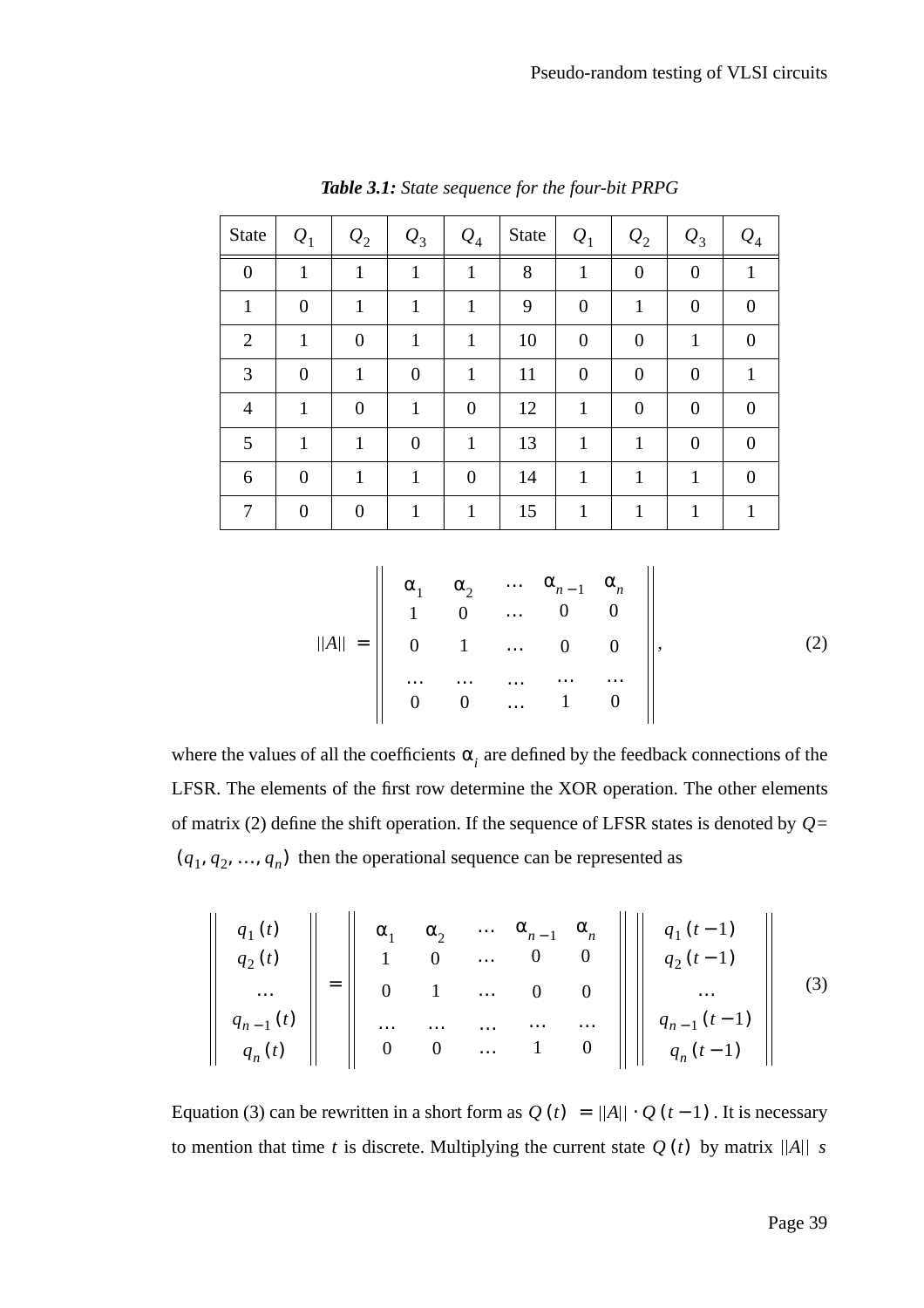times, the LFSR state at time  $(t + s)$  can be found, i.e.  $Q(t + s) = ||A||^s \cdot Q(t)$ . The number M is called the period of LFSR if  $Q(t) = ||A||^M \cdot Q(t)$  or  $||A||^M = ||E||$ , where  $E||$  is the identity matrix.

The cyclic properties of the LFSR are defined entirely by the derivation polynomial  $\varphi$  (*X*) =  $X^n + \alpha_1 X^{n-1} + \alpha_2 X^{n-2} + \dots + \alpha_n$  which is the determinant of the matrix . For example, for the LFSR shown in Figure 3.3 the derivation polynomial is *A* + *XE*

$$
\varphi(X) = \begin{vmatrix} (1+X) & 0 & 0 & 1 \\ 1 & X & 0 & 0 \\ 0 & 1 & X & 0 \\ 0 & 0 & 1 & X \end{vmatrix} = 1 + X^3 + X^4.
$$

If derivation polynomial  $\varphi$  (X) of power *n* 1) cannot be divided into any other polynomial of power less than  $n$ ; 2) is a primitive one, i.e. it cannot be the result of the division of polynomial  $X^s + 1$ , where  $s < M = 2^n - 1$ , by any other polynomial; then the LFSR designed on the base of  $\varphi(X)$  produces pseudo-random sequences of maximal period . Thus, the main aim of designing a maximum-length PRPGs is to ensure that polyno-*M* mial  $\varphi(X)$  obeys the above mentioned conditions.

It is known that there are precisely  $\Phi(M/n)$  different polynomials which allow the generation of maximum-length pseudo-random sequences by means of an LFSR. Function  $\Phi(M)$  is the Euler function [30]. The result of  $\Phi(M)$  is the number of positive integers which are less or equal to  $M$  and do not have common factors with  $M$ . The number,  $\Phi(M/n)$ , of polynomials of power *n* grows rapidly with increasing *n*, therefore, the number of LFSRs of maximum length becomes very large. For instance, for  $n = 8$   $\Phi(M/n)$  equals 16, but if  $n = 16$  the number of all possible polynomials of maximum-length LFSRs is 2048. A polynomial with a minimal number of non-zero coefficients  $\alpha_i$  can be found from the set of polynomials of power *n* which obey to the conditions of producing maximum-length pseudo-random sequences. This polynomial corresponds to the simplest realization of an LFSR since the feedback network of such an LFSR has the minimal number of XOR gates. Table 3.2 contains some examples of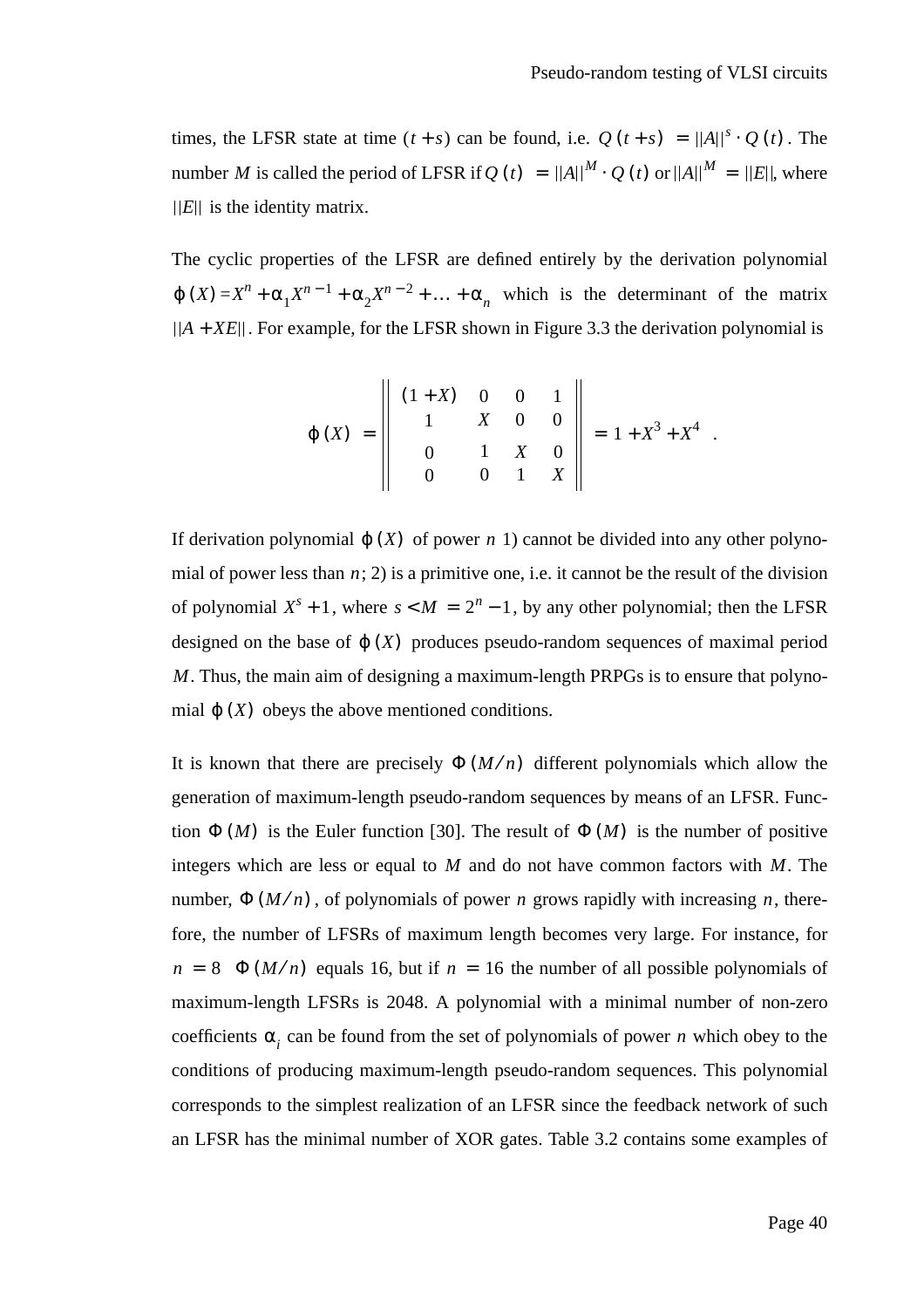primitive polynomials which determine the minimal realizations of maximum-length LFSRs for different *n* from 1 to 33. Tables of primitive polynomials can be found in [30].

| n                           | $\varphi(X)$                | n      | $\varphi(X)$                 |
|-----------------------------|-----------------------------|--------|------------------------------|
| 1, 2, 3, 4, 6, 7,<br>15, 22 | $1 + X + X^n$               | 13     | $1 + X + X3 + X4 + Xn$       |
| 5, 11, 21, 29               | $1 + X^2 + X^n$             | 14, 16 | $1 + X^3 + X^4 + X^5 + X^n$  |
| 10, 17, 20, 25,<br>28, 31   | $1 + X^3 + X^n$             | 19, 27 | $1 + X + X^2 + X^5 + X^n$    |
| 9                           | $1 + X^4 + X^n$             | 24     | $1 + X + X^2 + X^7 + X^n$    |
| 23                          | $1 + X^5 + X^n$             | 26     | $1 + X + X^2 + X^6 + X^n$    |
| 18                          | $1 + X^7 + X^n$             | 30     | $1 + X + X^2 + X^{23} + X^n$ |
| 8                           | $1 + X^2 + X^3 + X^4 + X^n$ | 32     | $1 + X + X^2 + X^{22} + X^n$ |
| 12                          | $1 + X + X4 + X6 + Xn$      | 33     | $1 + X^{13} + X^n$           |

*Table 3.2: Primitive polynomials for different n from 1 to 33*

Let  $\{a_k\} = a_0, a_1, a_2, ..., a_{M-1}$  be a pseudo-random binary sequence, where M=  $2<sup>n</sup> - 1$  is the period of a maximum-length *n*-stage LFSR. Consider the basic properties of maximal-length pseudo-random sequences:

- A pseudo-random sequence has exactly  $2^{n-1}$  ones and  $(2^{n-1}-1)$  zeros. The probability of a one (zero) on the outputs of the LFSR,  $p(q)$ , can be estimated as follows  $q = (2^{n-1} - 1) / (2^n - 1) = 0.5 - 1 / (2^{n+1} - 2)$ . If *n* is quite large then the values of p and q are very close to 0.5 as in a truly random sequence.  $p = 2^{n-1} / (2^n - 1) = 0.5 + 1 / (2^{n+1} - 2)$
- For a certain polynomial  $\varphi(X)$  there are M different pseudo-random sequences which can be obtained from  $\{a_k\}$  by cyclicly shifting it to *s*,  $1 \le s \le M$ , positions.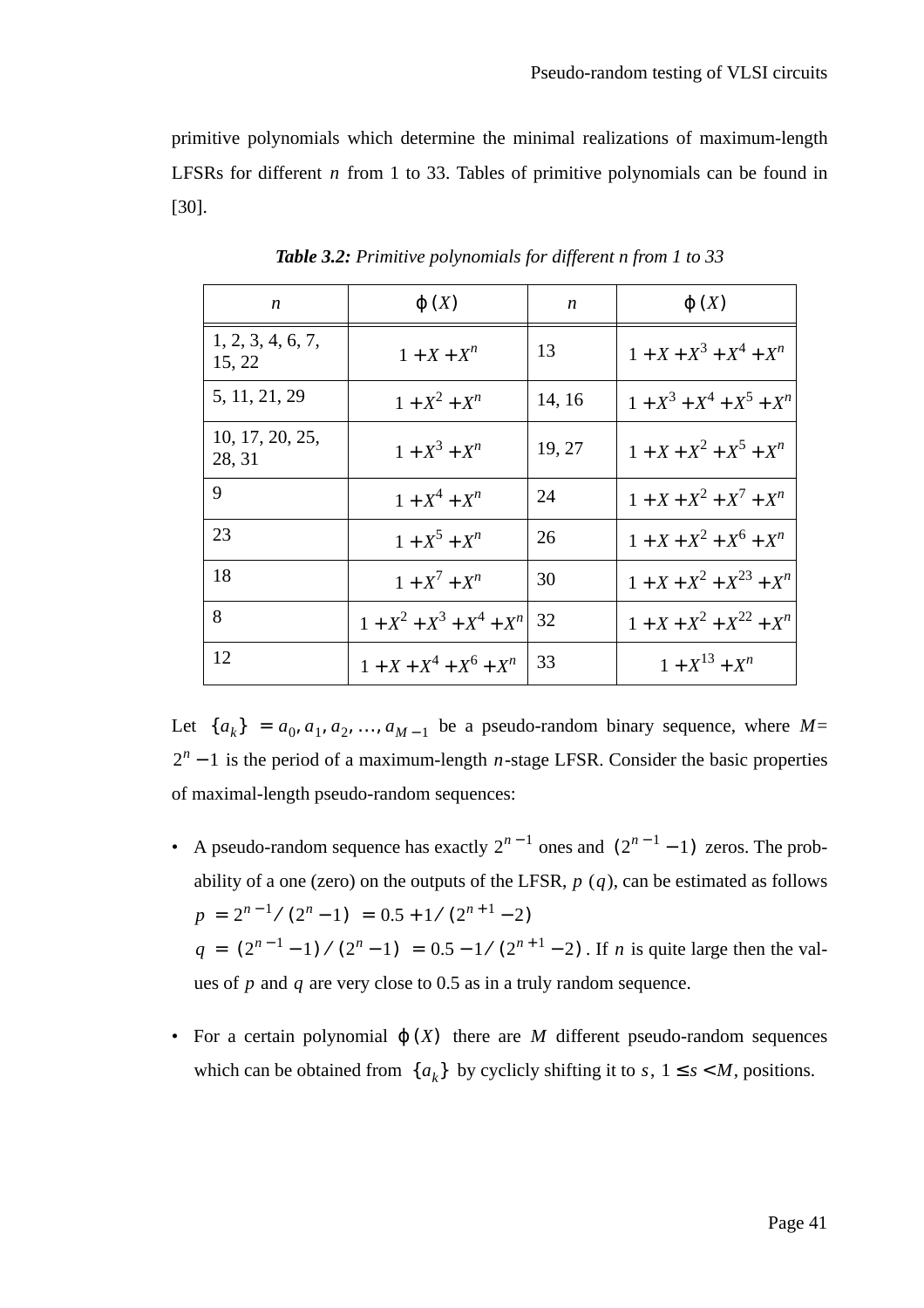- In sequence  $\{a_k\}$  there is only one combination of *n* 1s and  $(n-1)$  consecutive 0s. For  $1 \le s \le n - 1$  there are  $2^{n - s - 1}$  runs of a combination of s consecutive 1s and consecutive 0s. For instance, there are 4 runs of such combinations as 01 or 10 *s*  $(s = 1)$  in the pseudo-random sequence generated by the 4-stage LFSR shown in Figure 3.3.
- For each integer *s*,  $1 \le s \le M 1$ , there is an integer *r*,  $1 \le r \le M 1$ , such that  ${a_k} \oplus {a_{k-s}} = {a_{k-r}}$ . In other words, the result of the sum of a pseudo-random sequence and its shifted version is another shifted version of the same sequence. This autocorrelation property of maximal-length pseudo-random sequences is similar to that of truly random sequences.
- Each maximal-length LFSR sequence  $(n > 4)$  is associated with another sequence, the reverse sequence, which consists of the symbols of the original sequence but in reverse order. The specification for the LFSR corresponding to the reverse sequence is obtained by replacing each entry  $i$  in the original specification by  $n - i$ . For example, for the LFSR (Figure 3.3) with derivation polynomial  $\varphi(X) = 1 + X + X^4$  there is another polynomial  $\varphi(X) = 1 + X^3 + X^4$  which determines the structure of the LFSR whose output sequence is the reverse sequence.

## **3.2 Exhaustive and pseudo-exhaustive testing of VLSI circuits**

It is well known that for 100% testing of combinational circuits all binary input combinations should be applied to its input. This approach is called exhaustive testing. A binary counter can be used to generate all combinations of binary symbols. A modified version of a maximal-length LFSR can also be used for exhaustive testing [23]. This LFSR is forced to go through all states including the all-0 state. This can be done with the help of the extra NOR gate incorporated into the LFSR structure as shown in Figure 3.4. As a result, the LFSR cycles through all its original states plus the all-0 state which is forced by the NOR gate in the state 0001. After the all-0 state the LFSR goes to the state 1000 and then the sequence proceeds as before (see Table 3.1). The main short-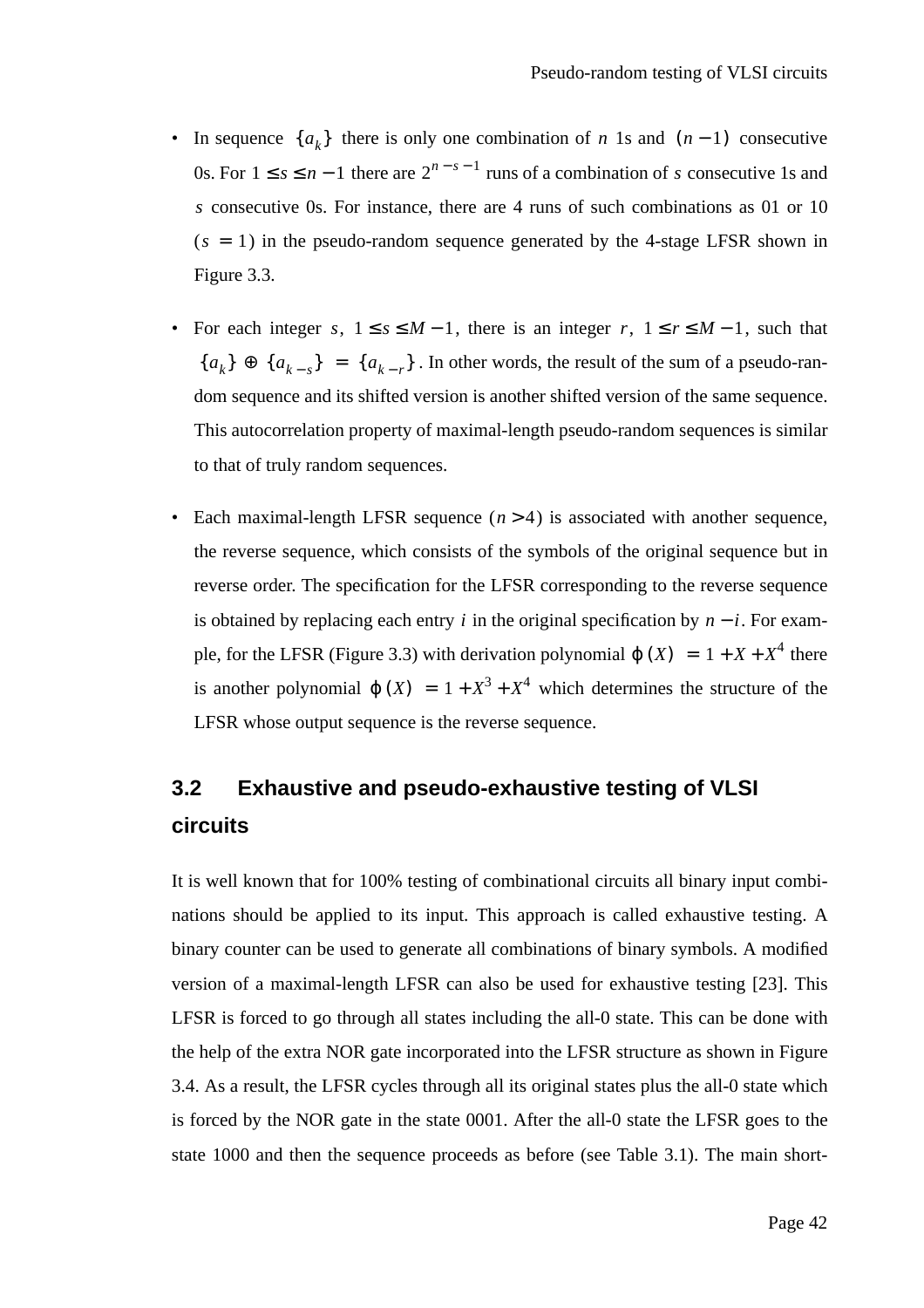

coming of the exhaustive testing technique is that it requires test sequences which are too long when testing combinational circuits with large numbers of inputs. To reduce the exhaustive test lengths analysis of the topology of the CUT is necessary.

It was shown by E. J. McCluskey [31] that the vast majority of practical multi-output combinational networks can be exhaustively tested by applying exhaustive tests only to parts of them. This testing technique is called pseudo-exhaustive or verification testing. The main point of this approach is to find a subset of inputs which determines logical values on each output of the circuit to be tested. All possible vectors are applied to the subsets of the CUT inputs during pseudo-exhaustive testing. As a result, all subfunctions of the circuit and, therefore, the entire circuit are exhaustively tested. However, when an output of the CUT depends on all the inputs the verification testing technique cannot make exhaustive testing shorter than when all binary combinations are applied to all inputs of the circuit. E. J. McCluskey also proposed the division of the circuit into segments and partitions, each tested exhaustively [23]. The major requirement of this approach is that all subcircuits' inputs must be controllable at the primary inputs and all subcircuits' outputs must be observable at the primary outputs of the circuit. To achieve this goal two ways of partitioning the entire circuit were proposed. According to the first way (hardware partitioning), the embedded inputs and outputs of each subcircuit under test are accessed through multiplexers incorporated into the circuit. The hardware partitioning approach can be used for most combinational networks but it introduces some hardware redundancy which, in turn, can reduce the operating speed of the circuit. The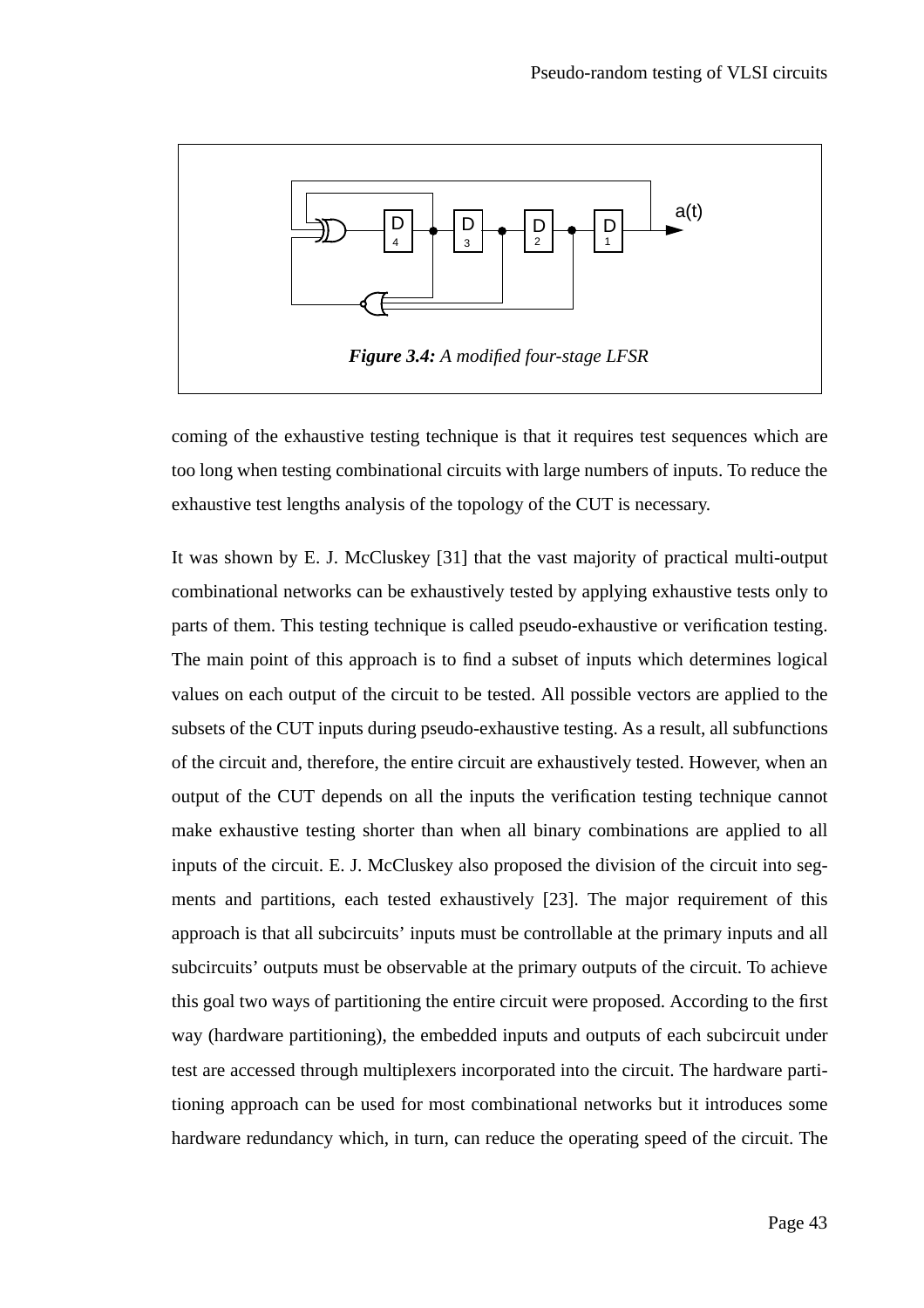second method (sensitized partitioning) applies appropriate input patterns to the primary inputs of the circuit to partition it and isolate subcircuits not to be tested.

#### **3.3 Signature analysis**

The first practical realization of the signature analysis technique, as a method of detecting errors in output data steams produced by hardware designs, was pioneered by Hewlett Packard Ltd. [26]. Signature analysis uses a special technique of data compression and stores the responses obtained from the CUT in compact forms called signatures. A circuit used for implementing the data compression technique is called a signature analyser. Figure 3.5 represents the general structure of a signature analyser. This structure includes an  $n$ -bit shift register and a feedback XOR gate fed by 1) the shift register outputs defined by coefficients of the appropriate derivation polynomial; 2) an input data stream from the outputs of the CUT. The initial state of the signature analyser is the all-0 state. After the data stream,  $y(t)$ , has been clocked through, the content (signature) of the shift register can be calculated as shown below:

$$
a_i(0) = 0, \, 1 \leq i \leq n,
$$

$$
a_1(t) = y(t) \oplus \sum_{i=1}^{n} \alpha_i a_i(t-1) ,
$$
\n
$$
a_j(t) = a_{j-1}(t-1), 2 \le j \le n, 1 \le t \le 2^n - 1.
$$
\n(4)

It is clear from (4) that if the input data stream is all 0's then the signature produced by the signature analyser is one of the states of the maximal-length LFSR.

From a mathematical point of view the process of calculating signatures can be described as a procedure for dividing an input data stream represented in a polynomial form into the primitive polynomial of the LFSR. Any *k*-bit sequence can be written as polynomial  $\psi(X)$  of power *k*-1. For example, the 5-bit sequence 10011 can be written as  $\psi(X) = X^4 + X + 1$ . The result of dividing  $\psi(X)$  into primitive polynomial  $\phi(X)$ can be described by the following equation  $\psi(X) = z(X) \varphi(X) \oplus s(X)$ , where  $s(X)$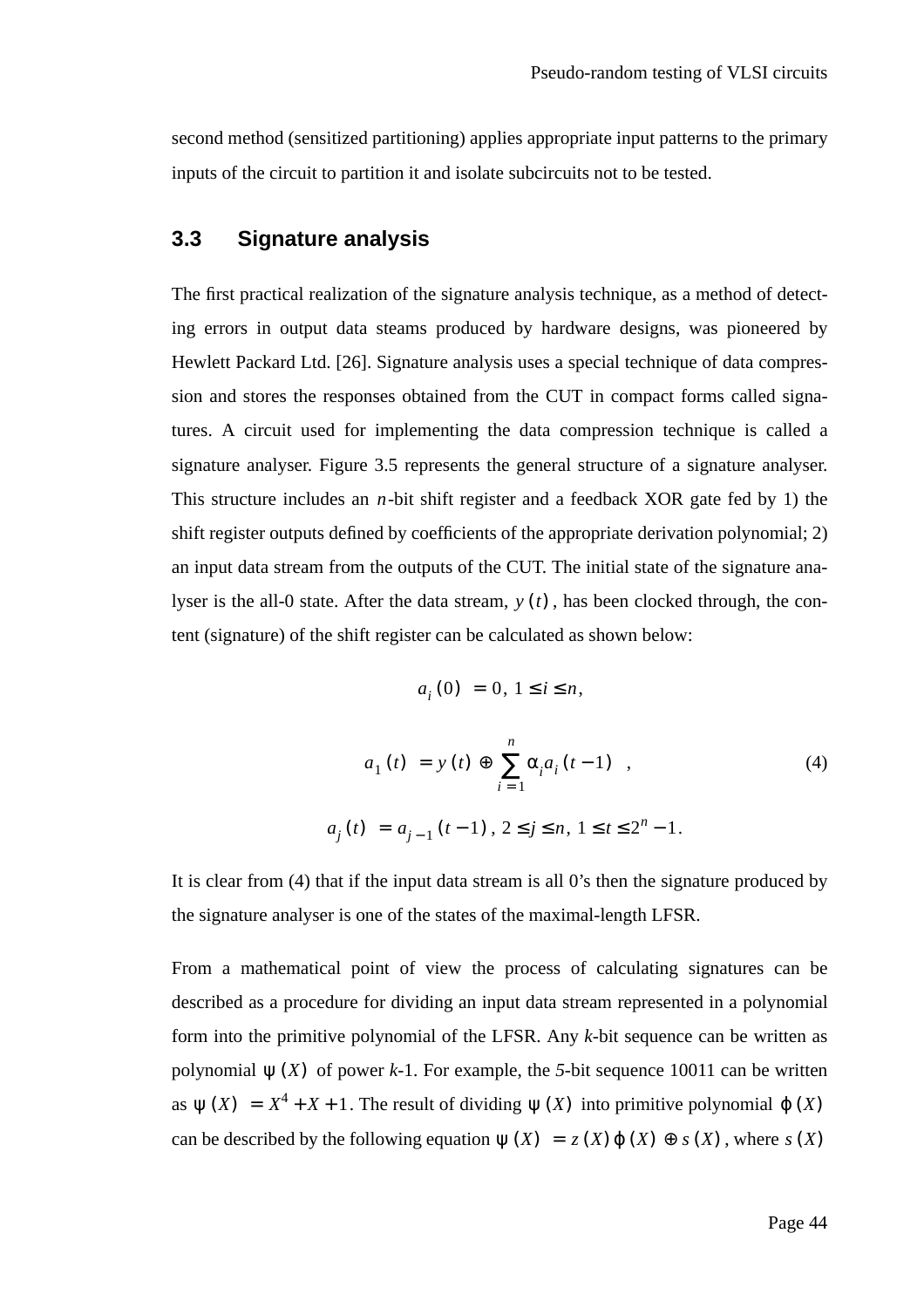

is the residue of the division. In other words, the residue of dividing the input polynomial describing the data flow into the primitive polynomial is the signature.

In signature analysis testing the inputs of the CUT are supplied with tests produced by the test generator. Unique signatures are calculated at each internal node and primary output of the circuit tested. The obtained signatures are stored for comparison with good signatures obtained at the same nodes from the golden unit or from simulation of the CUT. If any differences between the two signatures for each node are found the CUT works incorrectly. By comparing signatures from the primary outputs to the primary inputs the fault site can be discovered.

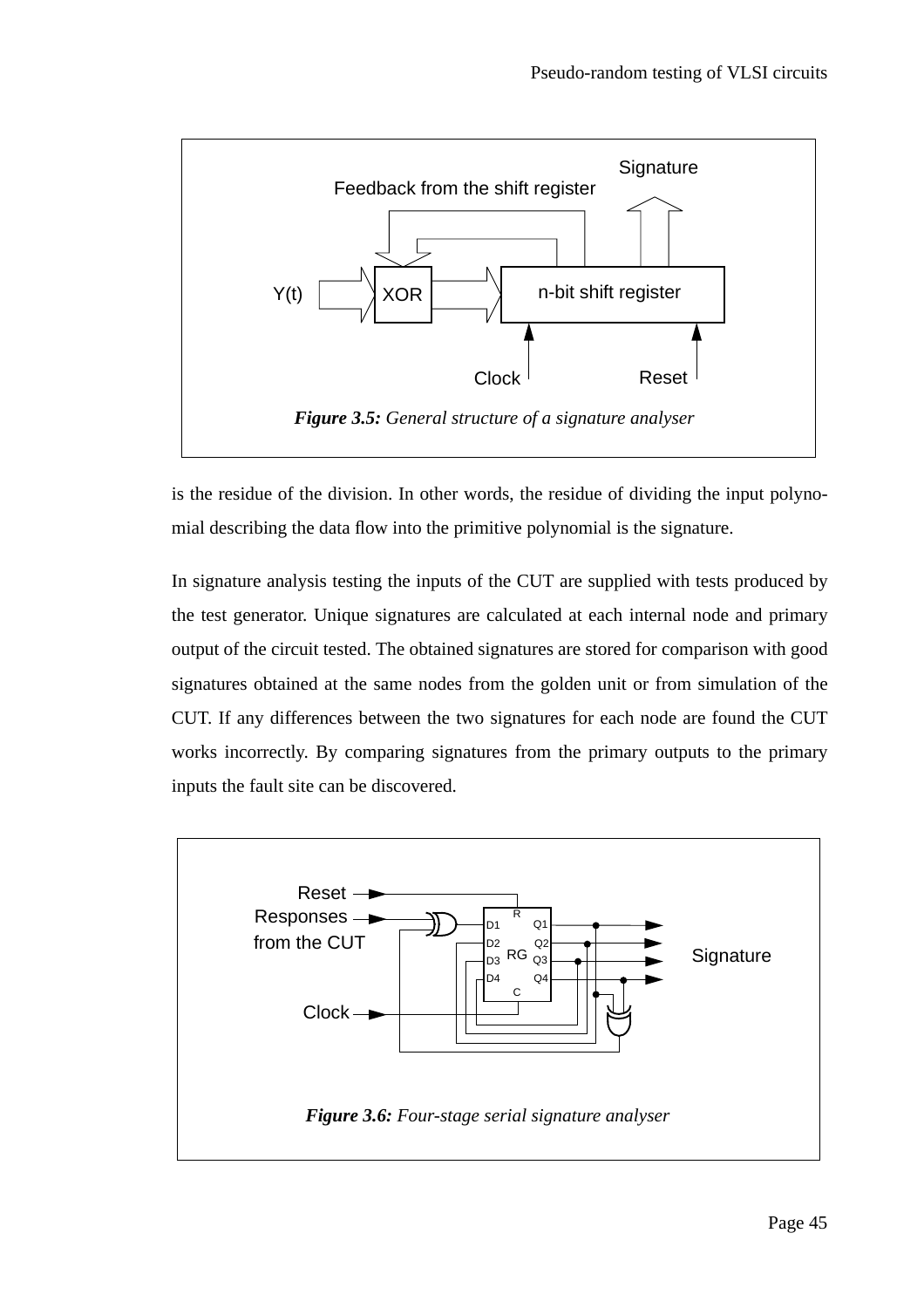

In practice, two basic kinds of signature analysers are used: serial and parallel signature analysers [28]. A four-stage serial signature analyser and four-stage parallel signature analyser are shown in Figure 3.6 and Figure 3.7 respectively. A serial signature analyser treats only one response bit at every clock whereas a parallel signature analyser compacts responses from the outputs of multiple networks under test.

Let us evaluate the probability that an error will not be detected by a signature analyser. Assume that an input sequence of a given length, say  $m$ , can be good or faulty at random. There are  $2^n$  possible signatures which are produced by an *n*-bit signature analyser. From the set of all possible input sequences of length m there are  $2^{n-m}$  sequences which map into one signature. Thus, there are  $2^{n-m} - 1$  error sequences which are undetectable because they leave the same residue as the correct sequence. This causes fault masking errors in a signature analyser. The probability of a signature analyser failing to detect an error can be evaluated by dividing all error sequences which map into the same signature by the total number of error sequences, i.e.  $P = (2^{m-n}-1) \setminus (2^m-1)$ . For long input sequences, when *m* is large enough,  $P \approx 1/2^n$ .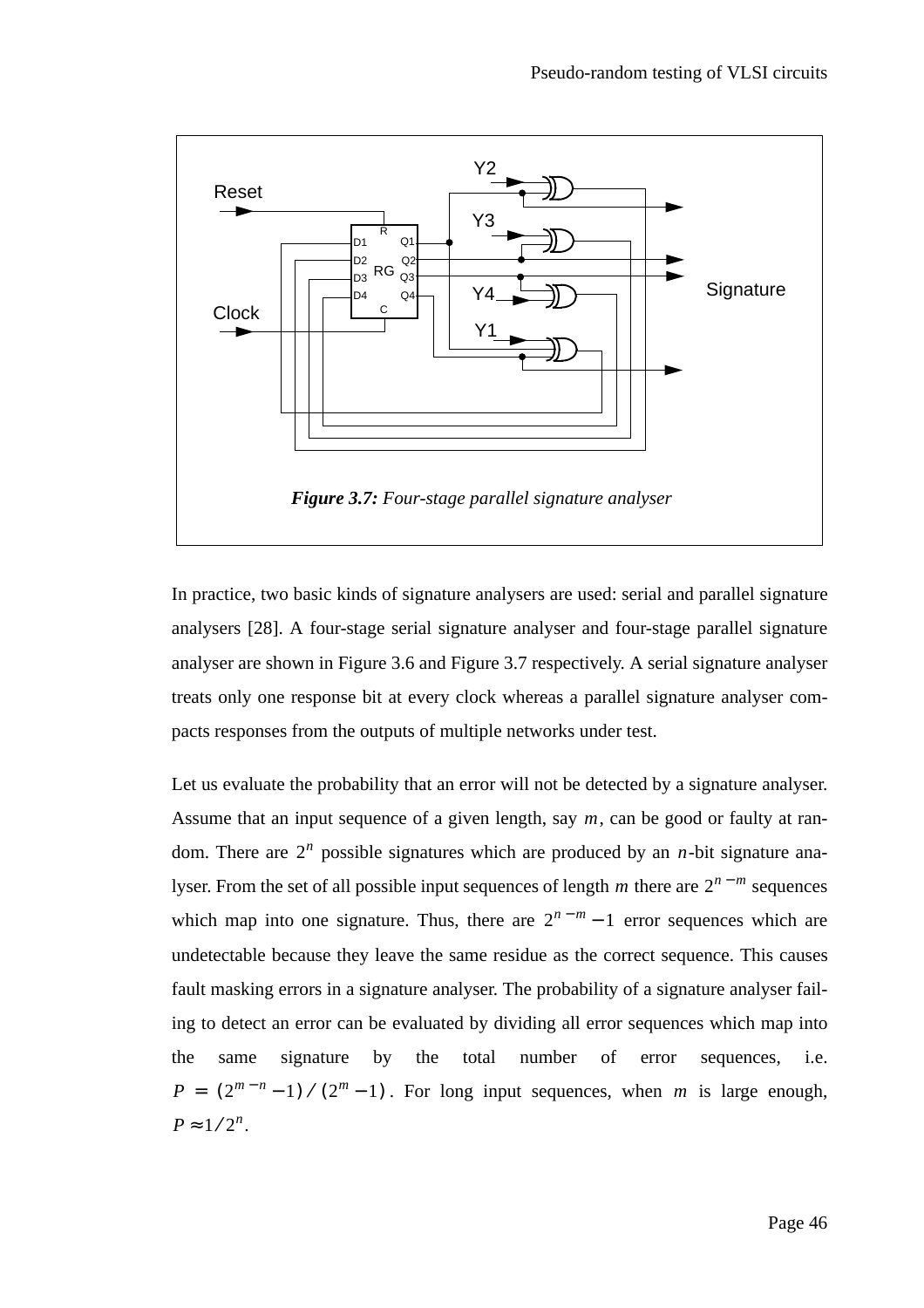In summary, a signature analyser based on an LFSR can detect all errors in data streams of *n* or fewer bits, because the entire sequence will remain in the shift register. For long sequences, whose lengths are more than the LFSR length, the probability of fault masking errors in a signature analyser depends on the LFSR length. For the 16-bit signature analyser used by Hewlett Packard  $P = 1.5 \times 10^{-5}$ . This confirms the high quality of the signature analysis technique.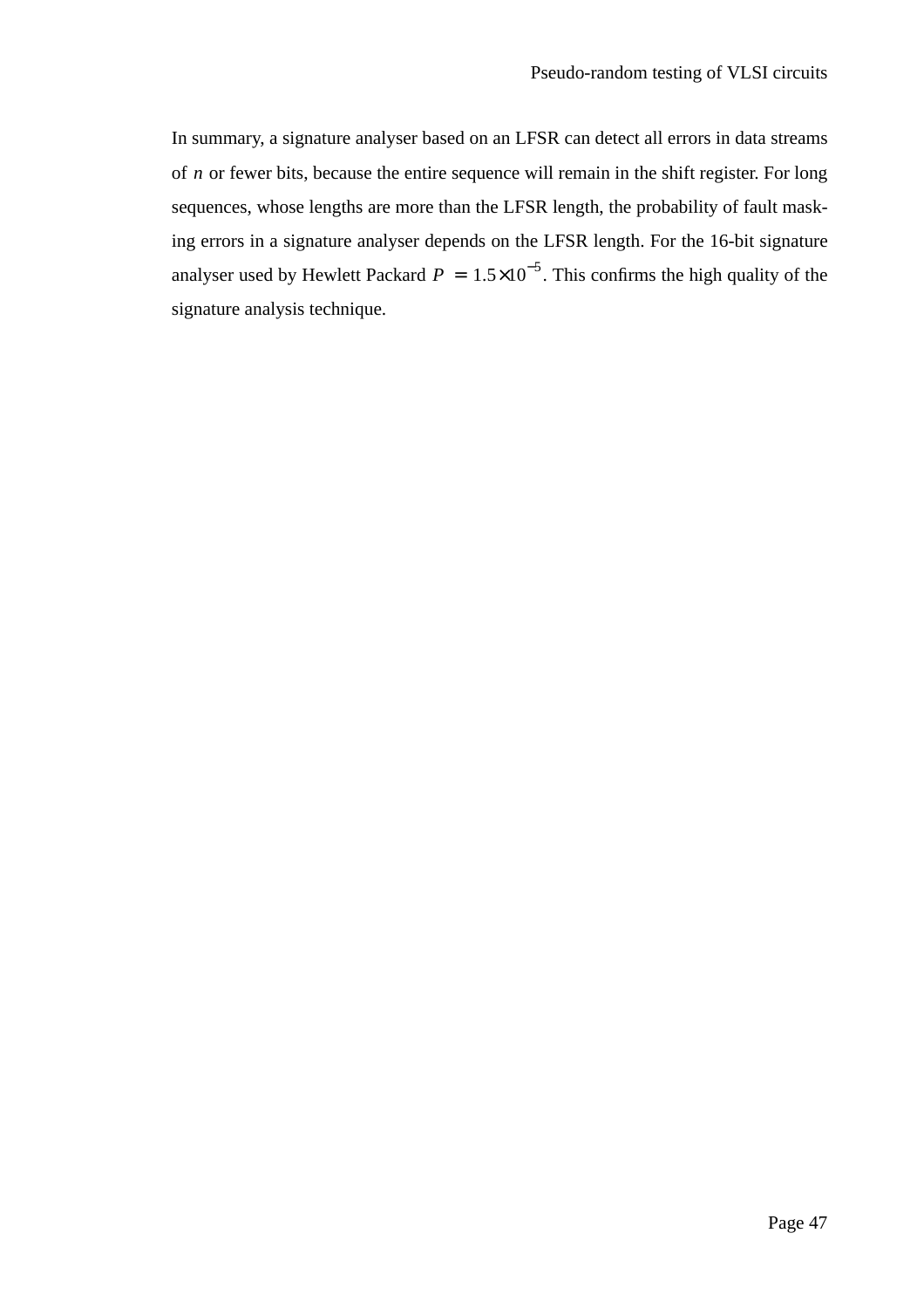# **Chapter 4 : Design for testability of VLSI circuits**

#### **4.1 What is design for testability?**

It is known that the major parts of testing costs are the cost of test pattern generation and the cost of test application. Testability is a measure of how easily a VLSI circuit can be tested to ensure that it performs its intended function. A circuit which can be tested with less time and effort possesses a greater degree of testability. A circuit which has undetectable faults is untestable and possesses a zero level of testability. Between these two extremes there are VLSI circuits which have to be tested for long times and/or require expensive test equipment. Therefore, design for testability (DFT) can be defined as a design philosophy that leads to decreasing the cost of testing digital circuits and to increasing the fault coverage or fault isolation.

There are two key concepts in DFT techniques: controllability and observability [32- 35]. Controllability refers to the ease of producing test patterns to the inputs of the subcircuit via the primary inputs of the CUT. Observability refers to the ease with which the responses of the subcircuit can be determined via the primary outputs of the CUT. The degree of controllability of the circuit can be increased by means of incorporating in it some additional logic elements and control terminals. The easiest way to increase observability is to add some extra output terminals into the CUT.

The procedure for designing for testability assumes that modifications of the circuit are possible to ease the generation and application of test vectors to the circuit to be tested. To improve testability three groups of DFT techniques have been used: an ad hoc strategy, structured approaches and built-in self-test techniques [33]. There are several basic criteria which must be taken into account when choosing the most suitable DFT method for designing a VLSI circuit. These are as follows: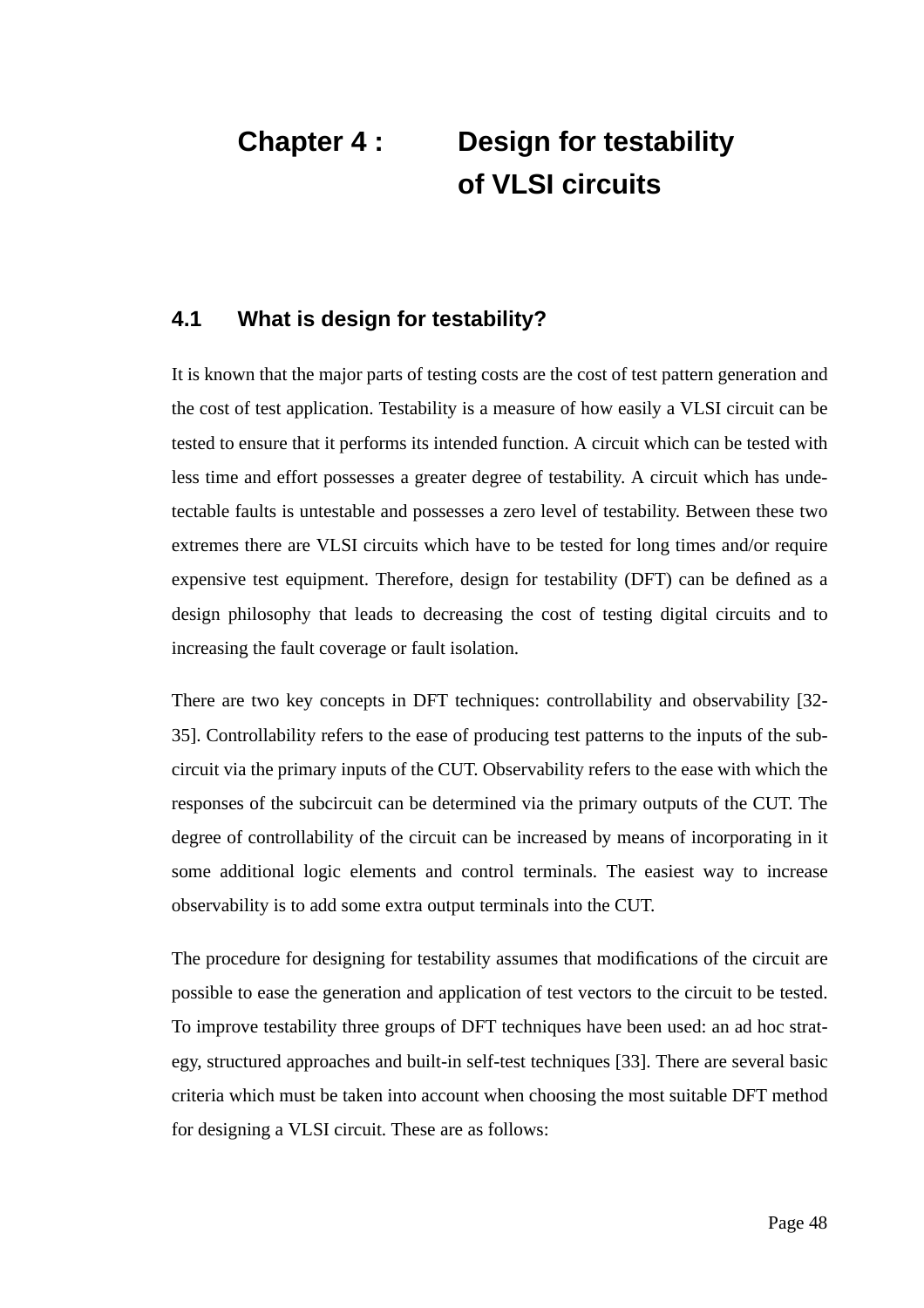- impact on the original VLSI design: the increase in silicon area; effects on performance; the testability of the extra logic;
- the ease of implementation of the technique chosen;
- the effects on test pattern generation: reduction in computational time; improved fault coverage; reduction in engineering effort;
- additional requirements for automatic test generation tools.

#### **4.2 Ad-hoc techniques**

The ad-hoc strategy is used to help designers of VLSI circuits to alleviate testing problems. Test engineers, using their experience, have developed a number of recommendations for enhancing the testability of VLSI circuits. R. G. Bennetts described some practical guidelines for designing testable circuits [32]. All these recommendations can be divided into two groups: the guidelines which 1) make test pattern generation easier; 2) simplify test application and fault isolation. Consider some ad-hoc rules for improving VLSI design testability:

It is known that primary access to subcircuits of a VLSI design is extremely limited. In this case the use of multiplexers and demultiplexers can improve controllability and observability characteristics of the VLSI circuit as shown in Figure 4.1. Demultiplexers

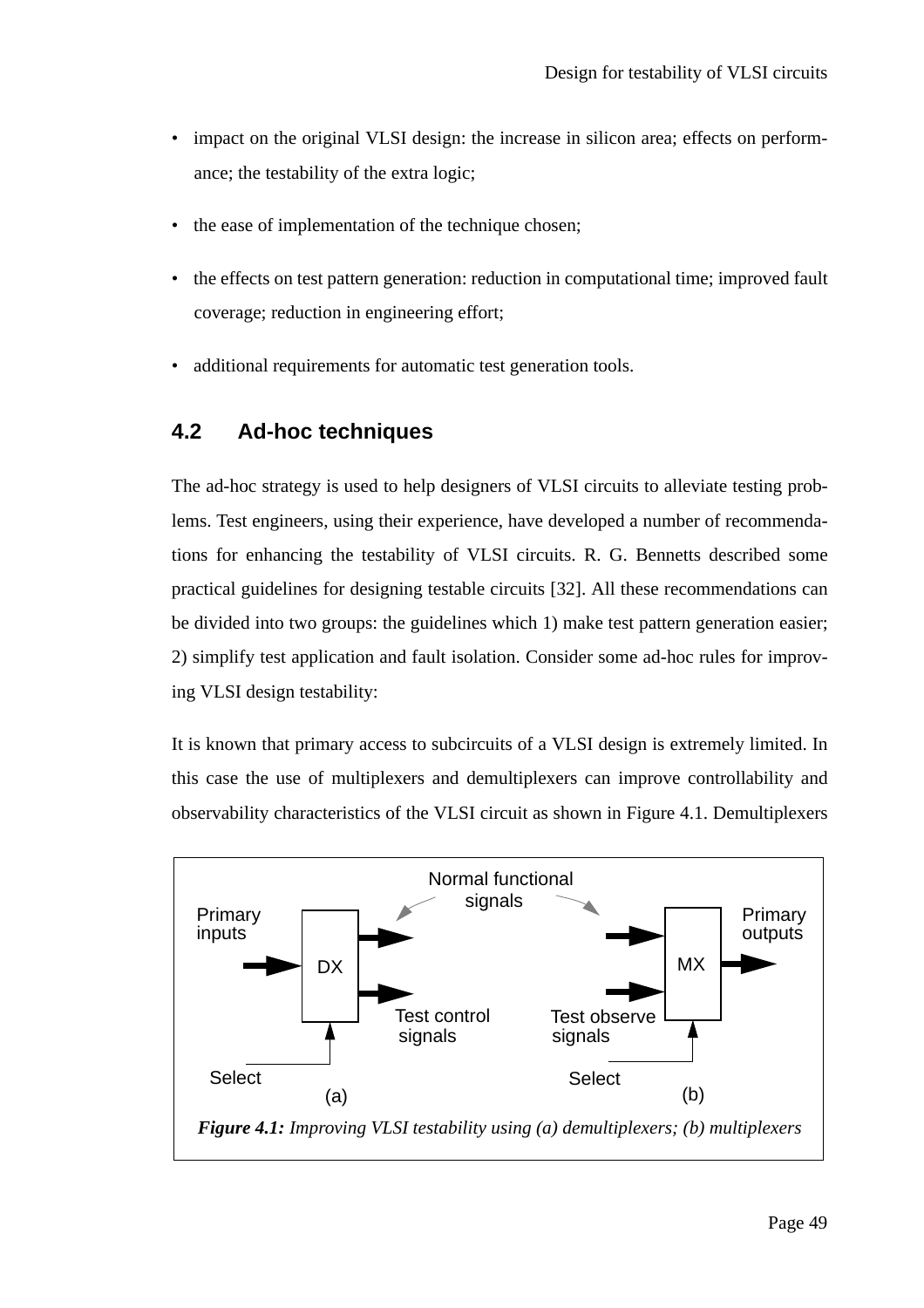

and multiplexers incorporated into the VLSI circuit allow the test engineer to change the directions of data stream manipulations inside the circuit which are dependent on the chosen mode of operation (normal or test mode). The major penalties of such an approach are hardware redundancy and additional propagation delays included into the VLSI circuit.

Shift registers can be used to make internal nodes of the VLSI circuit more accessible either for controllability or observability as shown in Figure 4.2. A serial-in, parallel-out shift register is used to set the circuit into a predefined state (see Figure 4.2(a)). Figure 4.2 (b) shows a parallel-in, serial-out shift register which is used to store test information from internal nodes and to scan it out to a primary output of the VLSI circuit.

The addition of extra gates to block signal paths can be used to partition a VLSI design into smaller subcircuits, provide facilities to break feedback paths, break up long counter chains and provide initialisation of stored-state devices for simplifying test generation. This technique has been described in detail [23, 32].

Ad-hoc techniques can be applicable to almost any VLSI design and do not impose severe restrictions upon the designer. However, these methods are not easily automated, and test generation and fault simulation for ad-hoc approaches are not usually as simple as they would be for structured techniques. The reason for using this very inadequate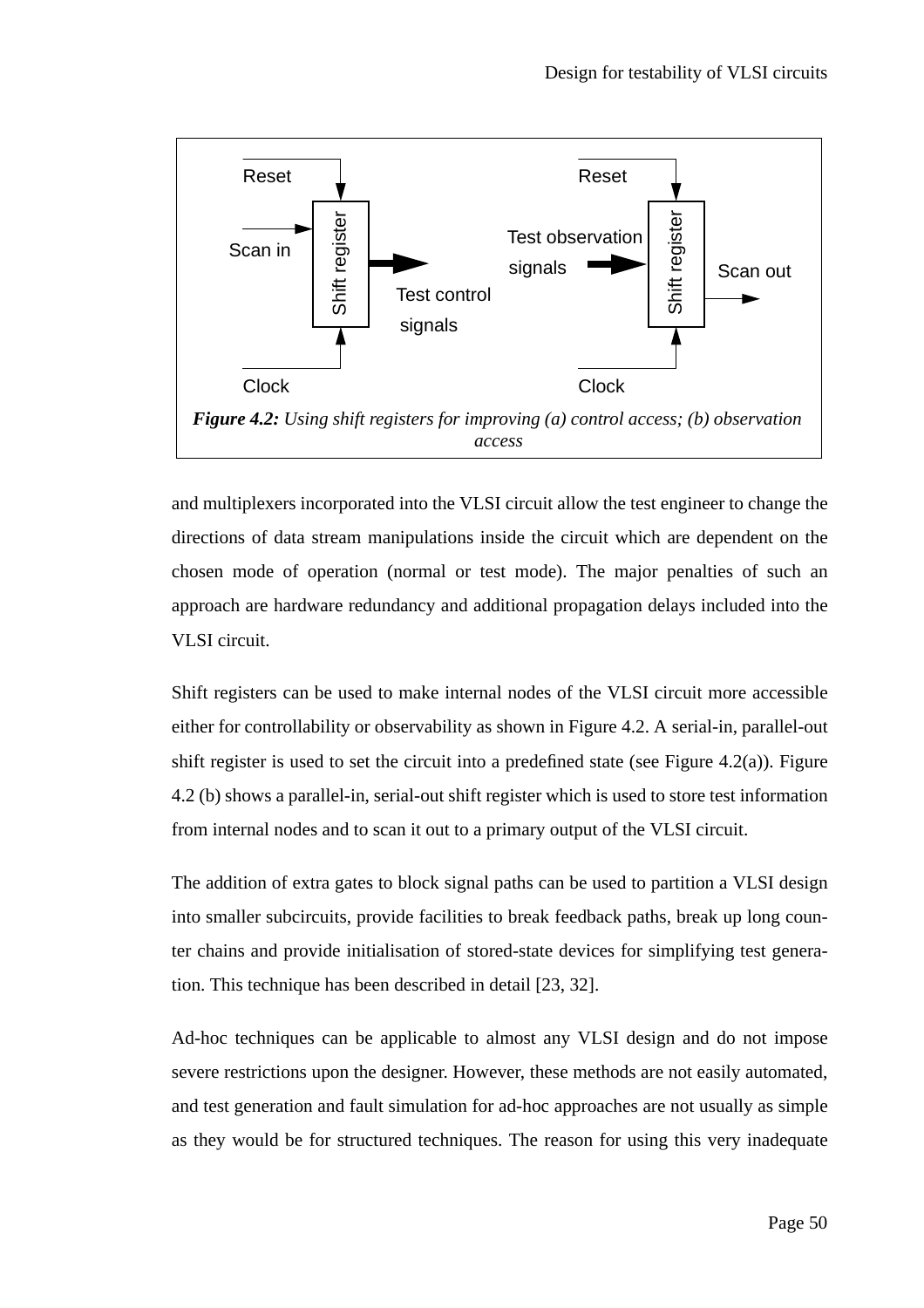DFT strategy is due firstly to the fact that the designer does not have the expertise required for testing and secondly that no effective analysis tools are available to make good this shortcoming.

#### **4.3 Structured approaches**

Although automatic test pattern generators and ad-hoc techniques ease some of the test problems they cannot ensure the desired degree of controllability and observability at the structural level for such complicated systems as VLSI circuits. In the mid to late 1970s a number of structural DFT approaches were proposed. Most of these structured approaches rely on the concept that, if one can control and observe the latch variables within a sequential circuit, then the test generation problem can be reduced to the testing of just the combinational logic. The basic structure of the Huffman model for a sequential network is shown in Figure 4.3. This model includes a number of memory elements,  $ME_i$  (1 ≤ i ≤ n), separated from the combinational logic, CL. The combinational logic is fed by the primary inputs and the outputs of memory elements placed in the feedback loops. If all the memory elements could be treated by a straightforward mechanism to control and observe their states, then the test generation and fault simulation need to be done only for the combinational logic rather than for the much more difficult case of the sequential circuit. As a result of considerable research into structured DFT techniques,

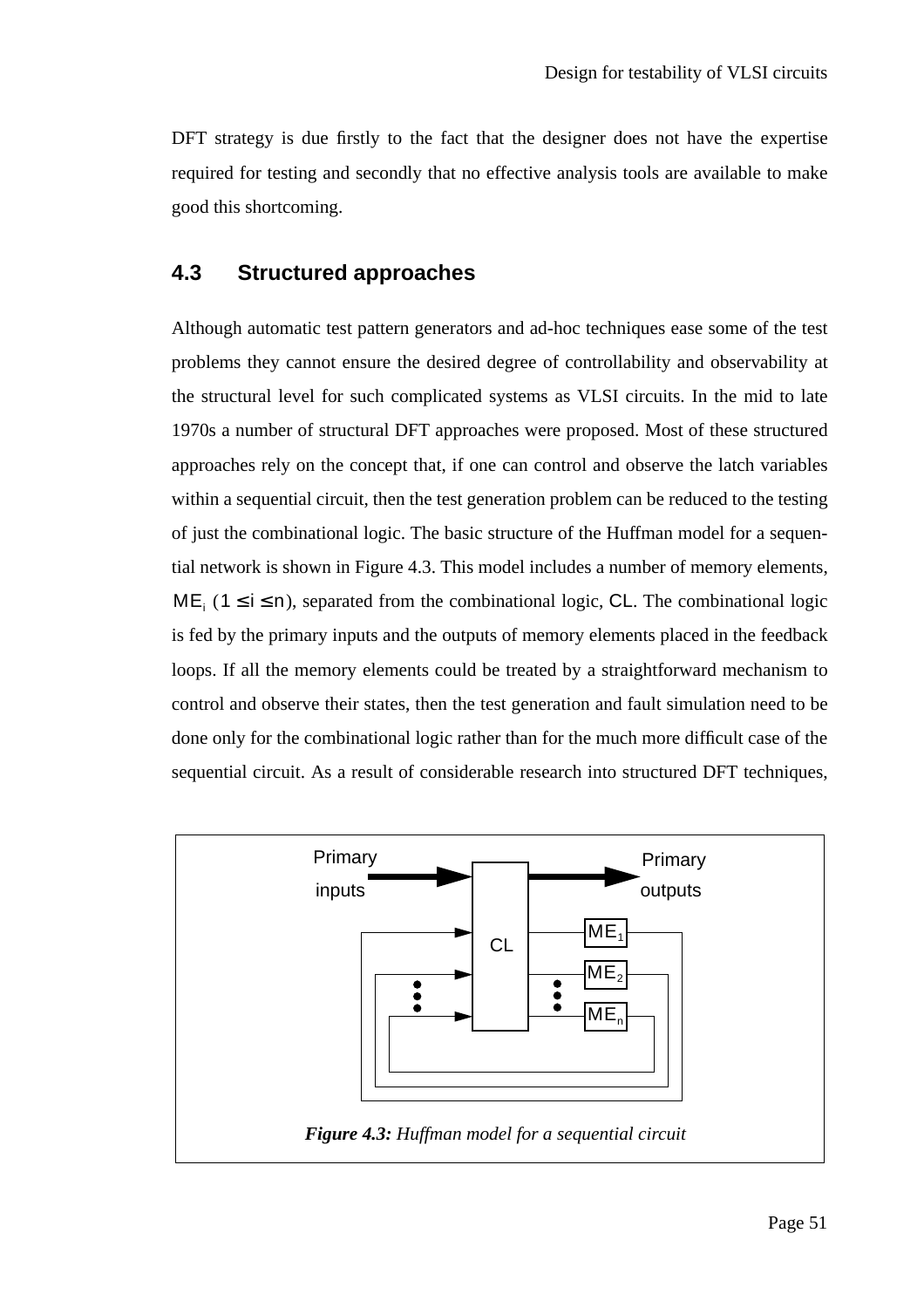four main formal methods have evolved: scan path [28,34], level-sensitive scan design [8,13,32], scan/set [9,14] and random access scan [33].

#### **4.3.1 Scan path**

The scan path approach assumes that during the test all the memory elements of the sequential circuit are configured into a long shift register (see Figure 4.4) called the scan path. All the memory elements of the circuit can be controlled and observed by means of shifting in and shifting out test data along the path. During normal operation all the storage elements are reconfigured in the way shown in Figure 4.3. The selection of the input source for the storage elements can be achieved using multiplexed data flip-flops [28] or two-port flip-flops with two data inputs and two clocks [9].

A scan path technique can be used to partition a VLSI structure into a number of less complex subcircuits by organizing the scan path to pass through a number of combinational networks. The sequential depth of such a circuit is much less than the depth of the original one which alleviates the test problem considerably. To test the scan path itself, flush and shift tests are applied. The flush test consists of all zeros and all ones. The shift test exercises the memory elements of the scan path through all of their possible combinations of initial and next states.

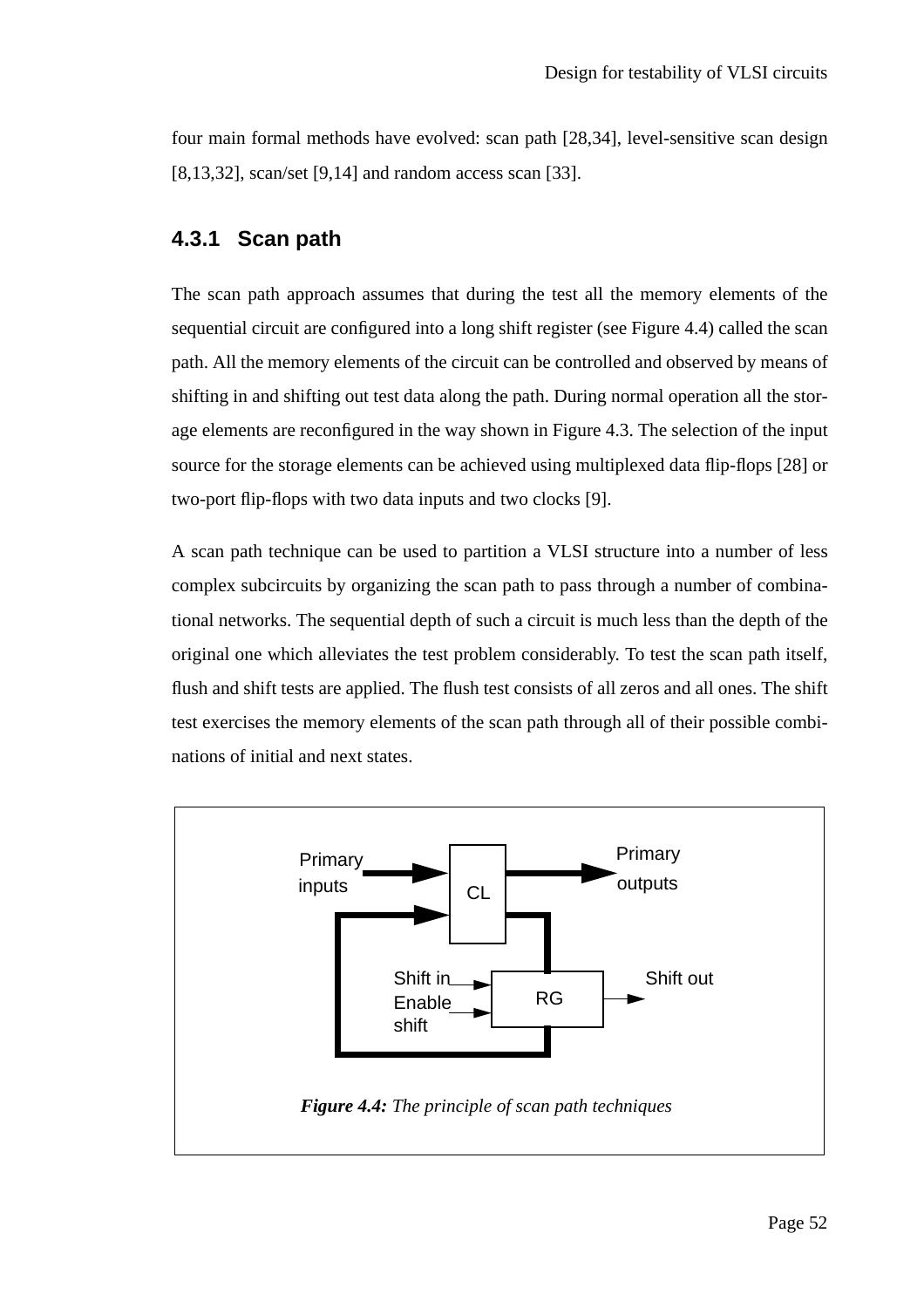#### **4.3.2 Level-sensitive scan design**

Level-sensitive scan design (LSSD) is based on two main concepts: level sensitivity, and a scan path. The first assumes that: 1) all changes in the circuit are controlled by the level of a clock signal; 2) the steady state response of the sequential circuit to an input state change is independent of the rise and fall times and propagation delays of signals within the circuit. The second concept of LSSD technique assumes that the circuit must incorporate a scan path.

Shift register latches (SRL) are used to implement all memory elements in LSSD circuits. Figure 4.5 shows the symbolic representation of an SRL and its implementation in NAND gates. In the normal mode of operation clock C3 is not activated and clock C1 is used to write data to latch L1. Output data can be taken from L1 or, if clock C2 is used, from L2. In the test operation mode non-overlapping clocks C3 and C2 are used to shift data from output L2 of the previous SRL into latch L1 (clock C3) with consequent copying of the data from output L1 into latch L2 (clock C2).

The basic LSSD configuration is illustrated in Figure 4.6. In this structure the pair of two non-overlapping clocks C1 and C2 are used to store the system data from the combinational logic, CL, in the SRLs (normal operation mode). In the test mode of operation two sequences of clocks C3 and C2 are applied to control and observe the states of all the SRLs by means of transferring test data through the scan path (dotted line). Note that both the L1 and L2 latches participate in the system function and during the test.

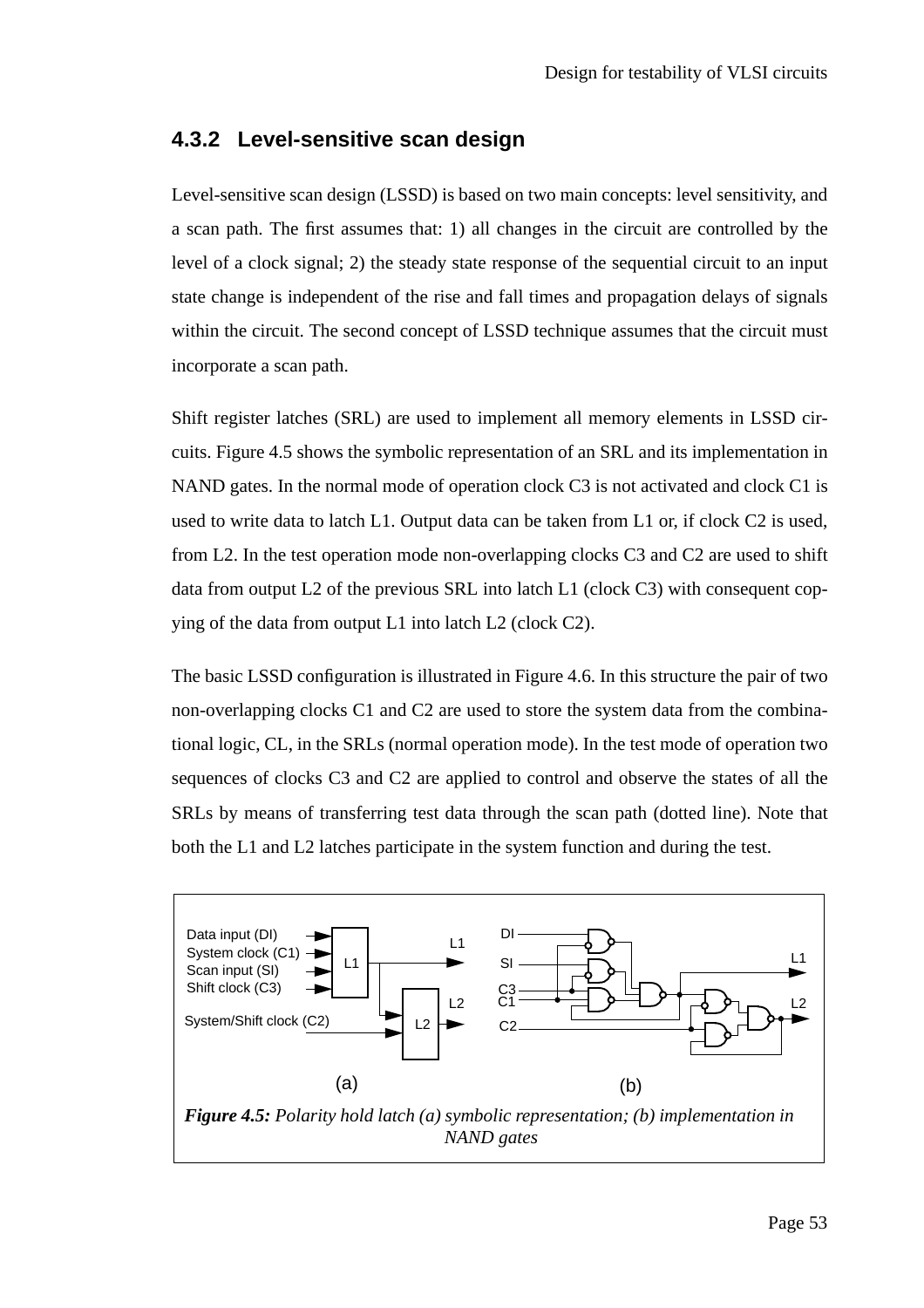

The basic algorithm for testing with the LSSD structure shown in Figure 4.6 can be written as follows:

- Verify the operation of all the SRLs by applying flush and shift tests.
- Load a test into the SRLs. The test is loaded from the scan-in port of the circuit and shifted in serially by means of clocks C3 and C2 alternatively activated.
- Generate a test pattern on the primary inputs, PI, of the circuit and turn clock C1 on and off. As a result, the response of the combinational network is stored in the L1 latches.
- Pulse the system clock C2 to rewrite the contents of the L1 latches into the L2 latches.
- Pulse two sequences of clocks C3 and C2 to scan out the contents of the SRLs. Meanwhile a new test pattern can be loaded into the SRLs.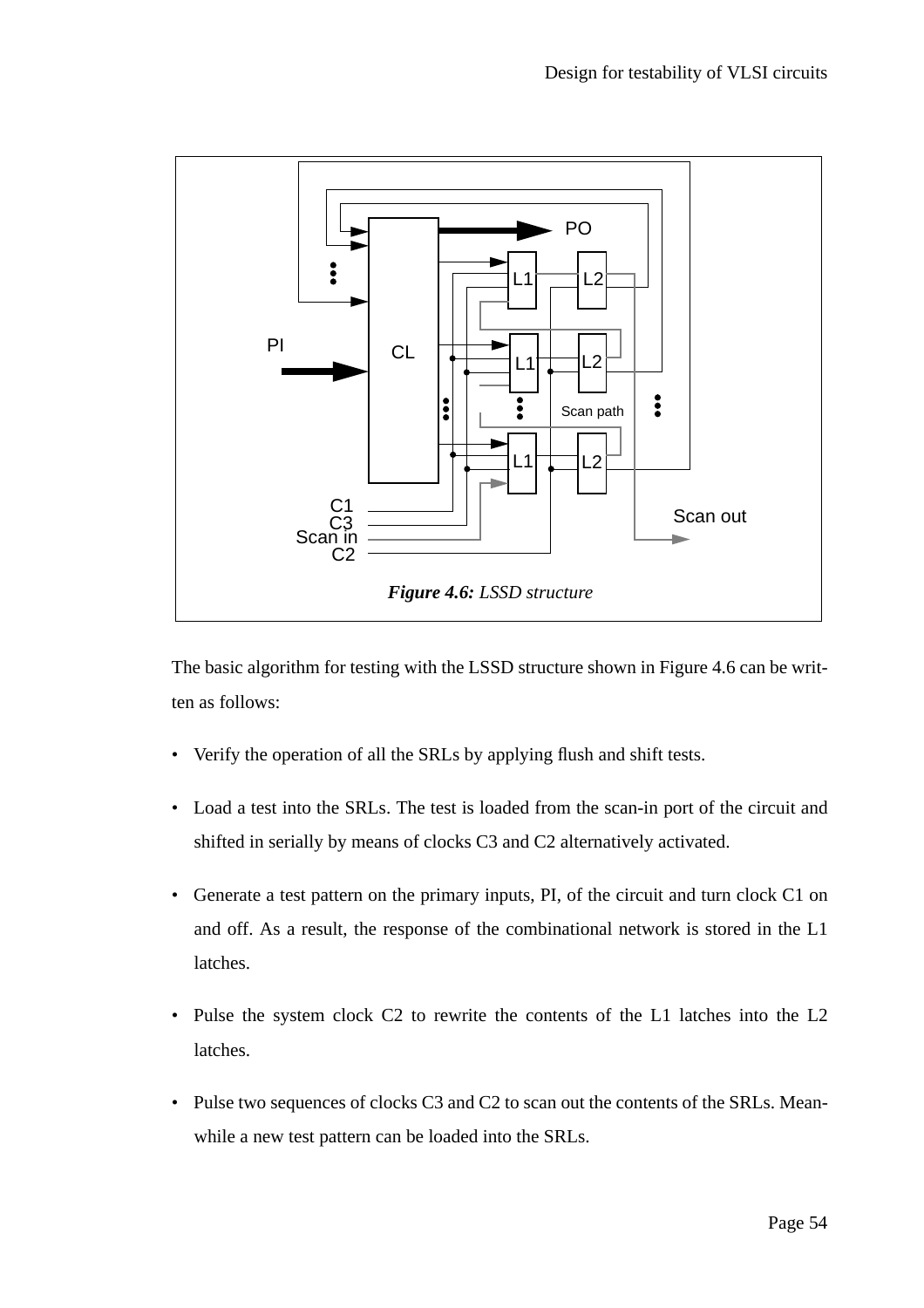The test procedure described above is continued until the combinational logic has been tested. The responses of the circuit are observed at the primary outputs, PO, and the scan-out port. The LSSD technique imposes on designers special design rules [32]. The incorporation of SRLs used in accordance with these rules ensures that the design will be testable. Test generation can also be fully automatic since the tests must be produced just for the combinational part of the LSSD circuit. Fault simulation is simplified greatly as a result of the elimination of hazards and races inside the network. These advantages must be balanced against: the increased silicon area of the chip (from 4% to 22%) [13]; additional delays caused by the use of SRLs; restrictions in design freedom; the need to use complex CAD design rule checkers.

#### **4.3.3 Scan/set technique**

The scan/set technique uses a shift register built by using memory elements,  $ME_i$ , which are not involved in system calculations as shown in Figure 4.7. The only function of the shift register is to shift data in and out of the circuit. Since the internal storage elements are neither controllable nor observable, this DFT approach does not separate system storage elements from the combinational circuit during the test. However, the scan/set technique allows the checking of the internal variables of the circuit during its normal functioning. This is possible because the scan path is completely separate from the system and they are controlled by independent clocks. The major advantages of the scan/set technique are: tests do not have to be conducted in a separate operation mode; the scan/ set system is tested while it operates at its normal speed, so that some dynamic parame-

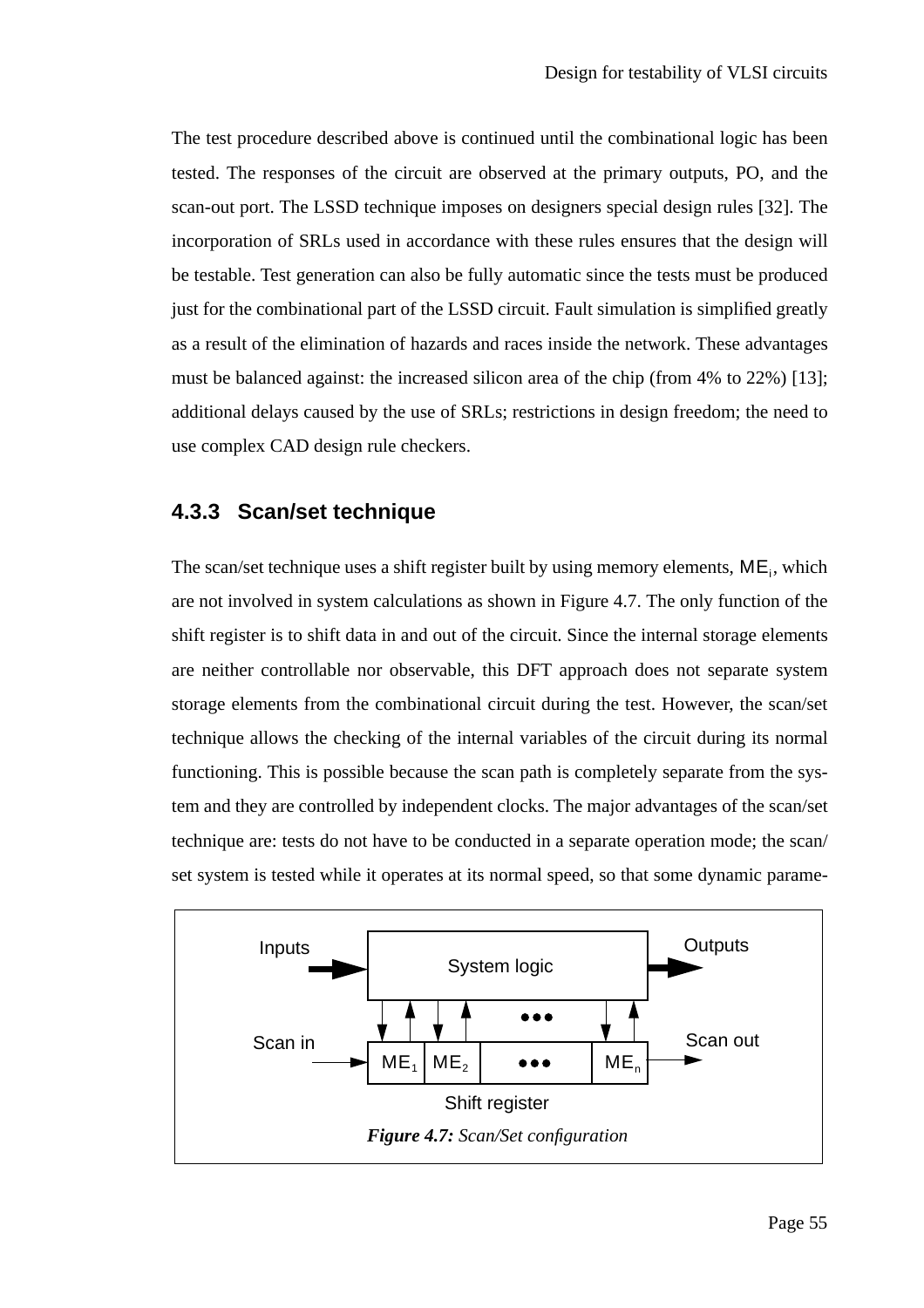ters of the circuit can be obtained. The internal nodes of the circuit which are to be connected to the shift register are derived from the results of testability analysis programs [14,28].

#### **4.3.4 Random access scan**

The random access scan approach treats each of the latches as a bit of memory as illustrated in Figure 4.8. Each element has its own unique address in the addressable space of the whole memory. There is one common port from which data are loaded into the latch. The content of each latch is observable for inspection at one output. As a result, the random access scan structure reduces the test generation problem to producing tests only for the combinational logic, CL.

During the test operation mode in random access scan only one latch is activated at a time to control the internal state of the latch or observe its content. This, in turn, makes the test procedure slower in comparison to the use of a shift register. Other disadvantages of the random access scan approach are that: 1) it requires high overheads in terms of additional logic and input/output pins needed to implement the RAM; 2) some constraints are imposed on the logic design (for instance, the exclusion of asynchronous latch operation) [14].

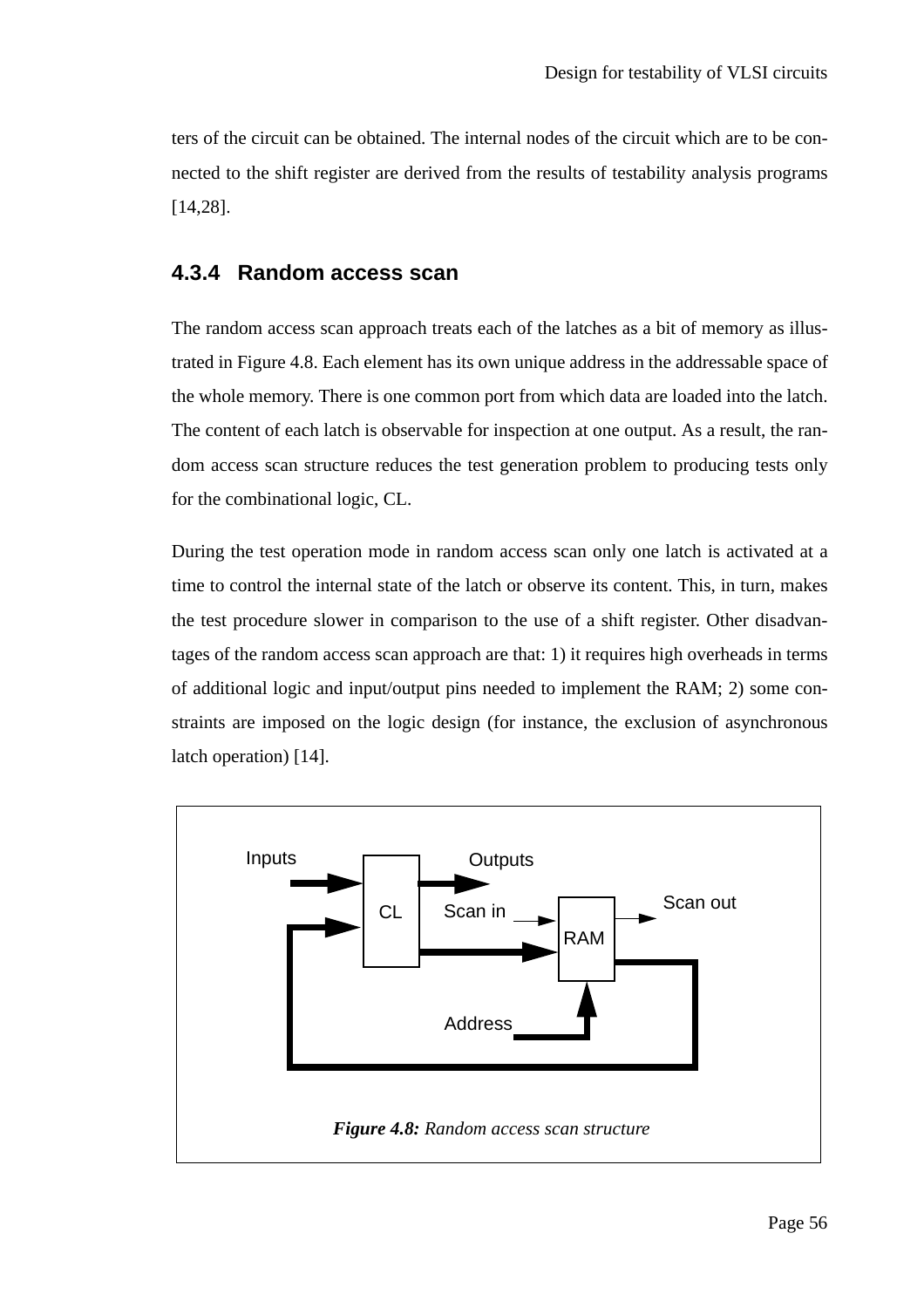#### **4.4 Built-in self-test**

Built-in self-test (BIST) structures are chip architectures which incorporate self-test ability. A number of variations of the scan path designs have been proposed with BIST characteristics [9,14,21,23,28]. In these designs the test patterns are generated by a circuit included on the chip and the response analysis is also fulfilled by on-chip circuitry. The major factors which make BIST techniques the target of intensive research are:

- the growing volume of test data required for testing VLSI circuits and, as a result, the increasing test time;
- the high cost of test equipment;
- the need to test a VLSI circuit at its normal operation speed which is difficult to implement using multi-functional testers.

Figure 4.9 shows the taxonomy of self-test approaches. The microprocessor self-stimulated testing uses functional patterns generated by the microprocessor. These patterns are applied to the network and the responses to the tests are stored in a register within the network. Another type of self-test techniques applies random/pseudo-random patterns to the network and compresses the test results inside the chip. There are two possible realizations of such self-test approach: InSitu and ExSitu self-testing [9]. The main

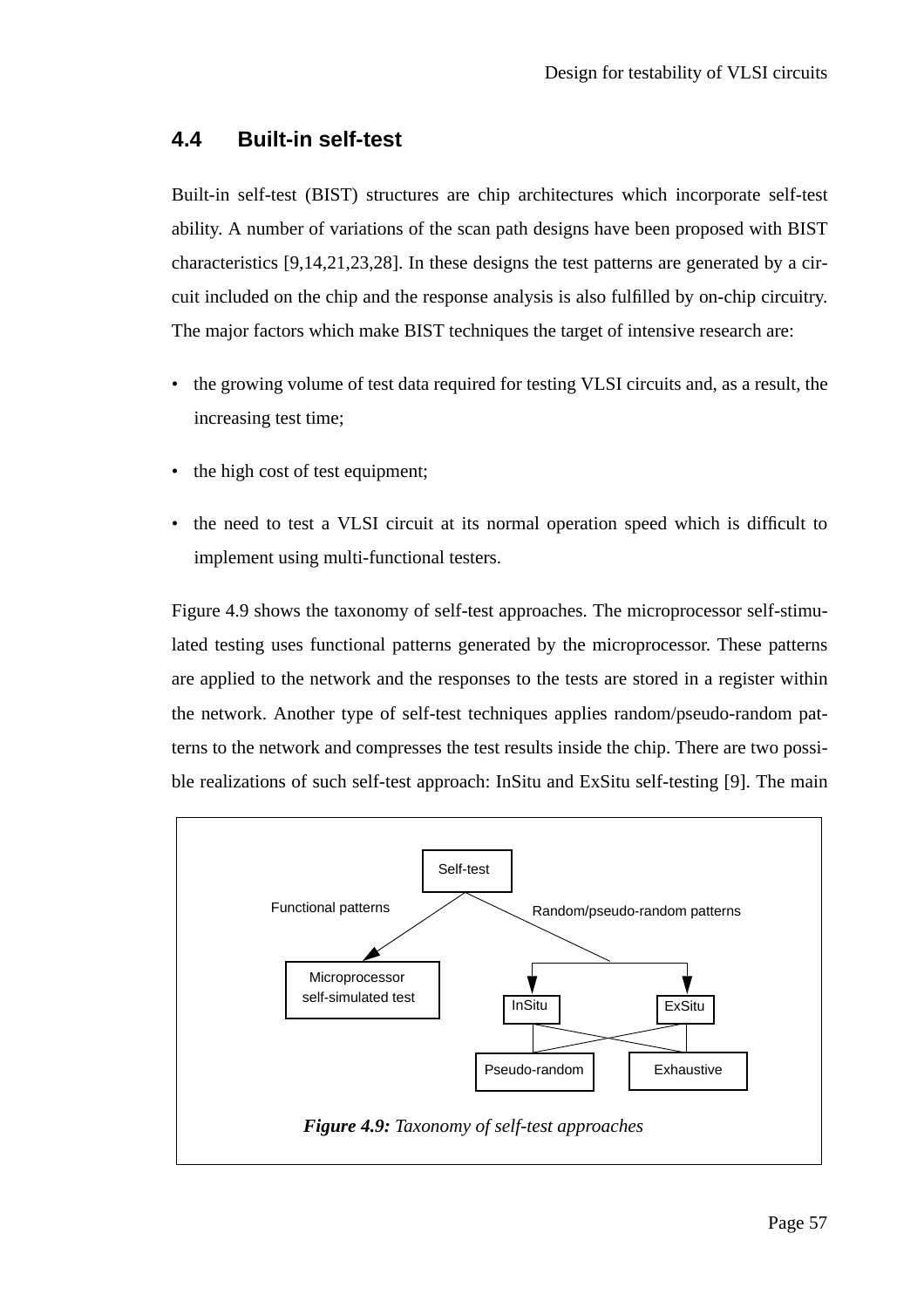difference between these two approaches is that InSitu self-test uses system registers to generate and compact test data whereas the ExSitu structure uses registers external to the system function to generate tests and analyse the responses of the circuit.

#### **4.4.1 InSitu self-testing**

The classical examples of InSitu self-test are the built-in logic block observation technique [14] and built-in verification testing [23,31].

#### **Built-in logic block observer**

This technique is based on the use of a multi-purpose test module named a "built-in logic block observer (BILBO)" which can be reconfigured to function as a pseudo-random pattern generator or as a signature analyser within a VLSI circuit. The BILBO technique uses signature analysis in conjunction with a scan path technique. The structure of a basic 4-bit BILBO element is shown in Figure 4.10. The function of the BILBO element is controlled by lines B1 and B2. The storage elements are D-flip-flops. The inputs of the BILBO element are usually fed by the outputs of the preceding combinational circuit, the outputs are connected to the inputs of the succeeding combinational network. There are four modes which can be defined for the BILBO register as follows:

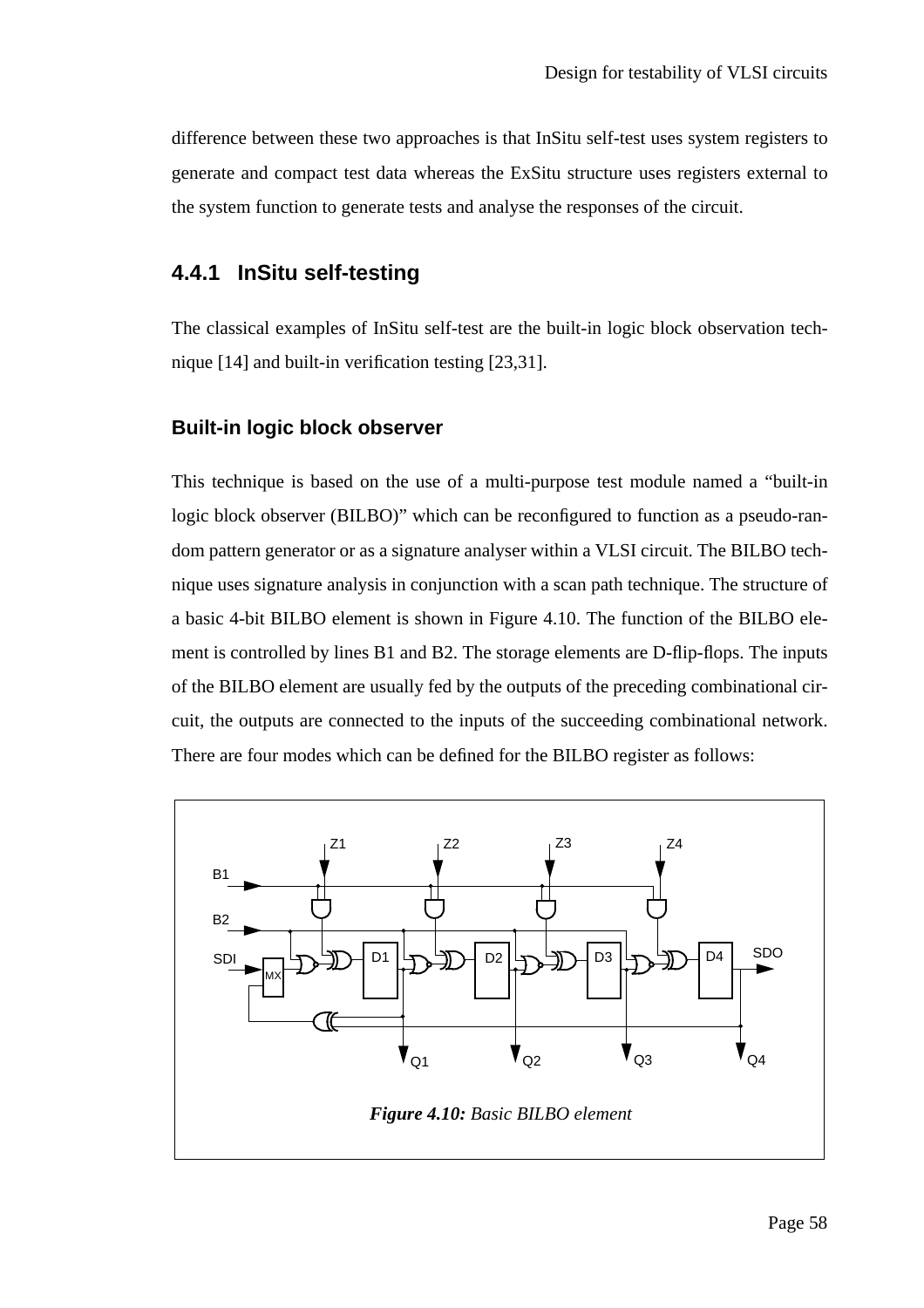1. B1=B2=1, *System operation mode*. The BILBO is configured as a set of D flip-flops to store system states of a VLSI circuit.

2. B1=B2=0, *Shift register mode*. The BILBO functions as a long shift register forming a scan path.

3. B1=1, B2=0, *LFSR with multiple inputs*. If all the inputs of the BILBO are fixed the BILBO element shown in Figure 4.10 is configured into the 4-stage PRPG (see Figure 3.3). Otherwise the BILBO functions as the 4-bit parallel signature analyser as shown in Figure 3.7.

4. B1=0, B2=1, *Reset mode*. The BILBO register is reset.

Figure 4.11 shows how the BILBO technique can be used to test a VLSI circuit. Initially one BILBO register works as a PRPG to stimulate the combinational circuit to be tested. The second BILBO is used as a signature analyser to compress the responses of the circuit under test. After a certain number of clocks the BILBO register that contained the signature is reconfigured into a scan path register and the content is shifted out to compare with the signature of the golden unit. The roles of the BILBOs are reversed to test the next combinational circuit. The above method is called the simplex method of self-

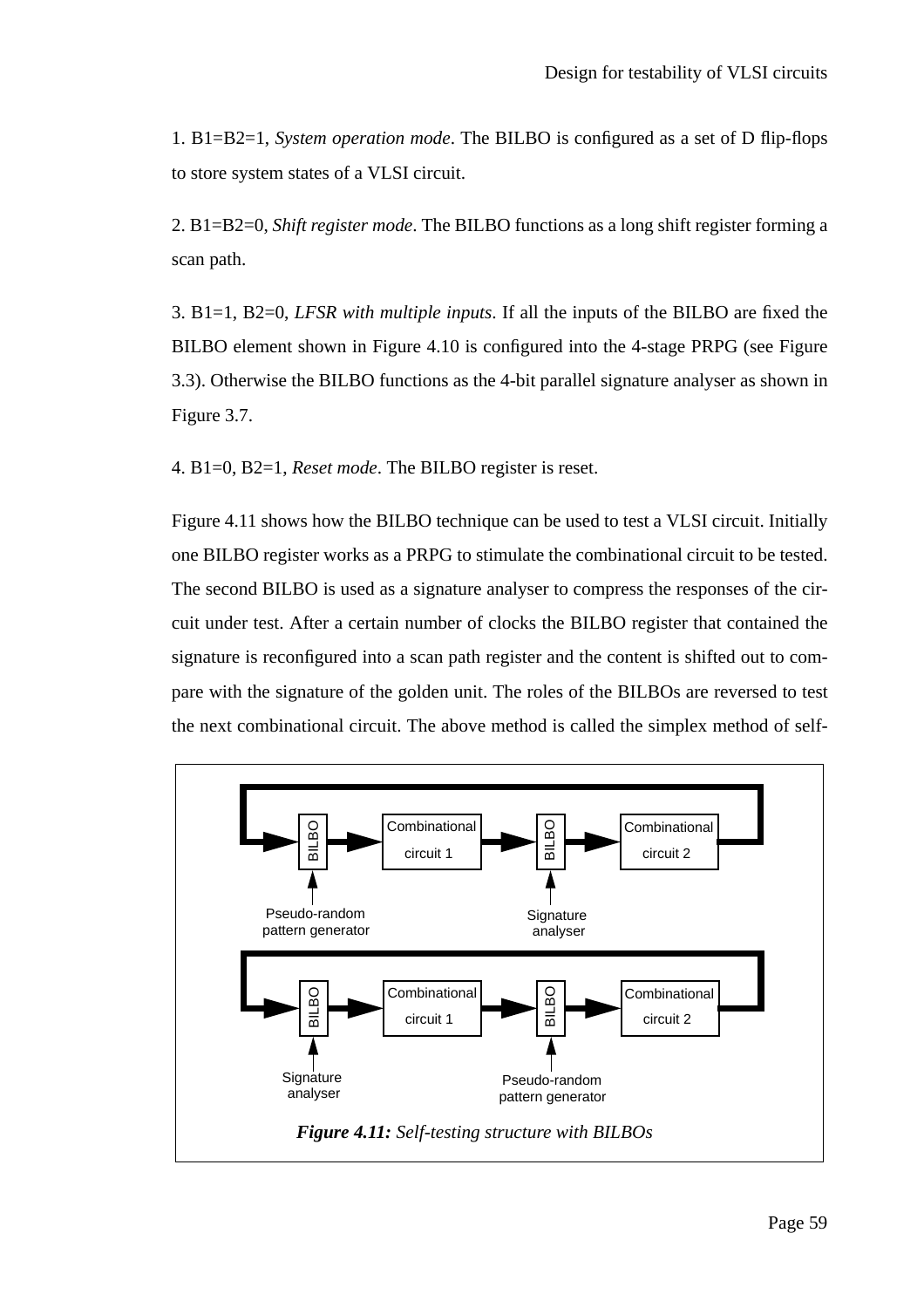test. The simlex method is more efficient for self-testing pipelined structures but it has considerable drawbacks for circuits in which the inputs to one block are formed from the outputs of many other blocks. In such cases duplex methods must be used where each functional block has its own PRPG and signature analyser.

There are some networks which are difficult to test by the BILBO technique. For example, such circuits as PLAs have a very high ratio of fan-in to logic gates. The probability of detecting some faults in PLAs can be very low during random testing which causes the test length to be prohibitively long. Therefore, in order to have this kind of circuit tested, either deterministic test patterns need to be applied or the circuit must be modified. Another problem in using the BILBO method lies in the difficulty of calculating fault free signatures and total fault coverage. The overhead for BILBO is the LSSD or scan path overhead plus at least one exclusive OR gate per stage of shift register.

#### **Built-in verification testing**

This is a technique which applies all possible patterns to the combinational part of the VLSI circuit. The main principle of verification testing is that if all possible patterns are applied and the fault mechanism does not change the combinational circuit into a sequential one, then any faults of the circuit will be detected. During verification testing every single point in the Karnaugh map is inspected. In the case when every output of a combinational logic block is not a function of all the inputs, a subset of all possible patterns can be applied to test each subfunction.

The difference between BILBO and verification testing is that the BILBO technique needs to have a tool to determine the number of random patterns required for random testing. Also this tool must indicate whether the circuit is testable with random patterns which is not an easy task [35]. During verification testing, since all possible patterns are applied to the inputs of the combinational part of the circuit, all faults which are not redundant will be detected. No special tools are required for such an approach. There is only one major restriction which is to ensure that there are no redundancies in the network under test.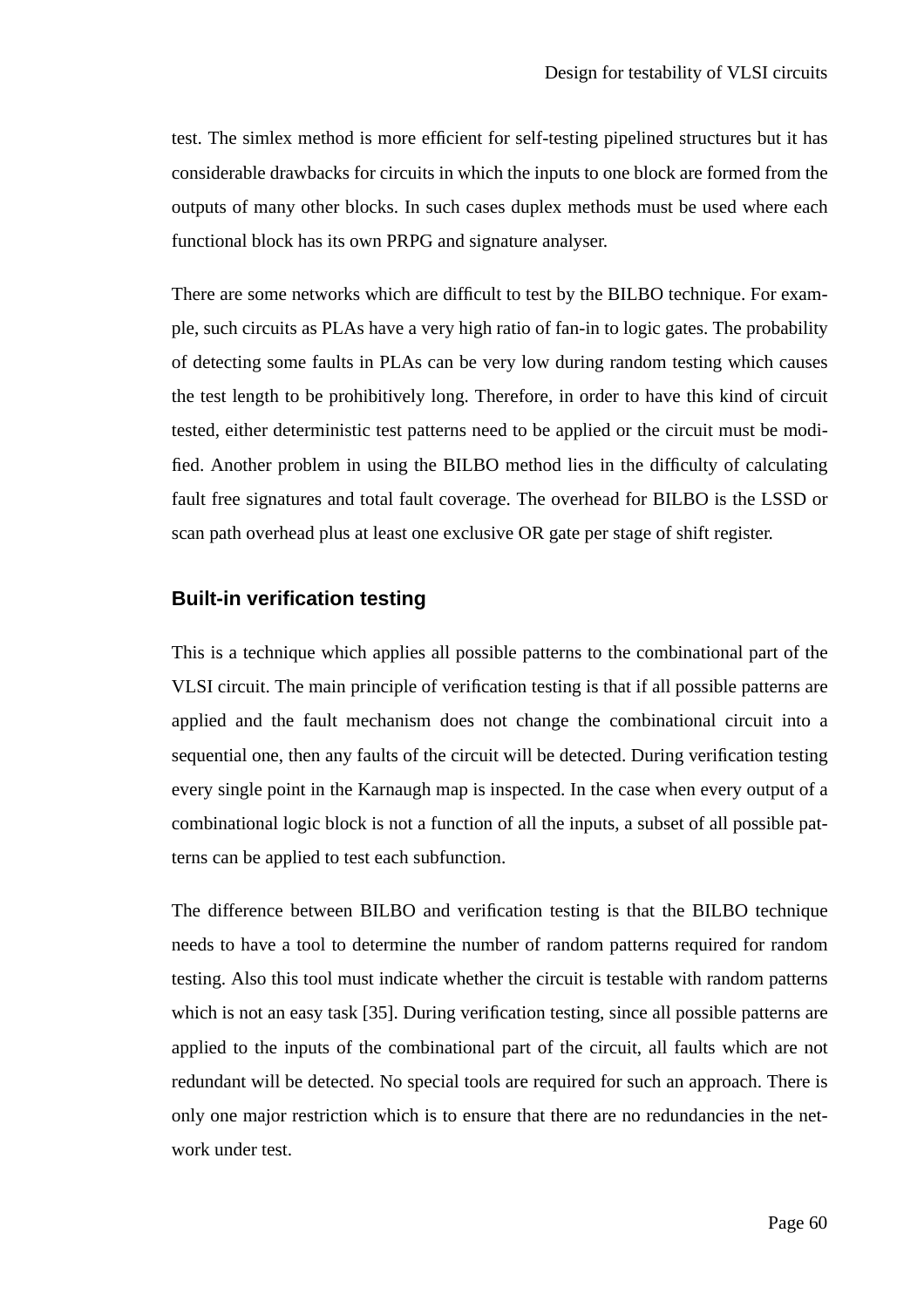### **4.4.2 ExSitu self-testing**

ExSitu BIST structures generate pseudo-random patterns and compact the test results by means of LFSRs which are not part of the system logic as illustrated in Figure 4.12.



#### **LSSD on-chip self-test**

The LSSD on-chip self-test (LOCST) technique has been developed to reduce the volume of test data to be applied during the random testing of a chip [36]. The basic structure of the LOCST method is shown in Figure 4.13. The test technique is based on a scan path approach which uses LSSD latches. There is a special control circuit called the on-chip monitor, OCM, which monitors the modes of operation of the whole chip.

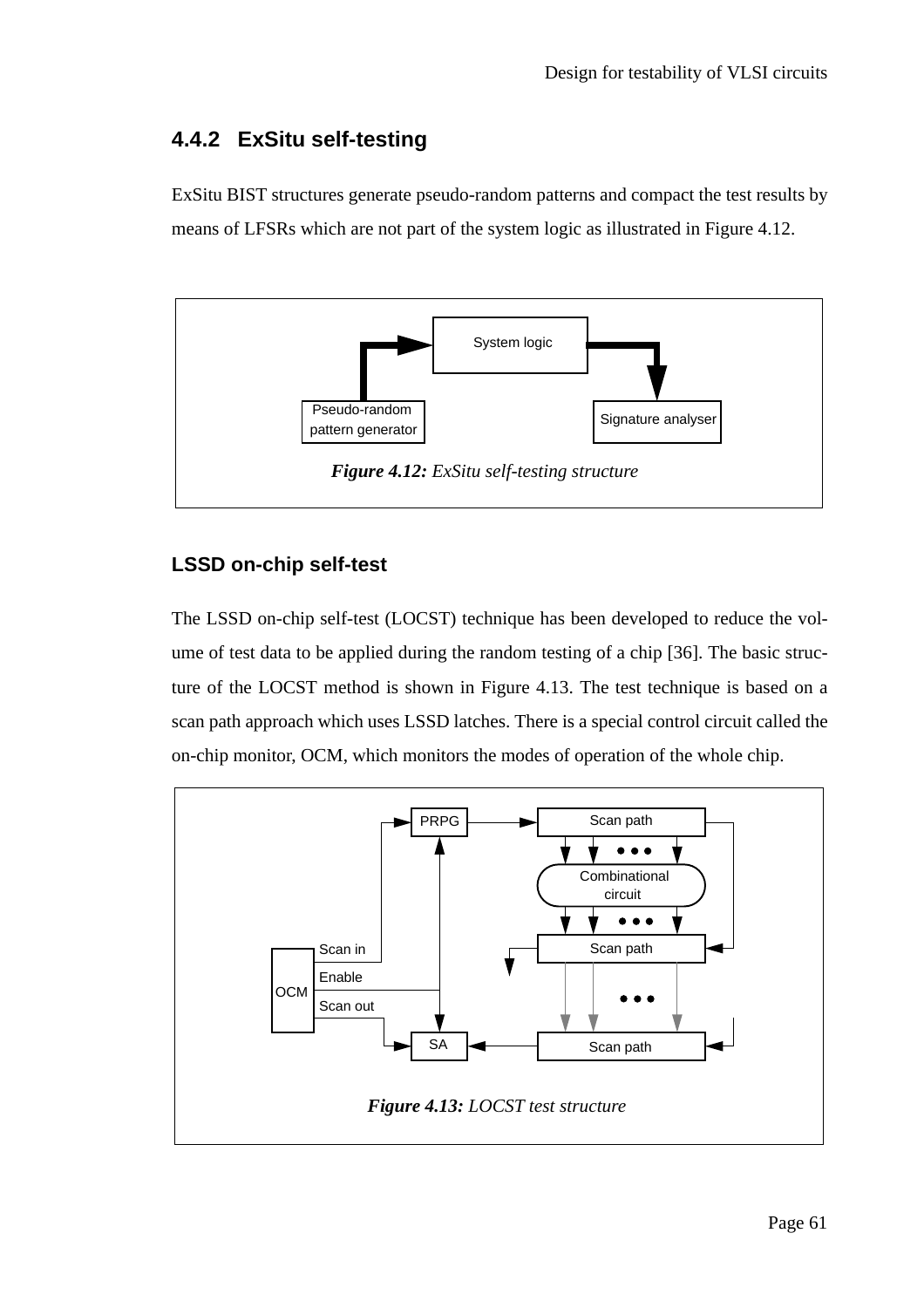In self-test operation mode all the latches of the LOCST design are configured into a long scan register. The first twenty latches of the design are reconfigured into a PRPG with maximal length to generate pseudo-random patterns. The last sixteen latches of the scan path are modified into a signature analyser, SA, to collect test data received from the scan path register. The reconfigurations of the PRPG and SA are controlled by the OCM. During self-testing of the chip the pseudo-random sequence generated by the PRPG is scanned into the scan register. When the register is full the OCM produces a clock to store the response of the combinational logic into the same register. After that the content of the scan register is shifted out to the SA. This test cycle is repeated until the required number of pseudo-random patterns have been applied to the network. At the end of the test the signature collected into the SA is compared with the good signature. Clearly, the overall fault coverage of the LOCST technique depends on the extent of the logic whose inputs and outputs can be accessible by using the scan latches. The OCM and any embedded RAMs of the chip can not be tested by the LOCST technique.

The main disadvantage of this self-test method is that the test time proportionally depends on the length of the scan path. As a result, the LOCST technique cannot be used for any VLSI design with an arbitrary number of memory elements.

#### **STUMPS approach**

The major disadvantage of the LOCST self-test technique can be overcome if the PRPG is reconfigured to supply several scan path registers with pseudo-random patterns in parallel. The test data obtained from these registers are compressed using a parallel signature analyser. Such a self-test approach was named the STUMPS approach [37]. The general structure of the STUMPS approach is shown in Figure 4.14.

This technique drives the scan paths of LSSD chips. Once all the shift registers are loaded a system clock is activated so that the test results are stored in some of the SRLs on the chips. This data is then off-loaded into the parallel signature analyser. The time of testing such design depends on the length of the longest scan path.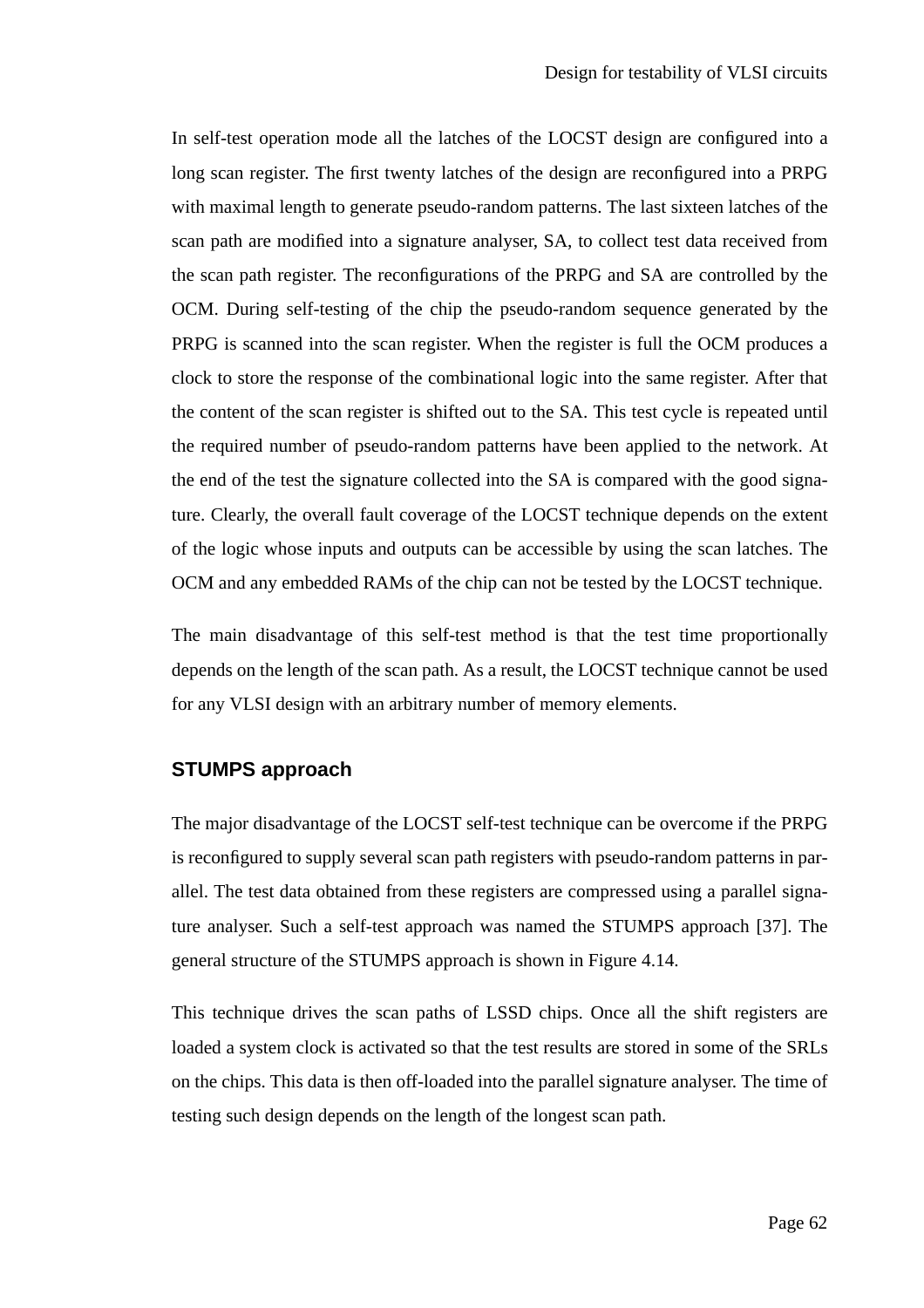

#### **4.5 Summary**

It is clear that one particular DFT method cannot solve all the problems concerned with testing VLSI circuits. Each DFT technique can solve only a subset of test problems with the help of increasing the degree of testability of the VLSI circuit to be tested. The most widely used DFT systems use a reconfigurable structure which permits the combinational logic and the memory elements to be separated for test purposes. The combinational circuit is tested in isolation. All the memory elements are formed into a long shift register or RAM to feed the inputs of the combinational network with tests and store the responses for inspection as in the case of scan path techniques. Self-test methods allow the generation and compression of test data inside a chip which alleviates the problem of operating with a large amount of test data.

The advantages of DFT methods for VLSI circuits are not achieved without a cost measured usually in terms of silicon overhead. Estimates vary typically from 4% to 20%. The true figure for the silicon overhead for a particular DFT approach is not easy to derive because it depends on many factors such as the structural characteristics of the VLSI circuit, the desired test time, test generation methods and so on. Performance degradation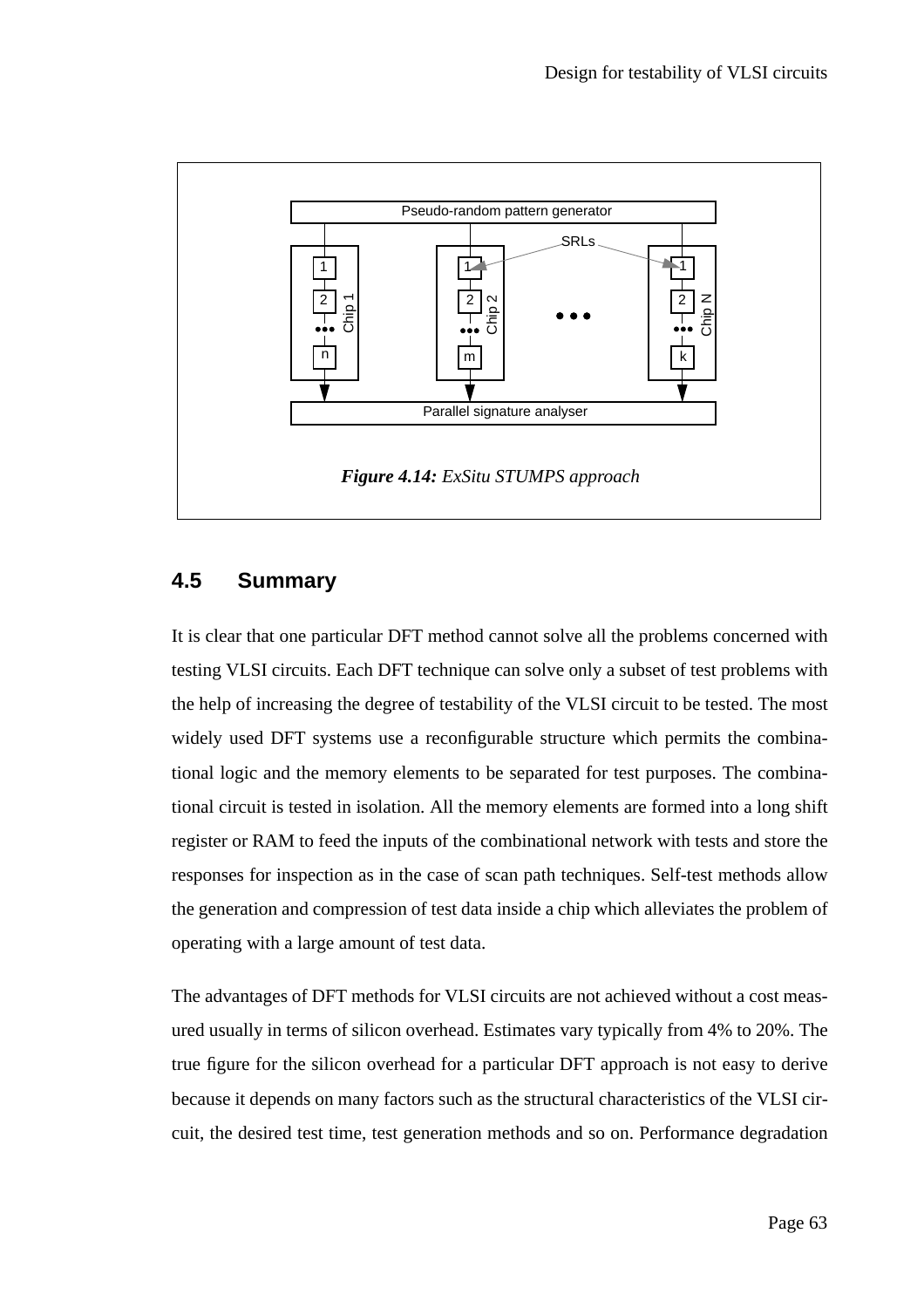and reduction in reliability due to extra components in the signal path are other serious penalties of using DFT methods. The justification for incurring these or other costs of DFT lies in the savings in test-related costs.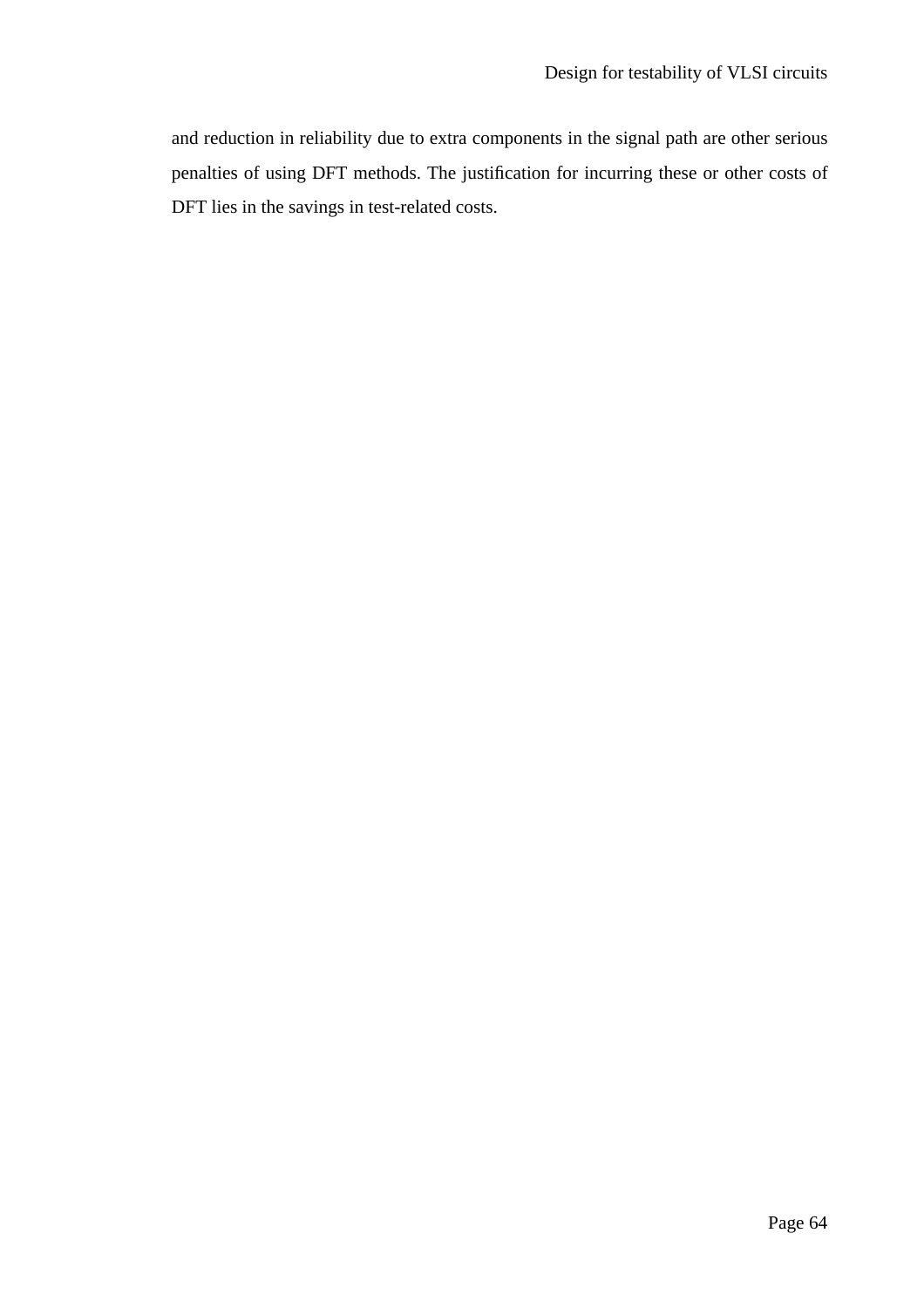# **Chapter 5 : Testing asynchronous VLSI designs - related works**

#### **5.1 Problems with testing asynchronous VLSI circuits**

Despite the essential advantages of using asynchronous designs the testing of asynchronous VLSI circuits remains a difficult problem due to the following reasons:

- asynchronous circuits often include races and are susceptible to incorrect operation due to hazards;
- to derive an iterative model for the circuit it is necessary to identify all feedback wires which requires an expensive analysis of the topology of the circuit;
- the correctness of the asynchronous circuit often depends on delays incorporated into the circuit, whereas the most test generation algorithms ignore delays;
- most asynchronous designs use a certain amount of hardware redundancy to avoid hazards, which compromises testability;
- the absence of a global clock makes the application of test techniques for combinational circuits hard to adapt to the testing of sequential circuits;
- asynchronous designs use a large number of storage elements (such as Muller-C elements, toggles etc.) which do not allow the use of DFT techniques due to the prohibitively large extent of the resulting hardware redundancy.

The publications devoted to the testing of asynchronous designs can be classified according to the objects under test. The first group deals with testing bounded-delay asynchronous circuits, the second one considers some possible solutions to the testing of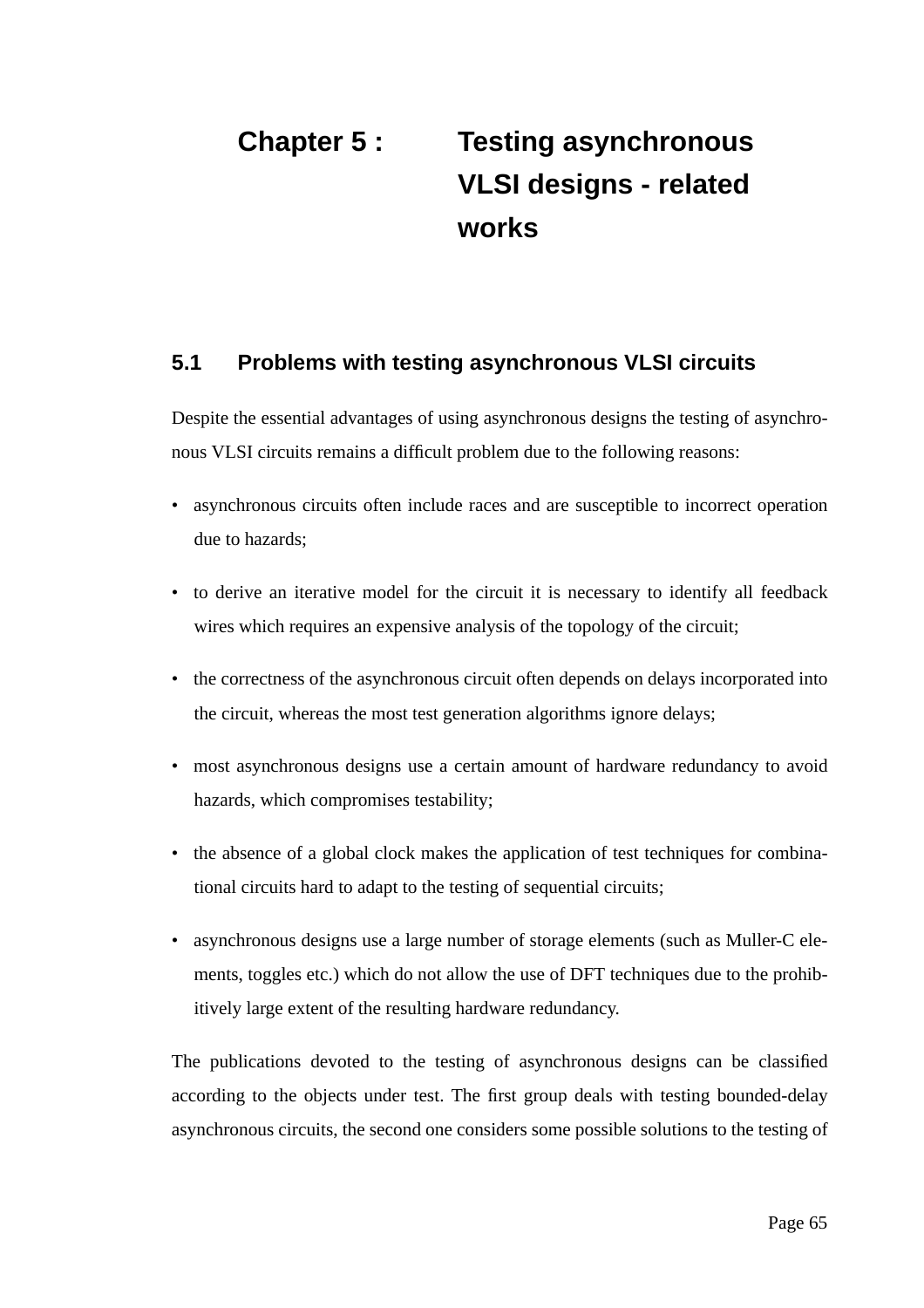delay-insensitive circuits, and the third group of works is devoted to the problem of testing speed-independent asynchronous designs. This chapter is structured accordingly. Although micropipelines are inherently bounded-delay asynchronous circuits, the issues in the fault simulation and testing of micropipelines are discussed in the last section of the chapter since this is the main topic of this thesis.

#### **5.2 Testing bounded-delay circuits**

The most obvious model to use for asynchronous circuits is the Huffman model for digital networks which is widely used for designing synchronous circuits. To design an asynchronous circuit it is assumed that the delays of all the logic elements and wires are known in this model, or at least bounded. The same techniques of designing combinational circuits are used to build combinational networks in asynchronous VLSI systems. All static and dynamic hazards must be removed by adding extra logic elements [4]. Bounded-delay asynchronous circuits complicate the fault detection procedure. The adding of redundant terms to functions to eliminate hazards is in direct conflict with the fault testing technique which requires the avoidance of redundant terms to make faults visible [11]. The Huffman model for synchronous sequential circuits shown in Figure 4.3 can be used for designing bounded delay asynchronous circuits. Since we need to make sure that the combinational logic has settled in response to a new input before the present-state entries change, all the memory elements must be replaced by delay elements.

G. R. Putzolu and J. P. Roth have described an algorithm for generating tests to detect stuck-at faults in asynchronous sequential logic circuits [38]. This algorithm is based upon an extension of the D-algorithm. A general view of an asynchronous sequential circuit *S* was considered. It was assumed that a stuck-at fault *F* modifies only the logical function of *S*. The basic test strategy proposed consists of the following steps:

1) to transform the detection procedure of fault *F* in *S* into the detection of a corresponding set  $F^r$  of faults in an iterative combinational logic circuit  $C^r$  derived from *S*;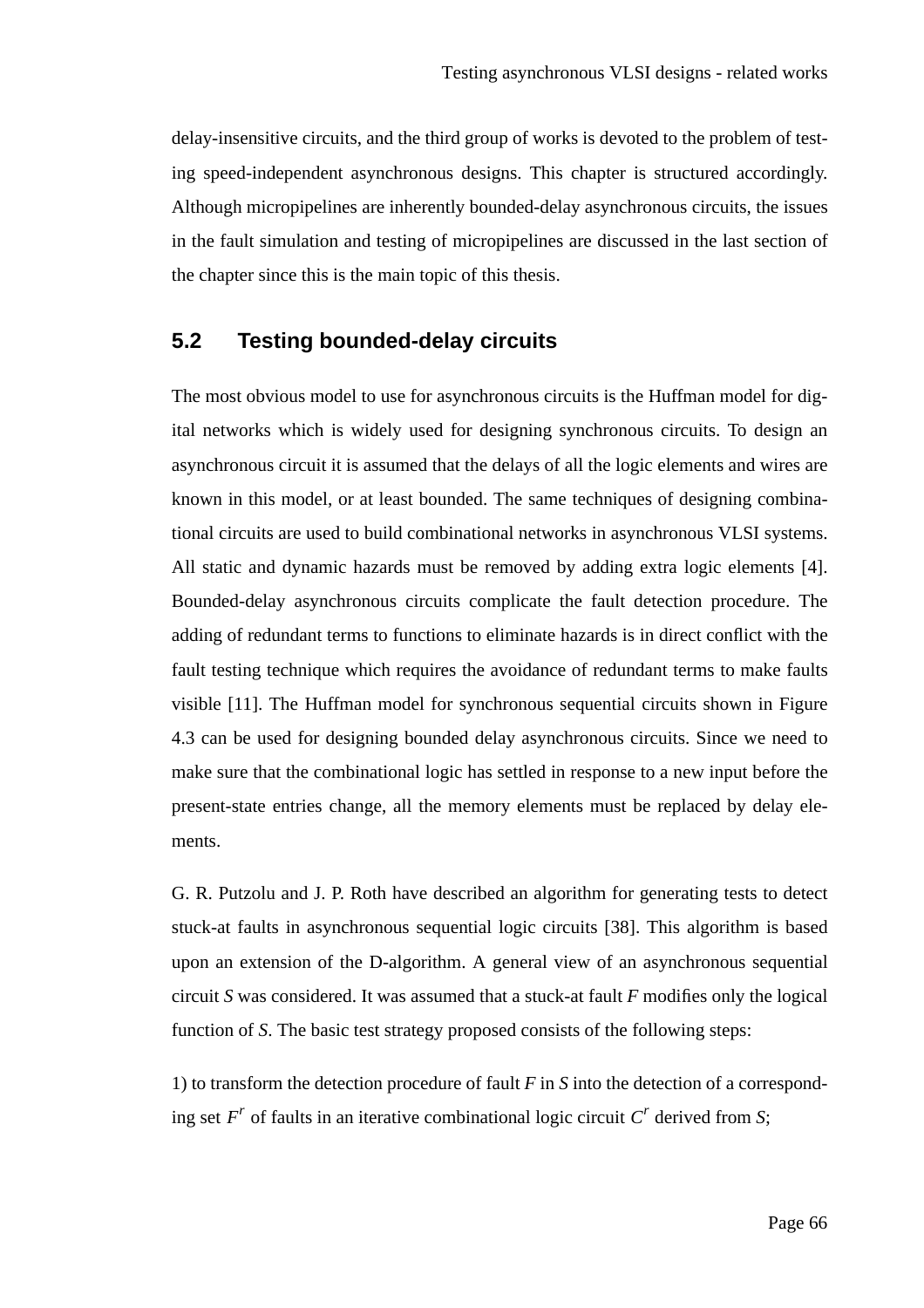2) to extend the D-algorithm to derive a test *T* for  $F^r$  in  $C^r$ ;

3) to simulate the test in *S* to verify whether or not *T* is a test for *F*.

An algorithm was described for selecting points in *S* at which to cut its feedback loops until *S* is transformed into an acyclic circuit *C*. After cutting feedback lines the original circuit *S* become acyclic as shown in Figure 5.1(a). Acyclic circuit *C* has primary inputs, *PI*, primary outputs, *PO*, and primary pseudo-inputs, *SI*, and pseudo-outputs, *SO*, which are introduced by the cutting points. If it is necessary to find a test for *F* in *S* of length *r*, that is a sequence of length r of primary input patterns which detects  $F$ , then  $F$  is modified into a sequence of *r* identical combinational networks  $C_i$ ,  $1 \le i \le r$ , with primary inputs  $PI_i$ , pseudo-inputs  $SI_i$ , pseudo-outputs  $SO_i$  and outputs  $PO_i$ . The pseudo-inputs of  $C_i$  are identical to the pseudo-inputs of  $C_{i+1}$  (see Figure 5.1(b)).

The modified D-algorithm is used to find a test for fault  $F^r$  in  $C^r$  with the following conditions:

1) the derived test cannot be dependent upon any of the pseudo-inputs *SI* of  $C^r$ ;



2) an effect of fault *F* must be visible at one of the primary outputs *PO*.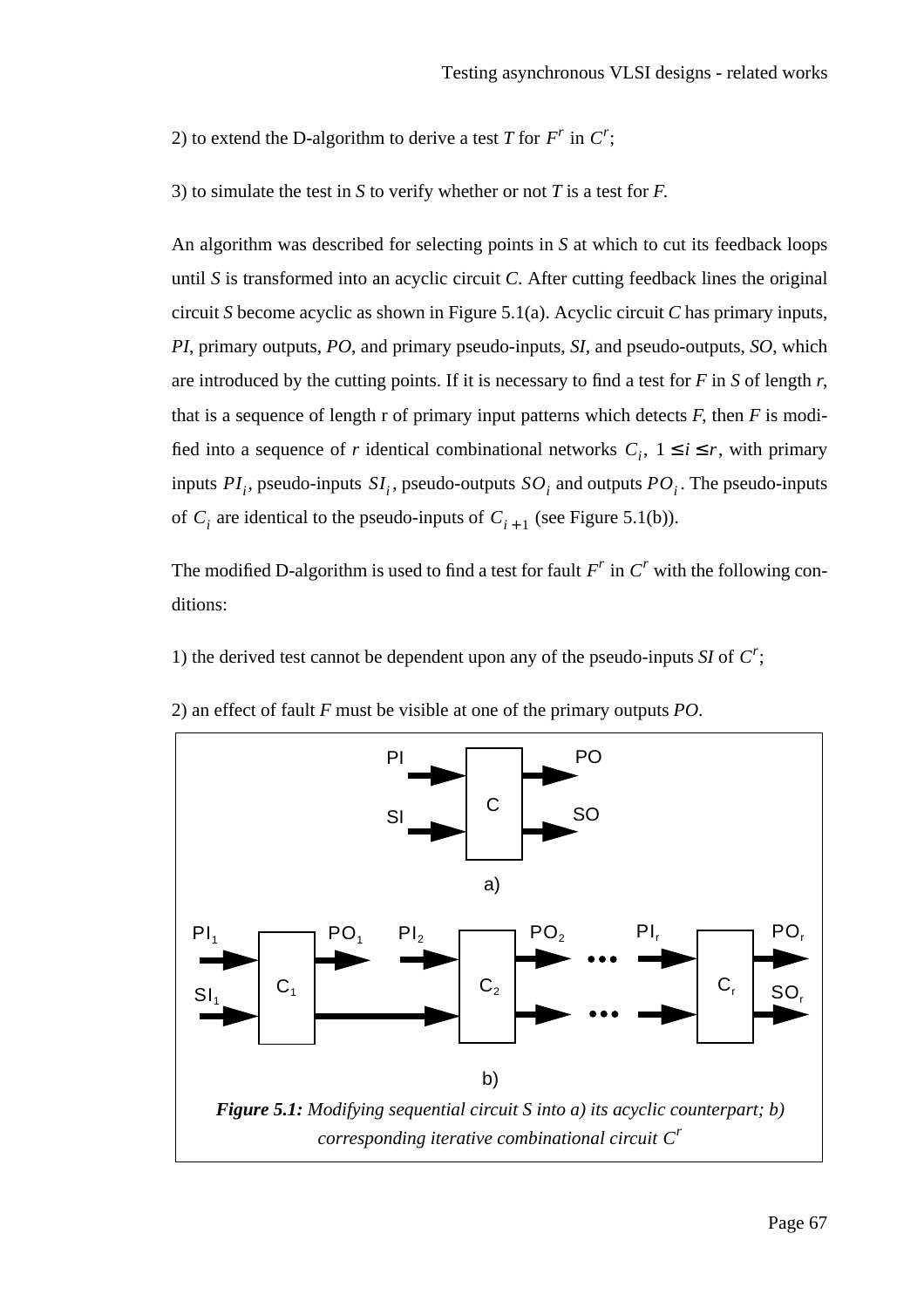As a result, the test consists of an ordered set of *r* input patterns applied to the primary inputs *PI* of *S*. After that the behaviour of *S* is simulated while applying the derived set of patterns. If during the simulation no races or hazards are registered in *S*, then the test is accepted as a test for fault *F* in *S*.

The main drawbacks of this test generation algorithm are that:

1) it requires an extended analysis of the topology of the circuit to be tested;

2) it cannot guarantee the derivation of a race and hazard free test.

S. G. Chappell has proposed another approach to testing bounded-delay asynchronous circuits [39]. In this method Boolean equations are developed for the outputs of the circuit in terms of sequences of signals. The circuit model treats logic circuits as interconnections of unit- and zero-time-delay logic elements. The main features of this approach are:

1) all test sequences for detecting a specific fault can be derived;

2) some race conditions can be dealt with;

3) feedback lines need not be identified in the circuit.

The test generation algorithm is represented by the following steps:

1. Set the maximum sequence length *m*=1.

2. Generate equations for the circuit under test with sequence length *m*.

3. Obtain tests using maximum-cover strategy.

4. Simulate the derived tests. If the percentage of undetected faults is less then 10% then go to step 5. Otherwise, set *m=m*+1 and return to step 2.

5. Generate tests for remaining faults detectable with sequence length m.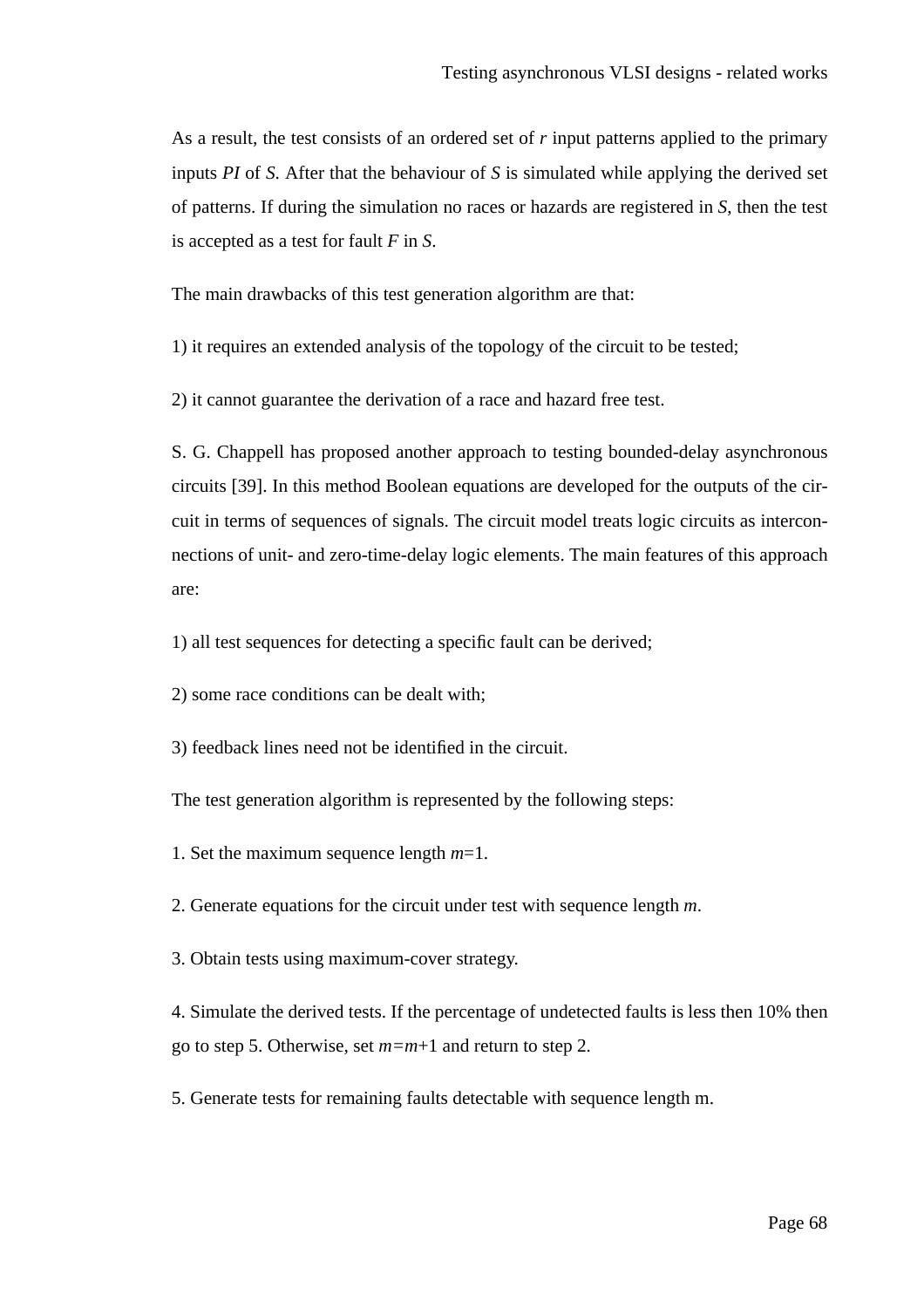6. If the percentage of undetected faults is less or equal to the desired fault coverage then stop. Otherwise, set *m=m*+1 and return to step 5.

The technique generates two equations denoted as  $F^0(t)$  and  $F^1(t)$  for each logic element in the circuit. These equations determine the input conditions required to set gate *F* to logical 0 and 1 respectively at time *t*. The technique starts from the circuit inputs and proceeds forward through the circuit. As a result, it is not necessary to identify feedback lines and combinational and sequential circuits can be treated by the same algorithm. The sequence length of the test indicates the number of input patterns required to detect a fault and propagate the fault effect to an output of the circuit. To generate all tests for a combinational circuit a sequence length of one is sufficient. Figure 5.2 shows an example of an R-S flip-flop which is realized using NAND gates. Let  $a^0(i)$  and  $a^1(i)$ denote logical 0 and 1 respectively on input line *a* during the *i*th vector of the sequence. The algorithm for deriving equations for an R-S flip-flop from an unknown state is shown in Table 5.1. It is assumed that in the initial state  $F^0 = F^1 = G^0 = G^1 = 0$ . The inputs are applied at time *t*. Only  $F^1$  and  $G^1$  changed values at time *t*+1. As a consequence, only  $G^0$  and  $F^0$  are calculated at time  $t+2$ . At time  $t+3$ , none of the output equations changed which means that the flip-flop has reached its stable state and computation stops. Similar computations can be carried out if the circuit is in a known initial state.

Equations for faulty circuits can be derived in the same way as for fault-free circuits. This approach allows the generation of tests for detecting stuck-at faults in asynchronous circuits. Faults in circuits are represented by fault variables  $x^0$ , *i* and  $x^1$ , *i* which

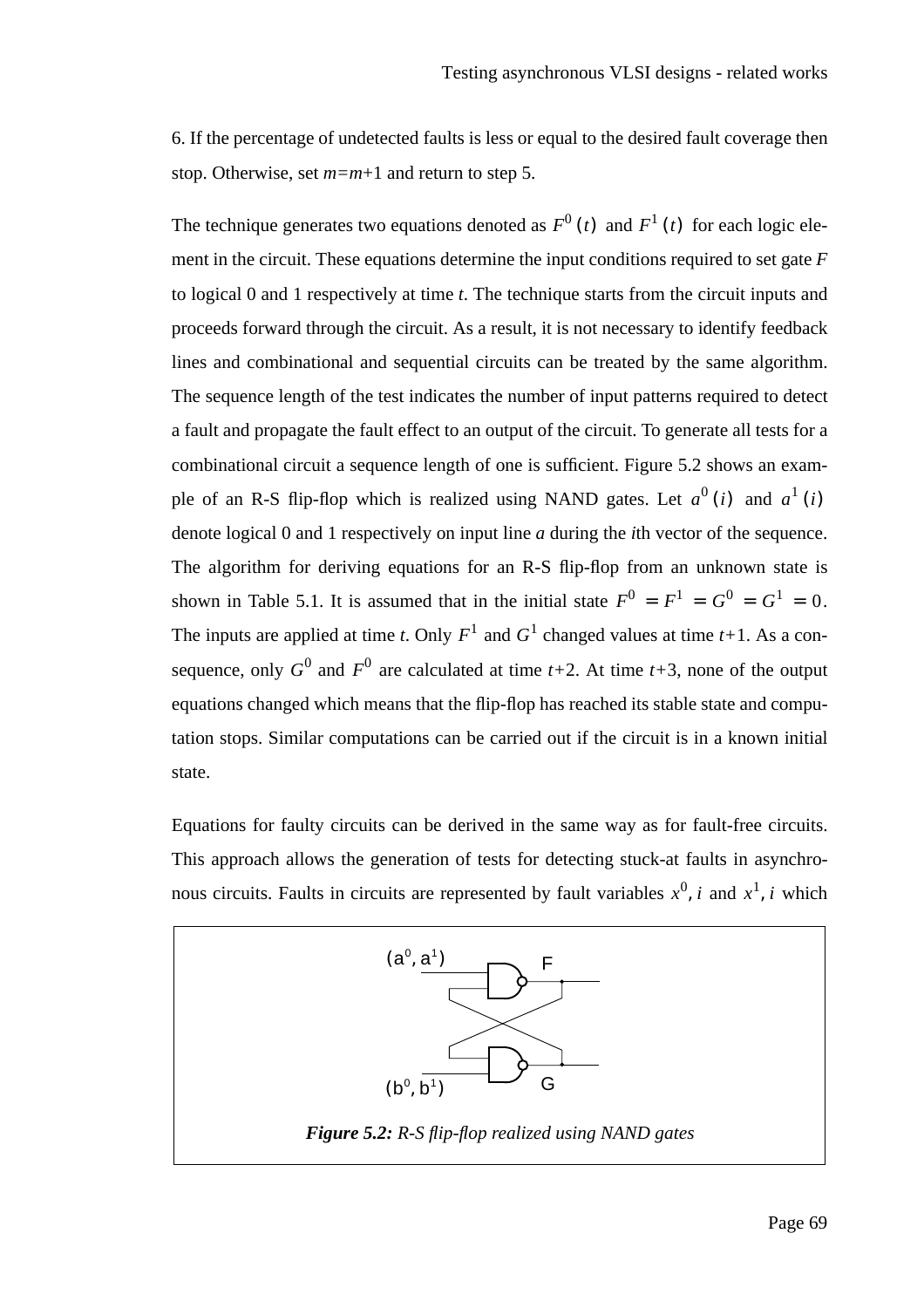mean that the fault  $x$ ,  $i$  is not present and is present in the circuit respectively. Parameter *i* is just a current number for the fault considered. These two states of a fault are used for making the comparison of the faulty and fault-free circuit to obtain a test detecting the fault. Figure 5.3 demonstrates equations for handling stuck-at faults in a NAND gate. The same analysis can be extended to asynchronous sequential circuits.

| time  | $\overline{F}$                                                                                  | $F^0$           |       | $G^0$           |
|-------|-------------------------------------------------------------------------------------------------|-----------------|-------|-----------------|
|       |                                                                                                 |                 |       |                 |
| $t+1$ |                                                                                                 |                 | $h^0$ |                 |
| $t+2$ |                                                                                                 | $a^1 \cdot b^0$ | $h^0$ | $a^0 \cdot b^1$ |
| $t+3$ | $ a^{0} + a^{0} \cdot b^{1} = a^{0} $ $a^{1} \cdot b^{0}$ $ b^{0} + a^{1} \cdot b^{0} = b^{0} $ |                 |       | $a^0 \cdot b^1$ |

*Table 5.1: Equations for an R-S flip-flop*

The maximum-cover strategy is used to generate tests for stuck-at faults at each input of the circuit under test. This method allows the detection of around 90% of classical faults. The equations describing the circuit must be reasonably long which is specified *a priori*. Let output *G* of the circuit have the following equations represented in a general form:

$$
G^0 = A + B \cdot x^1, i + C \cdot x^0, i;
$$

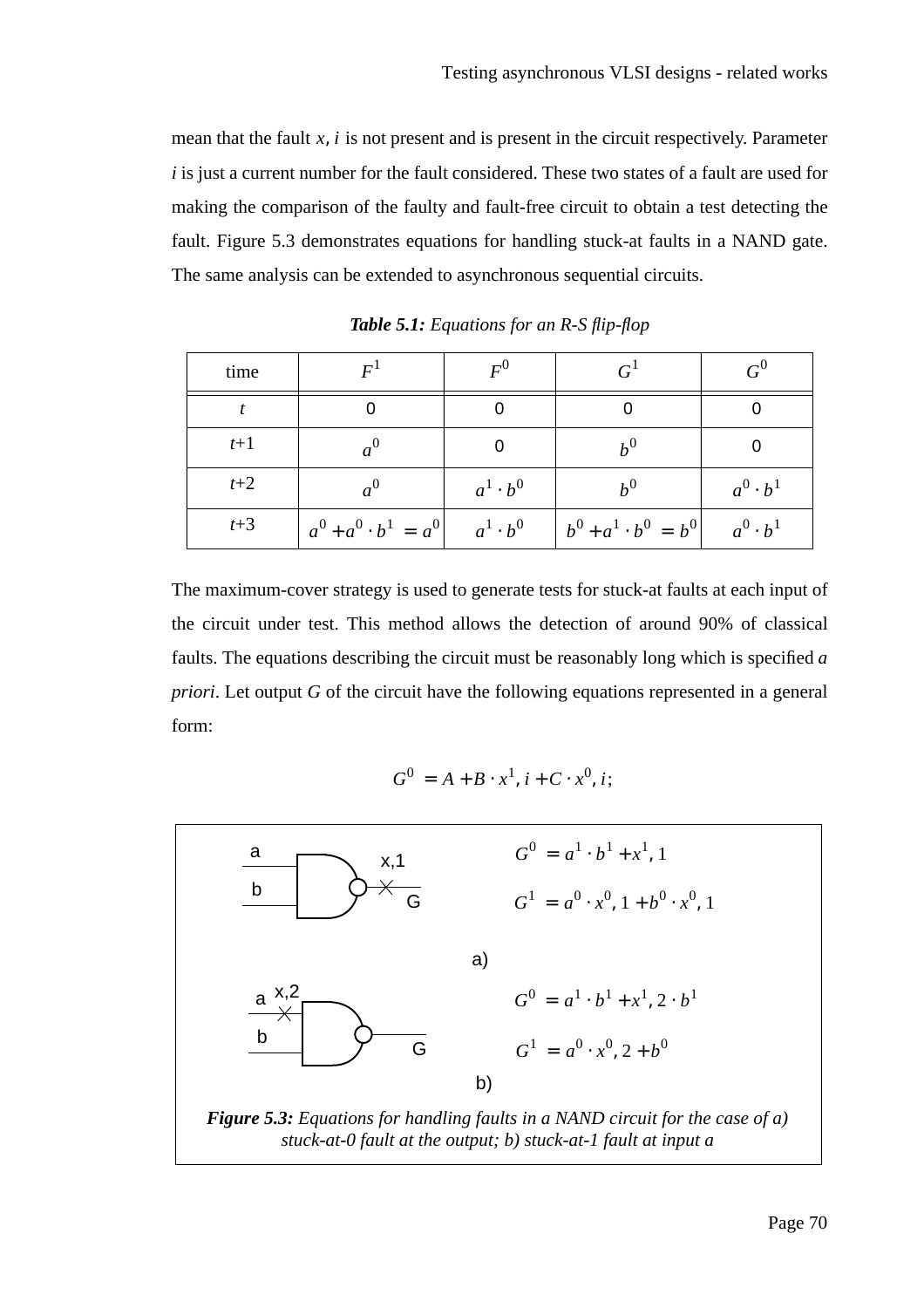$$
G^1 = D + E \cdot x^1, i + F \cdot x^0, i,
$$

where *A*, ..., *F* are also sum-of-products expressions. The tests to detect fault *x*,*i* at output *G* are defined by  $B \cdot F + C \cdot E$ . The basic idea of the maximum-cover strategy is that tests for all stuck-at faults on the primary input lines can also detect some other (internal) stuck-at faults of the circuit. For this purpose the output equations are factored as before, i.e.

$$
F^{0} = A + B \cdot a^{1}, j + C \cdot a^{0}, j;
$$
  

$$
F^{1} = D + E \cdot a^{1}, j + F \cdot a^{0}, j.
$$

Tests for fault *j* on input *a* are derived from the following expression:

$$
(B \cdot F + C \cdot E) \cdot (a^1, j + a^0, j).
$$

This expression, except for specifying the propagation conditions of the fault, determines the value to be assigned to input line *a*. The main drawback of the test generation technique described above is that it requires the detailed examination of the circuit to be tested. This leads to the computation time for the derivation of tests for VLSI designs increasing prohibitively.

A general description of asynchronous sequential circuits and their testability problems has been given by B. J. Heard [40]. A set of hardware modification techniques is described which allows asynchronous VLSI circuits to be tested by scan techniques. The use of special simulation techniques for flip-flops allows the generation of tests for asynchronous circuits on the basis of the D-algorithm. Two types of asynchronous designs were considered: circuits in which there is at least one flip-flop providing an asynchronous set/reset input to another flip-flop; circuits which contain at least one flip-flop providing the clock input to another flip-flop.

Figure 5.4a illustrates an example of an asynchronous reset network. This circuit cannot be tested by conventional scan techniques because: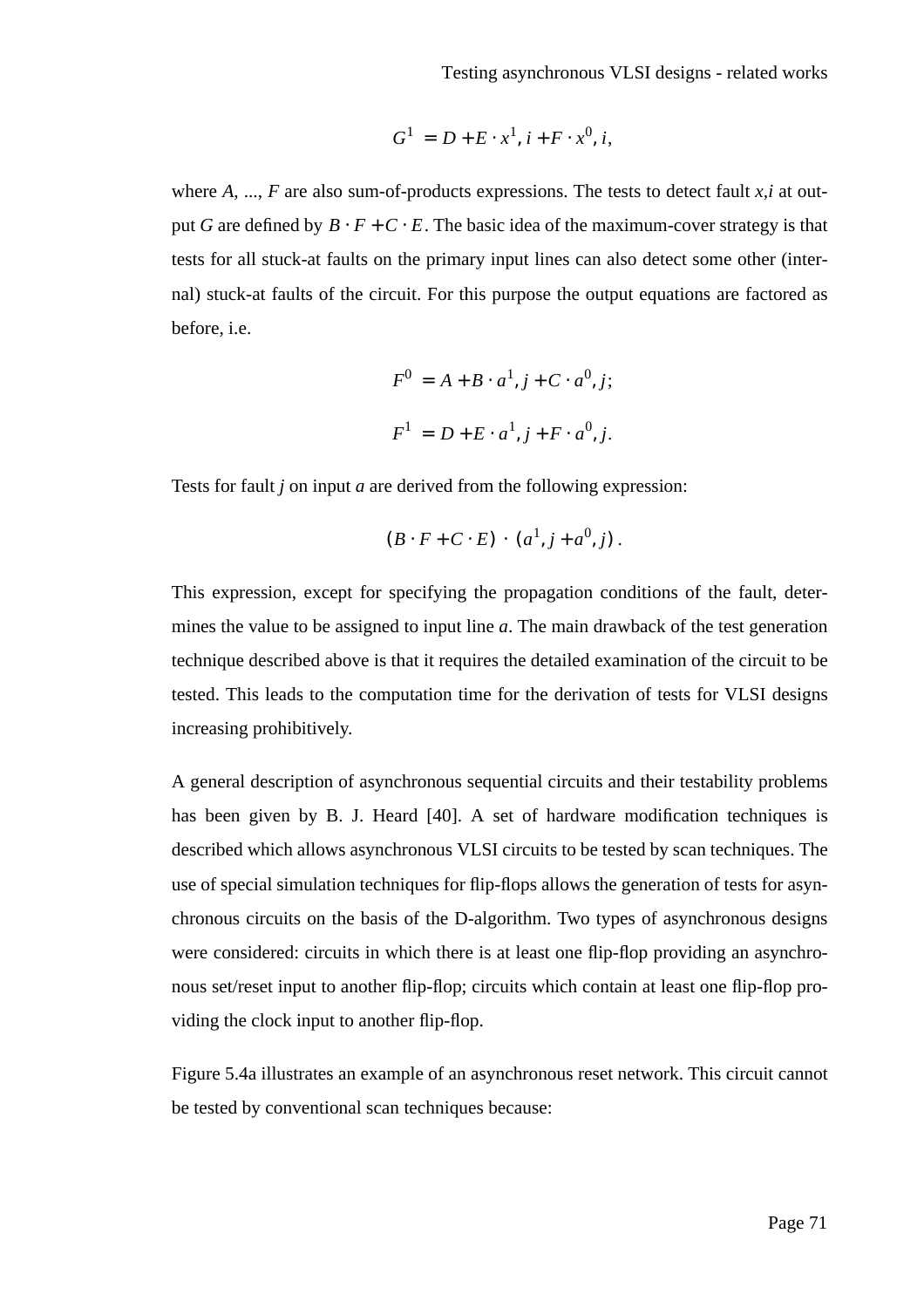

1) the asynchronous input can be activated while the test data are being loaded into the flip-flops of circuit 2 which can alter the data shifted into the D flip-flop;

2) the asynchronous input is sensitive to hazards which can take place on the output of circuit 2 during the test which, in turn, can change the response stored into the D flipflop.

Figure 5.4b shows a solution which allows the asynchronous network to be made testable. The asynchronous control clock is controlled independently. When the asynchronous control clock is asserted to a logic one the synchronous logic (circuit 1) can be tested using scan methods. The asynchronous logic is tested when the system clock is held steady while the asynchronous control clock is pulsed. A set of software simulation

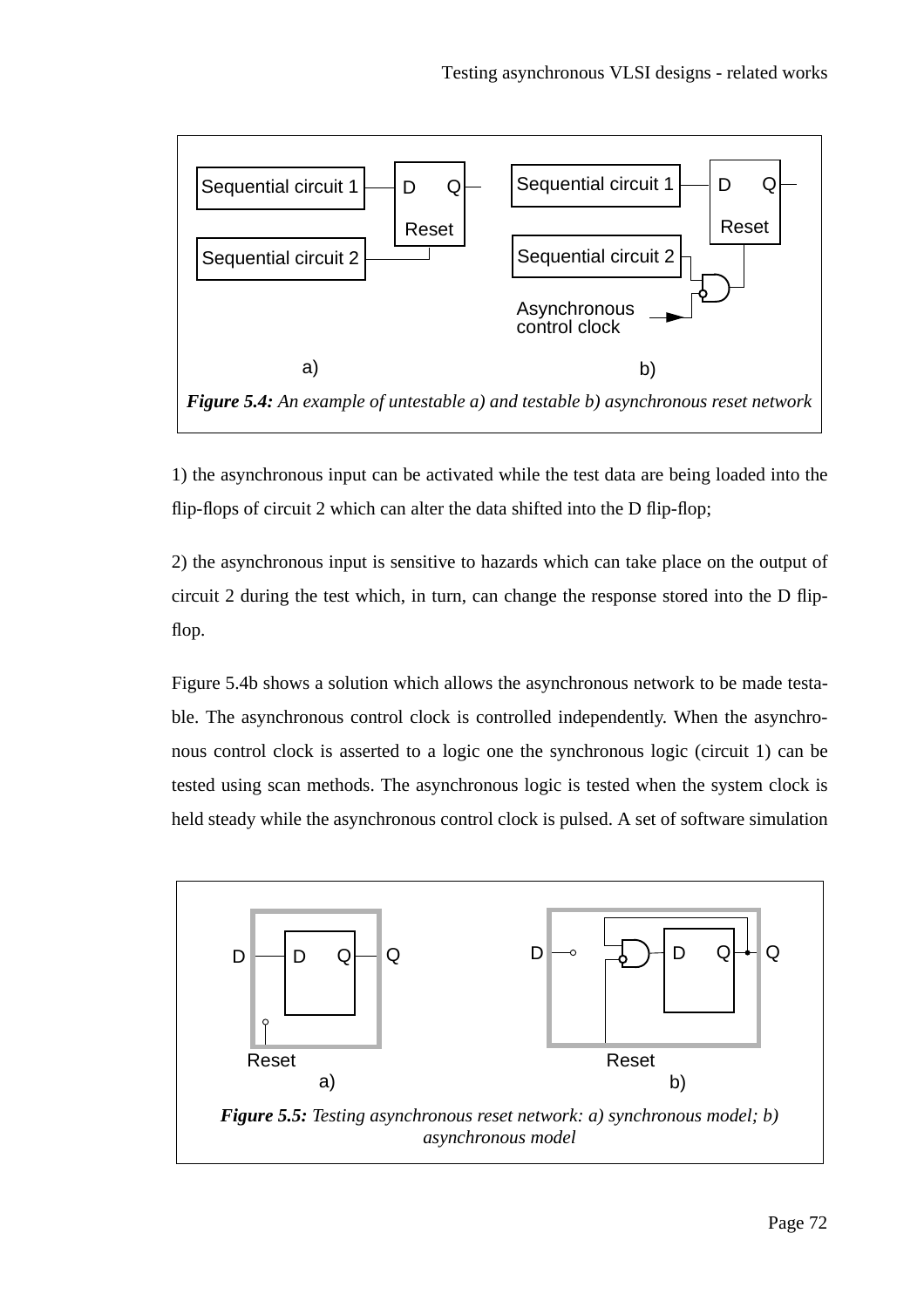programs is proposed to generate tests for asynchronous set/reset circuits. The model shown in Figure 5.5a is used to simulate the synchronous test procedure. For simulating asynchronous testing, the model shown in Figure 5.5b is used.

This method for testing asynchronous circuits is oriented to the detection of only stuckat faults and cannot solve the problem of identifying timing relationships between asynchronous signals inside asynchronous networks. The performance of such testable asynchronous circuits is affected by the extra delays of set/reset and clock lines. As a result, the designer must take into consideration the effects of these extra delays when calculating the timing characteristics of the circuit.

T. Fujieda and N. Zenke have described an original method for testing such asynchronous VLSI devices as Video RAMs, Dual Port RAMs and FIFOs [41]. The problem of testing these circuits is that they have two or more ports operating at different frequencies asynchronously and simultaneously. Conventional test methods are not able to check the asynchronous operation of multiple ports properly. The new method proposed allows the testing of two ports simultaneously and asynchronously by means of using the test system which includes two pattern generators and two timing generators.

An attempt to implement boundary-scan and pseudo-random BIST in an asynchronous transfer mode switch has been made [42]. The asynchronous transfer switch mode is capable of switching up to  $16 \times 1.244$  Gbit/s. The switching function is essentially composed of a Double Access RAM which stores the incoming cells under supervision of a control circuit. Two types of faults in the Double Access RAM were considered implemented in CMOS technology:

1) stuck-open faults;

2) simultaneous reading and writing faults.

The proposed approach allows the detection of these faults during the test operation mode with fault coverage of 99.9%. During testing, all addresses and input stimuli are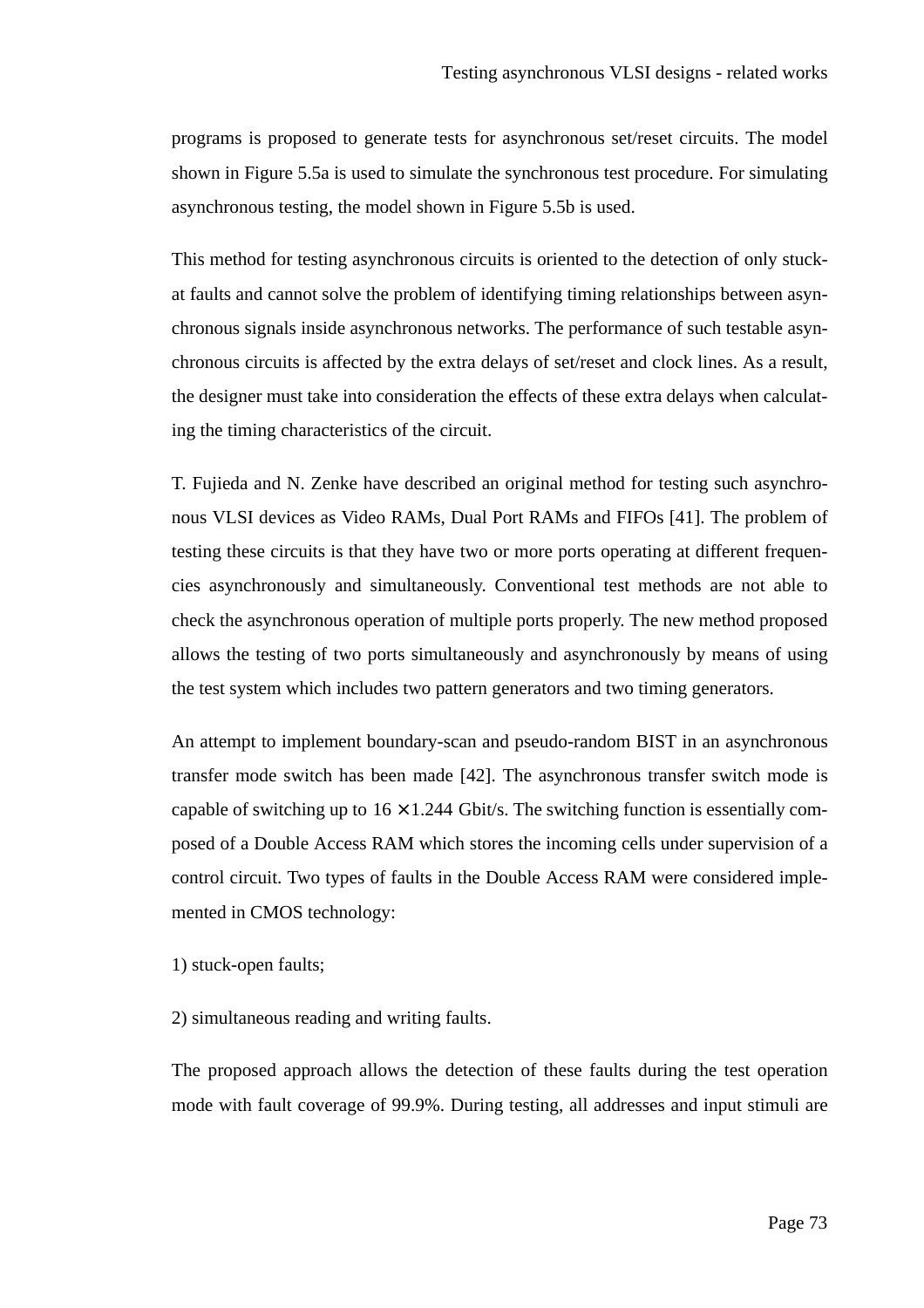produced by a PRPG and the responses are collected into a signature analyser. A special register was developed for testing the Double Access RAM.

C. Bellon and R. Velazco have proposed a behavioural test method for programmable circuits [43]. This method is based upon the notion of behavioural sequential machines and the identification principle. They described a system for automated generation of test programs for microprocessors. The system, besides generating tests, is capable of making a composition of timing diagrams of test signals. This simplifies testing such asynchronous functions of a microprocessor as interrupts caused by peripheral circuits.

The major disadvantage of the test approaches described above is that they were devised to test only special purpose asynchronous circuits and asynchronous functions inside synchronous designs. A set of formal methods was proposed to design testable asynchronous sequential circuits [44-46]. A. K. Susskind proposed to add one or at most two state variables, one extra input and to use one or more observable outputs in order to make the sequential circuit under test strongly connected and testable through scan-out features [44]. An asynchronous sequential network is strongly connected if any stable state can be reached from any other state. The scan-out technique is applied directly to the flow table describing the asynchronous sequential circuit to be tested. The test procedure proposed is based on verifying the flow table of the circuit under test. As a result, no fault models are used. The use of this approach is limited by the complexity of the circuit to be tested and becomes impractical for asynchronous VLSI circuits. The test technique does not guarantee both hazard-free operation and hazard-free robust pathdelay-fault testability of asynchronous circuits. K. Keutzer, L. Lavagno and A. Sangiovanni-Vincentelli have described some heuristic techniques and procedures to design asynchronous circuits which are simultaneously hazard-free, robust path-delay-fault testable and hazard-free in operation [46]. The synthesis of asynchronous sequential circuits is performed using a high level specification, the signal transition graph. Using an appropriate delay model it is possible to design asynchronous circuits which are hazardfree. The test procedure uses scan techniques for applying each pair of test vectors to detect an appropriate path-delay-fault in a robust and hazard-free manner. In such asyn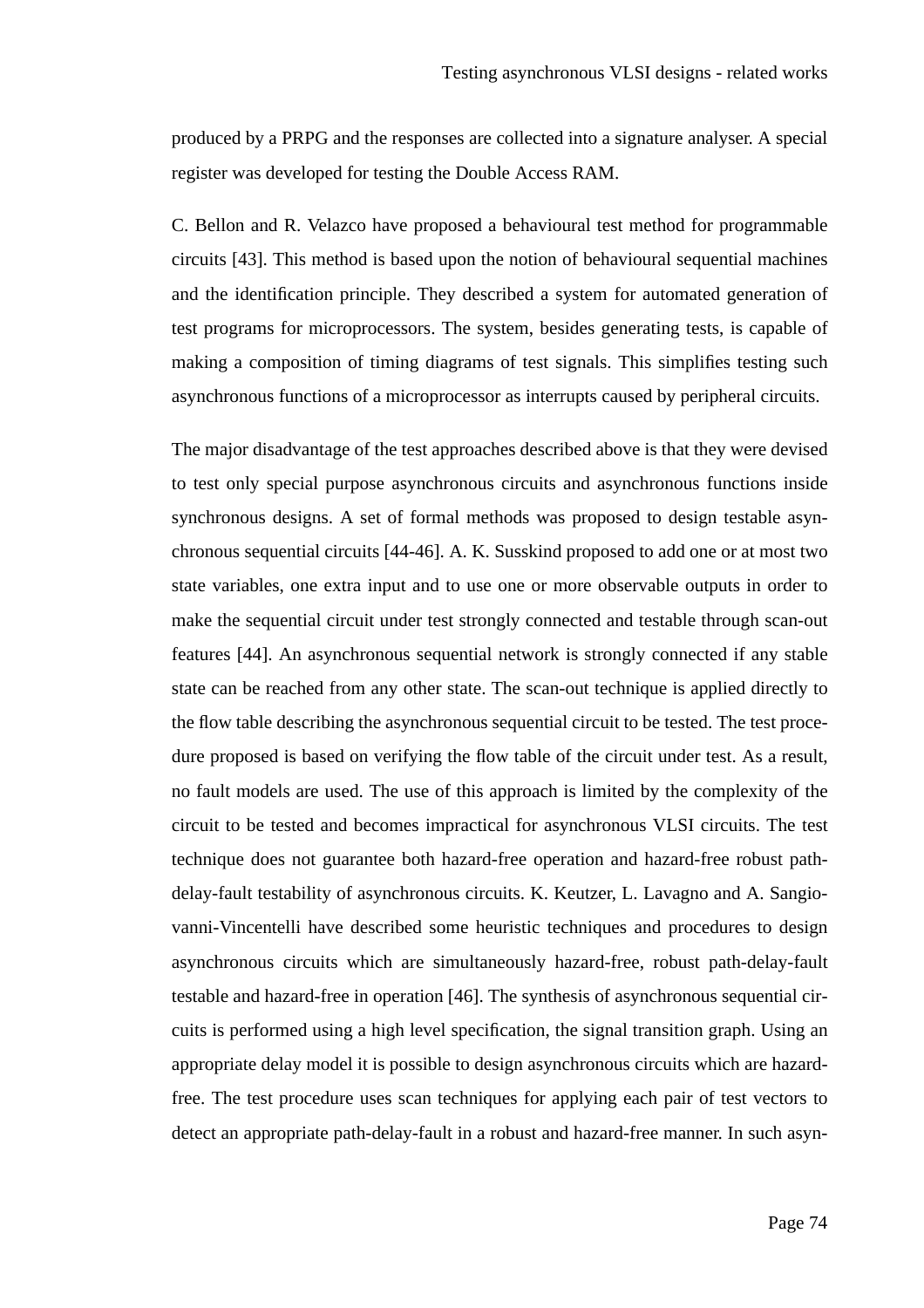chronous circuits every latch can be scanned to increase controllability and observability of its inputs and outputs. It was shown that there is a negligible area or delay penalty required to achieve robust path-delay-fault testability. Nevertheless, the test approach imposes strict limitations on the speed at which the circuit can be tested.

## **5.3 Testing delay-insensitive circuits**

P. Hazewindus made a successful proposal to adapt known test generation algorithms for testing delay-insensitive circuits using stuck-at fault model [47]. A technique to test delay-insensitive circuits was synthesized from a high-level specification. It used the high-level synthesis method for delay-insensitive circuits that was developed by A. J. Martin [6]. Two types of stuck-at faults in delay-insensitive circuits were considered: faults that cause the circuit to halt entirely, and faults which change the output of the circuit. The last kind of fault is either a stimulating or an inhibiting fault. The stuck-at fault is stimulating if this fault in a delay-insensitive circuit causes a production rule to fire when it should not. If a stuck-at fault in a delay-insensitive circuit may cause a production rule not to fire when it should then the fault is identified as inhibiting. It was assumed that the delay-insensitive circuits to be tested are non-redundant. In such a case for each inhibiting fault there is a state in the handshaking expansion where the fault causes a transition not to take place when it should; for each stimulating fault there is a state in the handshaking expansion where the fault causes a transition to occur when it should not. Thus, the testing algorithm is to force the faulty circuit to go in such a state (the state where the fault manifests itself) and to propagate the fault to an observable output of the circuit under test.

A combinational logic in a synchronous design is a feedback-free network of logic elements which calculates a function of the primary inputs. There are similar feedback-free delay-insensitive circuits which make their computations without buffering the result, although they contain state-holding elements. It was shown that any delay-insensitive circuit in which:

1) there are no feedback lines at the gate level;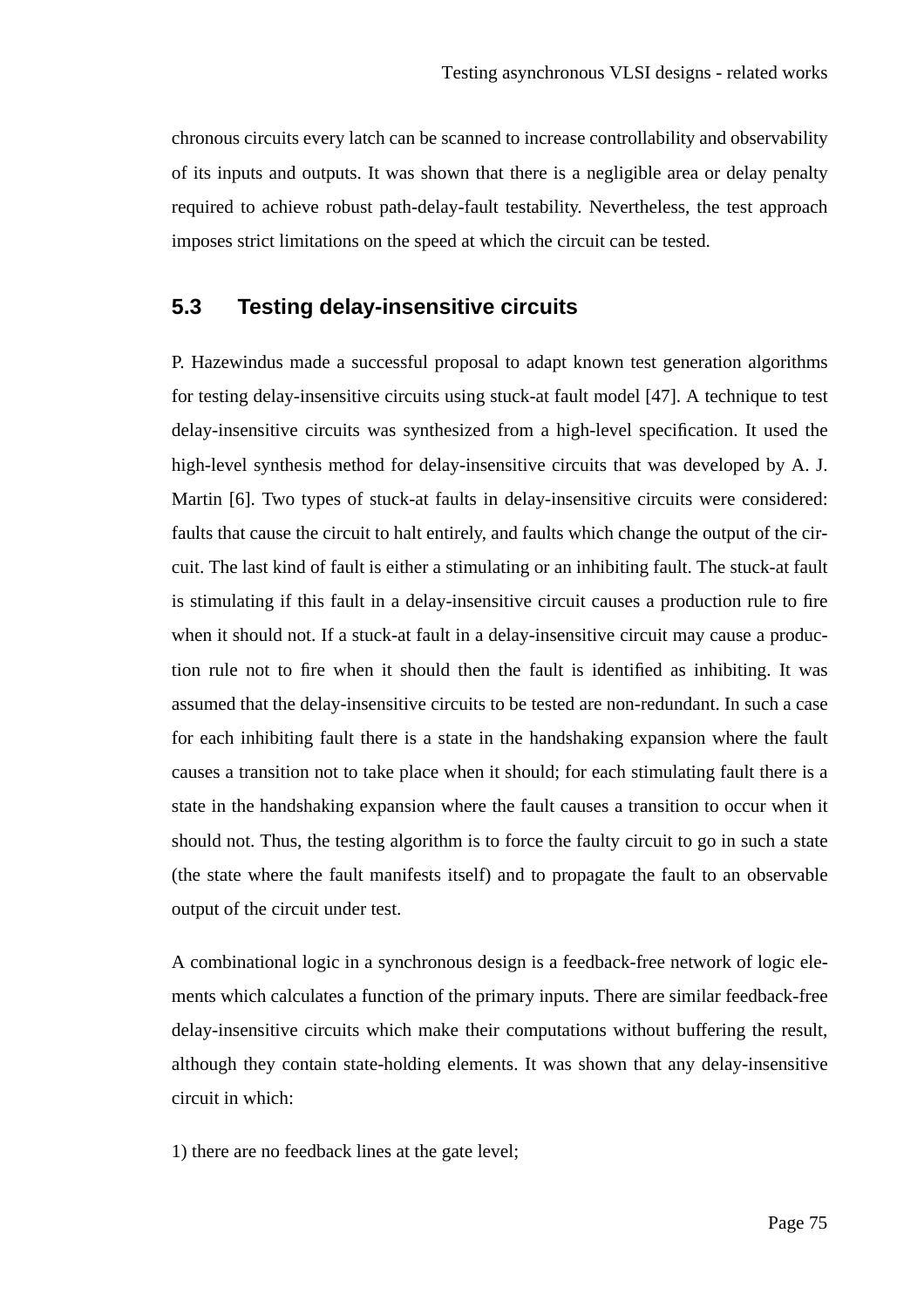2) each production rule for an up-transition (down-transition) has only positive (negative) literals in its guard;

can be reduced to a standard combinational logic circuit to ease the testing procedure. This combinational network is monotonic, and any test which detects all testable faults in this network will also detect all testable faults in the delay-insensitive circuit.

The standard D-algorithm can be extended to obtain a test pattern for a stuck-at fault in a delay-insensitive combinational circuit. Regular forward and backward propagation techniques can be used for such circuits. The major difference with combinational circuits is that there are some state-holding elements in delay-insensitive combinational circuits. It is necessary to take into consideration whether the circuit is in an up-going or a down-going phase for propagating a fault through a state-holding element.

*Forward propagation*. Let *S* be a state-holding element. Transform *S* into  $S_u$  by replacing the guard for the down-transition with the negation of the guard for the up-transition. Gate  $S_u$  is a combinational gate and is equivalent to *S* during the up-phase. Thus, the propagation of *D* and *D* is the same for *S* as for  $S_u$ . For instance, if *S* is a C-element, then  $S_u$  is an AND gate. During a down-phase, *S* propagates a faulty signal if the output of the gate is 1 after the up-phase. Transform *S* into  $S_d$  by replacing the guard for the uptransition with the negation of the guard for the down-transition. Then  $S_d$  is a combinational gate which is equivalent to *S* during the down-phase, if the output of *S* is 1 after the up-phase. The propagation of *D* and *D* is the same for *S* as for  $S_d$ . If *S* is a C-element then  $S_d$  is an OR gate.

*Backward propagation.* Transform *S* into  $S_u$  for the up-phase and  $S_d$  for the downphase. The backward propagation for these combinational circuits is the same as it was described before. If *S* is a C-element with output *D* then all its inputs must be 1 for detection during an up-phase, and at least one input is 1 for detection during a downphase. If the output is  $D$  then during an up-phase at least one input is 0; during a downphase all the inputs are 0.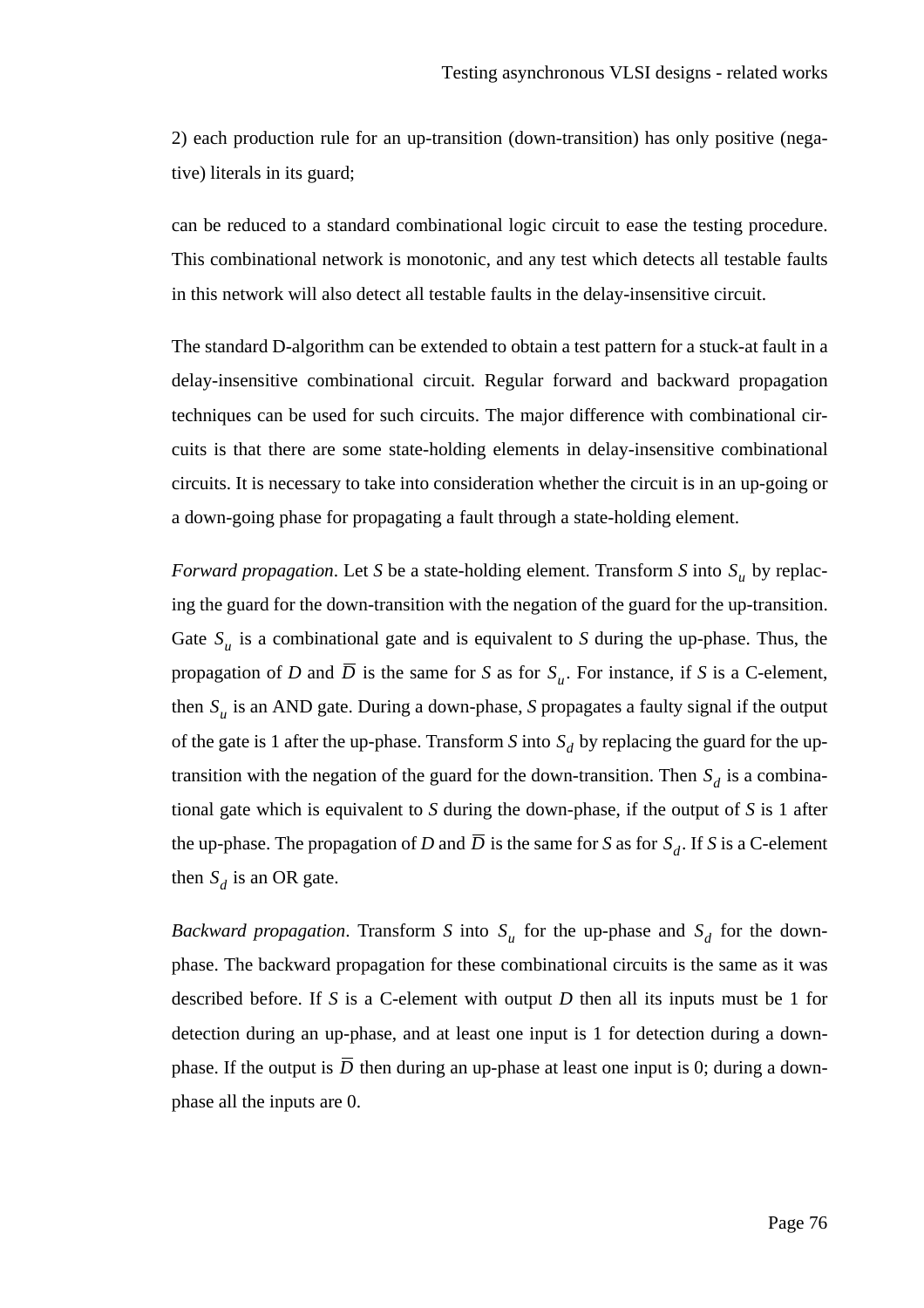Design for testability problems for delay-insensitive circuits were discussed. It was shown that each fault in a delay-insensitive circuit can be made testable by means of the addition of test points. These test points can be either control or observation points. If a premature firing is unstable then a control point is needed; if the premature firing is not propagated to a primary output then an observation point is needed. It was shown how to find a place where a test point must be inserted. For VLSI circuits which are pad-limited, it was proposed to merge the test points together into a queue. A fully testable design for such a test queue was derived.

The test approach for delay-insensitive circuits described above is efficient enough only for circuits of reasonable complexity, and becomes impractical for delay-insensitive VLSI circuits. Roncken and Saeijs have proposed a test strategy which can be integrated with the design of VLSI circuits through silicon compilation [48]. The strategy is based on a simple test procedure for which circuits are enhanced with a special mode of operation. As a result, the test generation time is linear in the size of the VLSI circuit.

### **5.4 Testing speed-independent networks**

The problem of testing speed-independent circuits has already been addressed [49-50]. It was shown that live speed-independent circuits, which are strongly connected and composed of AND gates, OR gates and C-elements can be decomposed into a set of semi-modular networks. As a result, these circuits are self-checking with respect to certain classes of output stuck-at faults and input stuck-at faults. A live speed-independent circuit is a circuit whose signal graph is live, i.e. the signal graph is strongly connected and every transition of every signal is enabled in some valid state. A speed-independent circuit is semi-modular if its signal graph contains only transitions which do not disable other transitions.

The self-checking property of speed-independent circuits is due to the fact that a stuckat fault can be considered as an infinite delay. Thus, a circuit whose operation depends on that delay will halt in the presence of that fault. Unfortunately, the class of faults for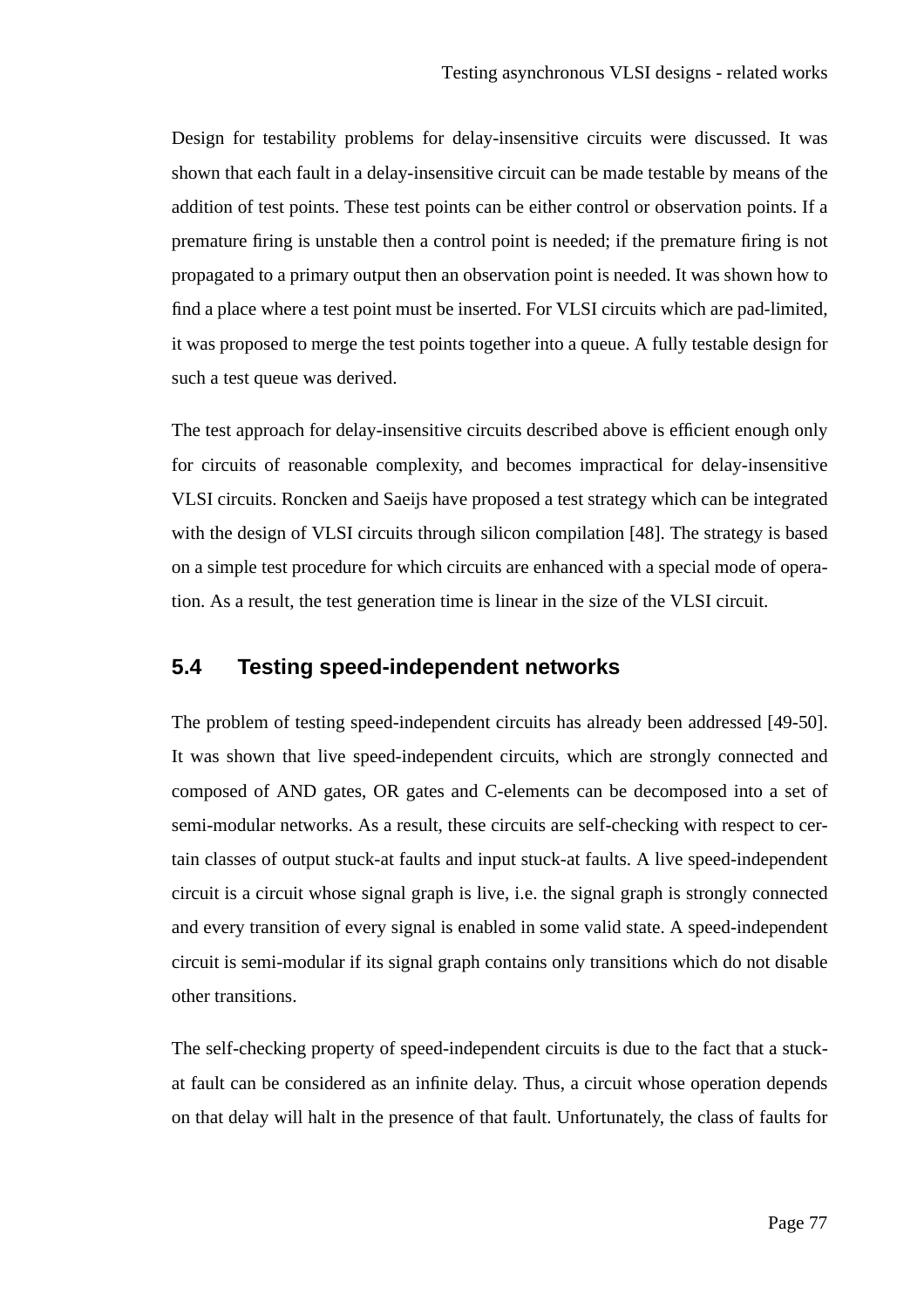which the self-checking property can be used for testing purposes is very limited and can hardly represent real faults in speed-independent circuits.

# **5.5 Testing micropipelines**

One of the most detailed considerations of the problems of testing micropipelines has been made by Pagey, Sherlekar and Venkatesh [51]. It was noted that micropipelines have some advantages which make them easy to test. These are:

- the control circuits of the micropipeline are tested during normal operation mode;
- test generation for the data path of the micropipeline can be reduced to testing only combinational logic by means of minor changes in test operation mode;
- testing latches can be done by applying only two-pattern tests which can be generated using test generation techniques for combinational networks.

The single stuck-at fault model on all the lines (either logic or control lines) in the micropipeline was considered. Three classes of faults for the micropipeline were identified:

- faults in the control part of the micropipeline;
- faults in logic blocks;
- faults in the latches.

It was assumed that a stuck-at fault inside the latch can put a register bit of the latch in capture (stuck-at-capture fault) or pass (stuck-at-pass fault) mode permanently. The analysis of behaviour of the C-element was made in the presence of single stuck-at faults. If a stuck-at-1 or stuck-at-0 fault is present on the output of the Muller C-element then the Muller C-element remains in this state. If the Muller C-element was previously set to 1 (0) and there is stuck-at-0 (stuck-at-1) fault on one of its inputs then only one transition  $1 \rightarrow 0$  ( $0 \rightarrow 1$ ) can occur on the output of the Muller C-element.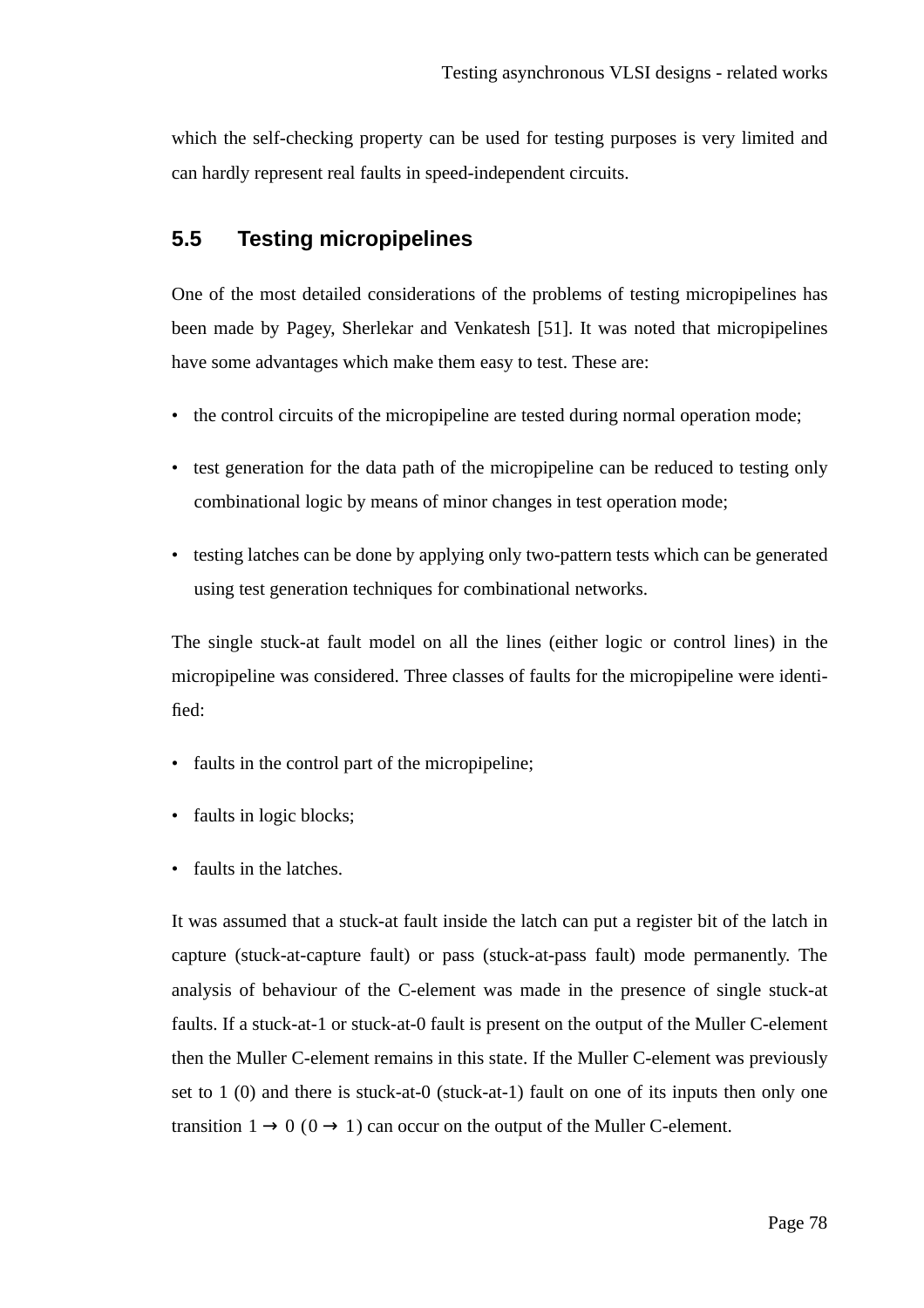### **Faults in the control part of the micropipeline**

These are faults on the inputs and outputs of the Muller C-elements and the request and acknowledge lines of the micropipeline. Any stuck-at fault on a request or acknowledge line causes the micropipeline to halt since no events are produced in the control part of the micropipeline. As was shown above, any stuck-at fault on the inputs or the output of the Muller C-element allows at most one event to be generated on the output of the Muller C-element. As a result, in the presence of a stuck-at fault in the control part, the micropipeline advances through at most one step and then halts. Thus, stuck-at faults in the control part of the micropipeline manifest themselves by preventing activity in the micropipeline.

### **Faults in the logic blocks**

If it is possible to set all the latches of the micropipeline in the pass mode then all logic elements can be treated as a single combinational logic block (see Figure 1.5). To detect any of the single stuck-at faults in such combinational logic test vectors can be obtained using any known test generation technique for combinational circuits. Therefore, the test procedure for the micropipeline contains two major steps:

1) the micropipeline is emptied, i.e. all the latches are set in the pass mode;

2) the test vectors are applied to the inputs of the micropipeline and the responses of the micropipeline are compared with good responses.

### **Faults in the latches**

It is assumed that the combinational logic obtained after the latches have been set in the pass mode has no redundant faults. Figure 5.6 shows an example of an implementation of the event controlled latch. An event generated on the dotted line inside the latch causes a switch between two modes of the latch: pass and capture.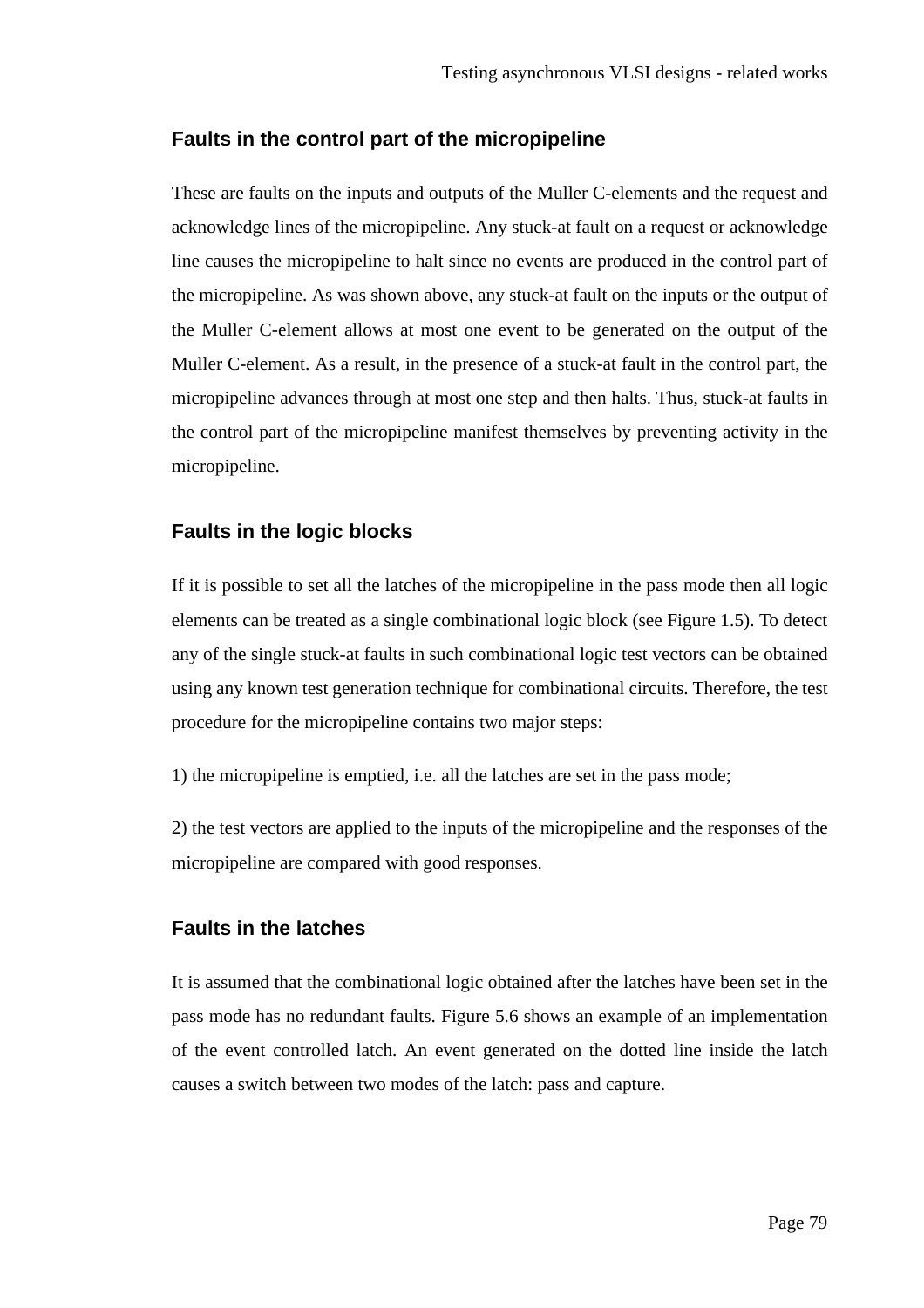

*Single stuck-at faults*. Any stuck-at fault on the inputs or outputs of the latch is equivalent to the appropriate fault in the combinational logic. A stuck-at fault on the control (dotted) lines of the latch (Figure 5.6) prevents the generation of any events in the latch. This causes the micropipeline to halt. The absence of activity in the micropipeline can easily be identified and, hence, there is no need for test generation for such faults.

*Single stuck-at-capture faults*. A single stuck-at-capture fault in a latch causes a register bit of the latch to remain permanently in capture position. As an effect of this fault, the faulty bit can be captured as a constant logic one or zero. When all the latches of the micropipeline are in the pass mode this fault is equivalent to an appropriate stuck-at fault on a line of the combinational logic. Thus, stuck-at-capture faults can be easily detected using standard tests for stuck-at faults in combinational networks.

*Single stuck-at-pass faults*. These faults make a register bit of a latch to be in the pass mode permanently. A two pattern test is required to detect this kind of faults. Consider a stuck-at-pass fault on a bit of the *k*th latch of the micropipeline. Let the faulty bit of the latch be connected to line *l* of the complete combinational network, CN, obtained by switching all the latches into the pass mode. The test for the faulty bit consists of two patterns, say  $P_1$  and  $P_2$ , which are applied one after another. Pattern  $P_1$  is the test pattern for a stuck-at-*z* fault on line *l* of CN, where *z* is a logical value which is equal to 1 or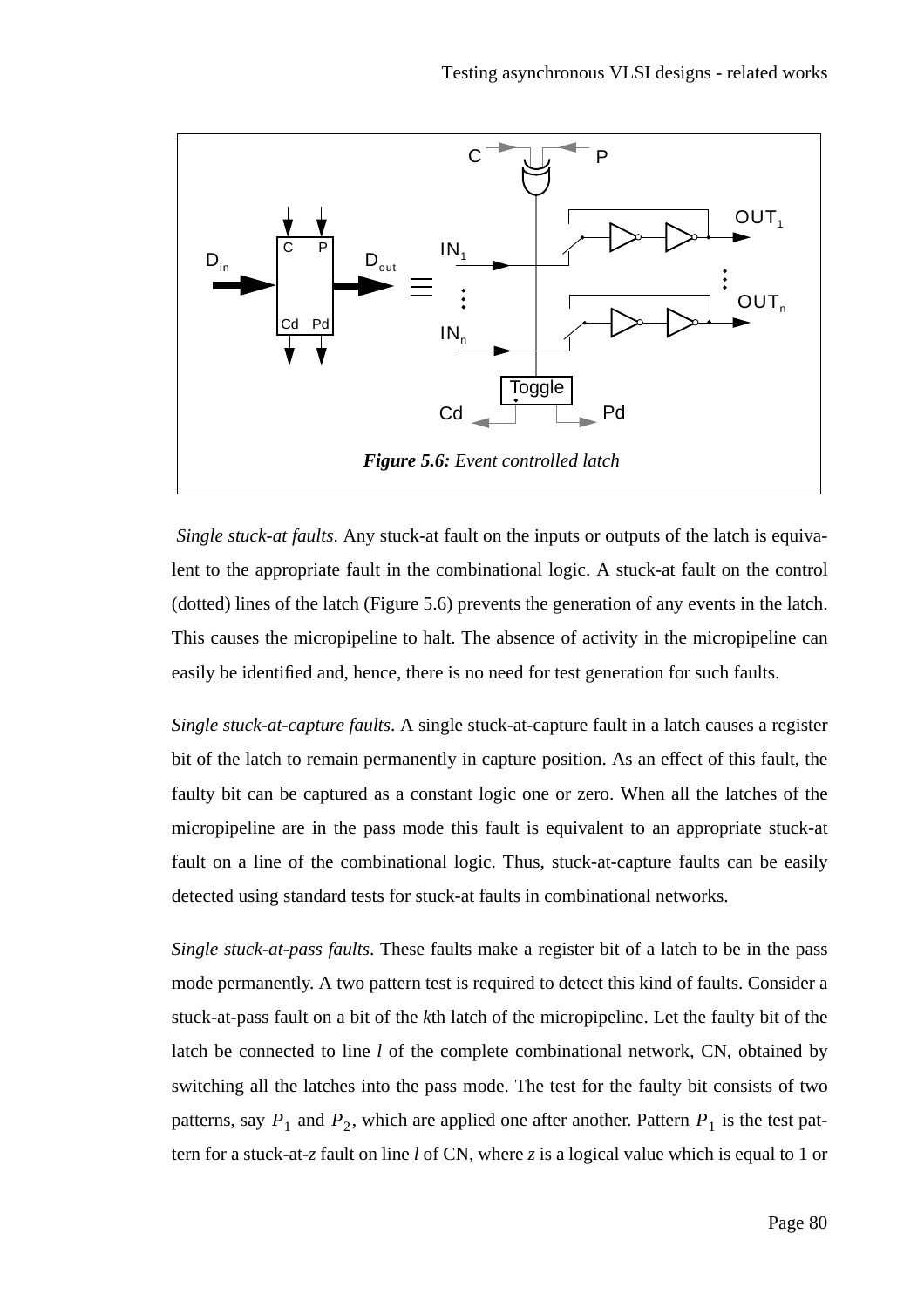0. Pattern  $P_2$  is the test vector which forces line *l* to be set to logical value *z*. These test patterns can be obtained easily by means of standard test generation methods for combinational circuits.

The test procedure for detecting a stuck-at-pass fault in the micropipeline is the following:

1. Apply pattern  $P_1$  to the inputs of the micropipeline while all the latches are in the pass mode. Put the *k*th latch in the capture mode. As a result, line *l* has been set to logic . The response is observed at the outputs of the micropipeline. *z*

2. Apply pattern  $P_2$  to the inputs of the micropipeline. Thus, line *l* of CN has been driven to logic *z* since the faulty bit of the latch is connected to line *l* of CN; other lines of the latch are at their logical values corresponding to pattern  $P_1$ . This causes at least one output of the micropipeline to be different from the fault-free response.

The result described above is the starting point in researching possible test approaches for micropipelines. The preliminary results show that tests for the single stuck-at type fault model can be generated using known test generation algorithms for combinational circuits. Problems which must be solved are

- designing appropriate methods for transferring the micropipeline from the normal operation mode to the test mode;
- testing delay faults either in CN or individual logic blocks;
- designing for testability.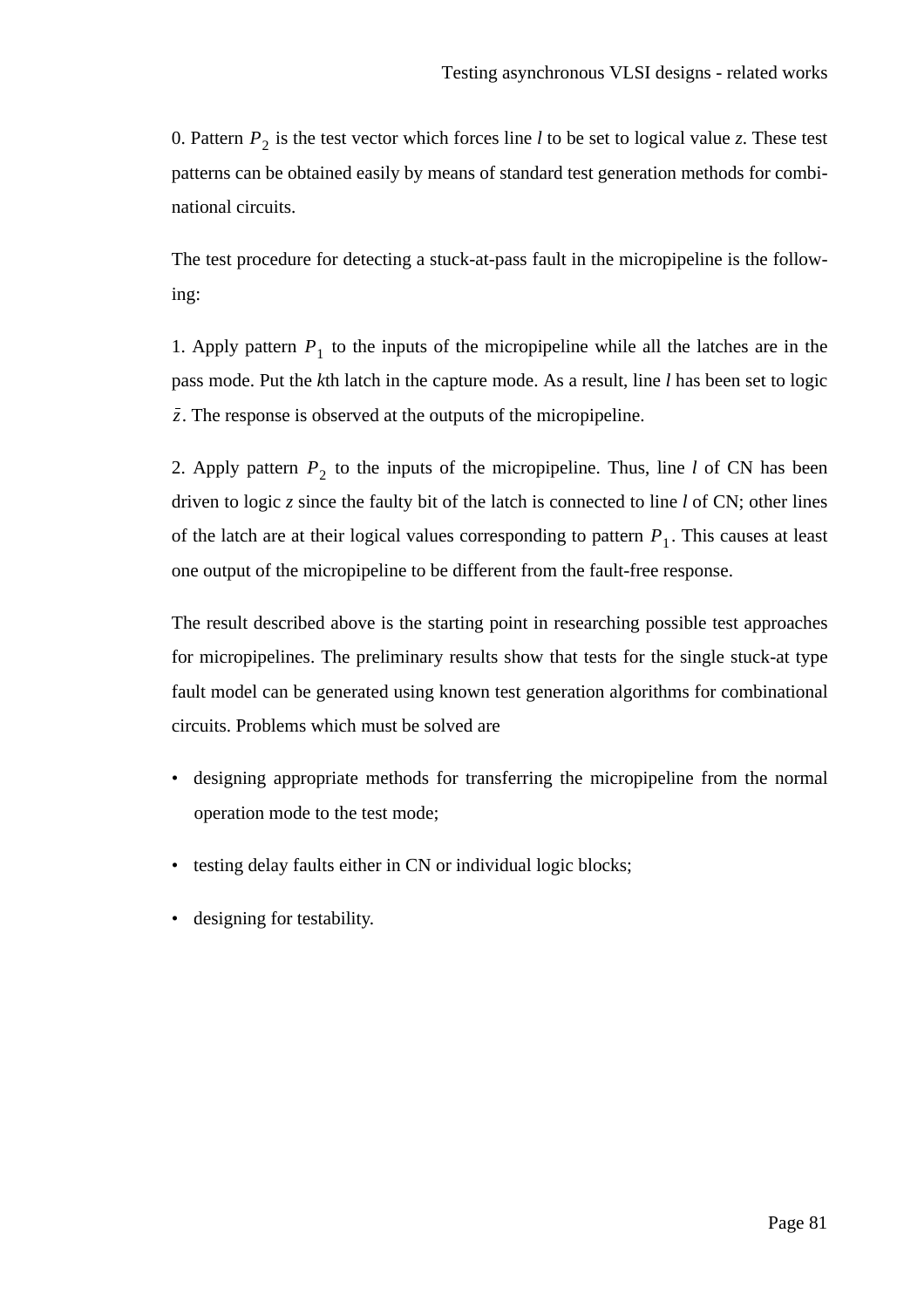# **Chapter 6 : Asynchronous random testing interface**

Although DFT methods give test engineers a great opportunity to simplify the testing of either synchronous or asynchronous VLSI designs, test generation and fault simulation costs are still large and are rising with the increasing complexity of VLSI circuits. As a result, random testing becomes a viable alternative for testing asynchronous VLSI devices for at least two reasons:

- As shown in the previous chapters test generation methods for asynchronous VLSI circuits are more complicated than for synchronous ones, whereas the use of pseudorandom pattern generators (PRPG) for the random testing of VLSI circuits does not require any special properties from the CUT except that it does not have illegal input combinations.
- It is possible to use pseudo-random test patterns in asynchronous BIST VLSI structures.

Some asynchronous realizations of a PRPG and a signature analyser with the two-phase transition signalling communication protocol and a general description of software tools for simulating the behaviour of the universal PRPG are presented in this chapter.

# **6.1 Asynchronous implementations of PRPG and signature analyser**

As asynchronous VLSI circuits perform their functions asynchronously the test procedure must be organized in the same (asynchronous) manner to correspond to the same asynchronous communication protocol between the CUT and test equipment. There are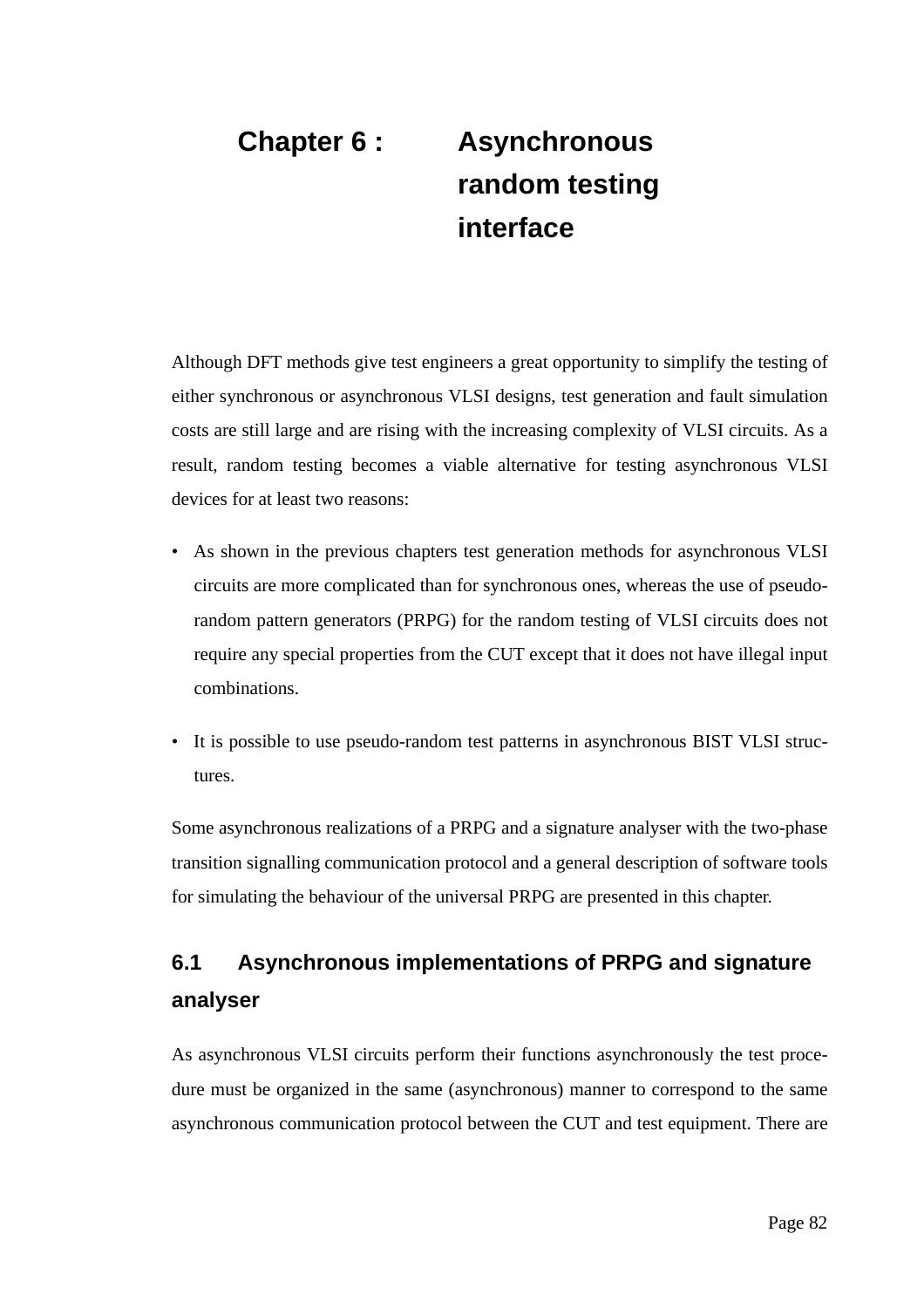

three major components in the random test procedure: PRPG, CUT and parallel signature analyser (see Figure 6.1). All the components of the structure operate using the twophase bundled data convention mechanism. Test patterns are generated by the PRPG and the responses of the CUT are collected by the parallel signature analyser, PSA.

# **6.1.1 Asynchronous PRPG**

The simplest way to realize an asynchronous version of the PRPG is the use of the synchronous PRPG which is clocked by the special asynchronous circuitry as illustrated in Figure 6.2. In the initial state the PRPG is set to the non-zero initial state and all the other lines of the asynchronous circuitry are set to logical zeros. As a result, the asynchronous PRPG produces a request signal on its output R(out). After receiving an acknowledge signal on its input A(out) the rising edge of the clock signal is generated

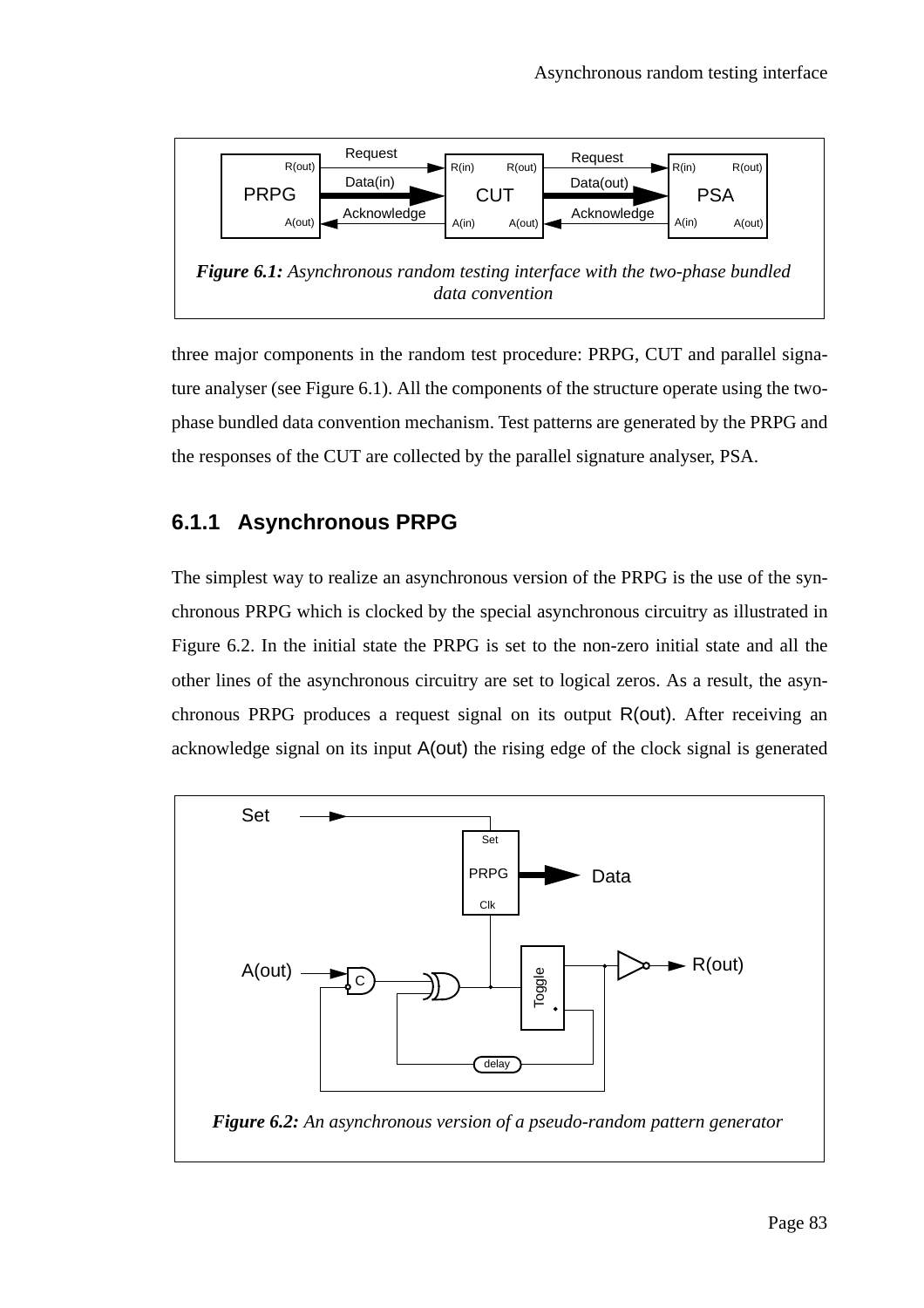on the clock input of the synchronous PRPG. If the synchronous PRPG goes into a new state on a rising edge of the clock signal, then a new test pattern is generated on the outputs of the asynchronous PRPG. The Toggle element produces a rising signal transition on its output marked by the dot. This transition is delayed long enough for all the signal levels on the outputs of the PRPG to stabilize. After that a falling signal transition is produced on the clock input of the synchronous PRPG and the input of the Toggle element. The Toggle element generates a rising signal transition on its non-marked output. As a result, a new request event is produced in the form of a falling signal transition on output R(out). The procedure of generating a new clock signal for the synchronous PRPG is repeated after receiving a falling signal transition on the acknowledge input A(out) of the asynchronous PRPG. The structure and simulation results of the behaviour of the asynchronous 4-bit PRPG can be found in the appendix of the thesis. The simulation was done using the Powerview CAD tool (from Viewlogic Inc.).

The main advantage of this structure for the asynchronous PRPG is that it allows different types of synchronous PRPGs to be incorporated in it.

### **6.1.2 Asynchronous signature analyser**

The basic idea of the asynchronous implementation of the signature analyser is the same as for the asynchronous PRPG, i.e. it involves a synchronous signature analyser with extra asynchronous logic which generates clock signals for the signature analyser and control signal transitions for the outside world. Figure 6.3 shows such an asynchronous parallel signature analyser. The main block of this structure is the synchronous parallel signature analyser, PSA. The synchronous parallel signature analyser is clocked by the asynchronous control logic which is an extended implementation of the same logic used in the asynchronous PRPG. The asynchronous control circuit produces the request and acknowledge events for the CUT, R(in) and A(in), and for a comparator, R(out) and A(out), which can be used for indicating a faulty behaviour of the CUT. Simulation results for the asynchronous 4-bit parallel signature analyser obtained by using the Powerview CAD tool are illustrated in the appendix of the thesis.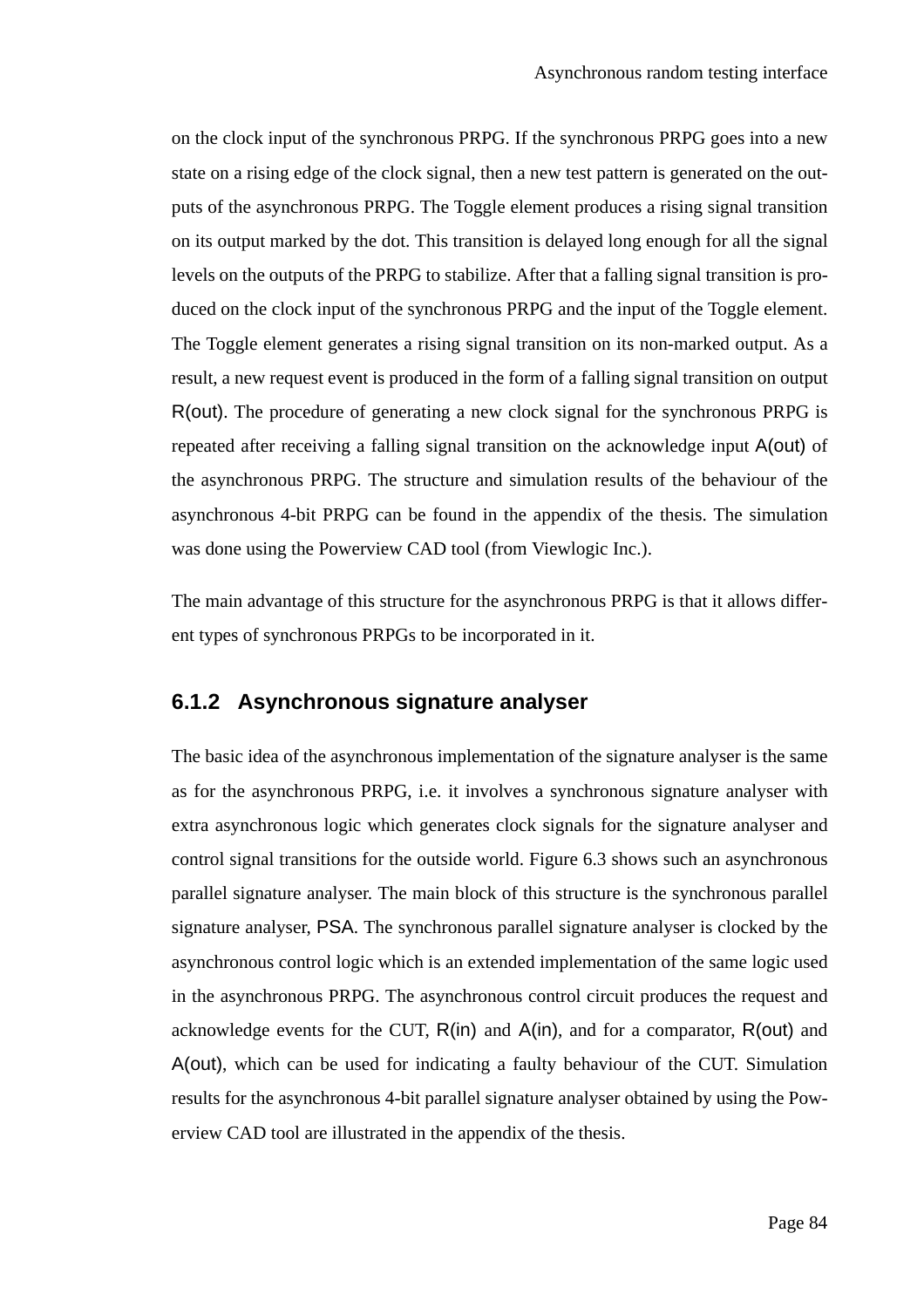

As in the previous case the structure of the asynchronous parallel signature analyser allows various types of synchronous signature analysers to be used to collect the responses from the CUT during its random testing.

# **6.2 Generating patterns for the random testing of asynchronous VLSI circuits**

Some special structures of synchronous PRPGs which can be used effectively for the random testing of asynchronous VLSI circuits are discussed in this section.

# **6.2.1 Generating equiprobable test patterns**

PRPGs based on LFSRs do not always produce pseudo-random test patterns which can be used effectively for the random testing of asynchronous circuits due to the presence of the shift operation used to generate each pattern.

Figure 6.4 shows the general structure of an asynchronous circuit which includes asynchronous logic, AL, and a latch for buffering the input data. In the initial state the outputs of the latch are set to the initial state and all the control lines are set to logical 0s. After receiving a request signal on input  $R(in)$  the asynchronous logic starts to operate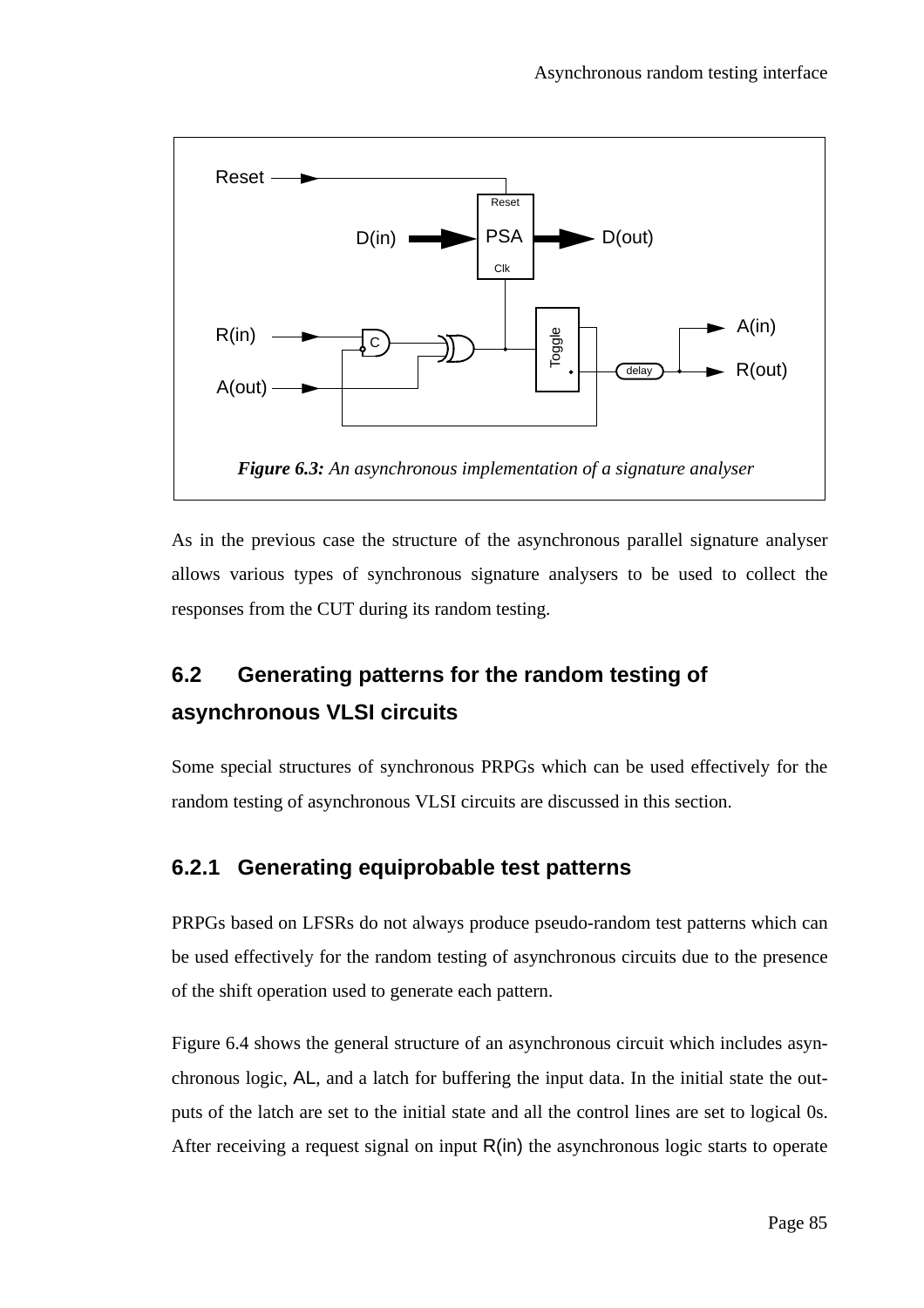

on the data from its inputs, D(in), and the outputs of the latch. When the operation is completed the asynchronous logic generates a request signal on its output r(out). As a result, a request event is produced on the output R(out) of the asynchronous circuit. After receiving the acknowledge event on the input A(out) the data from the input bus D(in) are stored in the latch and the circuit generates the acknowledge signal on its output  $A(in)$ . If a new request signal appears on input  $R(in)$  the data operation procedure is reiterated.

An example of the asynchronous circuit described above with some faults is illustrated in Figure 6.5. The control lines are omitted to simplify the structure.

Let  $f_1$  be a stuck-at-0 fault,  $f_2$  be a stuck-at-1 or stuck-at-0 fault and  $f_3$  be a bridging fault. These faults cannot be detected by random test patterns generated by LFSRs. Let the synchronous 4-bit LFSR (see Figure 3.3) incorporated into the structure of an asynchronous PRPG be a source of pseudo-random patterns. It is easy to check that in the pseudo-random test sequence (see Table 3.1) applied to the inputs of the circuit there is no test pattern which can force any of the faults to manifest itself. For instance, during the test 1) fault  $f_1$  is untestable since only logical zeros are generated on the output of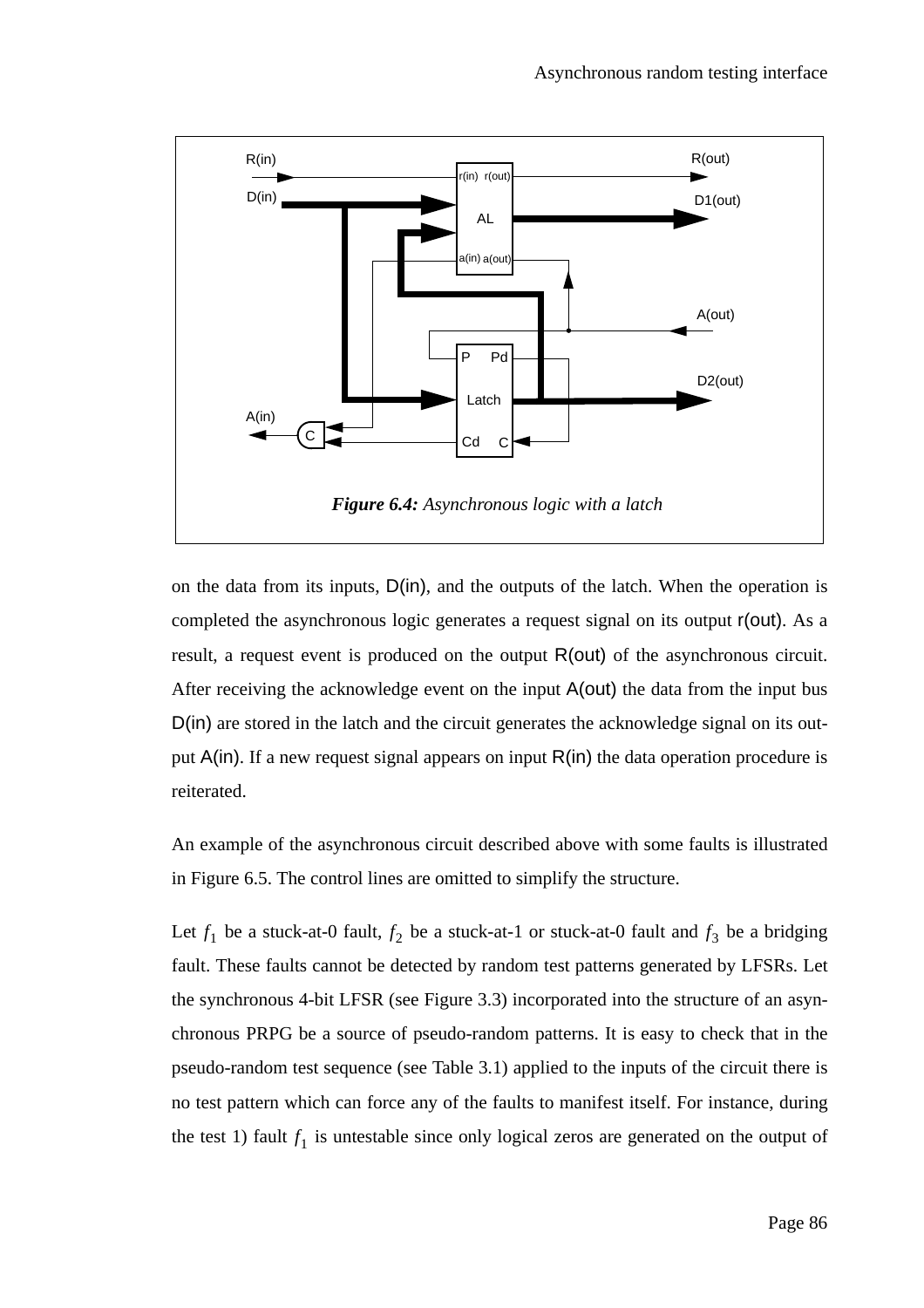

the XOR gate; 2) fault  $f_2$  cannot be detected because the Muller-C element keeps its initial state unchanged (if the initial state of the Muller-C element is a logical 1(0), then stuck-at-1(0) fault  $f_2$  is undetectable); 3) the bridging fault  $f_3$  cannot be forced to manifest itself since only two input stimuli, 00 and 11, are generated on the inputs of the Muller-C element. The cause which makes these faults untestable lies in the nature of pseudo-random patterns generated by an LFSR which uses a shift register to produce the test patterns.

Let us build a PRPG which generates pseudo-random patterns on the basis of linear feedback but without the obvious shift operation. Table 6.1 shows the modification pro-

| <b>State</b>   |                             | $\mathcal{D}_{\cdot}$ | 3                | 4                |
|----------------|-----------------------------|-----------------------|------------------|------------------|
| $\theta$       | $Q_1$                       | $\mathcal{Q}_2$       | $\mathcal{Q}_3$  | $\mathcal{Q}_4$  |
| 1              | $Q_3 \oplus Q_4$            | $Q_1$                 | $\mathcal{Q}_2$  | $\mathcal{Q}_3$  |
| $\overline{2}$ | $Q_2 \oplus Q_3$            | $Q_3 \oplus Q_4$      | $Q_1$            | $\mathcal{Q}_2$  |
| 3              | $Q_1 \oplus Q_2$            | $Q_2 \oplus Q_3$      | $Q_3 \oplus Q_4$ | $Q_1$            |
| $\overline{4}$ | $Q_1 \oplus Q_3 \oplus Q_4$ | $Q_1 \oplus Q_2$      | $Q_2 \oplus Q_3$ | $Q_3 \oplus Q_4$ |

*Table 6.1: State modifying table for the 4-bit LFSR*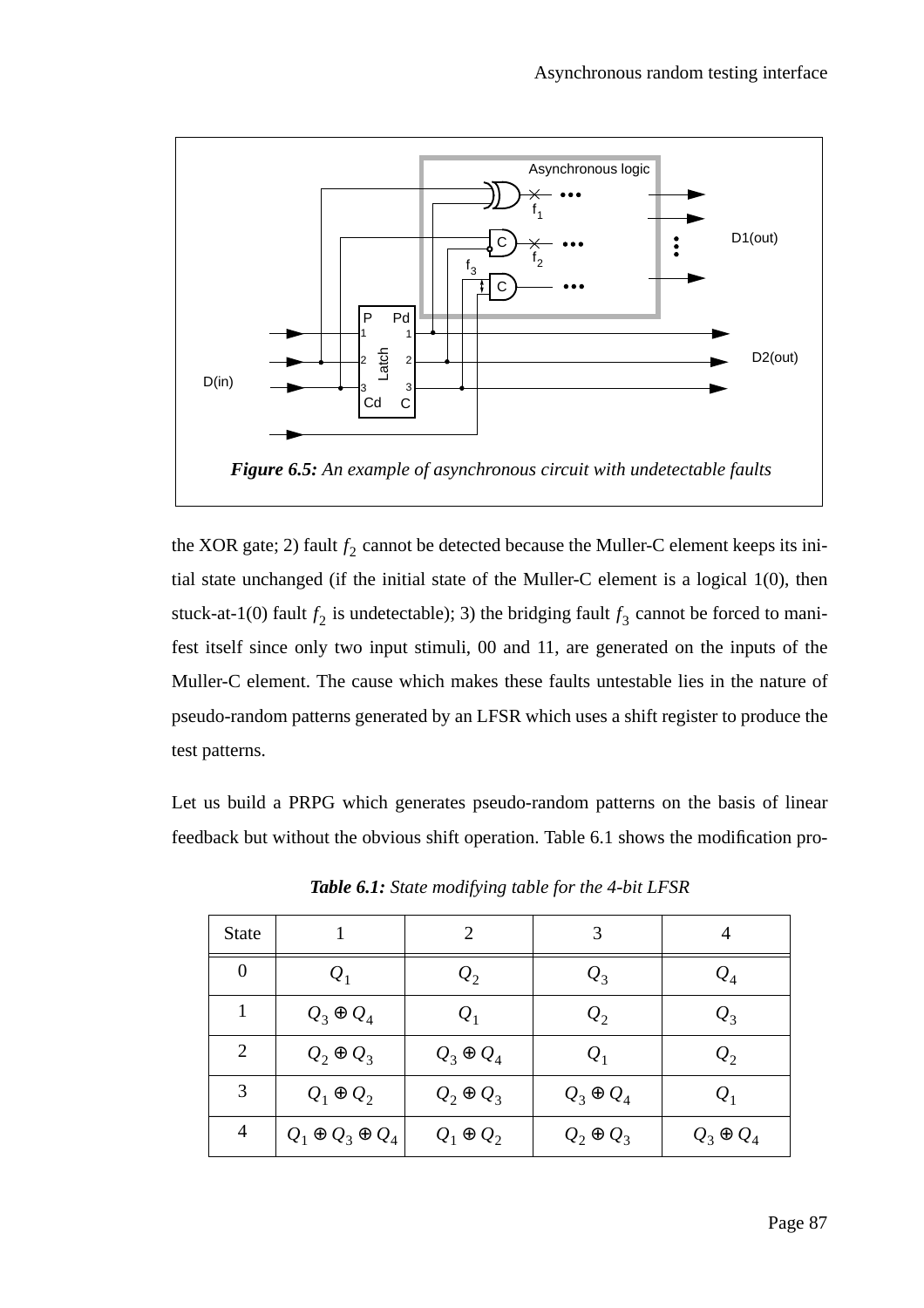cedure for the first four states of the 4-bit LFSR built using the derivation polynomial  $\varphi$ <sup>*r*</sup>(*X*) = 1 +  $X^3$  +  $X^4$ . The pseudo-random sequence generated by this LFSR is the reverse sequence produced by the LFSR shown in Figure 3.3. It is possible to continue Table 6.1 to obtain expressions for all the states of the LFSR within the period. All these expressions (except the first one) determine the structures of PRPGs. For example, the fifth row (state number 4) defines the structure of PRPG which is equivalent to the structure shown in Figure 3.3 with the exception that all the flip-flops of the register are T flip-flops. Table 6.2 contains the state sequence for the PRPG built using T flip-flops and the derivation polynomial  $\varphi^{r}(X)$ . As seen from the table the state sequence generated by the PRPG has the maximal period (15 clocks). There is no obvious shift operation in the generation of a new pattern. As a result, if these pseudo-random patterns are applied to the inputs of the asynchronous circuit shown in Figure 6.5, then all the faults,  $f_1$ ,  $f_2$ and  $f_3$ , can manifest themselves during pseudo-random testing.

Let us answer the following question: "Is it possible to use any of the rows in the state modifying table to obtain the PRPG of maximal length?" The answer to this question can be found after a detailed examination of the state sequence shown in Figure 6.2. Table 6.3 contains the results showing the equivalence between states of the three 4-bit PRPGs: the first column contains the state numbers of the PRPG built using T flip-flops,

| State          | $Q_1$            | $\mathcal{Q}_2$ | $\mathcal{Q}_3$ | $Q_4$            | <b>State</b> | $Q_1$            | $\mathcal{Q}_2$  | $Q_3$          | $\mathcal{Q}_4$ |
|----------------|------------------|-----------------|-----------------|------------------|--------------|------------------|------------------|----------------|-----------------|
| $\overline{0}$ | 1                | 1               | 1               | $\mathbf{1}$     | 8            | $\boldsymbol{0}$ | $\boldsymbol{0}$ | 1              | 1               |
| $\mathbf{1}$   | 1                | $\overline{0}$  | $\overline{0}$  | $\overline{0}$   | 9            | $\overline{0}$   | $\boldsymbol{0}$ | 1              | $\overline{0}$  |
| $\overline{2}$ | 1                | $\mathbf{1}$    | $\overline{0}$  | $\overline{0}$   | 10           | 1                | $\boldsymbol{0}$ | $\mathbf{1}$   | 1               |
| 3              | 1                | $\overline{0}$  | 1               | $\overline{0}$   | 11           | 1                | $\mathbf{1}$     | 1              | $\overline{0}$  |
| $\overline{4}$ | $\overline{0}$   | 1               | $\mathbf{1}$    | $\mathbf{1}$     | 12           | $\overline{0}$   | $\boldsymbol{0}$ | $\theta$       |                 |
| 5              | $\boldsymbol{0}$ | 1               | $\overline{0}$  | $\boldsymbol{0}$ | 13           | 1                | $\overline{0}$   | $\overline{0}$ |                 |
| 6              | $\overline{0}$   | 1               | 1               | $\overline{0}$   | 14           | $\overline{0}$   | 1                | $\theta$       |                 |
| 7              | 1                | 1               | $\theta$        | 1                | 15           | 1                | 1                | 1              | 1               |

*Table 6.2: State sequence for the four-bit PRPG built using the state modification procedure*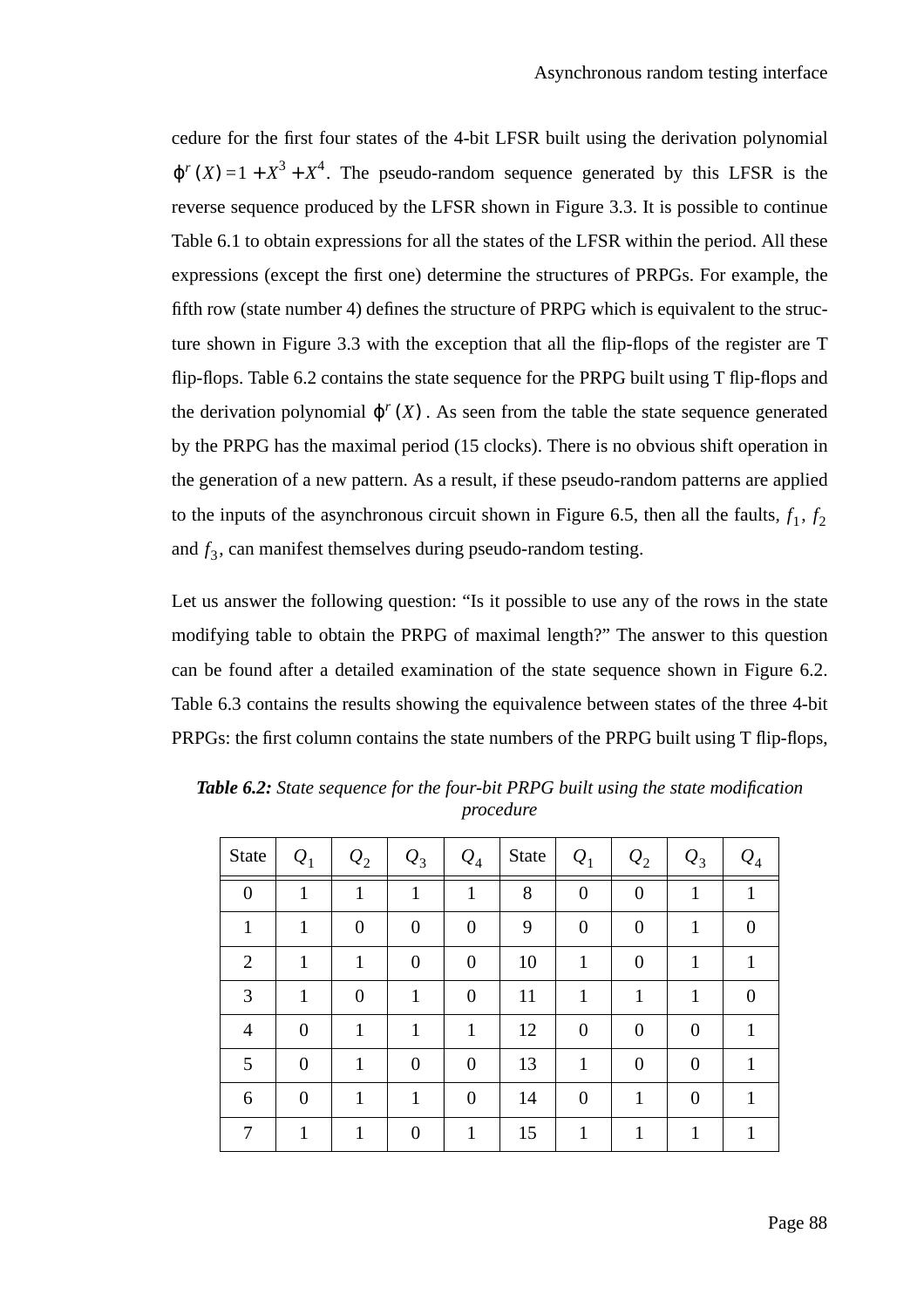the second and third columns consist of the state numbers of the LSFR built using derivation polynomials  $\varphi^{r}(X)$  and  $\varphi(X)$  respectively. The final formula, which allows relationships to be established between the states of the generator built using the  $s<sub>i</sub>$ <sup>th</sup> row from the state modifying table of the LFSR built using derivation polynomial  $\varphi^{r}(X)$  (generator 1) and the LFSR of maximal length *M* built using derivation polynomial  $\varphi(X)$  (generator 2), is the following one:

$$
d=M-(s\cdot s_i)(mod\ M),
$$

where *d* and *s* are state numbers of the generators 1 and 2 respectively.

| <b>State</b><br>(s) | State in the<br>reverse<br>sequence $(r)$<br>$s \times 4 \pmod{15}$ | State in the<br>original<br>sequence $(d)$<br>$(15-r)$ | <b>State</b><br>(s) | State in the<br>reverse<br>sequence $(r)$<br>$s \times 4 \pmod{15}$ | State in the<br>original<br>sequence $(d)$<br>$(15-r)$ |
|---------------------|---------------------------------------------------------------------|--------------------------------------------------------|---------------------|---------------------------------------------------------------------|--------------------------------------------------------|
| $\Omega$            |                                                                     | 15                                                     | 8                   | $\overline{2}$                                                      | 13                                                     |
| $\mathbf{1}$        | $\overline{4}$                                                      | 11                                                     | 9                   | 6                                                                   | 9                                                      |
| $\overline{2}$      | 8                                                                   | 7                                                      | 10                  | 10                                                                  | 5                                                      |
| 3                   | 12                                                                  | 3                                                      | 11                  | 14                                                                  |                                                        |
| $\overline{4}$      | 1                                                                   | 14                                                     | 12                  | 3                                                                   | 12                                                     |
| 5                   | 5                                                                   | 10                                                     | 13                  | 7                                                                   | 8                                                      |
| 6                   | 9                                                                   | 6                                                      | 14                  | 11                                                                  | 4                                                      |
| 7                   | 13                                                                  | $\overline{2}$                                         | 15                  | 0                                                                   | 15                                                     |

*Table 6.3: Table of equivalence between states of the three 4-bit PRPGs*

For instance, in the case of the 4-bit PRPG,  $s_i = 4$  and  $M = 15$ , the 5th state of the generator 1 is equal to the 10th state of the generator  $2(10=15-(5 \cdot 4)(mod 15)=15-5)$ .

The equation derived above allows us to find the condition when the generator 1 will be the PRPG of maximal length. This is the following condition: numbers  $s_i$  and *M* must have no common factors. Indeed, in the above example numbers  $4(s_i=4)$  and 15 (*M*=15) have no common factors and, therefore, the period of the 4-bit PRPG is 15 clocks.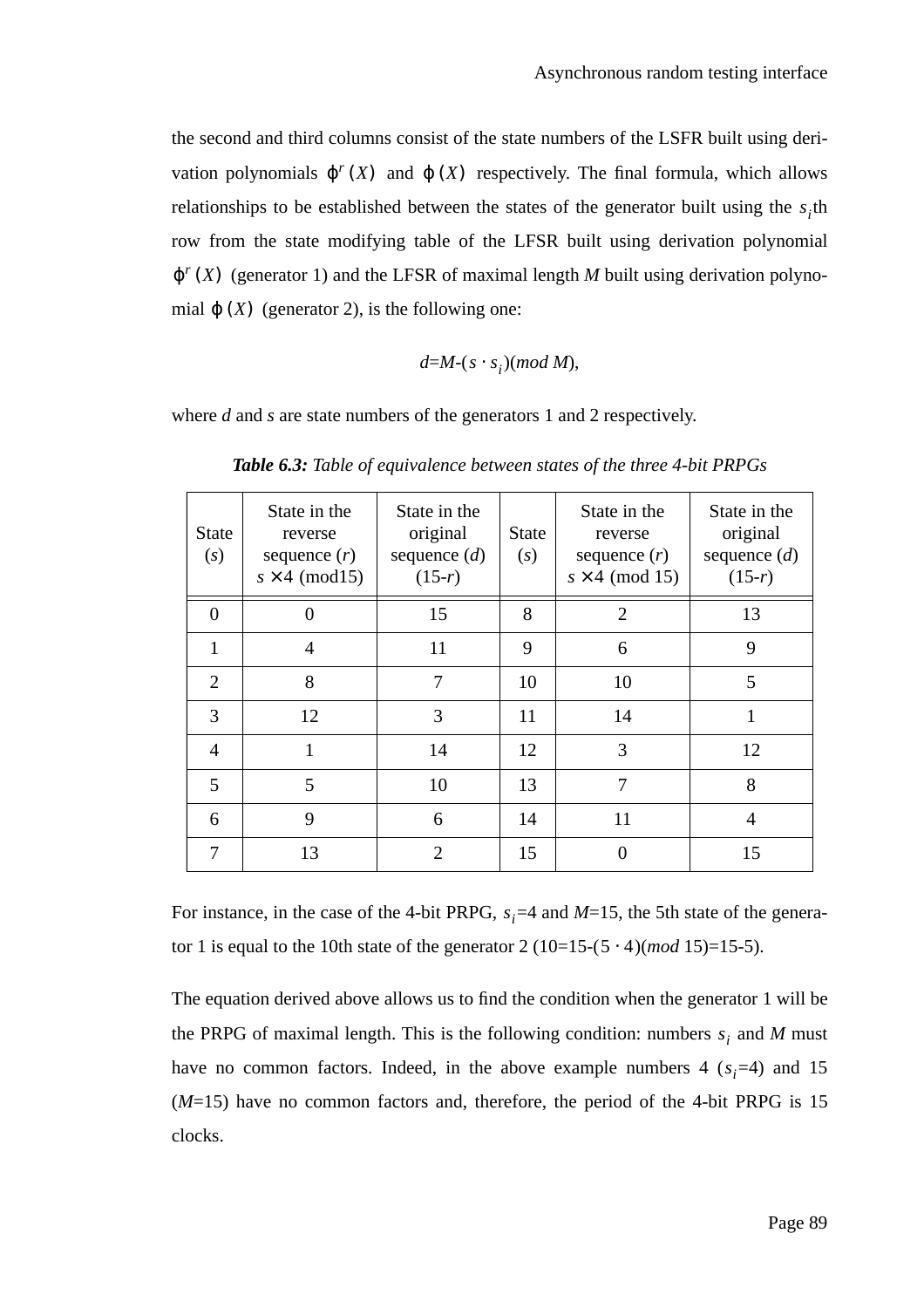| State          | $\mathbf{1}$                | $\overline{2}$              | 3                           | 4                | 5                                                  | 6                |
|----------------|-----------------------------|-----------------------------|-----------------------------|------------------|----------------------------------------------------|------------------|
| $\overline{0}$ | $Q_1$                       | $\mathcal{Q}_2$             | $Q_3$                       | $\mathcal{Q}_4$  | $Q_5$                                              | $Q_6$            |
| $\mathbf{1}$   | $Q_5 \oplus Q_6$            | $Q_1$                       | $\mathcal{Q}_2$             | $\mathcal{Q}_3$  | $\mathcal{Q}_4$                                    | $Q_5$            |
| $\overline{2}$ | $Q_4 \oplus Q_5$            | $Q_5 \oplus Q_6$            | $Q_1$                       | $\mathcal{Q}_2$  | $Q_3$                                              | $\mathcal{Q}_4$  |
| 3              | $Q_3 \oplus Q_4$            | $Q_4 \oplus Q_5$            | $Q_5 \oplus Q_6$            | $Q_1$            | $\mathcal{Q}_2$                                    | $Q_3$            |
| 4              | $Q_2 \oplus Q_3$            | $Q_3 \oplus Q_4$            | $Q_4 \oplus Q_5$            | $Q_5 \oplus Q_6$ | $Q_1$                                              | $Q_{2}$          |
| 5              | $Q_1 \oplus Q_2$            | $Q_2 \oplus Q_3$            | $Q_3 \oplus Q_4$            |                  | $Q_4 \oplus Q_5   Q_5 \oplus Q_6$                  | $Q_1$            |
| 6              | $Q_1 \oplus Q_5 \oplus Q_6$ | $Q_1 \oplus Q_2$            | $Q_2 \oplus Q_3$            |                  | $Q_3 \oplus Q_4   Q_4 \oplus Q_5  $                | $Q_5 \oplus Q_6$ |
| 7              | $Q_4 \oplus Q_6$            | $Q_1 \oplus Q_5 \oplus Q_6$ | $Q_1 \oplus Q_2$            |                  | $Q_2 \oplus Q_3   Q_3 \oplus Q_4$                  | $Q_4 \oplus Q_5$ |
| 8              | $Q_3 \oplus Q_5$            | $Q_4 \oplus Q_6$            | $Q_1 \oplus Q_5 \oplus Q_6$ |                  | $Q_1 \oplus Q_2   Q_2 \oplus Q_3   Q_3 \oplus Q_4$ |                  |

*Table 6.4: State modifying table for the 6-bit LFSR*

Table 6.4 shows the state modification procedure for the first eight states of the 6-bit LFSR built using the derivation polynomial  $\varphi^{r}(X) = 1 + X^{5} + X^{6}$ . As the period of the 6-bit LSFR is 63 clocks, it is possible to use the 9th row of Table 6.4 ( $s_i$ =8) as a rule for modifying states of memory elements in order to obtain the 6-bit PRPG of maximal length (the numbers 8 and 63 have no common factors). Figure 6.6 shows the structure of this PRPG. The realization of such a 6-bit PRPG requires the use of more XOR gates than the equivalent LFSR and cannot allow the use of T flip-flops to obtain a simpler structure.

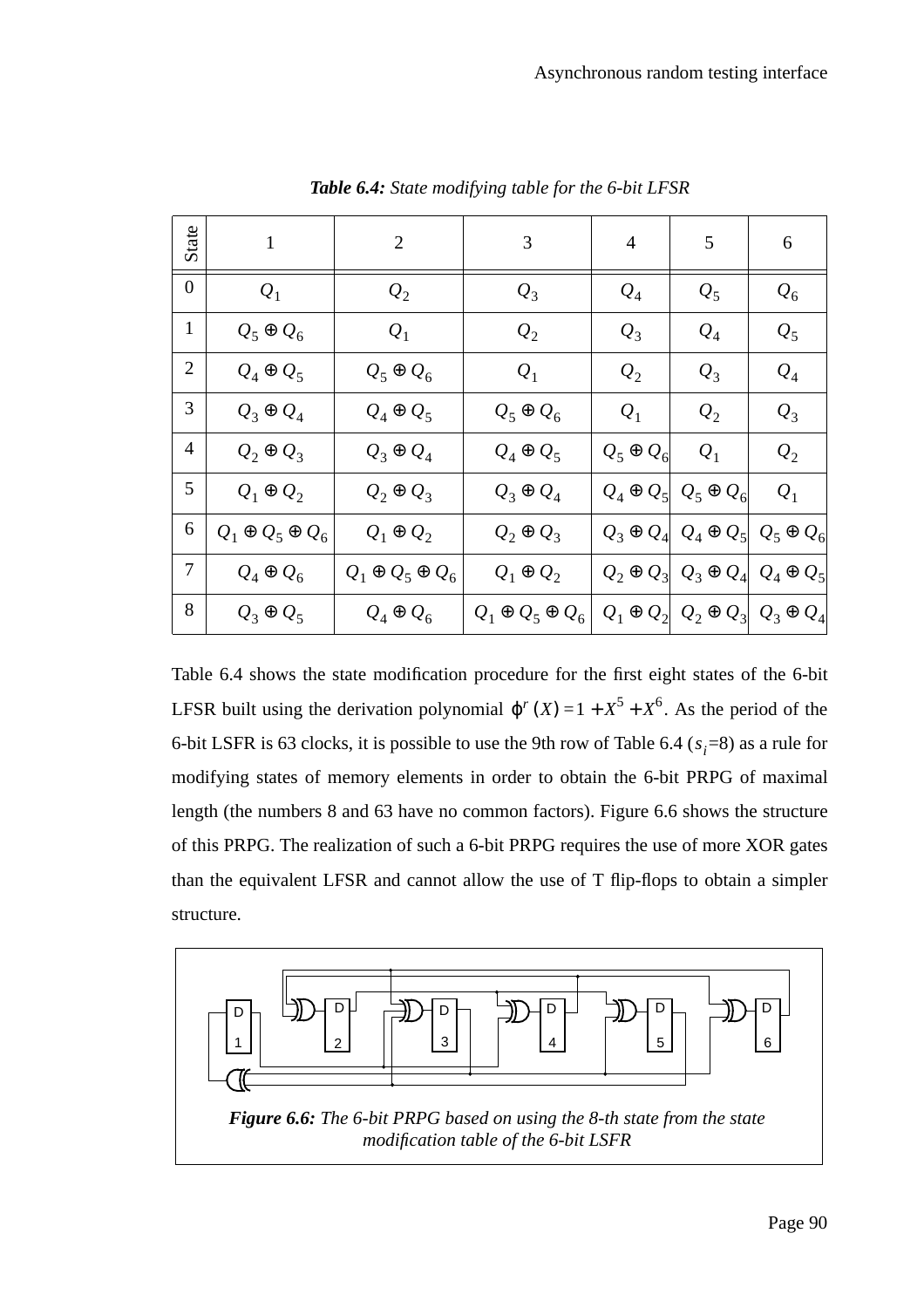Thus, the implementation complexity of a PRPG to produce pseudo-random patterns without the obvious shift operation depends on:

- the number of outputs of the PRPG;
- the complexity of the derivation polynomial.

The technique for building PRPGs proposed in this section allows the creation of new structures for PRPGs which can be widely used for the pseudo-random (random) testing of various types of asynchronous VLSI circuits.

# **6.2.2 A PRPG for weighted test patterns**

It was already noted that the derivation of tests from a source of equiprobable patterns to test data paths of digital circuits is not always an efficient procedure in terms of time and fault coverage [52-55]. The Monte Carlo method for logic testing of digital circuits has been proposed [53]. It was shown that in combinational logic the probability of detecting a stuck-at fault can be optimized by a proper selection of the probabilities of a zero and one on the outputs of the source of random test patterns. This fact was used for improving the efficiency of test generation over the commonly employed heuristics of equiprobable 0 and 1.

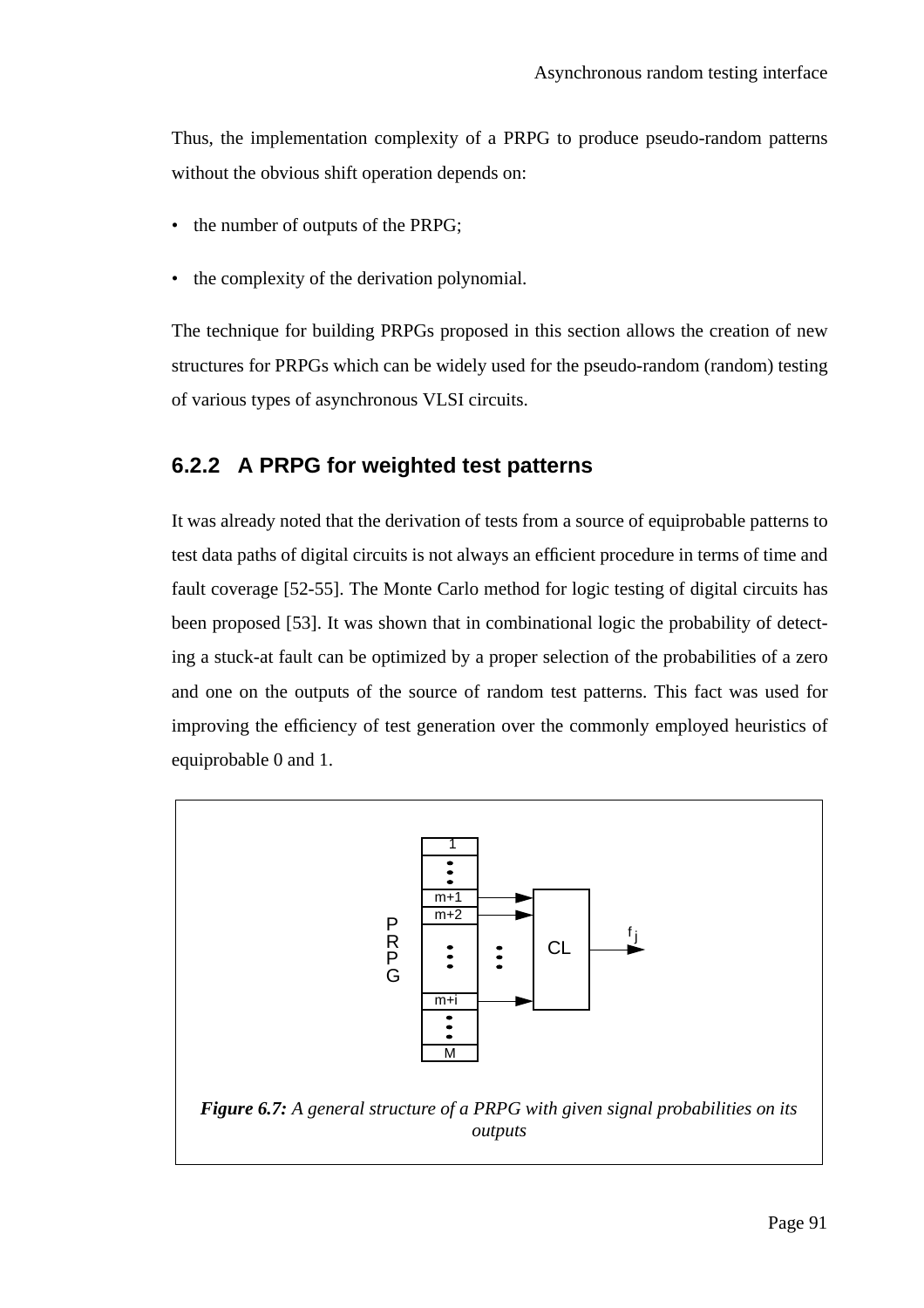Figure 6.7 shows a general structure of a weighted pseudo-random pattern generator (WPRPG) which generates pseudo-random signals with a given probability of a one (zero) on its output  $f_j$ . In this structure the combinational logic, CL, is fed with a subset of the outputs of the PRPG which is the source of equiprobable patterns. The probability of a one and zero on the output of the combinational logic can be estimated as

$$
p(f_j) = N_1 \cdot 2^{-i}
$$
 and  $q(f_j) = N_0 \cdot 2^{-i}$ ,

where  $N_1$  ( $N_0$ ) is the number of ones (zeros) in the truth table of Boolean function  $f_j$ .

Thus, the basic procedure for deriving the desired signal probability on the outputs of the WPRPG can be described by the following sequence of steps:

- put the desired number of ones (zeros) in the truth table of the Boolean function;
- make the minimal (in terms of logic elements) realization of the function.

The second step is important for obtaining a fast version of the WPRPG.

### **6.3 Program tools for the behavioural simulation of PRPGs**

In order to have program tools for the simulation of the pseudo-random (random) testing of asynchronous VLSI circuits a behavioural model of the universal PRPG was designed. This simulation program for the universal PRPG is written in the C language. It includes three main programs (see Figure 6.8):

- *long\_gps.c* which generates equiprobable pseudo-random patterns;
- *rom\_prob.c* simulates the behaviour of the WPRPG based on using ROMs;
- *prpg\_prob.c* which is a simulation program for the WPRPG based on using additional logic elements.

The key features of these programs are the following:

*Long\_gps.c* generates: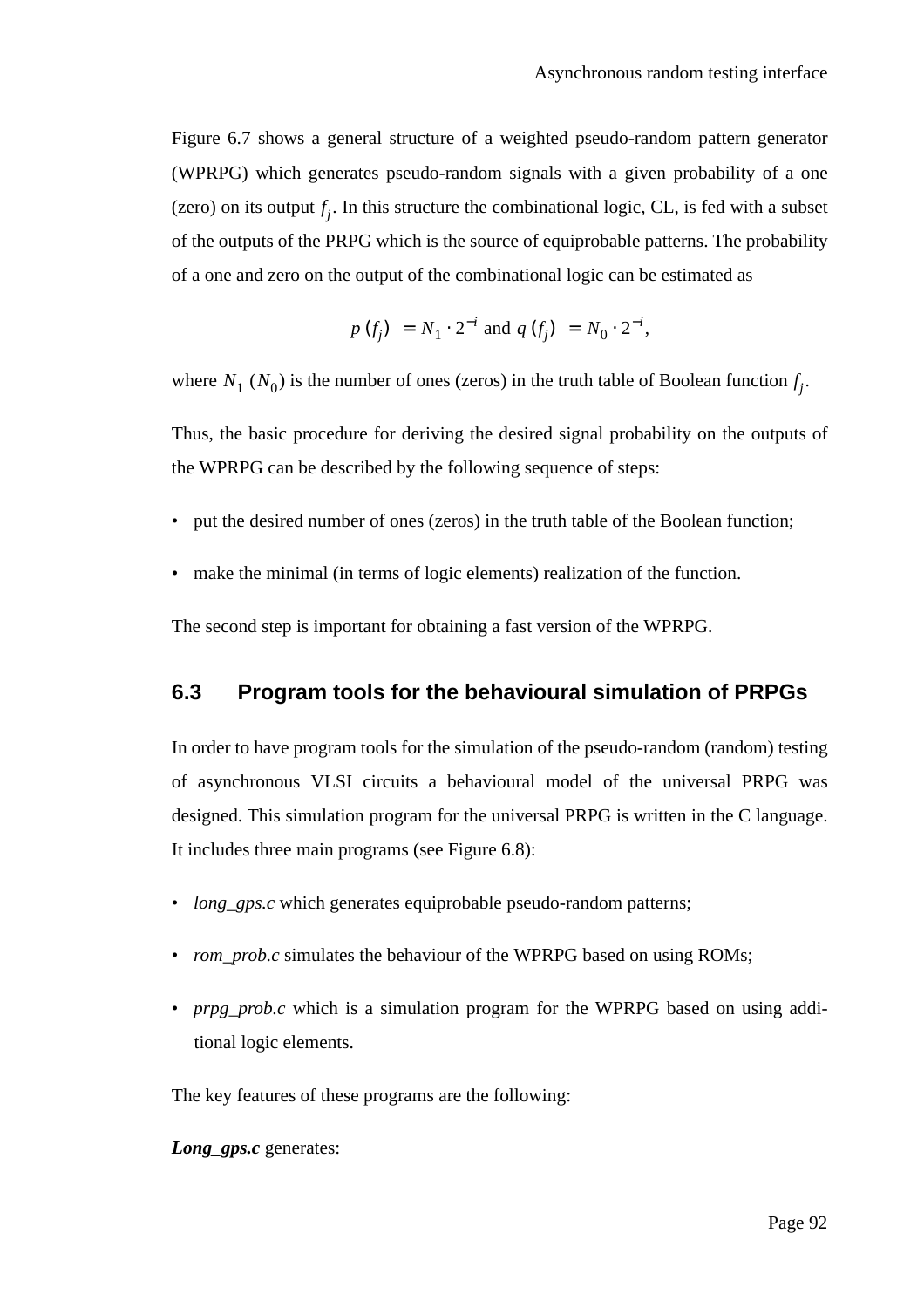- pseudo-random patterns by means of PRPGs designed using the technique described in subsection 6.2.1;
- pseudo-random *n*-bit test patterns, where *n* is a number from 2 to 127;
- pseudo-random patterns by means of using a composition of PRPGs which are started from different seeds.

#### *Rom\_prob.c* produces:

• pseudo-random binary sequences of any desired period and with any desired probability of a one (zero).

### *Prpg\_prob.c* generates:

• pseudo-random signals with a probability of a one (zero) which is a fractional power of two.

Let us consider the structures of WPRPGs which are modelled by programs *rom\_prob* and *prpg\_prob*. Figure 6.9 shows a general structure of a WPRPG which generates weighted pseudo-random patterns using ROMs. In this structure, *n* ROMs are addressed by *n* different PRPGs. All the PRPG have different numbers of outputs. In the initializa-

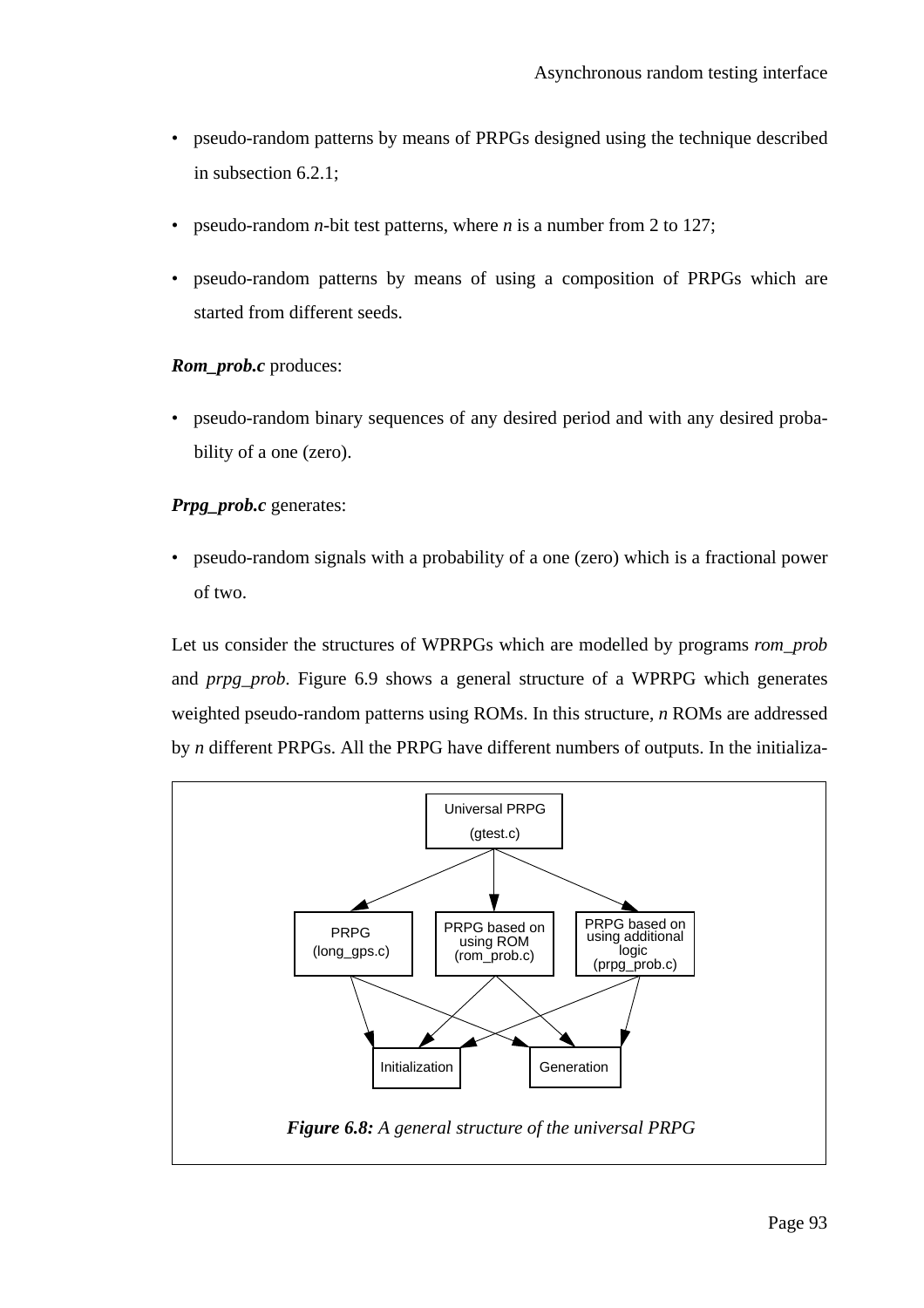tion phase, the desired number of ones (zeros) are stored into the ROMs. Neither the relative placements of ones and zeros in the memory space of each ROM or the seeds of the PRPGs are significant. In the generation phase, the probability of a one (zero) on the *i*th output of the WPRPG can be calculated as follows:

$$
p_i = N_{1i} \cdot 2^{-(N+i-1)} (q_i = N_{0i} \cdot 2^{-(N+i-1)}),
$$

where  $N_{1i}$  ( $N_{0i}$ ) is the number of ones (zeros) in the *i*th ROM of the generator.

The period of the generator is equal to

$$
T = (2N - 1) \cdot (2N+1 - 1) \cdot \ldots \cdot (2N+n-1 - 1).
$$

The last formula can be approximated as follows

$$
T = 2^{(0.5n(n-1) + Nn)},
$$

where *T* is a number of clocks.

The structure of the generator illustrated in Figure 6.9 is flexible due to the possibility of generating pseudo-random sequences of any period (which depends on the number of

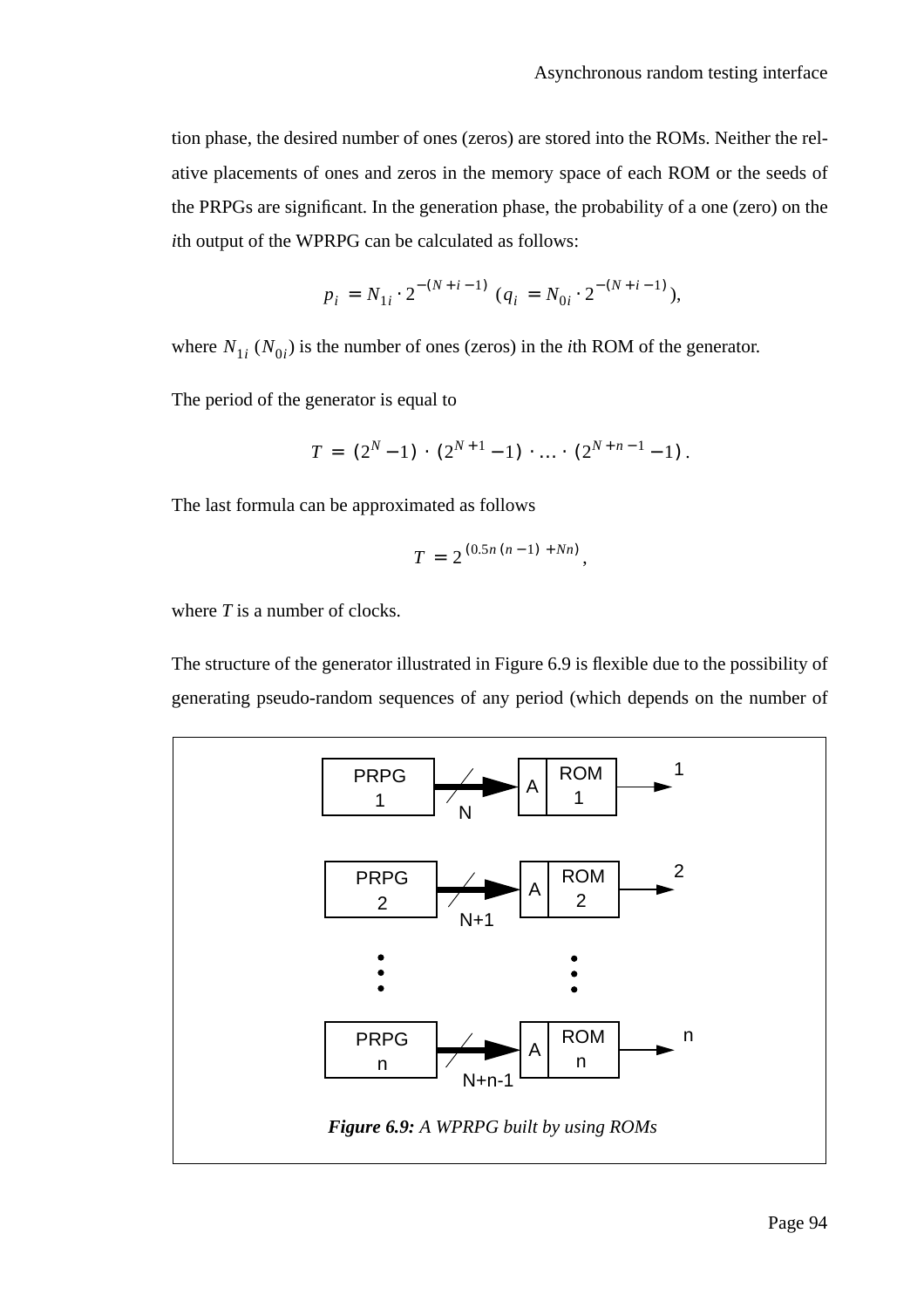

outputs of the PRPG) and with any desired probability of a one (zero) (which is determined by the number of ones (zeros) stored into the ROM).

The WPRPG illustrated in Figure 6.10 is simulated by program *prpg\_prob*. This generator uses NAND and AND gates fed by the outputs of the PRPG. In the case of an AND (NAND) gate, the probability of a one is equal to

$$
p_n = 2^{-i} (p_m = 1 - 2^{-i}),
$$

where *i* is a number of inputs of the gate.

The period of the generator is the same as that of the PRPG.

In conclusion it is necessary to note that:

- Although the WPRPG based on using ROMs can generate any desired signal probabilities on its outputs, the hardware redundancy of its realization is large. This kind of generator is principally for use in universal external testers for the random testing of either asynchronous or synchronous VLSI circuits.
- The WPRPG based on using additional logic elements is less complex and can be used as a source of pseudo-random test signals in either asynchronous or synchronous built-in self-test VLSI structures.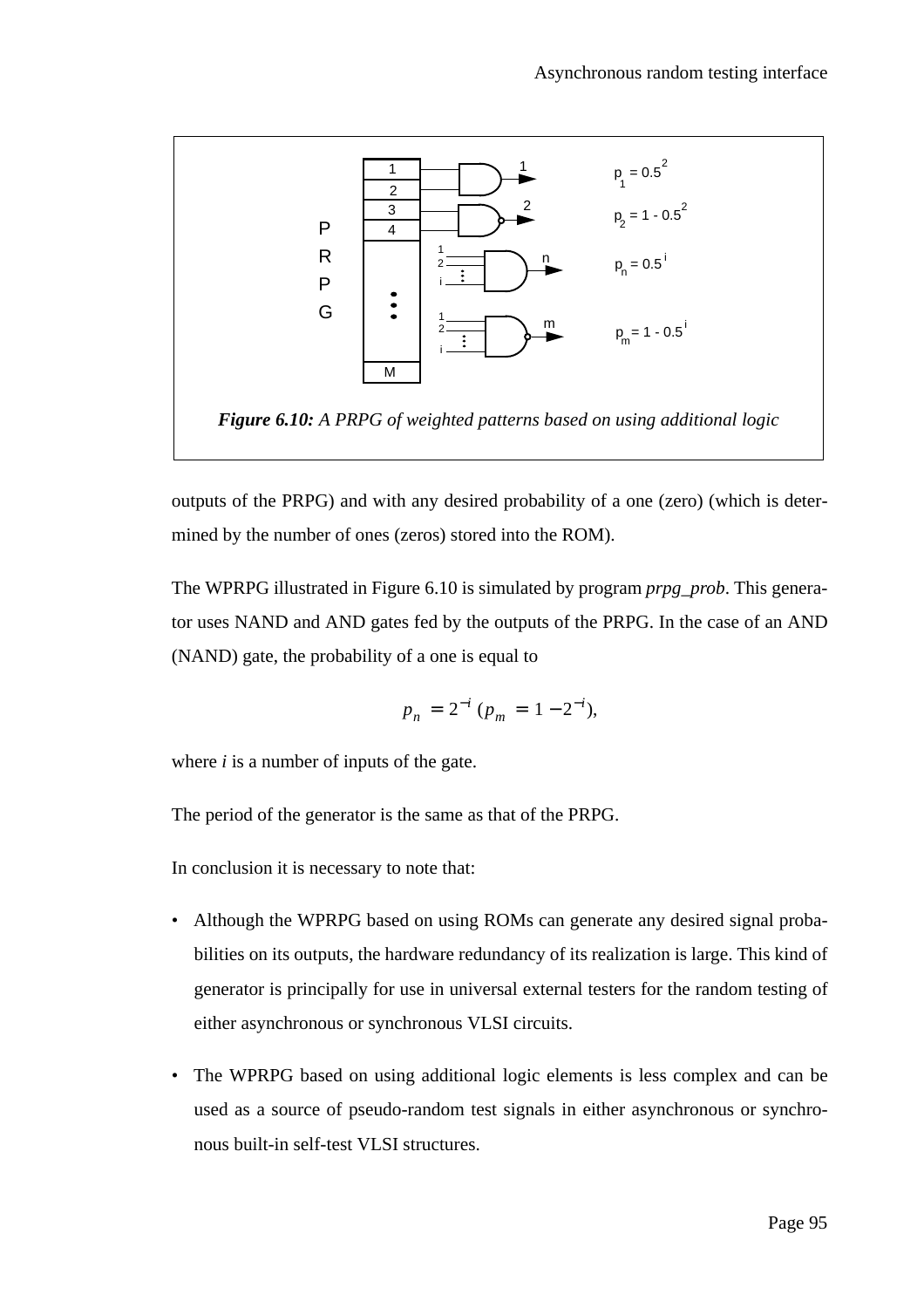# **Chapter 7 : Test lengths for random testing of micropipelines**

There are two important characteristics of random testing: the time taken to generate the desired set of test vectors, and the probability of detecting all possible faults from the predetermined class of the circuit's faults. The first parameter reflects the practical usability of the test set or simply the random pattern testability of the circuit under test. The second parameter is a characteristic of the quality of random testing.

Figure 7.1 shows a general structure for the random testing of a micropipeline all the latches of which are in the pass mode during the test. The primary inputs of the combinational logic, CL, are supplied with test patterns which are generated by the PRPG asynchronously. The responses from the primary outputs of the combinational logic are collected by the parallel signature analyser, PSA. The total test time of the micropipeline depends on the time for the random testing of the combinational logic, which basically consists of a number of subcircuits  $CL_i$  ( $1 \le i \le w$ ). It is assumed that the number of outputs of the PRPG is larger than the number of inputs of the combinational circuit under test. This can be justified because usually random test equipment is universal and uses PRPGs which produce very long pseudo-random sequences. The question is, how is it possible to estimate the test length for the random testing of such a combinational network?

Past work has already addressed the question of determining the pseudo-random and random pattern test lengths [25, 56-58]. In some of these papers mathematical expressions are derived for the test length on the basis of the smallest detection probability of possible faults in the circuit [25, 56]. On the other hand, it was shown by J. Savir and P. H. Bardell [57] that the random pattern test length increases logarithmically with the number of faults which have a detection probability close to the minimum. The main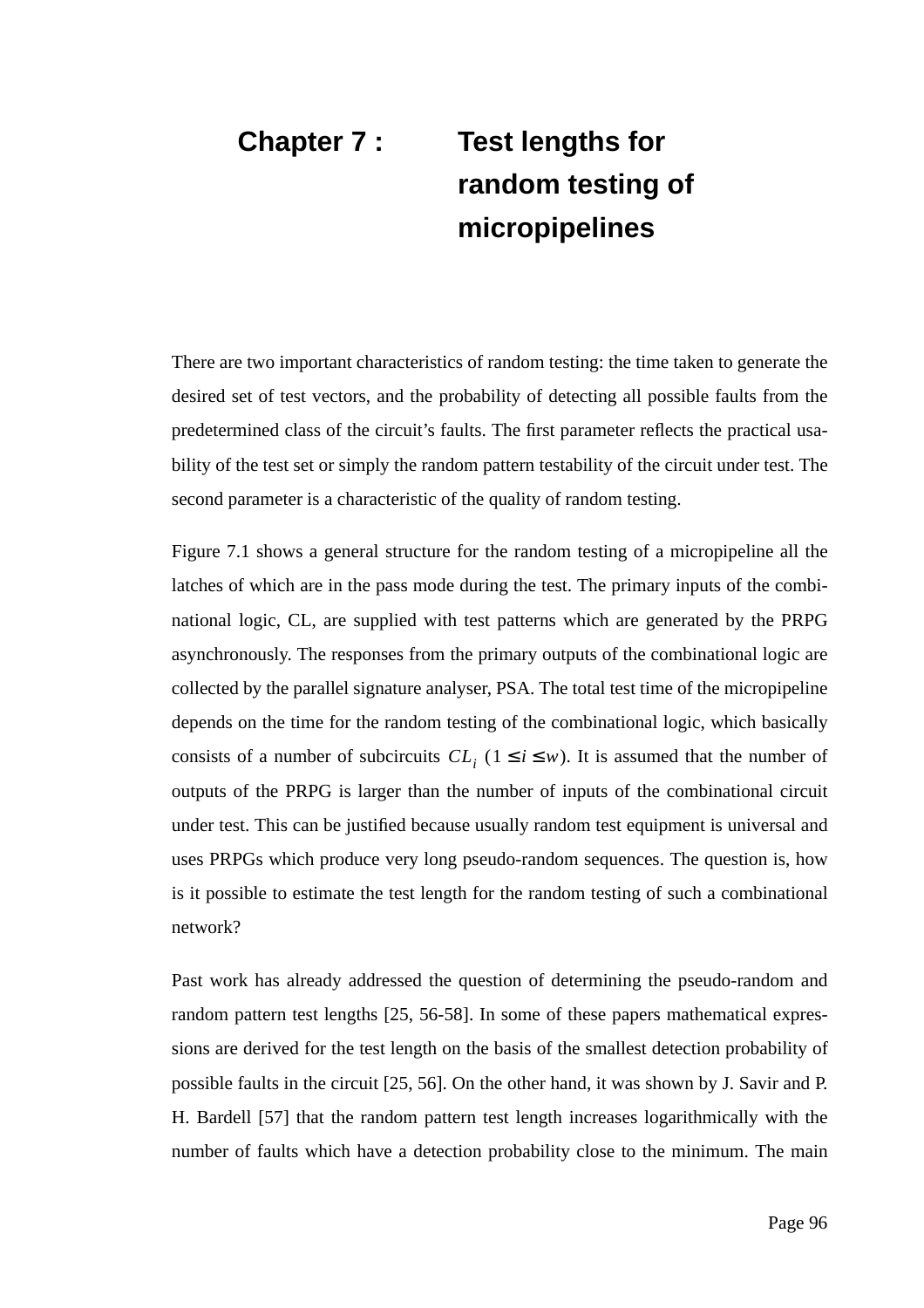![](_page_96_Figure_1.jpeg)

drawback of these results is that all of them assume that the detection probabilities of all hard-to-detect faults are known. This means that the internal structure of the circuit under test is known. But if the complexity of the circuit is high enough it is very difficult or even impossible to find all faults with small detection probabilities because of the huge number of faults. C. K. Chin and E. J. McCluskey proposed to evaluate the number of pseudo-random test patterns generated by a PRPG whose length is equal to the number of inputs of the combinational network to be tested [58]. Unfortunately, in practical random testing of VLSI circuits, this result can hardly be used for combinational circuits to be tested inside VLSI designs. All previous results were derived only for the case of equiprobable patterns applied to the inputs of the circuit.

In this chapter the test length for random pattern testing of logic blocks of micropipelines is estimated by applying equiprobable and weighted random test patterns to their inputs.

# **7.1 Test length for random pattern testing.**

Suppose that to detect all faults from the predetermined class of the combinational network's faults it is necessary to generate on its *n* inputs the set,  $Q_m$ , of *m*  $(m \leq 2^n)$  test patterns. The test confidence probability threshold,  $p_t$ , is the probability that all necessary test patterns from  $Q_m$  will be applied to the inputs of the circuit under test, hence, the escape probability threshold of the test,  $q_t = 1 - p_t$ , is the probability that at least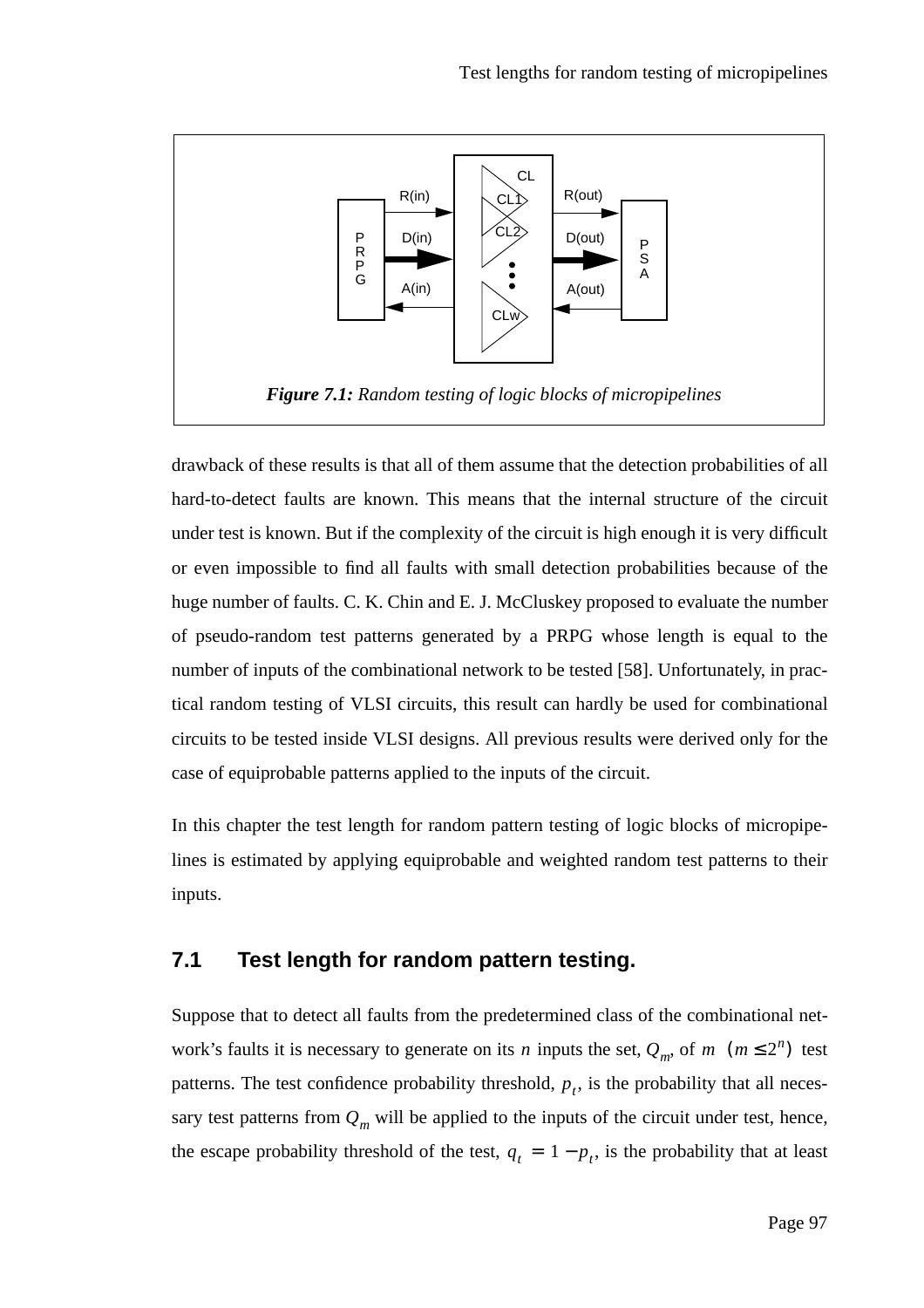![](_page_97_Figure_1.jpeg)

one pattern from the set  $Q_m$  will not be applied to the inputs of the combinational logic during the test. The test length,  $T_m$ , is the total number of test patterns applied to the inputs of the circuit.

Figure 7.2 shows the basic structure for pseudo-random testing an  $n$ -input combinational circuit. It assumes that the number of inputs to the combinational logic is fewer than the total number of storage elements of the PRPG. In this case it is possible to consider the pseudo-random test procedure as the random testing of the combinational logic by means of applying equiprobable test patterns to its inputs [58]. The probability that any one pattern will be generated on *n* outputs of the PRPG is  $p = 2^{-n}$ . During the random pattern testing of the combinational circuit the test results are observed in a compact form on the outputs of a signature analyser.

Let us estimate the random test length that is sufficient that  $m \ (m \leq 2^n)$  different *n*-bit test patterns to appear on the circuit's inputs. Consider the event  $E_m$  when fewer than m of the required test vectors are generated on the inputs during the random test of length  $T_m$ . The event  $E_m$  is the union of the *m* following events: the event  $A_1$  when pattern  $r_1$  $(r_1 \in Q_m)$  does not appear on the inputs; the event  $A_2$  when pattern  $r_2$  ( $r_2 \in Q_m$ ) does not appear, and so on up to event  $A_m$  when pattern  $r_m$  ( $r_m \in Q_m$ ) does not appear. The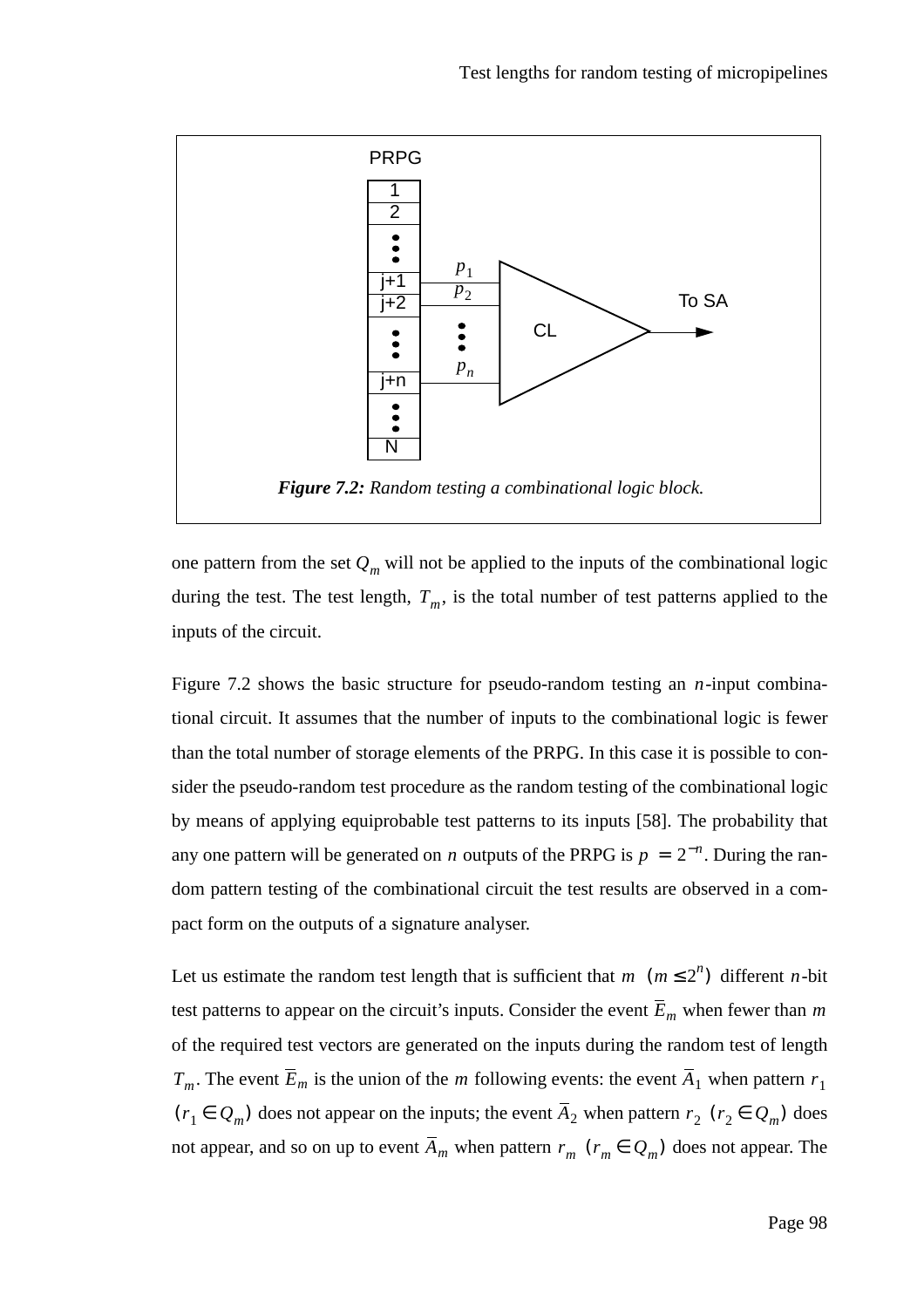events included in  $E_m$  are not mutually exclusive, therefore the equation for the probability of  $E_m$ ,  $p(E_m)$ , can be obtained with the help of a Venn Diagram [59]

$$
p(\overline{E}_m) = \sum_{i=1}^m p(\overline{A}_i) - \sum_{i,j=1}^m p(\overline{A}_i) \cdot p(\overline{A}_j) + \dots + (-1)^{m+1} p(\overline{A}_1) p(\overline{A}_2) \dots p(\overline{A}_m)
$$
 (5)  

$$
(i \neq j)
$$

As the probability  $p(A_i)$  is the escape probability of the test pattern  $r_i$ , taking into account the independent character of the test patterns which are used, the equation for the probability  $p(\overline{A}_i)$  can be written as  $p(\overline{A}_i) = (1-p)^{T_m}, (1 \le i \le m)$ .

Using the Venn Diagram it is possible to modify equation (5) into an inequality, i.e.

$$
p\left(\overline{E}_m = \overline{A}_1 \cup \overline{A}_2 \cup \ldots \cup \overline{A}_m\right) \le \sum_{i=1}^m p\left(\overline{A}_i\right) = m \cdot \left(1 - p\right)^{T_m}.
$$
 (6)

The probability  $p(E_m)$  should be no larger than the escape probability threshold, that is  $p(\overline{E}_m) \le q_t$ . It follows from (6) that the inequality  $m \cdot (1-p)^{T_m} \le q_t$  suffices to ensure that all  $m$  test vectors will appear on the inputs with no less than the predetermined test confidence probability. Thus, the lower bound of the test length of the random test procedure,  $T_m$ , can be estimated as

$$
T_m \ge \frac{\log (q_t/m)}{\log (1-p)}.
$$
\n<sup>(7)</sup>

It is known [60] that if  $p \rightarrow 0$  (i.e. the probability of generating one defined n-bit pattern is very close to zero) then  $\log(1-p) \rightarrow -p$ . Hence, if the number of inputs to the combinational network under test is large enough then inequality (7) will take the following form

$$
T_m \ge 2^n \log \left( m / q_t \right). \tag{8}
$$

Expression (8) can be derived from the Poisson theorem [60] because in the case when  $p \rightarrow 0$  ( $p = const$ ) and  $T_m \rightarrow \infty$  the mathematical expectation of the number of appearances of one random pattern,  $a$ , during the test, is going to be a constant, i.e.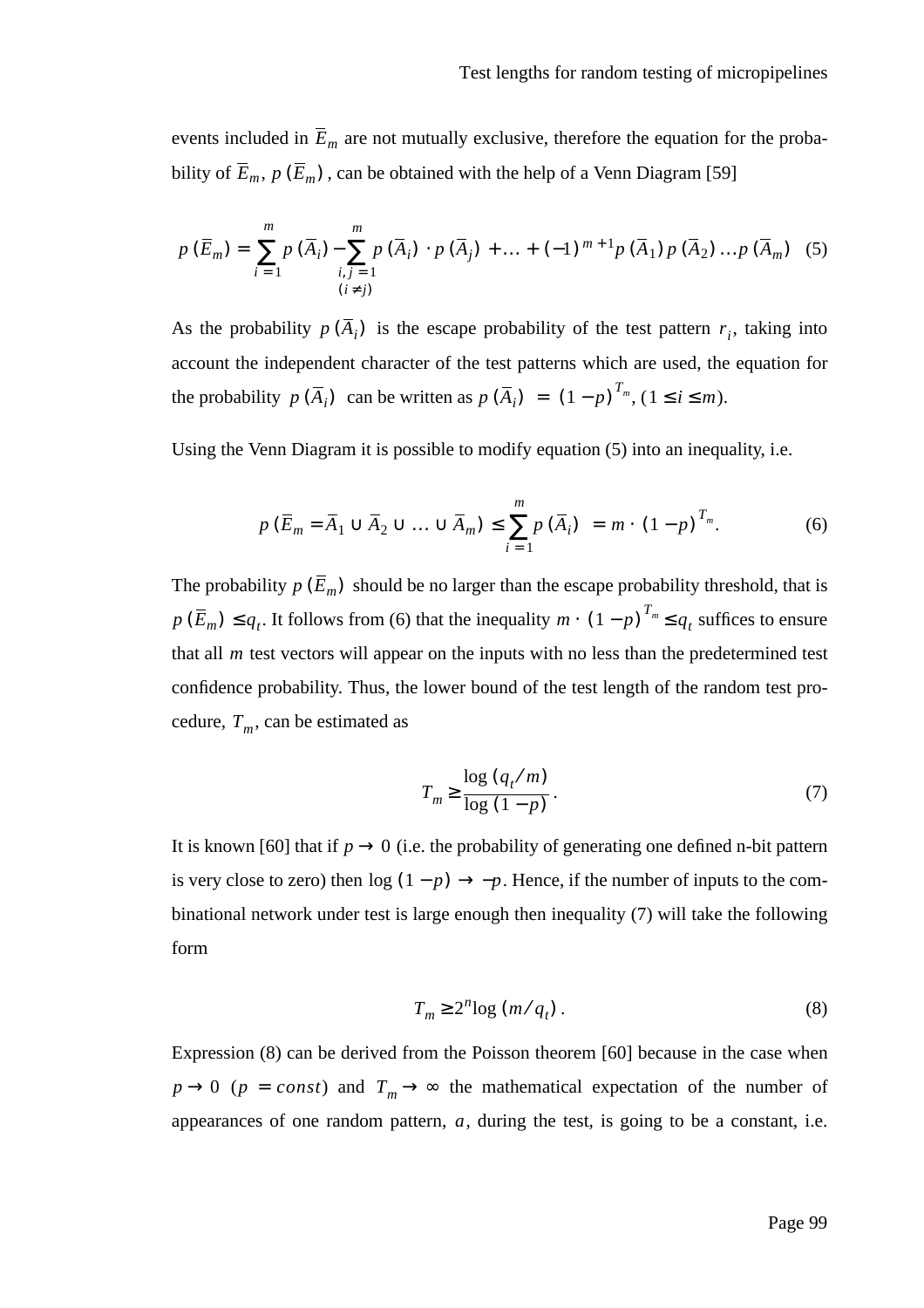$a = T_m \cdot p \rightarrow const.$  Therefore the probability,  $P(a, k)$ , that during the random test of length  $T_m$  the number of appearances of one pattern will be equal to k is the Poisson probability with parameters  $a$  and  $k$ :

$$
P(a, k) \to e^{-a} a^k / k!
$$
, where  $k = 0, 1, 2, ...$ 

The probability  $p(A_i)$  ( $i = 1, m$ ) that only one pattern will not come out after the random test is the Poisson probability with  $k = 0$ :

$$
p(\bar{A}_i) = P(a, 0) = e^{-T_m P}.
$$

Taking into account that  $p(E_m) \leq q_t$  and (6) the expression (8) for the lower bound of the random pattern test length can be obtained.

To estimate the actual numerical values of the variable  $n$  which allows formula  $(8)$  to be used instead of (7) without losing significant accuracy it is reasonable to evaluate the relative error,  $\varepsilon$ , of the random pattern test lengths calculated by using formula (8):

$$
\left(T_m^{\prime} - T_m\right) / T_m \le \varepsilon,\tag{9}
$$

where  $T_m$  and  $T_m^{\prime}$  are calculated from (7) and (8) respectively.

Substituting the corresponding expressions for  $T_m$  and  $T_m$  in inequality (9) the following inequality is obtained:

$$
-\frac{\log(1-p)}{p}-1\leq \varepsilon.
$$

As  $p \rightarrow 0$  the inequality for  $\varepsilon$  can be rewritten using a limit, i.e.

$$
-\lim_{p\to 0}\frac{\log(1-p)}{p}-1\leq \varepsilon.
$$

It is known that  $\lim_{n \to \infty} \frac{\log (1-p)}{n} = (1-p)^{-1}$ . Therefore, the final inequality for the relative error  $\varepsilon$  can be written in the following form:  $(1-p)^{-1} \le \varepsilon$ . From this formula it is possible to find the inequality for *n* taking into account that  $p = 2^{-n}$ , i.e. log (1 − *p*)  $\lim_{p \to 0} \frac{\log (1 - p)}{-p} = (1 - p)^{-1}$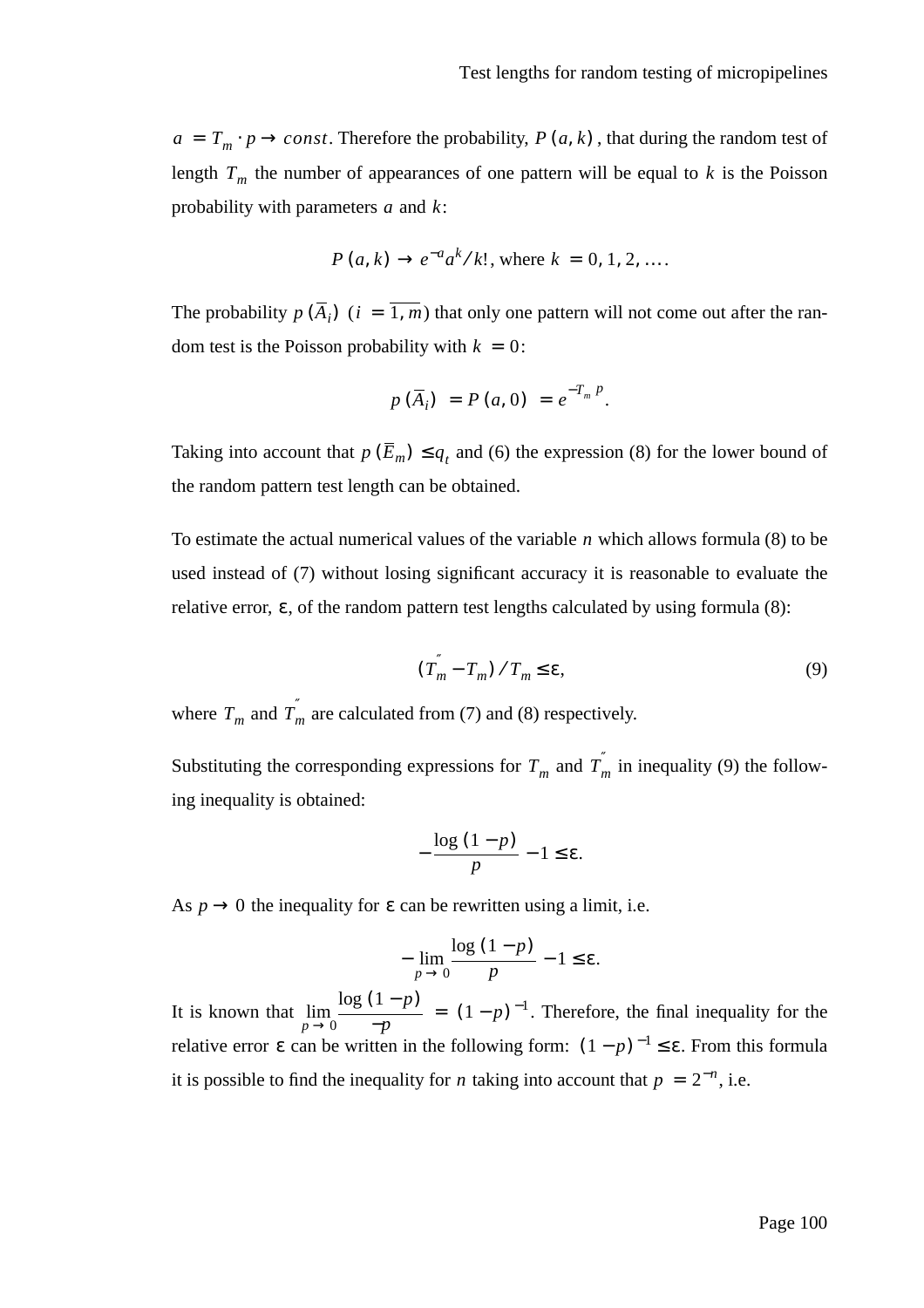$$
n \ge \log_2 \frac{1+\varepsilon}{\varepsilon}.\tag{10}
$$

For instance, if  $\varepsilon = 0.1\%$  then according to expression (10) inequality (8) can be used instead of (9) for calculating the lower bound of the random pattern test length whenever  $n \geq 10$ .

When using random pattern testing it is important to know the number of storage elements, N, of the PRPG (or simply the length of the PRPG) which is sufficient to justify the use of a random pattern test model for predicting the test length. It is known that during random test of length  $T_m$  the most probable number (the mathematical expectation) of appearances of any one pattern from the set of all possible  $2^n$  combinations of *n* Boolean variables is equal to  $T_m \cdot 2^{-n}$ . On the other hand, after the period of the PRPG the number of appearances of any Boolean combination on the *n* outputs  $(n < N)$  of the PRPG is equal to  $2^N \cdot 2^{-n}$ . Thus, the pseudo-random test length which is calculated from inequality (7) or (8) can make sense only in the case when  $T_m \cdot 2^{-n} \le 2^N \cdot 2^{-n}$ , that is, when  $N \ge \log_2 T_m$ .

# **Experimental results from estimating the test lengths for exhaustive random testing**.

If the internal structure of the combinational logic under test is not known then all the possible  $2^n$  binary patterns should be applied to the circuit's *n* inputs to test it. The main advantage of the exhaustive testing technique is that if there are no faults in the combinational network which change the network into a sequential one, then the test patterns will be good for any fault model. Experimental results for the test lengths required to obtain all  $2^n$  patterns on *n* outputs of the PRPG were derived with the help of the simulation programs which were described in the previous chapter. The number of storage elements in the PRPG modelled was chosen as 73 because the period of such a PRPG is very large and structure is very simple. For every value of the variable  $n$ ,  $(K \cdot L)$  values for the random pattern test lengths were obtained. All the simulation results were put into a table with K columns and L rows where all the elements,  $t_{ij}$ , in each row were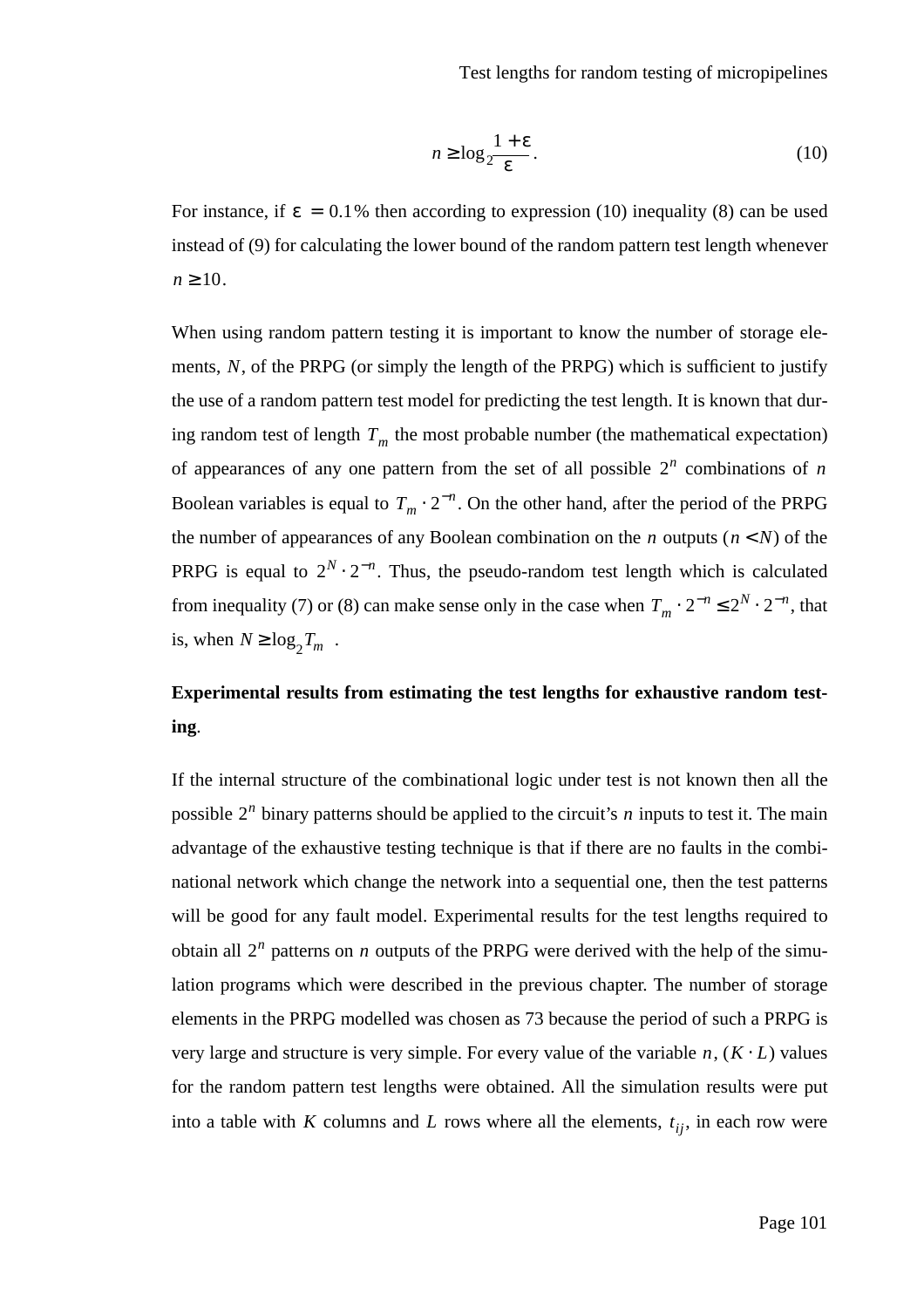sorted into increasing order, i.e.  $t_{i1} \leq t_{i2} \leq \ldots \leq t_{iK}$ ,  $1 \leq i \leq L$ . The final result was obtained in the form of vector with  $K$  elements where

$$
t_j=\frac{1}{L}\sum_{i=1}^L t_{ij},\ 1\leq j\leq K.
$$

Each element  $t_j$  of the vector is a value for the statistical random test length  $T_{2^n}$  with test confidence probability  $p_t = j/K$ , where  $1 \le j \le K - 1$ . The last element of the vector  $(j = K)$  has no meaning because in practice it is impossible to achieve absolute confidence in a random testing. In the simulation experiments the number of columns and rows were equal to 100, i.e.  $K = 100$  and  $L = 100$ . Apparently, the larger L is the more precisely the value of the random test lengths can be calculated, that is the statisti*-*

*Table 7.1: Statistical and theoretical random lengths for the exhaustive testing of combinational networks*

| $\boldsymbol{n}$ | $p_t$ | $\overline{T}_{2^n}$ | $T_{2^n}$ |       |  |
|------------------|-------|----------------------|-----------|-------|--|
|                  |       |                      | (7)       | (8)   |  |
| $\overline{2}$   | 0.9   | 13                   | 13        | 14    |  |
|                  | 0.95  | 15                   | 15        | 17    |  |
|                  | 0.99  | 20                   | 21        | 23    |  |
| $\overline{4}$   | 0.9   | 78                   | 79        | 81    |  |
|                  | 0.95  | 89                   | 89        | 92    |  |
|                  | 0.99  | 109                  | 114       | 118   |  |
| 8                | 0.9   | 1965                 | 2005      | 2009  |  |
|                  | 0.95  | 2134                 | 2182      | 2186  |  |
|                  | 0.99  | 2500                 | 2593      | 2598  |  |
| 10               | 0.9   | 9336                 | 9451      | 9455  |  |
|                  | 0.95  | 10012                | 10160     | 10165 |  |
|                  | 0.99  | 11279                | 11808     | 11813 |  |
| 12               | 0.9   | 42978                | 43485     | 43500 |  |
|                  | 0.95  | 45727                | 46323     | 46340 |  |
|                  | 0.99  | 51148                | 52913     | 52932 |  |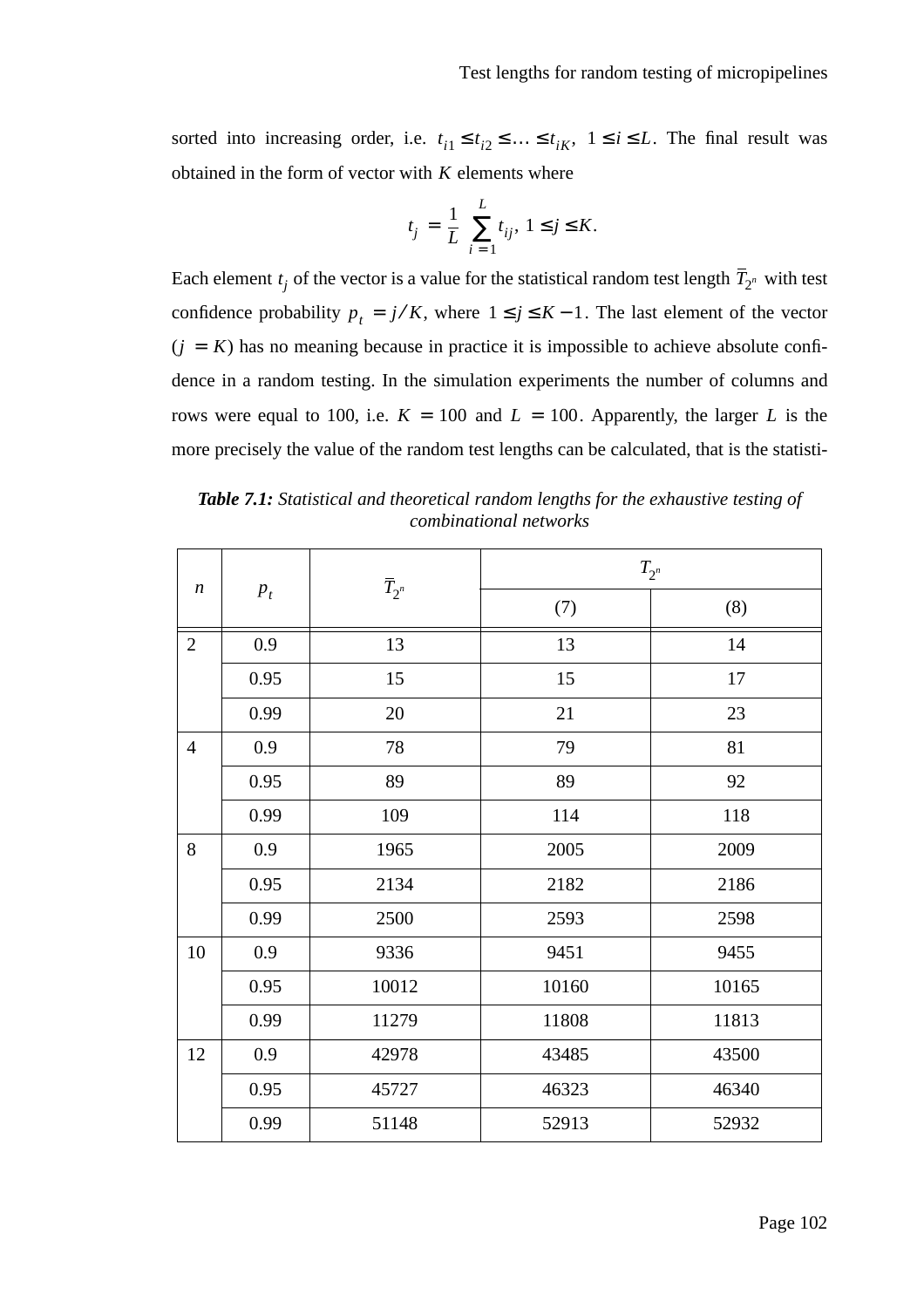cal random pattern test length will be closer to the theoretical value. The values of  $K, L$ and  $n$  chosen in the simulation were restricted by the available simulation time on the computers used for the experiment.

Some of the practical and theoretical estimates of the random test length are shown in Table 7.1. The column headed  $T_{2^n}$  contains the values of the test lengths calculated by using formulas (7) and (8). Statistical test lengths are placed in the column headed  $T_{2^n}$ . In order to restrict the table size the results are presented only for  $p_t$ =0.9, 0.95, 0.99, and =2, 4, 8, 10 and 12. It can be seen from Table 7.1 that the simulation results are no *n* larger than the theoretically obtained ones. This confirms that expressions (7) and (8) may be used to calculate the lower bound of the random test length. Formula (8) is less complex than (7) and in fact it can be used instead of (7).

### **7.2 Test length for random testing using weighted patterns**

Random testing using only equiprobable random test patterns is not always the optimal test procedure for obtaining the minimal (or close to minimal) random pattern test length for a certain subset of test patterns from the set of all possible binary combinations. To reduce the length of random pattern testing, methods were derived for achieving optimal output signal probabilities for generators of weighted pseudo-random patterns (WPRPG) [54-55]. The aim of this section is to present an approach for estimating the random pattern test length,  $T_m$ , which will guarantee the test confidence probability,  $p_t$ , of obtaining the desired number, m, of weighted test patterns from the set  $Q_m$ . In general the source of random test patterns can be a WPRPG with different signal probabilities on its outputs. Let us calculate the minimal probability,  $p_{min}$ , of a random pattern from the set  $Q_m$ ,

i.e. 
$$
\forall \alpha_i \in \{0, 1\}
$$
,  $(1 \le i \le n)$ ,  $p_{min} = MIN(p_1^{\alpha_1} \cdot p_2^{\alpha_2} \dots p_n^{\alpha_n})$ ,  
where  $(\alpha_1 \alpha_2 \dots \alpha_n) \in Q_m$ ,  $p_i^{\alpha_i} = \begin{cases} p_i & \text{if } \alpha_i = 1, \\ 1 - p_i & \text{if } \alpha_i = 0. \end{cases}$ 

Suppose that all *m* test patterns from the set  $Q_m$  have the same probability of appearance which is equal to  $p_{min}$ . Thus, the weighted random testing of a combinational logic cir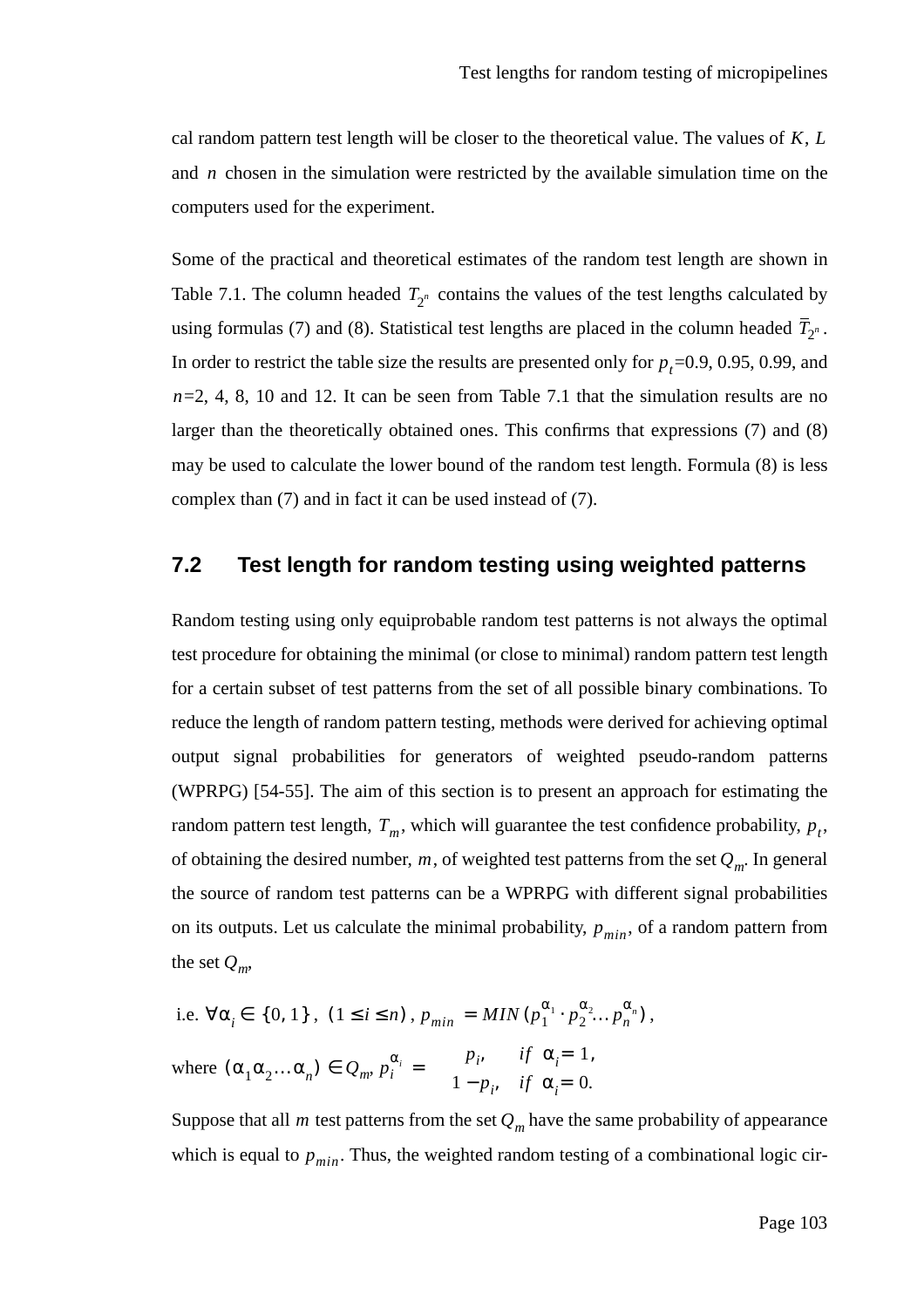cuit can be substituted on the random pattern testing by means of equiprobable test vectors. In this case for estimating the random pattern test length it is possible to use expression (8) where  $p = p_{min}$ , i.e.

$$
T_m^U \ge p_{min}^{-1} \log \left( m / q_t \right). \tag{11}
$$

Obviously inequality (11) evaluates the redundant lower bound for the test length for the random testing with the help of the WPRPG.

Consider the case when the set  $Q_m$  contains only two test patterns with probabilities of appearance  $v_1$  and  $v_2$  respectively. The model of the generation of all these patterns during random testing can be represented by the Markov chain (Figure 7.3) with four states:  $S_0$  and  $S_{12}$  are the states which correspond to the appearance of neither and both test patterns respectively; states  $S_1$  and  $S_2$  correspond to the appearance of the first and the second test pattern respectively. The transition probabilities between the states are marked on the transition arcs of the Markov chain. The initial state probabilities of the Markov chain are  $P_0(S_0) = 1$ ,  $P_0(S_1) = P_0(S_2) = P_0(S_{12}) = 0$ .

![](_page_103_Figure_5.jpeg)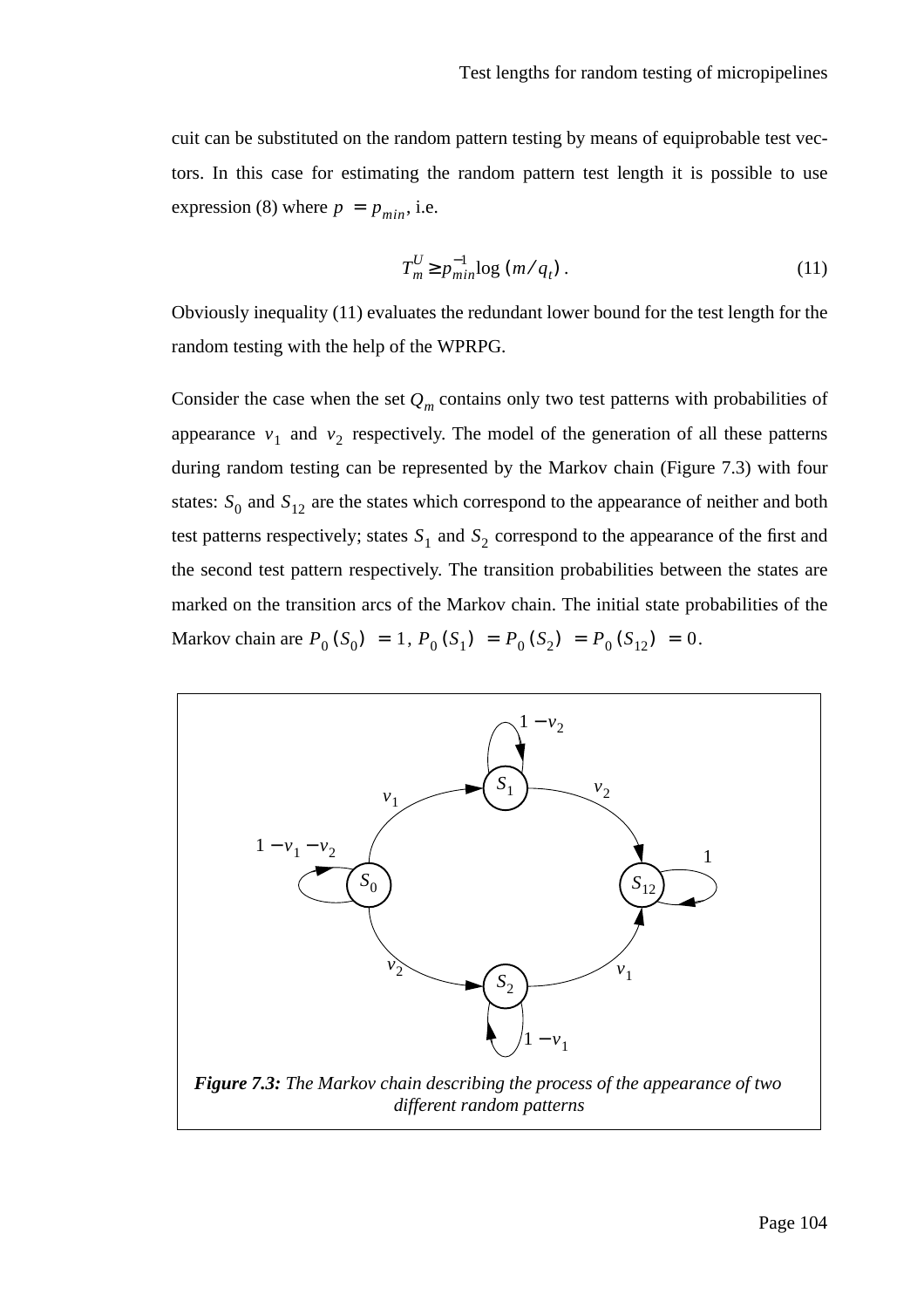Let us estimate the probability  $P_k(S_{12})$  that during the generation of k test patterns by the WPRPG the patterns from set  $Q_2$  will appear. For this purpose the system of difference equations which describes the behaviour of the Markov chain (Figure 7.3) can be composed as:

$$
P_k(S_0) = (1 - v_1 - v_2) \cdot P_{k-1}(S_0),
$$
  
\n
$$
P_k(S_1) = (1 - v_2) \cdot P_{k-1}(S_1) + v_1 \cdot P_{k-1}(S_0),
$$
  
\n
$$
P_k(S_2) = (1 - v_1) \cdot P_{k-1}(S_2) + v_2 \cdot P_{k-1}(S_0),
$$
  
\n
$$
P_k(S_{12}) = v_2 \cdot P_{k-1}(S_1) + v_1 \cdot P_{k-1}(S_2) + P_{k-1}(S_{12}).
$$

The solution of this system of difference equations subject to the initial conditions is given by

$$
P_k(S_0) = (1 - (v_1 + v_2))^{k}; \quad P_k(S_1) = (1 - v_2)^{k} - (1 - (v_1 + v_2))^{k};
$$
  
\n
$$
P_k(S_2) = (1 - v_1)^{k} - (1 - (v_1 + v_2))^{k};
$$
  
\n
$$
P_k(S_{12}) = 1 - (1 - v_1)^{k} - (1 - v_2)^{k} + (1 - (v_1 + v_2))^{k}.
$$

According to the condition of random pattern testing the probability  $P_k(S_{12})$  should be no less than the test confidence probability  $p_t$ , hence,

$$
1 - (1 - v_1)^k - (1 - v_2)^k + (1 - (v_1 + v_2))^k \ge p_t.
$$
 (12)

Inequality (12) can be simplified taking into account that  $(1 - (v_1 + v_2))^k$  is a positive value which is less than either  $(1 - v_1)^k$  or  $(1 - v_2)^k$ , i.e.

$$
(1 - v_1)^k + (1 - v_2)^k \le q_t.
$$
 (13)

Suppose that  $v_2 = cv_1$ , where  $c = const$ ,  $c \ge 1$ . It follows from expression (13) that the larger parameter c is, the less effect probability  $v_2$  has on the random pattern test length. In practice the random testing of  $n$ -input digital circuits presumes that the prob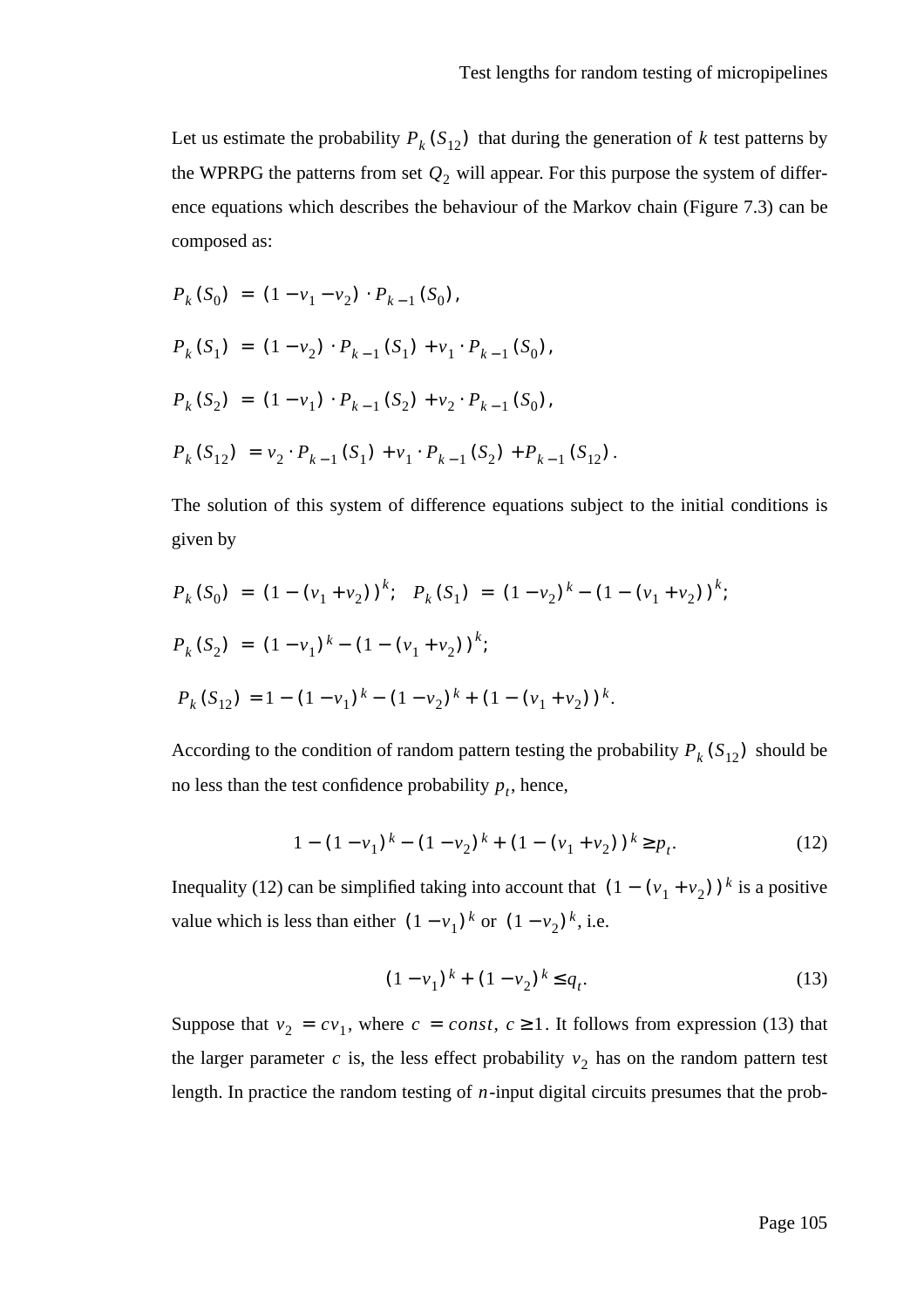abilities of appearance of rare test patterns are very small (especially if  $n$  is large enough) and  $k \rightarrow \infty$ . Therefore, expression (13) can be approximated as

$$
e^{-\nu_1 k} + e^{-c\nu_1 k} \le q_t.
$$
 (14)

Let us estimate the value of parameter  $c$  that will change the test length,  $k$ , calculated from formula (14) by no more than the predetermined value of a relative error,  $\varepsilon$ . In other words, it is required to find  $c$  from the following inequality:

$$
\left|\frac{k_1 - k_c}{k_1}\right| \le \varepsilon,\tag{15}
$$

where  $k_1$  is the test length calculated from (10) when  $c = 1$ .

Let  $x = e^{-v_1 k}$ , hence, inequality (14) can be rewritten as

$$
x^c + x - q_t \le 0. \tag{16}
$$

If  $c = 1$  then the solution of inequality (16) is obvious:  $x \leq q_t/2$ , that is,  $k_1 \ge v_1^{-1} \log (2/q_t)$ . When  $c = 2$  the solution of quadratic inequality (16) is the following:  $x \le (\sqrt{1 + 4q_t} - 1) / 2$  (the second root of quadratic equation (16) is negative whereas  $x \ge 0$ ), therefore,  $k_2 \ge v_1^{-1} \log (2/(\sqrt{1+4q_t}-1))$ . Substituting  $k_1$  and  $k_2$  in (15) the following inequality is derived:

$$
\frac{\log\left(\left(\sqrt{1+4q_t}-1\right)/q_t\right)}{\log\left(2/q_t\right)} \leq \varepsilon.
$$
\n(17)

When  $c = 3$  it is necessary to solve the cubic inequality (16). Cubic equation (16) has three roots: one is real; the other two are complex conjugate roots  $[60]$ . As x should be a positive real value then the solution of cubic inequality (16) can be found as  $x \leq \sqrt[3]{\sqrt{D} + q_t/2} - \sqrt[3]{\sqrt{D} - q_t/2}$ , where  $D = 1/27 + q_t^2/4$ , therefore,

 $k_3 \ge v_1^{-1} \log \left| \sqrt[3]{\sqrt{D} + q_t/2} - \sqrt[3]{\sqrt{D} - q_t/2} \right|$ . Substituting the expression for  $k_3$  in (15) the following inequality is obtained: −1  $\geq v_1^{-1} \log |3/\sqrt{D} + q_{\star}/2 - 3/\sqrt{D} - q_{\star}/2|$ . Substituting the expression for  $k_3$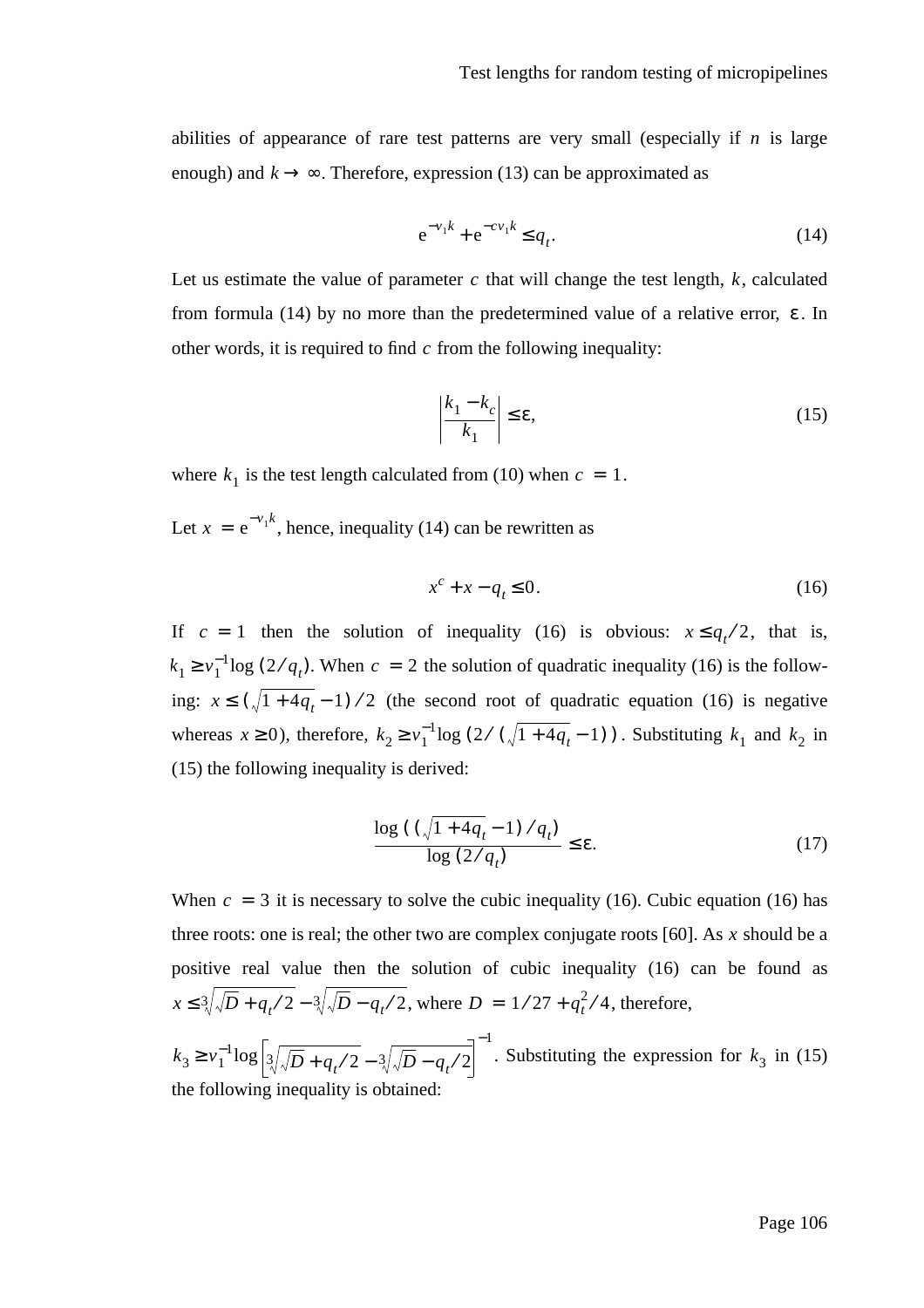$$
\frac{\log\left[\left(\sqrt[3]{\sqrt{D}+q_t/2}-\sqrt[3]{\sqrt{D}-q_t/2}\right)\left(\frac{2}{q_t}\right)\right]}{\log\left(\frac{2}{q_t}\right)} \leq \varepsilon.
$$
\n(18)

Table 7.2 shows the results of numerical solutions of equation (15), i.e.  $\varepsilon = \varepsilon (c, q_t)$ , for  $c = 2, 3$  and different values of variable  $q_t$ . The columns marked as  $\varepsilon(2, q_t)$  and  $\varepsilon$  (3,  $q_t$ ) represent the solutions of equations (17) and (18) respectively.

| $q_t$ | $\epsilon(2,q_t)$ | $\epsilon(3, q_t)$ |
|-------|-------------------|--------------------|
| 0.001 | 9.1%              | 9.1%               |
| 0.01  | 12.9%             | 13.1%              |
| 0.05  | 17.5%             | 18.7%              |
| 0.1   | 20.2%             | 22.8%              |
| 0.2   | 23.3%             | 28.5%              |
| 0.3   | 25.1%             | 32.6%              |
| 0.5   | 27.5%             | 38.1%              |

*Table 7.2: Numerical solutions of inequalities (17) and (18)*

Figure 7.4 shows a graph of the dependence of the relative error  $\varepsilon$  on the escape probability  $q_t$  for  $c = 2, 3$ . It can be seen that the solutions of inequalities (17) and (18) lie beneath the appropriate curves and  $\epsilon(2, q_t) \leq \epsilon(3, q_t) \leq \epsilon(4, q_t) \leq \dots$  From Table 7.2 and Figure 7.4 it can be seen that values  $\varepsilon(2, q_t)$  and  $\varepsilon(3, q_t)$  are very close together for high confidence random pattern testing. Thus, choosing a value of variable  $c$  which is more than 2 does not significantly affect the random test length with the high test confidence probability. In other words, if the probability of one test pattern is more than twice the minimal probability of a test pattern from set  $Q_m$  then to estimate the lower bound for the random pattern test length it is sufficient to take into account the probabilities of test patterns which belong to the range  $[p_{min}, 2p_{min}]$ . Therefore, the final algorithm for calculating the lower bound for the test length for random testing by means of applying weighted test patterns can be described as the following sequence of steps: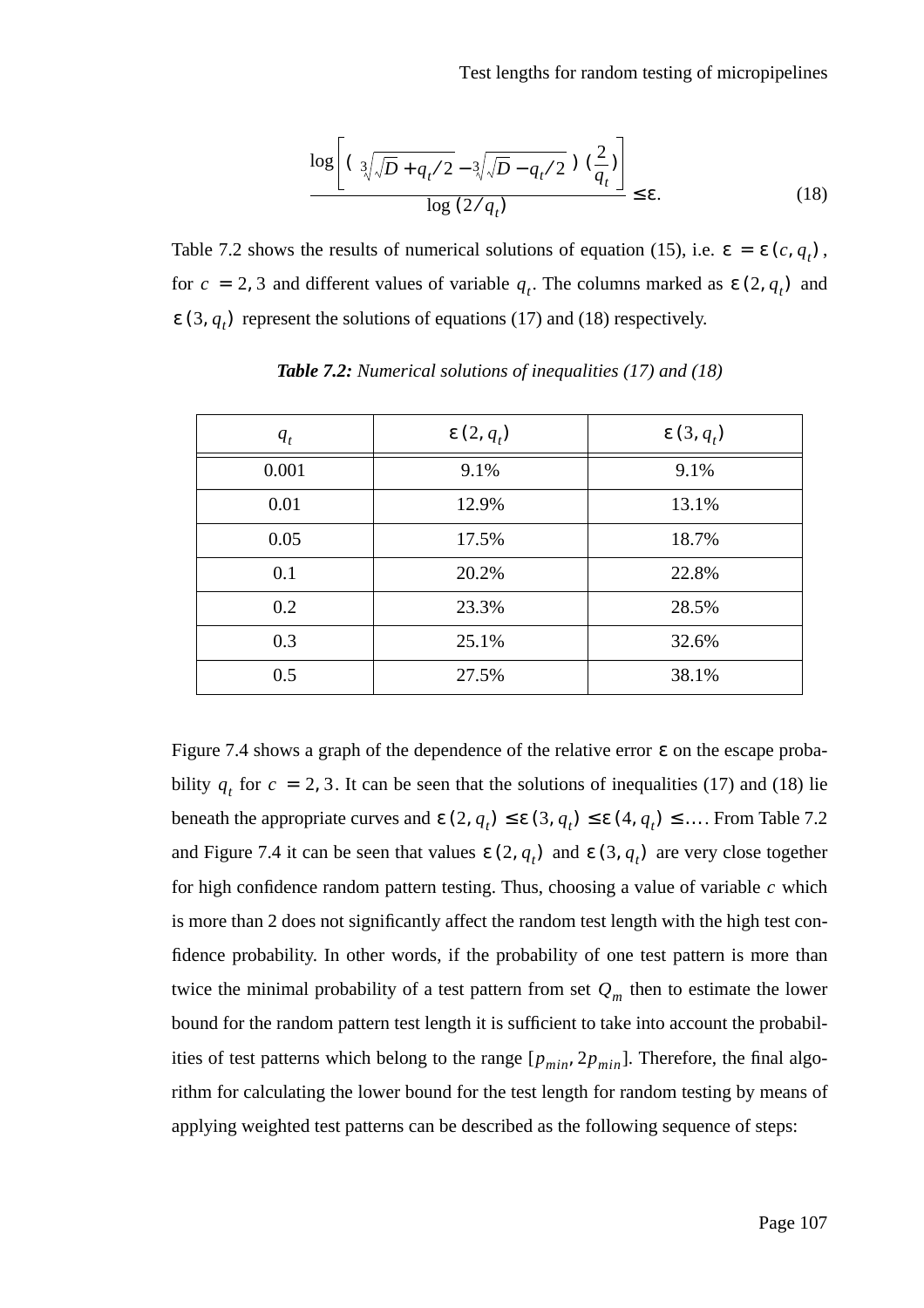i) compute the minimal probability of a test pattern from set  $Q_m$ ,  $p_{min}$ ;

ii) calculate how many test patterns, g, have a probability of appearance no larger than twice the minimal probability  $p_{min}$ ;

iii) estimate the random pattern test length as

$$
T_m \ge p_{min}^{-1} \log \left( g / q_t \right). \tag{19}
$$

Example. Let us calculate the test length for the optimal random pattern testing of a 10 input AND gate ( $n = 10$ ) where  $q_t = 0.01$ . For optimal random testing of AND gates the signal probability of each output of the WPRPG should be  $p_o = (n-1) / n$  [55]. It is known that the test set for the testing of all stuck-at faults of an  $n$ -input AND gate consists of  $(n + 1)$  test vectors, i.e. for the case of 10-input AND gate the test set contains ten 10-bit "running zero" test patterns and one pattern which includes all ones. The minimal probability of appearance is for the "running zero" test pattern:  $p_{min} = p_o^{n-1} (1 - p_o)$  or for the case of 10-input AND gate  $p_{min} = 0.038$ . The proba-

![](_page_107_Figure_6.jpeg)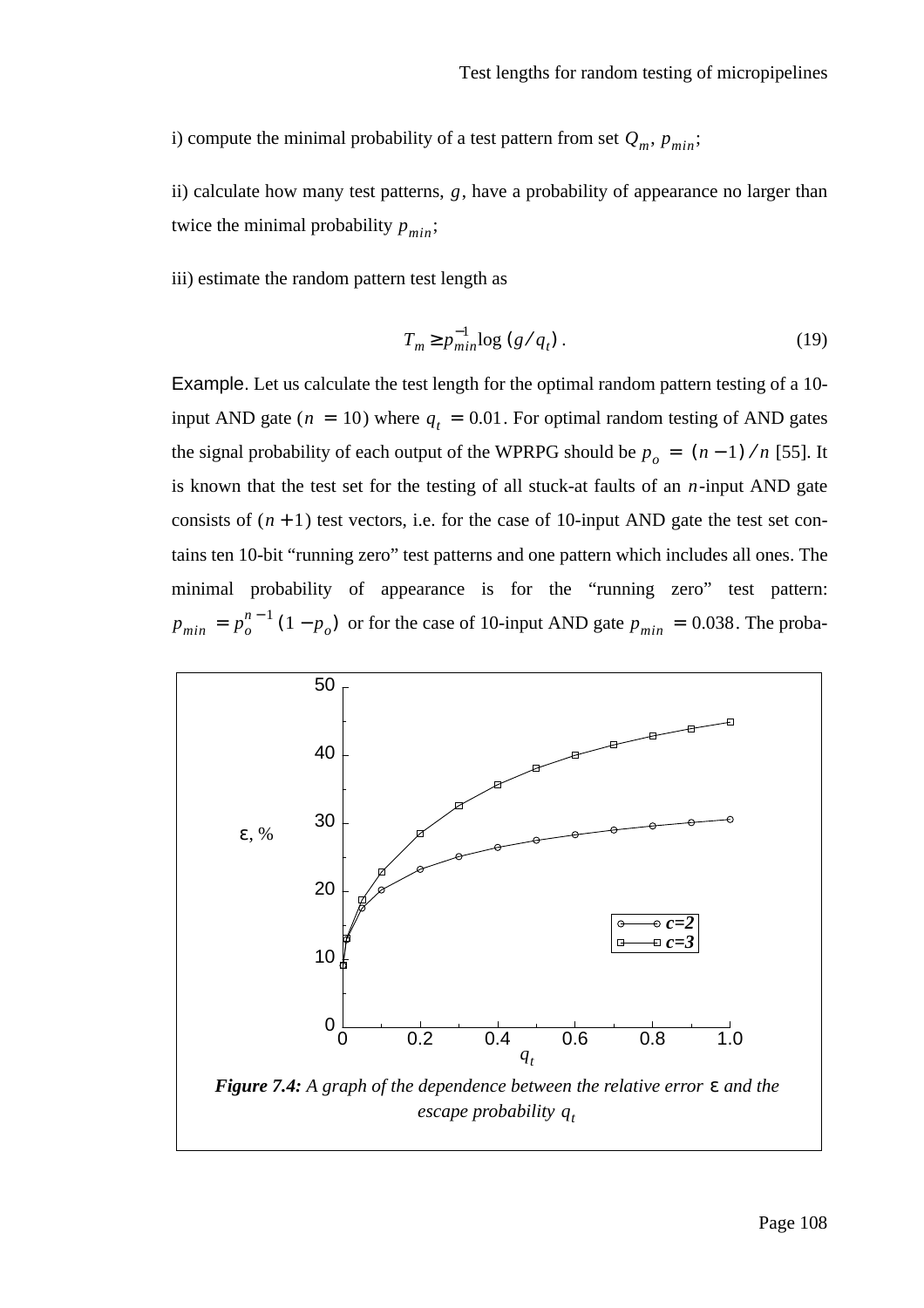bility,  $p_{t_1}$ , that "all ones" test vector will appear is  $p_o^n$ . As  $n = 10$ ,  $p_{t_1} = 0.348$ . The probability  $p_{t1}$  is much more than two times larger probability  $p_{min}$ , therefore,  $g = 10$ . To calculate the test length for the optimal random pattern testing of a 10-input AND gate expression (19) is used, i.e.  $T_{11} \ge 178$ . In comparison with random testing using equiprobable random test patterns  $(T_{11} \geq 7171)$  the random pattern test length is reduced by a factor greater than 40.

Table 7.3 contains some experimental and theoretical results for evaluating test lengths for the exhaustive random testing of a 3-input combinational circuit. The test lengths calculated from expression (19) are shown in the column headed  $T_{2^n}$ . The simulation results are in the column  $T_{2^n}$ . Table 7.3 confirms that formula (19) can be used in practice for predicting the number of weighted random test patterns needed for the testing of a combinational circuit.

| $P_1$ | $p_2$ | $p_3$ | $p_{min}$ | g              | $p_t$ | $T_{2^n}$ | $\overline{T}_{2^n}$ |  |
|-------|-------|-------|-----------|----------------|-------|-----------|----------------------|--|
| 0.125 | 0.25  | 0.5   | 0.016     | $\overline{2}$ | 0.9   | 192       | 183                  |  |
|       |       |       |           |                | 0.99  | 339       | 310                  |  |
| 0.1   | 0.25  | 0.5   | 0.013     | $\overline{2}$ | 0.9   | 240       | 231                  |  |
|       |       |       |           |                | 0.99  | 424       | 396                  |  |
| 0.125 | 0.125 | 0.25  | 0.003     | $\mathbf{1}$   | 0.9   | 590       | 588                  |  |
|       |       |       |           |                | 0.99  | 1179      | 1083                 |  |
| 0.25  | 0.333 | 0.5   | 0.042     | $\overline{2}$ | 0.9   | 72        | 70                   |  |
|       |       |       |           |                | 0.99  | 128       | 115                  |  |
| 0.033 | 0.1   | 0.5   | 0.002     | $\overline{2}$ | 0.9   | 1816      | 1755                 |  |
|       |       |       |           |                | 0.99  | 3212      | 2954                 |  |

*Table 7.3: Theoretical and experimental results for estimating the test lengths for random pattern testing of a 3-input combinational circuit*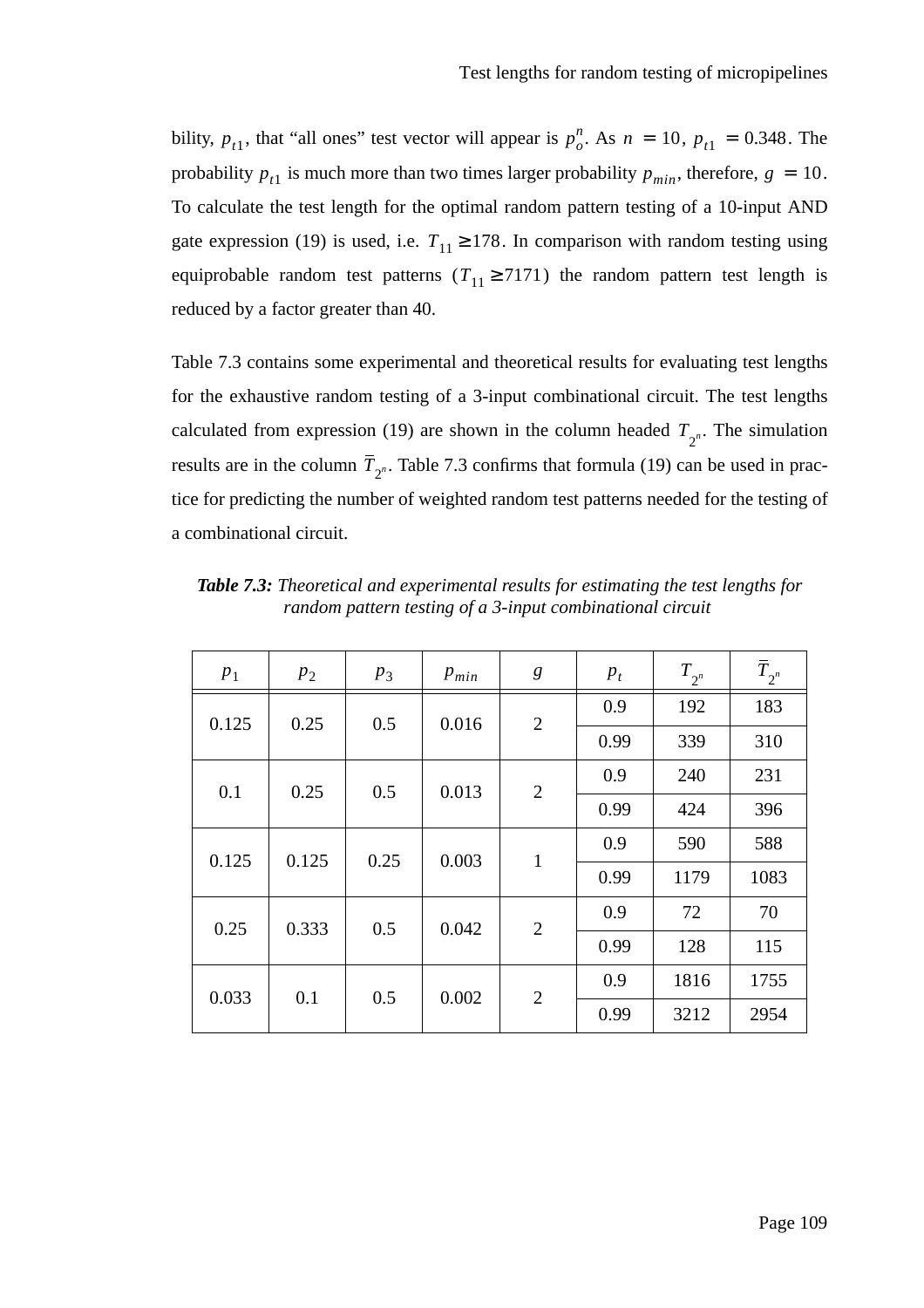#### **7.3 Summary**

In this chapter mathematical expressions were derived for predicting the test length for random pattern testing of micropipelines by means of applying to their inputs equiprobable and weighted patterns. It was shown that to estimate the lower bound for the test length using equiprobable random test patterns it is possible:

i) to use the assumption that appearances of all test patterns are mutually exclusive events;

ii) to exploit the Poisson approximation for calculating the probabilities of these events.

 It was proved that to evaluate more exactly the lower bound for the test length for random testing a combinational network by means of weighted test patterns it is sufficient to take into account the probability of the rarest test pattern,  $p_{min}$ , and the number of test patterns whose appearance probabilities belong to the range  $[p_{min};2p_{min}]$ . The theoretical results were confirmed by simulation. The results obtained in this chapter can be used to estimate the level of random pattern testability of logic blocks of micropipelines which can be incorporated into asynchronous VLSI designs and BIST structures.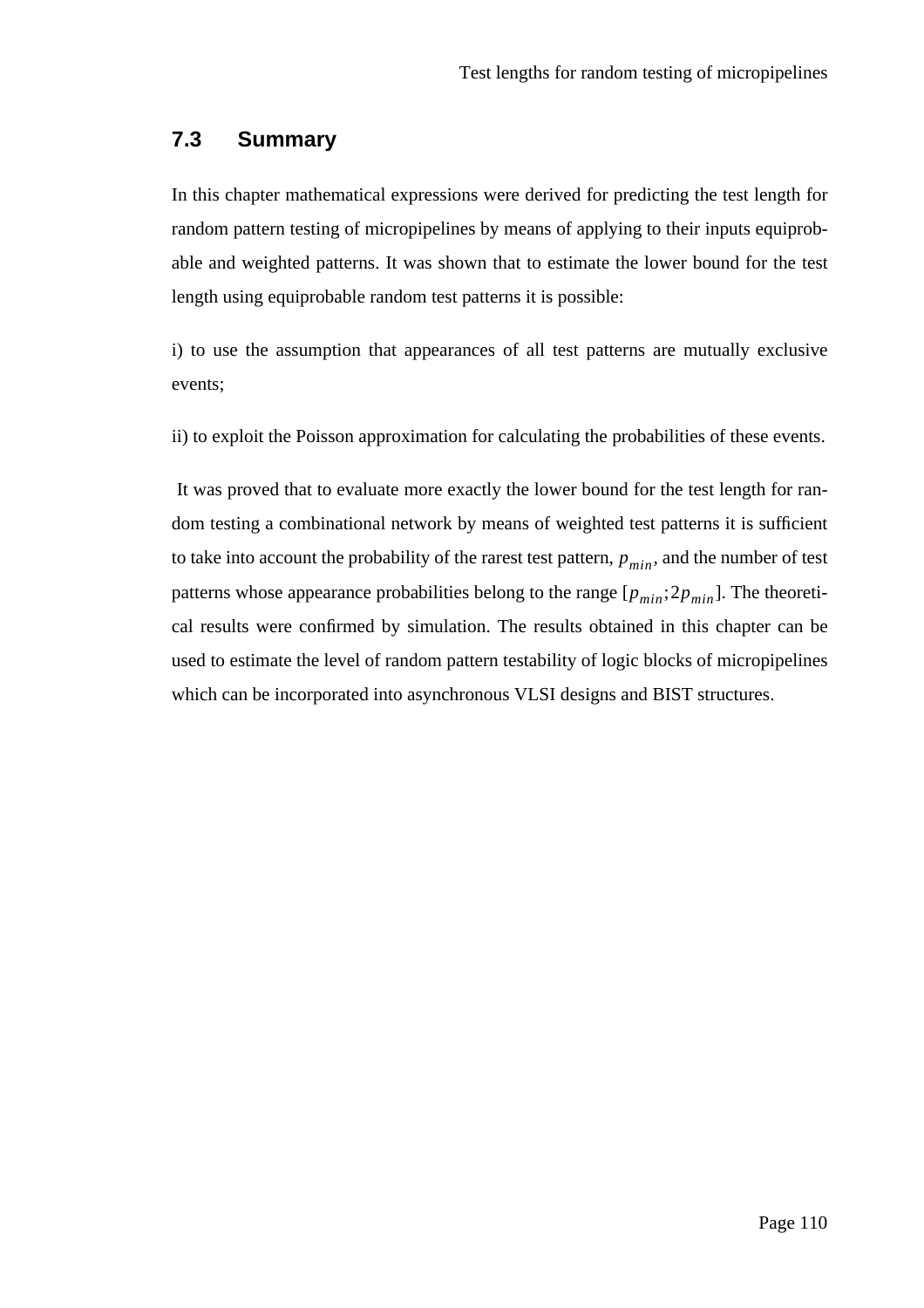# **Chapter 8 : Special aspects of random testing of asynchronous circuits**

#### **8.1 Probabilistic properties of the Muller-C element**

Let us consider the two-input Muller-C element. Its output  $c(t)$  is high at time *t* if both the inputs are high  $(a \cdot b)$  or if it is already high  $(c (t-1) = 1)$  and one of the inputs is still high:

$$
c(t) = a \cdot b + a \cdot c(t-1) + b \cdot c(t-1), \qquad (20)
$$

where *a* and *b* are the inputs of the Muller-C element.

A possible implementation of the function of the two-input Muller-C element is shown in Figure 8.1. Let us estimate the output signal probability of the two-input Muller-C element when the signal probabilities of its inputs,  $p_a$  and  $p_b$ , are given. It is known that in order to calculate the output signal probability of a Boolean function, say *f*, with *n* inputs it is necessary:

1) to find a cover *F* which is a set of cubes each of which contains *n* literals;

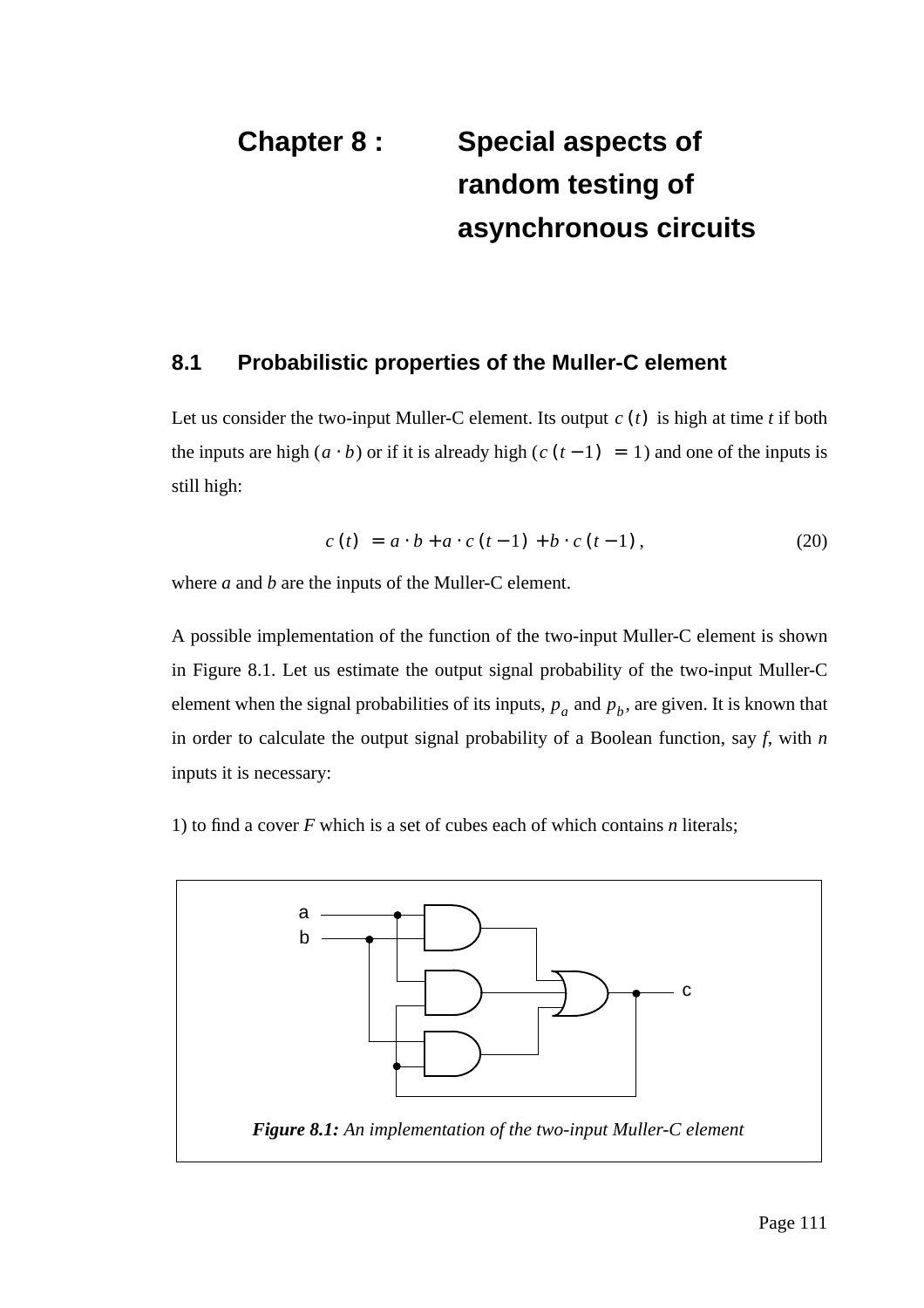2) to calculate the probabilities of each cube of *F* and find the sum of these probabilities [61-63]. In the case of the two-input Muller-C element, its Boolean function (20) can be written as:

$$
c(t) = a \cdot b \cdot c(t-1) + a \cdot b \cdot \overline{c}(t-1) + \overline{a} \cdot b \cdot c(t-1) + a \cdot \overline{b} \cdot c(t-1). \tag{21}
$$

To calculate the output signal probability of a network with feedback it is assumed that all the signals of the feedback lines have equal probabilities since probability by definition is an average estimation of the signal frequency. Thus, the probability of a one (zero) of on line *c* of the Muller-C element (as shown in Figure 8.1 line *c* is the output and one of the inputs of the Muller-C element simultaneously) is the same, that is  $p(c(t)) = p(c(t-1)) = p_c(q(c(t)) = q(c(t-1)) = q_c$ ). Therefore, the output signal probability of the two-input Muller-C element can be found from (21) as follows:

$$
p_c = p_a \cdot p_b \cdot p_c + p_a \cdot p_b \cdot q_c + q_a \cdot p_b \cdot p_c + p_a \cdot q_b \cdot p_c,
$$

where *p* and *q* are the probabilities of a one and zero respectively.

Taking into account that  $p + q = 1$  the probability of a one signal on the output of the two-input Muller-C element can be found:

$$
p_c = p_a \cdot p_b / (1 - q_a \cdot p_b - p_a \cdot q_b). \tag{22}
$$

The probability of a zero on the output of the Muller-C element can be calculated as follows:  $q_c = 1 - p_c$ . It is assumed that input test signals are independent, therefore, the following equation takes place:  $p_a \cdot p_b + q_a \cdot p_b + p_a \cdot q_b + q_a \cdot q_b = 1$ , i.e. the appearance of each combination of two-bit input vectors is an independent event and all these events are mutually exclusive ones. Thus, the probability of a zero signal on the output of the Muller-C element can be estimated with the help of the following expression:

$$
q_c = q_a \cdot q_b / (1 - q_a \cdot p_b - p_a \cdot q_b). \tag{23}
$$

It is easy to check that the sum of the equations (22) and (23) is equal to 1.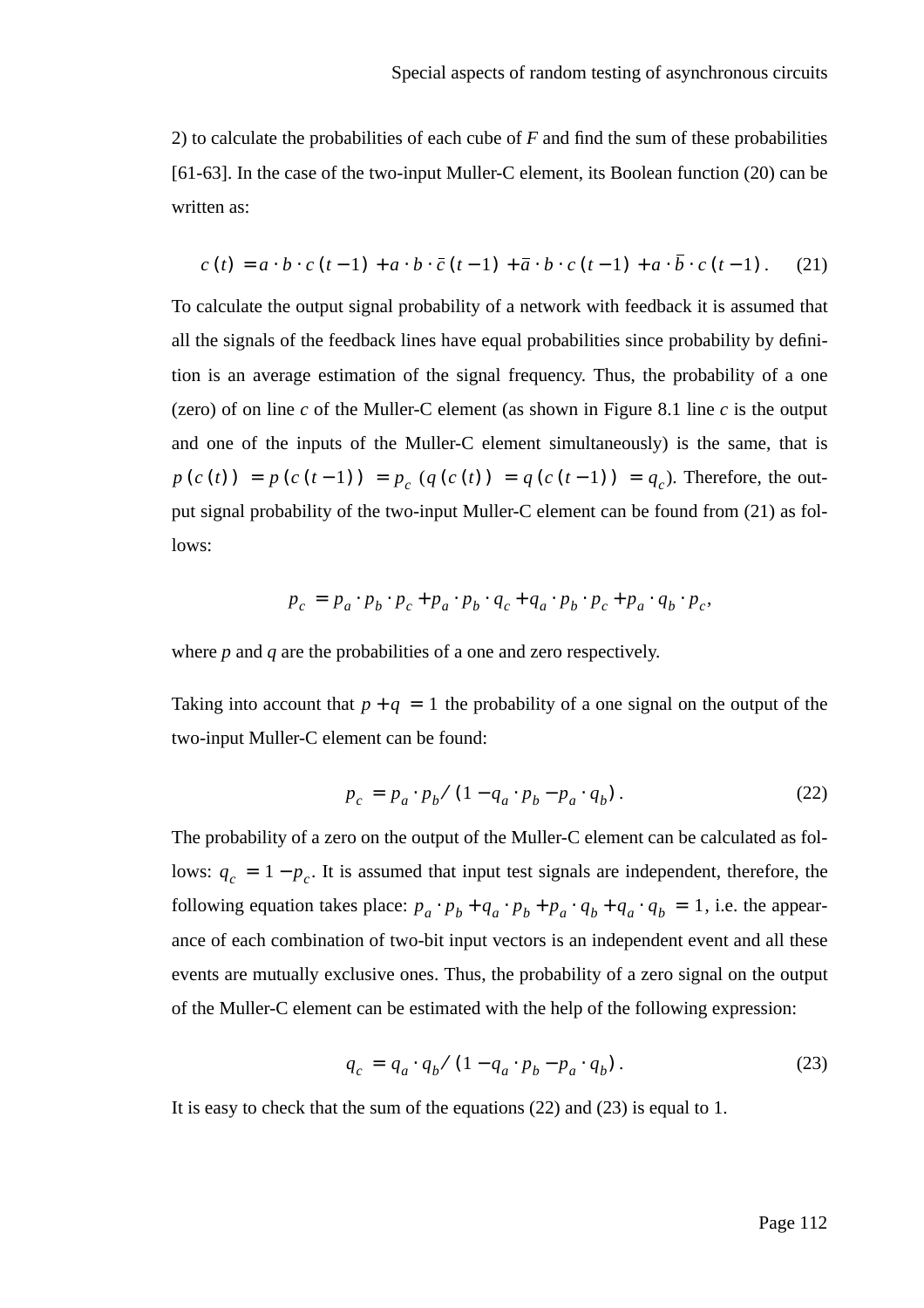Making an analysis of expressions (22) and (23) the following probabilistic properties of the two-input Muller-C element can be noted:

1. If the probability of a 1 on at least one of the two inputs of the Muller-C element is equal to one then the output probability of a  $1(0)$  is equal to one (zero). This can be proved easily by placing ones into equations (22) and (23) instead of  $p_a$  or  $p_b$ . Similarly, if the probability of a 0 on at least one of the two inputs of the Muller-C element is equal to one then the output probability of a  $1(0)$  is equal to zero (one). This is easy to check by replacing  $q_a$  or  $q_b$  by ones into equations (22) and (23).

This property proves that from the probabilistic point of view a stuck-at-1 (stuck-at-0) fault on at least one of the inputs of the Muller-C element is equivalent to a stuck-at-1 (stuck-at-0) fault on its output.

2. If one input signal of the two-input Muller-C element has equal probabilities of a 1 and 0 then the output signal probability is equal to the signal probability of the other input of the two-input Muller-C element.

*Proof.* Let  $p_a$  be equal to 0.5 ( $q_a$ =0.5). Then  $p_c = 0.5 \cdot p_b / (1 - 0.5 \cdot (p_b + q_b)) = p_b$ .

*Consequence*. If both input signals of the Muller-C element are equiprobable and independent then a sequence of equiprobable signals is generated on its output.

From the probabilistic point of view this property can be explained as the follows: if the signal probability of one of the inputs of the two-input Muller-C element is 0.5 then the Muller-C element is transferred into a line which connects its other input and the output.

The probabilistic properties of the two-input Muller-C element can be generalized for the *n*-input Muller-C element:

1. If the probabilities of a 1(0) on *k* inputs of the *n*-input Muller-C element ( $1 \le k \le n$ ) are the same and equal to 1 then the output probability of a 1(0) is equal to 1. That is stuck-at-1 (stuck-at-0) faults on *k* inputs of the *n*-input Muller-C element ( $1 \le k \le n$ ) are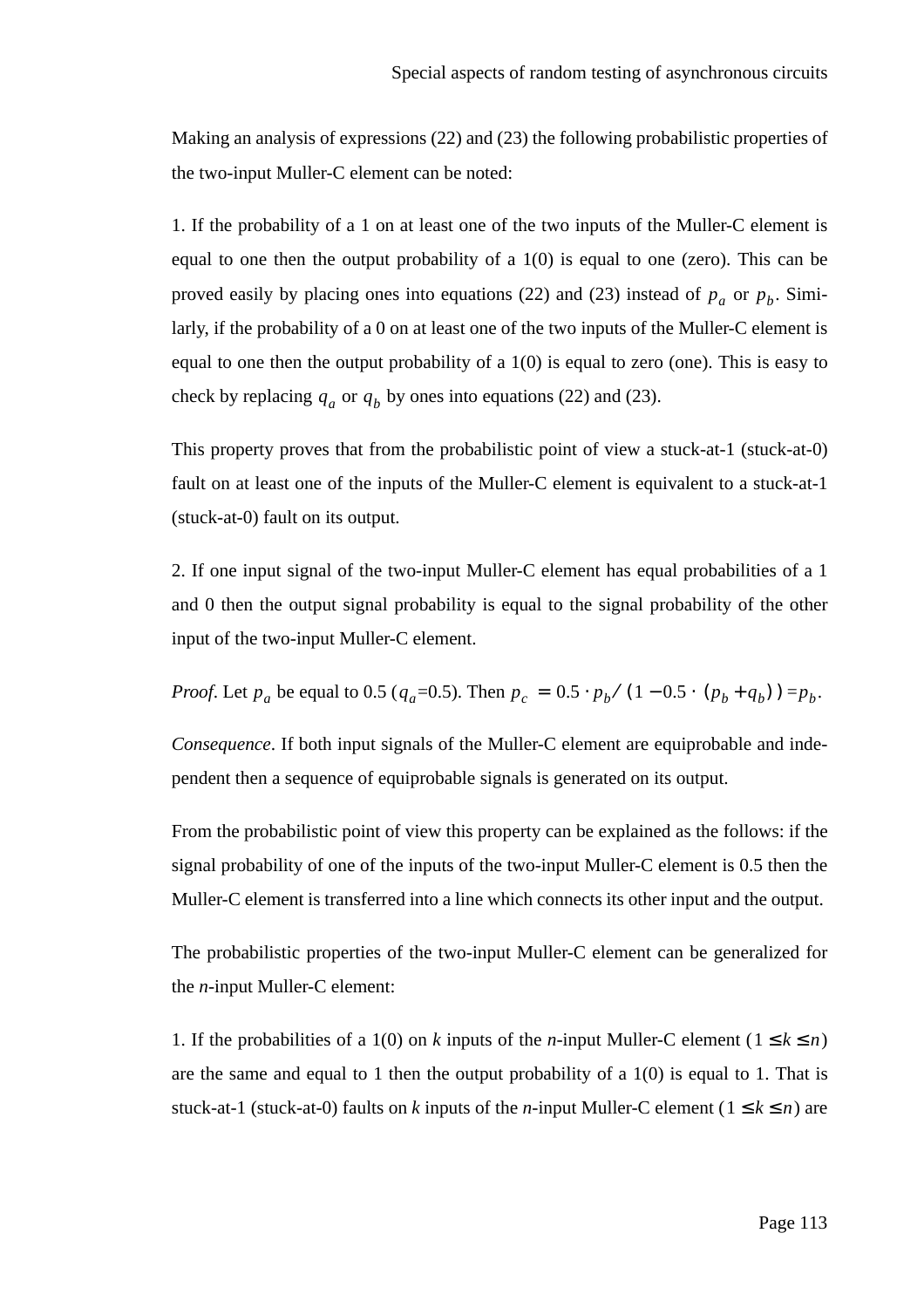equivalent to a stuck-at-1 (stuck-at-0) fault on its output from the probabilistic point of view.

The proof of this property is trivial if the *n*-input Muller-C element is considered as a set of two-input Muller-C elements connected as a tree.

2. If (*n-*1) input signals of the *n*-input Muller-C element are equiprobable and independent then the output signal probability is equal to the signal probability of the other input of the *n*-input Muller-C element.

*Proof.* The output signal probability of the *n*-input Muller-C element can be estimated as:

$$
p_c = p_1 \cdot p_2 \cdot \ldots \cdot p_n / (p_1 \cdot p_2 \cdot \ldots \cdot p_n + q_1 \cdot q_2 \cdot \ldots \cdot q_n), \tag{24}
$$

where  $p_1 \cdot p_2 \cdot \ldots \cdot p_n + q_1 \cdot q_2 \cdot \ldots \cdot q_n = 1 - q_1 \cdot q_2 \cdot \ldots \cdot p_n - \ldots - p_1 \cdot p_2 \cdot \ldots \cdot q_n$ .

Let  $p_2 = p_3 = ... = p_n = 0.5$   $(q_2 = q_3 = ... = q_n = 0.5)$  then substituting the variables of equation (24) with their appropriate values the following equation is derived:

$$
p_c = p_1 \cdot 0.5^{n-1} / ((p_1 + q_1) \cdot 0.5^{n-1}) = p_1.
$$

This equation proves the validity of the property.

### **8.2 Random testing of asynchronous control circuits**

As the Muller-C element is used frequently in designing asynchronous control circuits let us consider how it is possible to test it using random patterns.

### **8.2.1 Random testing of the Muller-C element**

*Lemma*. To detect all stuck-at-0 (stuck-at-1) faults of the *n*-input Muller-C element it is sufficient to apply a set of two test patterns to its inputs: the first pattern includes *n* zeros (ones) and the second one includes *n* ones (zeros).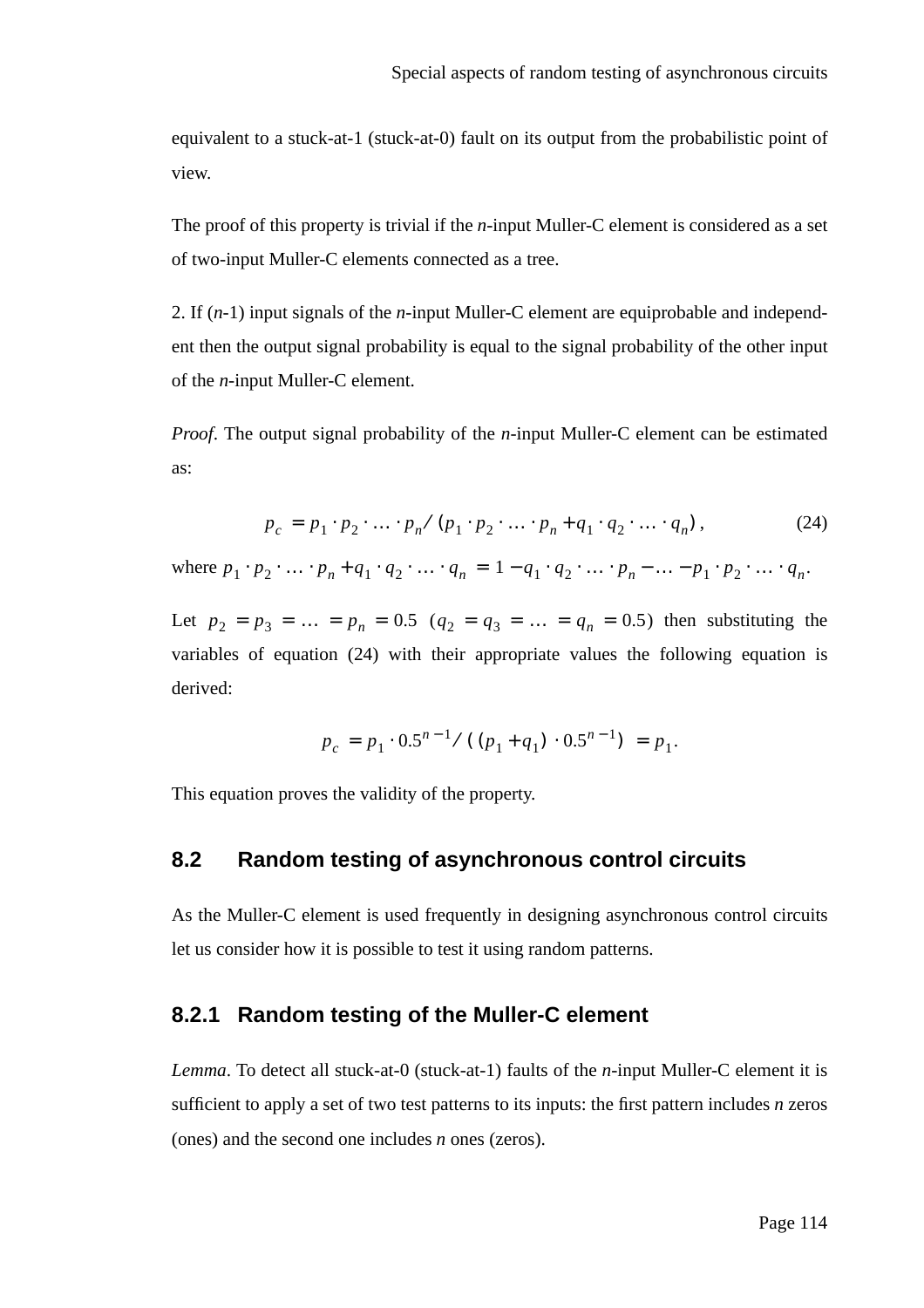#### *Proof*.

#### *Single stuck-at faults*.

A stuck-at-0 (stuck-at-1) fault on the output of the *n*-input Muller-C element can be tested by only one pattern which consists of *n* ones (zeros).

A stuck-at-0 (stuck-at-1) fault on one of the inputs of the *n*-input Muller-C element can be detected by the pair of patterns. The first pattern must set the Muller-C element to zero (one) state which can be done by applying logical zero (one) signals to all the inputs. The second pattern must set the Muller-C element to one (zero) state by applying logical ones (zeros) to all its inputs. As a result, a faulty Muller-C element with a stuckat-0 (stuck-at-1) fault on one of its inputs can be identified by non-changing output signals. It is necessary to note that the order of the tests is significant.

#### *Multiple stuck-at faults*.

It is easy to check that the case of the presence stuck-at*-*0 (stuck-at-1) faults on *k* inputs of the *n*-input Muller-C element ( $1 \le k \le n$ ) is equivalent to the case of a single stuck-at fault. Hence, a faulty behaviour of the *n*-input Muller-C element can be identified by the same set of test patterns.

In the case of multiple stuck-at-0 and stuck-at-1 faults a faulty *n*-input Muller-C element will never change its state which can be detected by applying all 0s and all 1s test patterns with no regard to their order.

Thus, the set of all 1s and all 0s tests can detect all stuck-at faults of the *n*-input Muller-C element.

Let us estimate the optimal output signal probabilities of the PRPG used for the random testing of the *n*-input Muller-C element. It is assumed that the probabilities of input signals are equal, i.e.  $p_1 = p_2 = \dots = p_n = p$ . Using the results of the lemma proved above and the assumption of the independence of all the input test signals the probability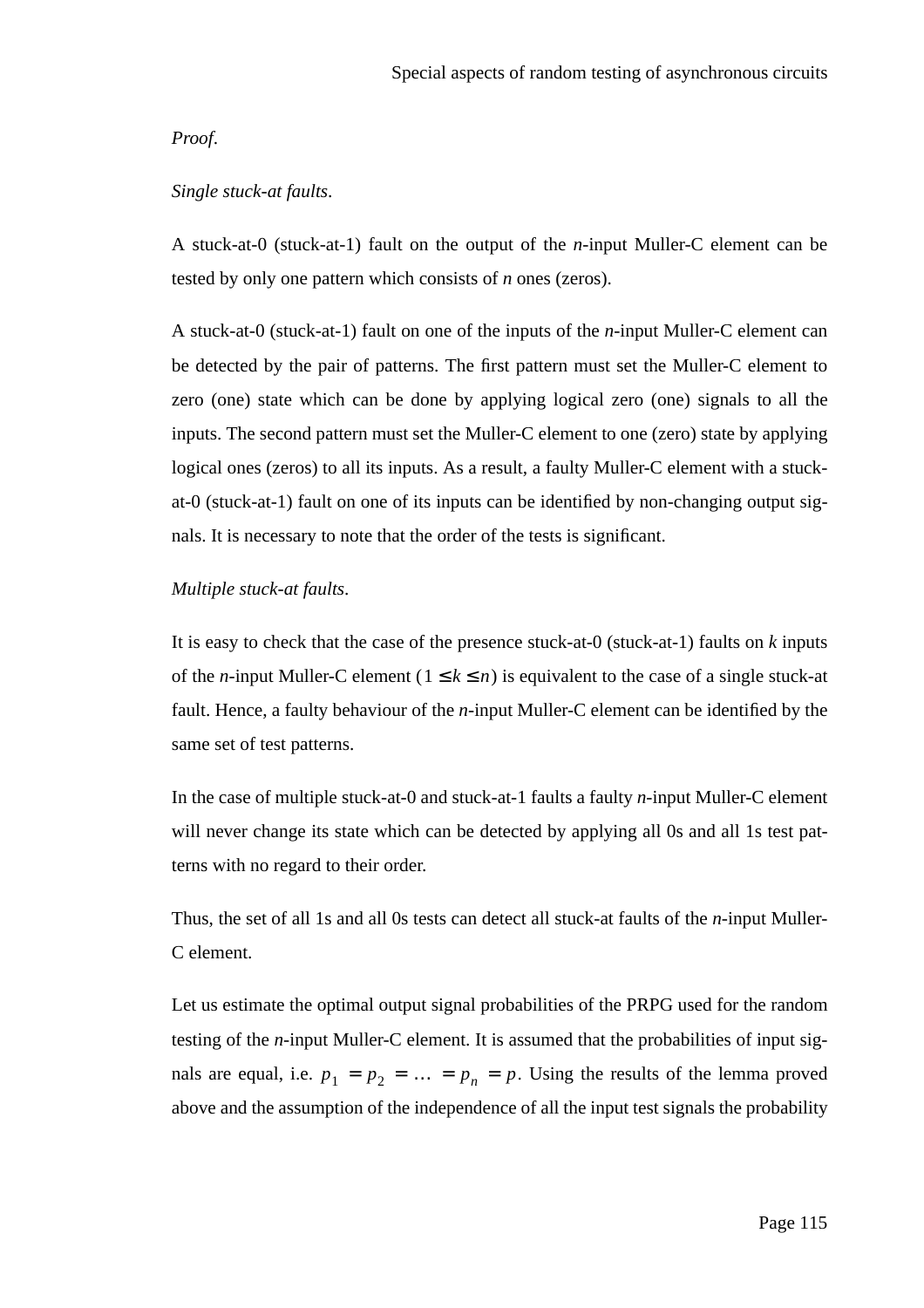of the pair of the test patterns for the detection of all stuck-at faults of the *n*-input Muller-C element can be found as:

$$
R(p) = p_c \cdot q_c = \frac{g^n(p)}{(1 - f(p))^2},
$$

where  $g(p) = p \cdot (1-p)$  and  $f(p) = \sum_{n}^{\infty} C_n^i \cdot p^i \cdot (1-p)^{n-i} (0 \lt g(p), f(p) \lt 1).$ *i* = 1 *n* − 1  $=\sum_{n} C_n^i \cdot p^i \cdot (1-p)^{n-i} (0 \le g(p), f(p) \le 1$ 

For the optimal signal probability,  $p_o$ , the following expression must be true:  $R(p_o) = max$ , i.e. it is necessary to find such value for variable *p* in which function  $R(p)$  has its maximum.

The maximum of  $R(p)$  is determined by the maximums of functions  $g(p)$  and  $f(p)$ . It is known that the maximum of function  $f(p)$  is reached when  $p=0.5$  [60]. To find the extremum of function  $g(p)$  it is necessary to solve the following equation:  $\dot{g}(p) = 0$ , i.e.  $1 - 2 \cdot p = 0$  or  $p=0.5$ . It is easy to check that  $p=0.5$  is the maximum of  $g(p)$ . Analysing the results derived above it becomes clear that there is only one maximum of function  $R(p)$  which is reached when  $p=p_o=0.5$ .

Thus, the optimal random test procedure for the testing of the *n*-input Muller-C element is random testing by using equiprobable input signals. In this case the output signal probability of the *n*-input Muller-C element is equal to 0.5.

### **8.2.2 Random testing of a certain class of asynchronous circuits**

Figure 8.2 shows a general structure of asynchronous control logic without feedback. For the sake of simplicity this circuit contains one two-input Muller-C element fed by the outputs of two combinational logic blocks, CL1 and CL2. Combinational logic block CL3 produces the final result of the asynchronous circuit. Let us consider how it is possible to test single stuck-at faults in this asynchronous logic.

*Single stuck-at faults of the combinational logic circuits*.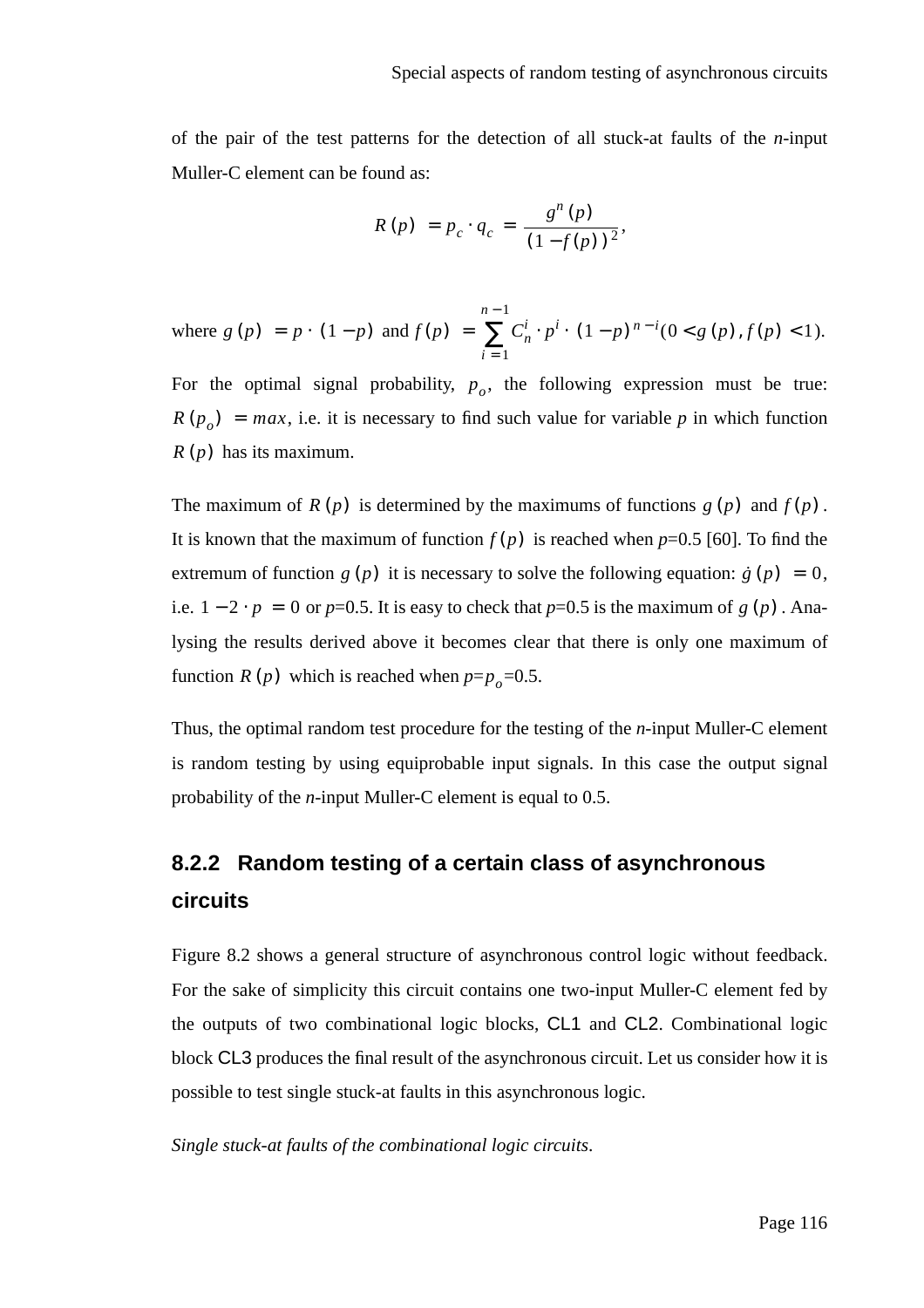

These kinds of faults can be tested by the modified D-algorithm [47]. For example, if it is necessary to propagate a zero (one) effect of the fault of one of the two combinational networks, CL1 or CL2, then:

1) the Muller-C element must be set to one (zero) state by manipulating primary inputs  $PI_1$ ,  $PI_2$  and  $PI_3$ ;

2) zero (one) effect must be propagated from the output of the faulty combinational network through the Muller-C element by setting the other its input to a logical zero (one) which can be done by controlling inputs  $PI_1$ ,  $PI_2$  and  $PI_3$ ;

3) the fault effect must be propagated to output  $f_3$  of CL3 by driving inputs  $PI_4$ .

As a result it is necessary to apply two patterns to detect a single stuck-at fault in one of combinational logics CL1 and CL2.

A single stuck-at fault of combinational circuit CL3 can be detected easily by setting the Muller-C element to the appropriate state (the manipulation of inputs  $PI_1$ ,  $PI_2$  and  $PI_3$ ) and applying an appropriate test vector on inputs  $PI_4$ . This procedure can be done by applying only one pattern to the inputs of the asynchronous circuit under test.

*Single stuck-at faults of the Muller-C element*.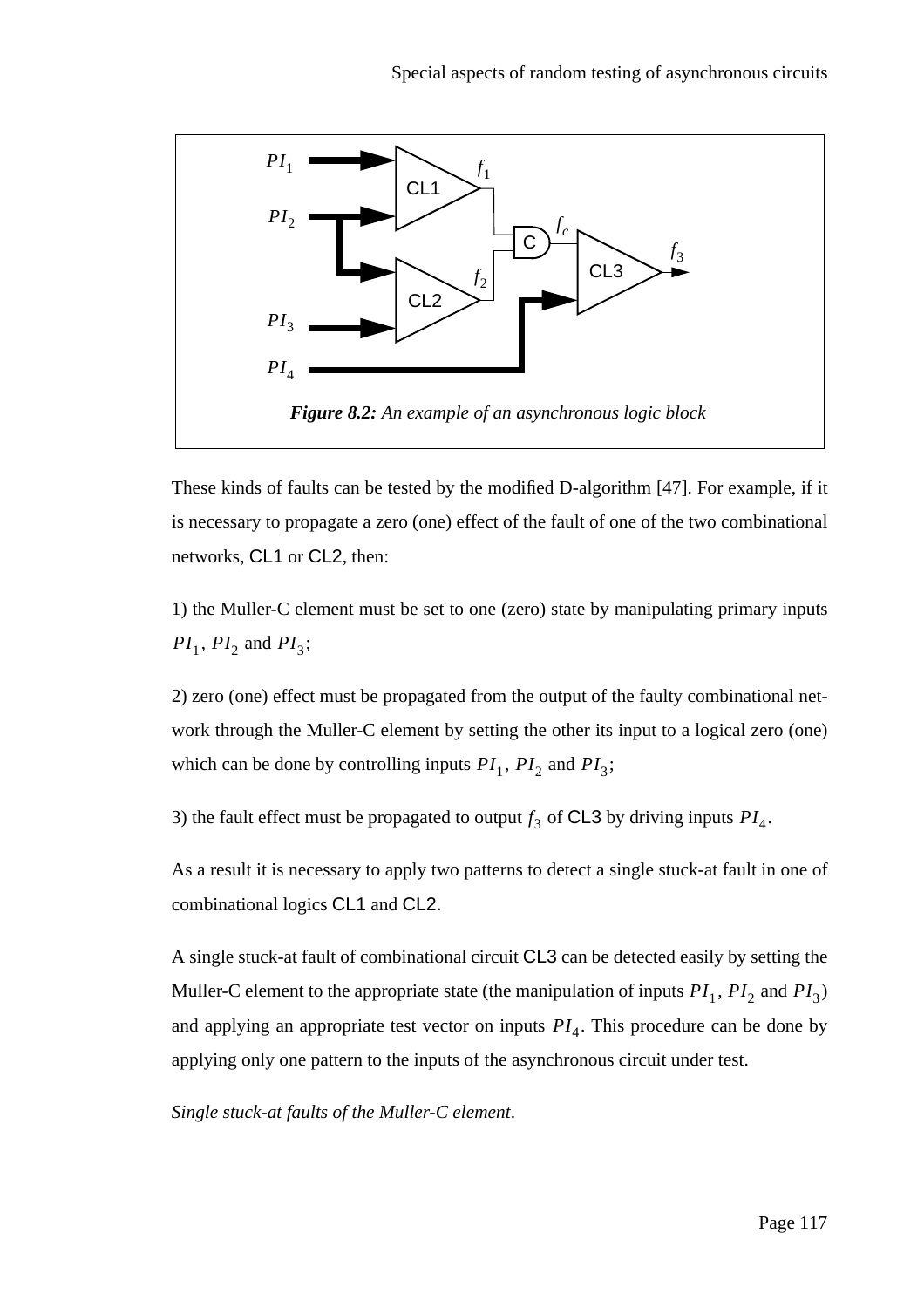To test a stuck-at-0 (stuck-at-1) fault on the output of the Muller-C element it is enough to use only one test pattern which sets the Muller-C element to one (zero) state and makes its output observable on the output of the asynchronous logic under test. Stuck-at faults on inputs of the Muller-C element are tested by two test patterns: the first one sets the Muller-C element to zero (one) state and the second test pattern sets the Muller-C element to one (zero). Inputs  $PI_4$  are driven into the appropriate logic values to propagate the state of the Muller-C element to the output of the asynchronous logic under test.

Thus, to test a single hard-to-detect stuck-at fault in the asynchronous logic circuit shown in Figure 8.2 two test patterns must be applied sequentially. This result can be generalized easily for the case of asynchronous logic circuit without feedback with any number of Muller-C elements.

Test lengths for the exhaustive random testing of this kinds of asynchronous circuits are much more longer than in the case of exhaustive random testing of simple combinational circuits. This is because all the mutual combinations of two test vectors must be generated on the inputs of the asynchronous circuit under test.

As an alternative to the traditional random testing technique where a parallel signature analyser is used for collecting the responses from the CUT a set of counters can be used for estimating signal probabilities in the nodes of the CUT [61-63].

During the test  $n \ (\ n \rightarrow \infty)$  random test patterns are applied to the inputs of the circuit. The probability of a one in node *i*,  $p_i(n)$ , is estimated by dividing the total number of ones registered in node *i* by the total number of random patterns applied. To estimate a range for the good node signal probability (the probability of a one in node *i* of the good circuit) during the random testing the Laplace integral theorem can be used [59,60], i.e.

$$
P\left(\left|\frac{p_i(n) - p_i}{\sqrt{p_i q_i/n}}\right| \le x\right) \to \int_{-x}^{x} \varphi(t) dt = \Phi(x) - \Phi(-x) = 2\Phi(x) - 1, \quad (25)
$$

where  $p_i(q_i)$  is the theoretical good probability of a one (zero) in node *i*;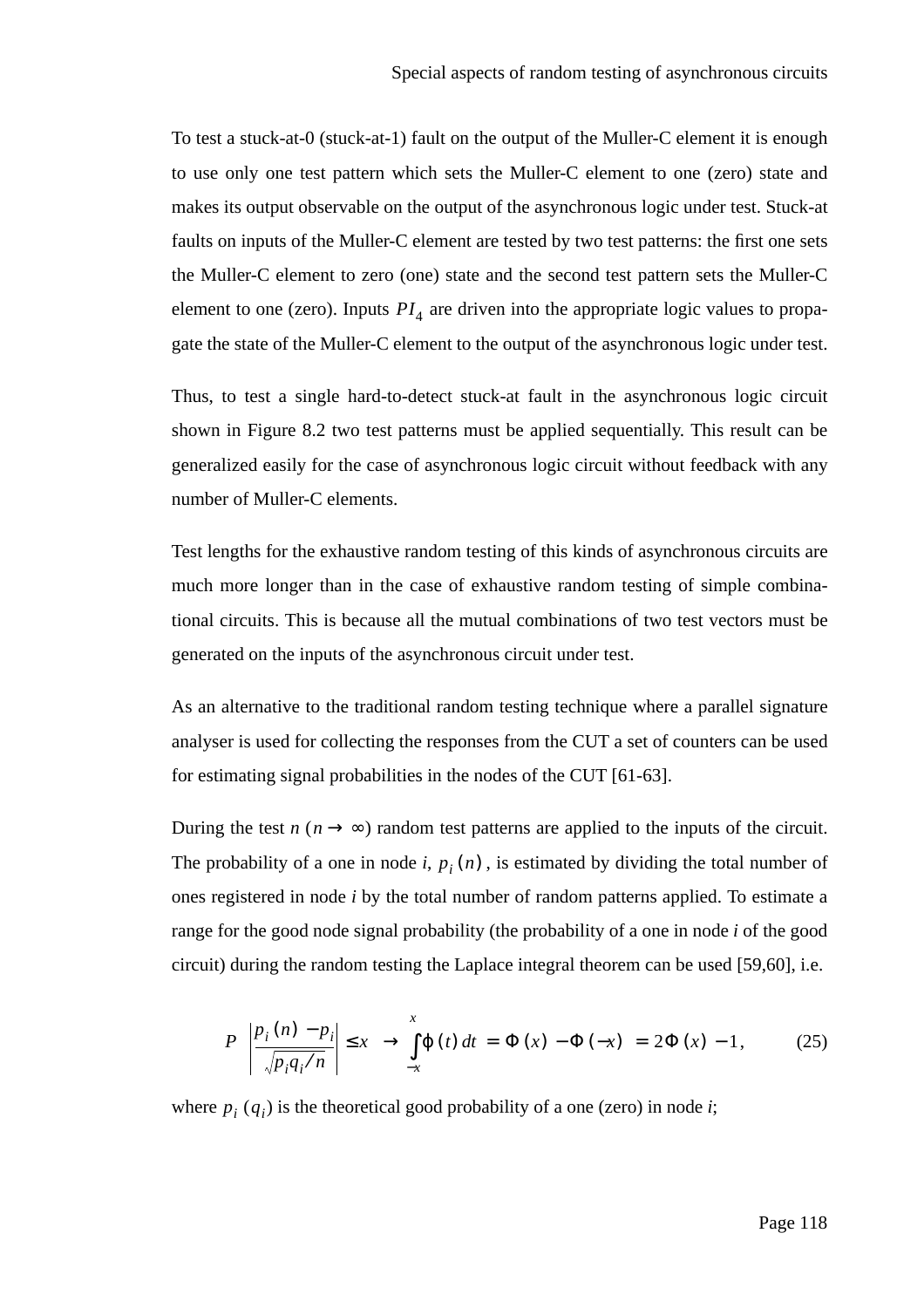$$
P\left(\left|\frac{p_i(n) - p_i}{\sqrt{p_i q_i/n}}\right| \le x\right)
$$
 is the probability that  $-x \le (p_i(n) - p_i) / (\sqrt{p_i q_i/n}) \le x$ ;

$$
\Phi(x) = \int_{-\infty}^{x} \phi(t) dt = \frac{1}{\sqrt{2\pi}} \int_{-\infty}^{x} \exp(-t^2/2) dt
$$
 is Gauss' integral function.

The values of Gauss' integral function for different arguments can be found in special tables [60].

Probability  $p_i(n)$  calculated during the random testing can belong to a certain range with a certain probability. Hence, equation (25) must be equal to the predetermined confidence probability,  $p_c$ . Thus, argument *x* can be found from (25) as

$$
x = \arg \Phi ((1 + p_c) / 2), \tag{26}
$$

where  $\arg\Phi(y)$  is the argument of Gauss' integral function for which  $\Phi(x) = y$ .

Using equations (25) and (26) the range for the good signal probability of node *i* of the circuit under random test is estimated as follows:

$$
p_{i} - x (p_{c}) \sqrt{\frac{p_{i} q_{i}}{n}} \le p_{i} (n) \le p_{i} + x (p_{c}) \sqrt{\frac{p_{i} q_{i}}{n}}.
$$
 (27)

For example, if  $p_c$ =0.999 then using equation (26) and the tables for the values of function  $\Phi(x)$  it can be easily found that *x*=3.5. Therefore, inequality (27) can be written as

$$
p_i - 3.5 \cdot \sqrt{\frac{p_i q_i}{n}} \le p_i(n) \le p_i + 3.5 \cdot \sqrt{\frac{p_i q_i}{n}}.
$$

Apparently, the larger *n*, the closer the value of the signal probability calculated during the random test to the theoretical signal probability.

The theoretical signal probabilities of nodes for the good combinational networks can be derived by known techniques [61-63]. Table 8.1 contains the equations for calculating theoretical probabilities of a one and zero on outputs of some basic logic elements. It is assumed that all the inputs of the logic elements are independent. These equations can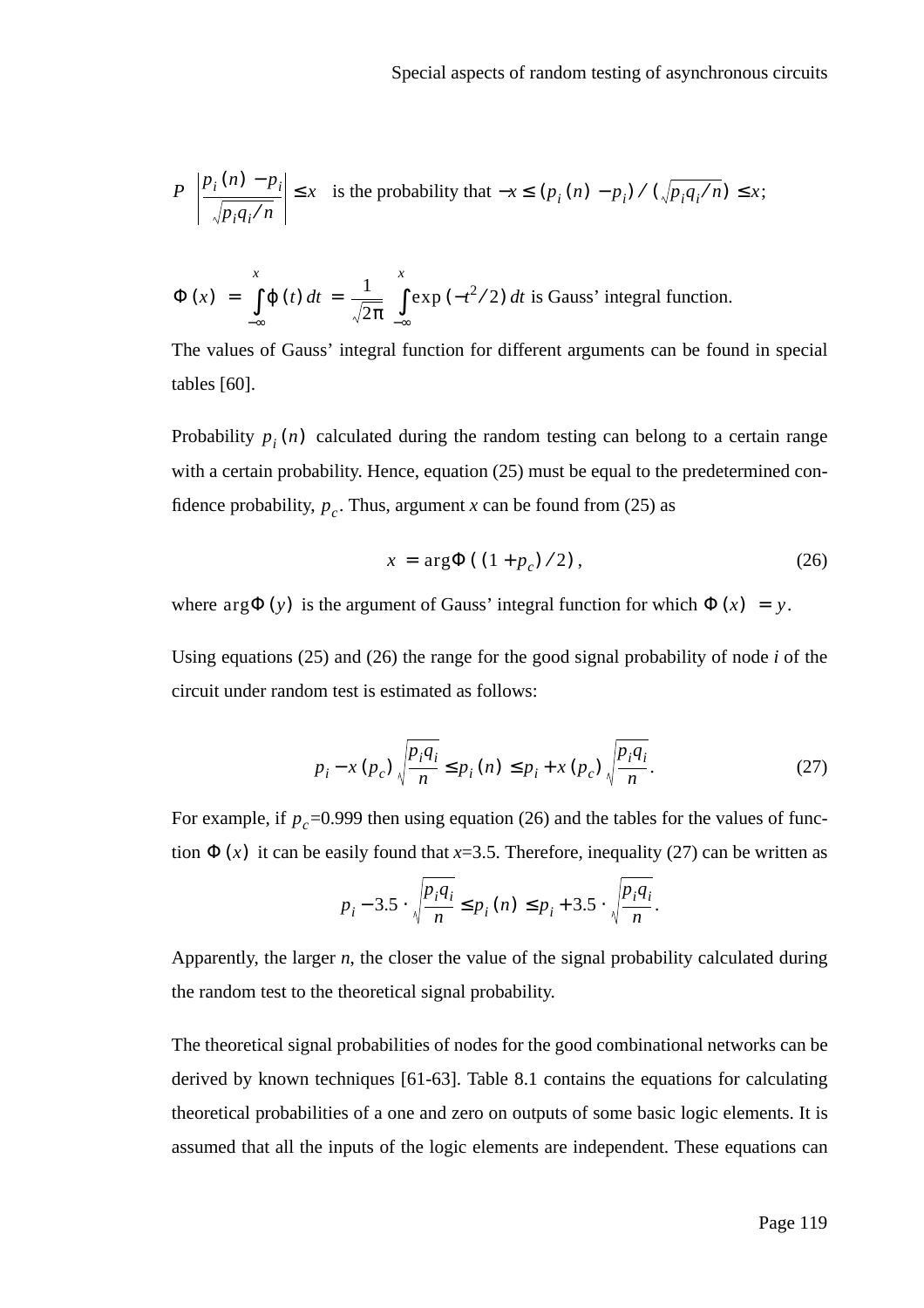be used for the computation of the theoretical signal probabilities in the nodes of the circuit under random test.

| Logic<br>element | $\boldsymbol{p}$      | q                |
|------------------|-----------------------|------------------|
| Inverter         | $1-p_1$               | $P_1$            |
| $n$ -input       | $\boldsymbol{n}$      | $\boldsymbol{n}$ |
| <b>AND</b>       | $\prod p_i$           | $1-\prod p_i$    |
| gate             | $j=1$                 | $j=1$            |
| $n$ -input       | $\boldsymbol{n}$      | $\boldsymbol{n}$ |
| <b>OR</b>        | $1 - \prod (1 - p_j)$ | $\prod (1-p_i)$  |
| gate             | $j=1$                 | $j=1$            |

*Table 8.1: Equations for calculating theoretical probabilities of a one and zero of basic logic elements*

Figure 8.3 shows an asynchronous logic without feedback for random pattern testability. A multiplexer is inserted into the asynchronous logic to provide for its random pattern testability by connecting either the additional test input or the output of CL2 to the input of the Muller-C element. The signal probability on the output of the multiplexer is estimated on the additional test point, TP. The output signal probability of the asynchronous logic under random test is calculated as well.

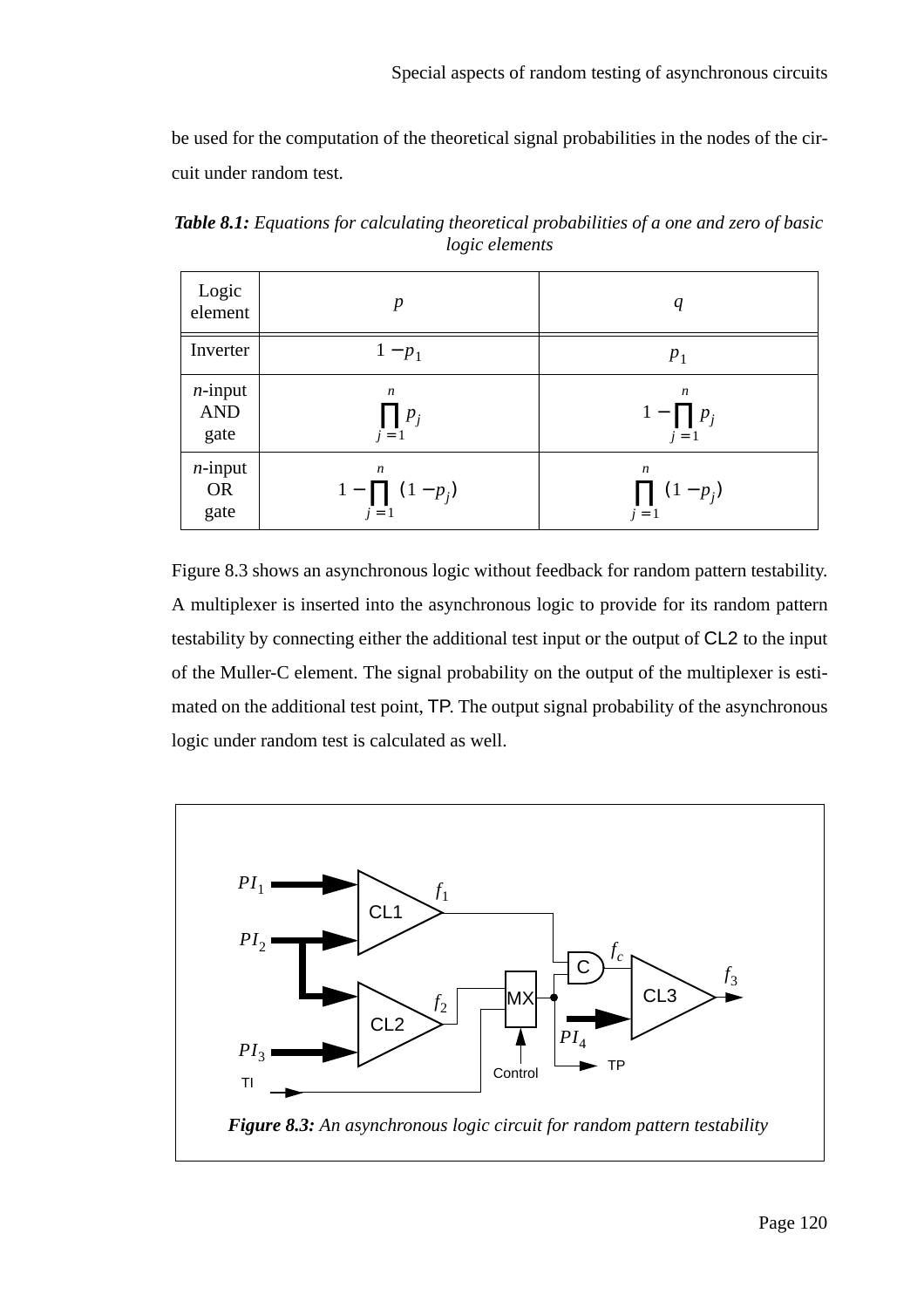In *the normal operation mode* the control signal of the multiplexer is set to connect the output of CL2 with the input of the Muller-C element. In this case additional input TI and output TP are not used.

*Random test procedure*. During the random test operation mode all the inputs (including test input TI) are coupled to the outputs of the PRPG. Outputs  $TP$  and  $f_3$  are connected to the counters which calculate the number of ones on each output.

*First test phase*. In the first phase of the random testing procedure node  $f_2$  is connected to the input of the Muller-C element. The random patterns are applied to the inputs of the CUT. The signal probability on output TP (the output of combinational logic CL2) is calculated.

*Second test phase*. In the second random test phase the test input is connected to the input of the Muller-C element. The set of random patterns are applied to the inputs of the CUT. Due to the probabilistic property of the Muller-C element  $p(f_1) = p(f_c)$  since  $p(TP) = 0.5$  during the random testing. This means that from the probabilistic point of view combinational circuits CL1 and CL3 can be treated as one combinational network to derive the good signals probabilities in its nodes during the random testing. The output signal probability of this combinational circuit is calculated on output  $f_3$ .

After the random testing if at least one of the signal probabilities derived on the observable outputs  $(f_3$  and TP) is out of the ranges for the good signal probabilities then the circuit is faulty, otherwise it is good.

The main advantages of the technique described above are that:

1) the additional hardware inserted into the circuit to provide its testability is tested during the random testing;

2) it allows the avoidance of a very complicated procedure for calculating theoretical good signal probabilities in nodes of circuits with reconvergent fanouts.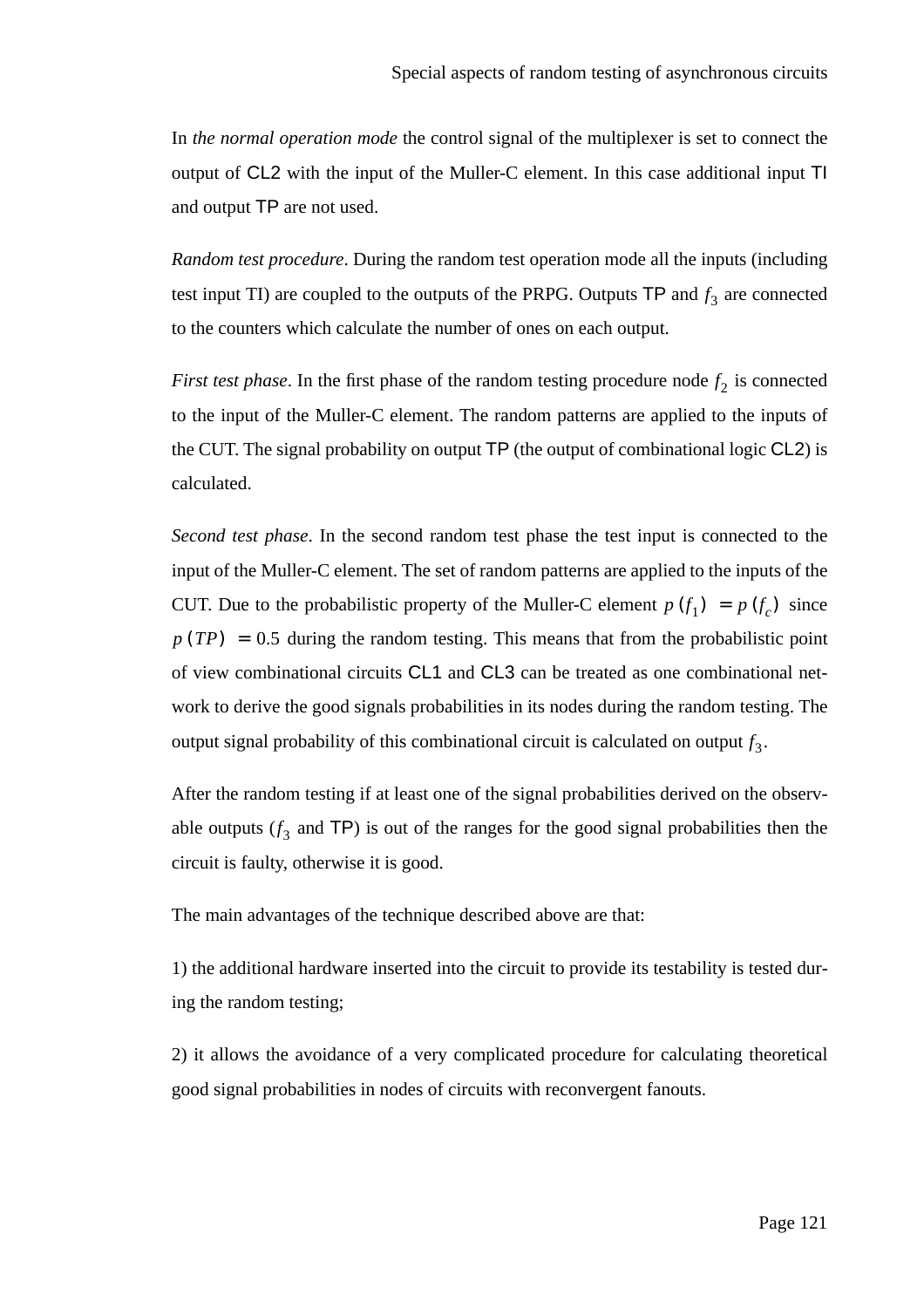In the case of the asynchronous circuit shown in Figure 8.3 the reconvergent fanouts are formed by primary inputs  $PI_2$ , nodes  $f_1, f_2$  and the output of the Muller-C element. The technique for designing asynchronous logic circuits for random pattern testability can be generalised for any number of Muller-C elements. The major disadvantage of this approach is that the extra hardware inserted into the circuit incurs additional delays which must be taken into account during the design process.

## **8.3 Generating patterns for the pseudo-random testing of micropipelines and asynchronous control circuits**

It was mentioned above that single stuck-at faults in some types of asynchronous circuits (see Figure 8.2) can be tested by two patterns to be applied sequentially. In addition, single stuck-at-pass faults of micropipelines can be detected by pairs of tests. This property requires an answer to the question: "Is it possible to design the structure of a PRPG which can generate multi-bit pseudo-random sequences with all possible combinations of two multi-bit vectors in them?"

It appears that the pseudo-random generator used for the exhaustive testing of digital circuits (see Figure 3.4) is able to produce the pseudo-random sequences which have this property. Figure 8.4 shows the structure of a generator which includes the LSFR with a period of  $2^N$  clocks. Only even or odd outputs of the LFSR must be used as the outputs of the generator.

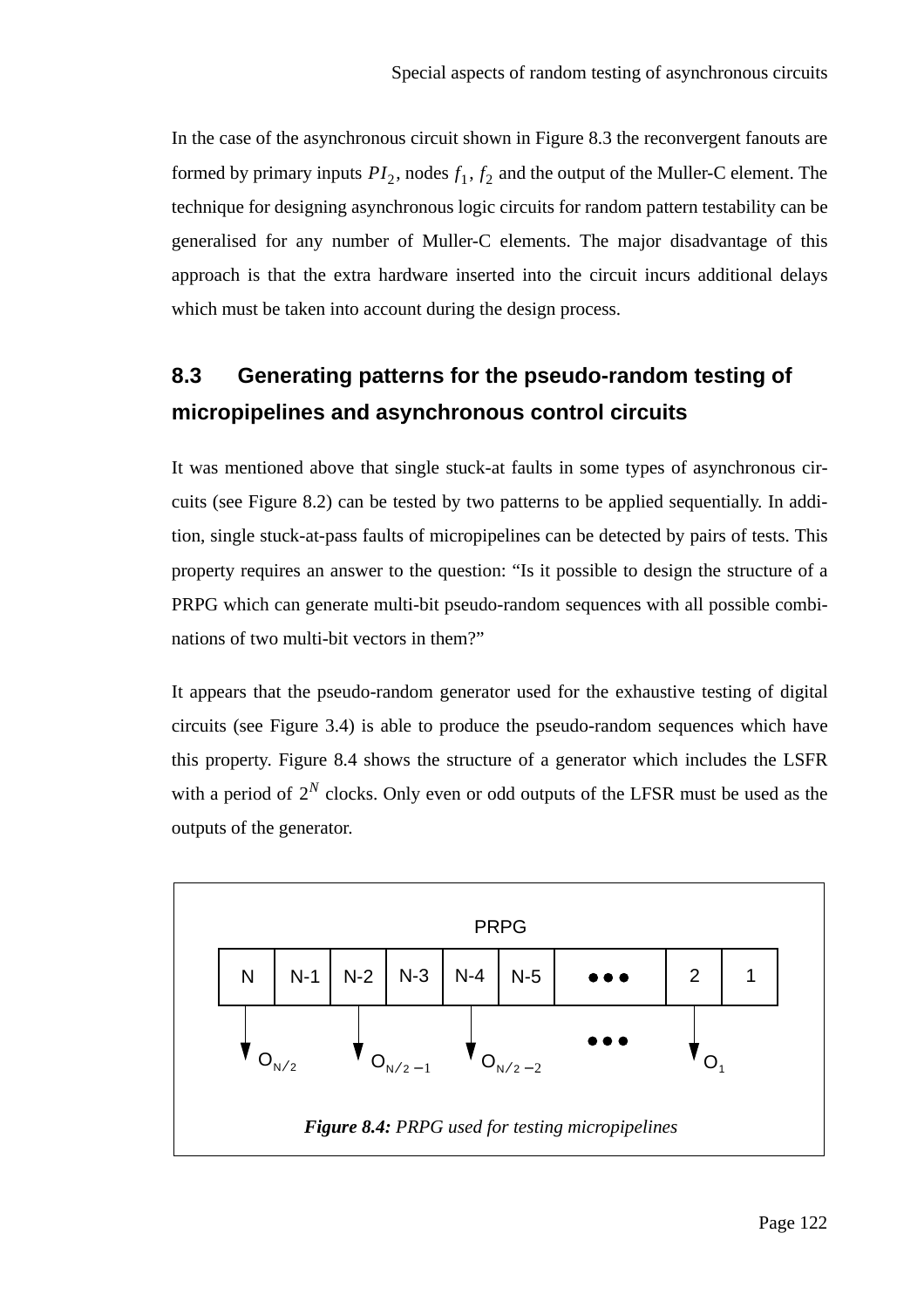| State            | $ Q_4 $        | $ Q_3 $          | $ Q_2 $          | $Q_1$            | $O_2$            | $O_1$            | State | $ Q_4 $          | $Q_3$            | $\mathcal{Q}_2$  | $Q_1$            | $O_2$          | O <sub>1</sub>   |
|------------------|----------------|------------------|------------------|------------------|------------------|------------------|-------|------------------|------------------|------------------|------------------|----------------|------------------|
| $\boldsymbol{0}$ | $\overline{0}$ | $\overline{0}$   | $\boldsymbol{0}$ | $\boldsymbol{0}$ | $\boldsymbol{0}$ | $\boldsymbol{0}$ | 9     | $\mathbf{1}$     | $\mathbf{1}$     | $\overline{0}$   | $\mathbf{1}$     | 1              | $\boldsymbol{0}$ |
| $\mathbf{1}$     | 1              | $\boldsymbol{0}$ | $\overline{0}$   | $\overline{0}$   | $\mathbf{1}$     | $\theta$         | 10    | $\overline{0}$   | $\mathbf{1}$     | $\mathbf{1}$     | $\boldsymbol{0}$ | $\overline{0}$ | 1                |
| 2                | 1              | 1                | $\overline{0}$   | $\boldsymbol{0}$ | 1                | $\boldsymbol{0}$ | 11    | $\boldsymbol{0}$ | $\boldsymbol{0}$ | $\mathbf{1}$     | $\mathbf{1}$     | $\theta$       | 1                |
| 3                | 1              | 1                | 1                | $\boldsymbol{0}$ | 1                | 1                | 12    | $\mathbf{1}$     | $\boldsymbol{0}$ | $\overline{0}$   | 1                | 1              | $\boldsymbol{0}$ |
| $\overline{4}$   | $\mathbf{1}$   | $\mathbf{1}$     | 1                | 1                | 1                | 1                | 13    | $\overline{0}$   | $\mathbf{1}$     | $\overline{0}$   | $\boldsymbol{0}$ | $\overline{0}$ | $\boldsymbol{0}$ |
| 5                | $\theta$       | $\mathbf{1}$     | 1                | 1                | $\overline{0}$   | 1                | 14    | $\overline{0}$   | $\overline{0}$   | $\mathbf{1}$     | $\overline{0}$   | $\overline{0}$ | 1                |
| 6                | $\mathbf{1}$   | $\theta$         | 1                | $\mathbf{1}$     | 1                | 1                | 15    | $\overline{0}$   | $\boldsymbol{0}$ | $\overline{0}$   | 1                | $\overline{0}$ | $\boldsymbol{0}$ |
| 7                | $\overline{0}$ | $\mathbf{1}$     | $\overline{0}$   | $\mathbf{1}$     | $\overline{0}$   | $\theta$         | 16    | $\overline{0}$   | $\boldsymbol{0}$ | $\boldsymbol{0}$ | $\boldsymbol{0}$ | $\overline{0}$ | $\boldsymbol{0}$ |
| 8                | 1              | $\overline{0}$   | $\mathbf{1}$     | $\overline{0}$   | 1                | 1                | 17    | 1                | $\boldsymbol{0}$ | $\boldsymbol{0}$ | $\overline{0}$   | 1              | $\overline{0}$   |

*Table 8.2: State sequence for the two-bit PRPG*

The multi-bit pseudo-random sequence generated on the outputs of this PRPG has the property that during the period of the LFSR it is possible to find all  $2^N$  combinations of two (*N*/2)-bit vectors inside the sequence.

Table 8.2 contains the states of the 4-bit LFSR and the outputs of the PRPG shown in Figure 8.4 for 18 clocks. The PRPG uses the fourth and the second outputs of the LFSR for generating a two-bit pseudo-random sequence (columns headed as  $O_1$  and  $O_2$ ). The 4-bit LFSR starts to generate pseudo-random patterns from zero state. During the period of the 4-bit LFSR (16 clocks) all the combinations of 2-bit vectors are generated inside this sequence. For instance, the combinations: 00 00, 00 01, 00 10 and 00 11 can be found easily in the output sequence. This is true for any other combinations of two 2-bit vectors in which 01, 10 or 11 takes first place.

Thus, pseudo-random patterns generated by the proposed PRPG can be used effectively for detecting all kinds of single stuck-at faults in micropipelines and asynchronous control circuits without feedback. It should be noted that the micropipeline is tested exhaustively since besides the generation of all possible binary vectors for the exhaustive testing of the logic blocks of the micropipeline all the combinations of two (*N*/2)-bit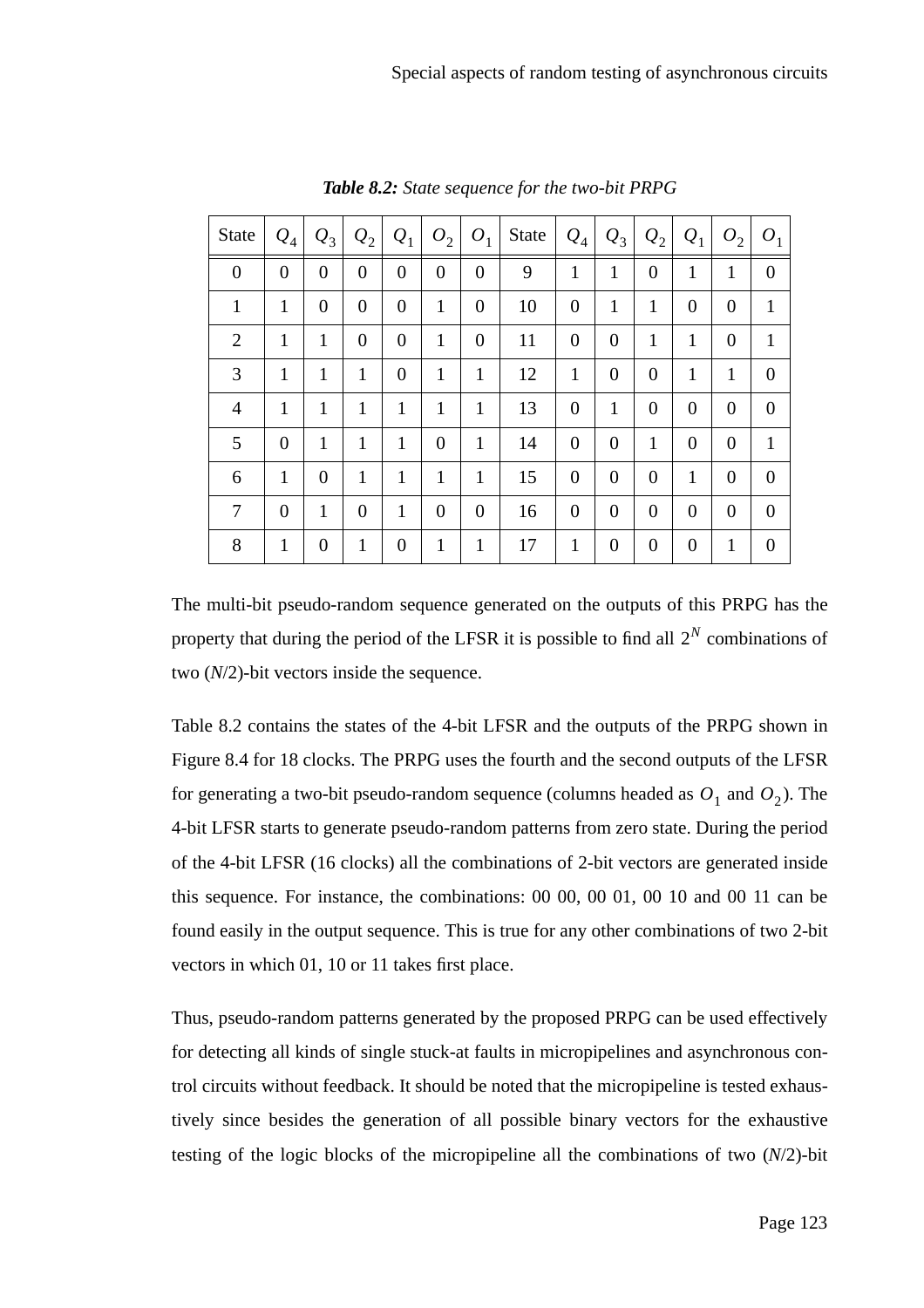vectors are produced by the generator for the detection of all single stuck-at-pass faults in the latches.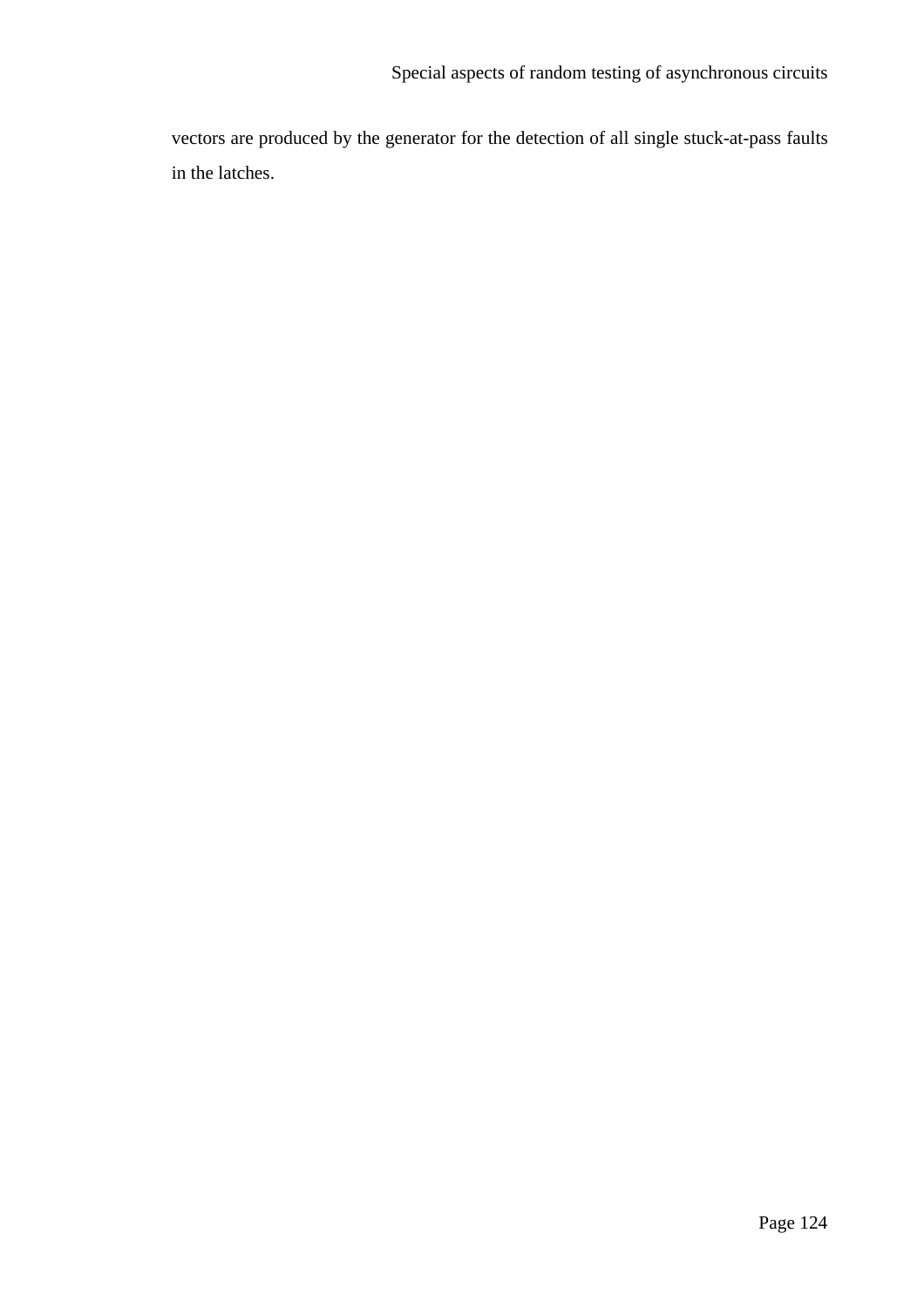## **Chapter 9 : Conclusions and further work**

### **9.1 Conclusions**

Asynchronous VLSI design is becoming a subject of intensive research because of the possibility of achieving higher performance and lower power consumption on the asynchronous chip in comparison with its synchronous equivalent. More accurately, synchronous design is a special case representing a single point in a multi-dimensional asynchronous world. There are several approaches to the design of asynchronous digital circuits. The bounded-delay model is the most attractive approach since it allows for the design of complex asynchronous networks by using fundamental principles for designing digital circuits and a pipelined approach.

The micropipelined approach used by the AMULET group in the design of an asynchronous version of ARM6 is based on a convention where the data is encoded normally but is bundled together with control signals called "request" and "acknowledge". Once designed it is necessary to ensure that a physical implementation of such a microprocessor will work correctly. This can be achieved by applying a set of test patterns to its inputs and observing the responses on the outputs. The asynchronous implementation of ARM6 is more complicated than the synchronous one which aggravates the test problems significantly.

As was shown, the major difficulties in testing both synchronous and asynchronous VLSI circuits are similar. The general fault models which can be used for representing fault effects in asynchronous VLSI designs are stuck-at faults, bridging faults, stuckopen faults and delay faults. Each kind of fault manifests itself differently in asynchronous networks than in synchronous circuits and this requires a more detailed analysis to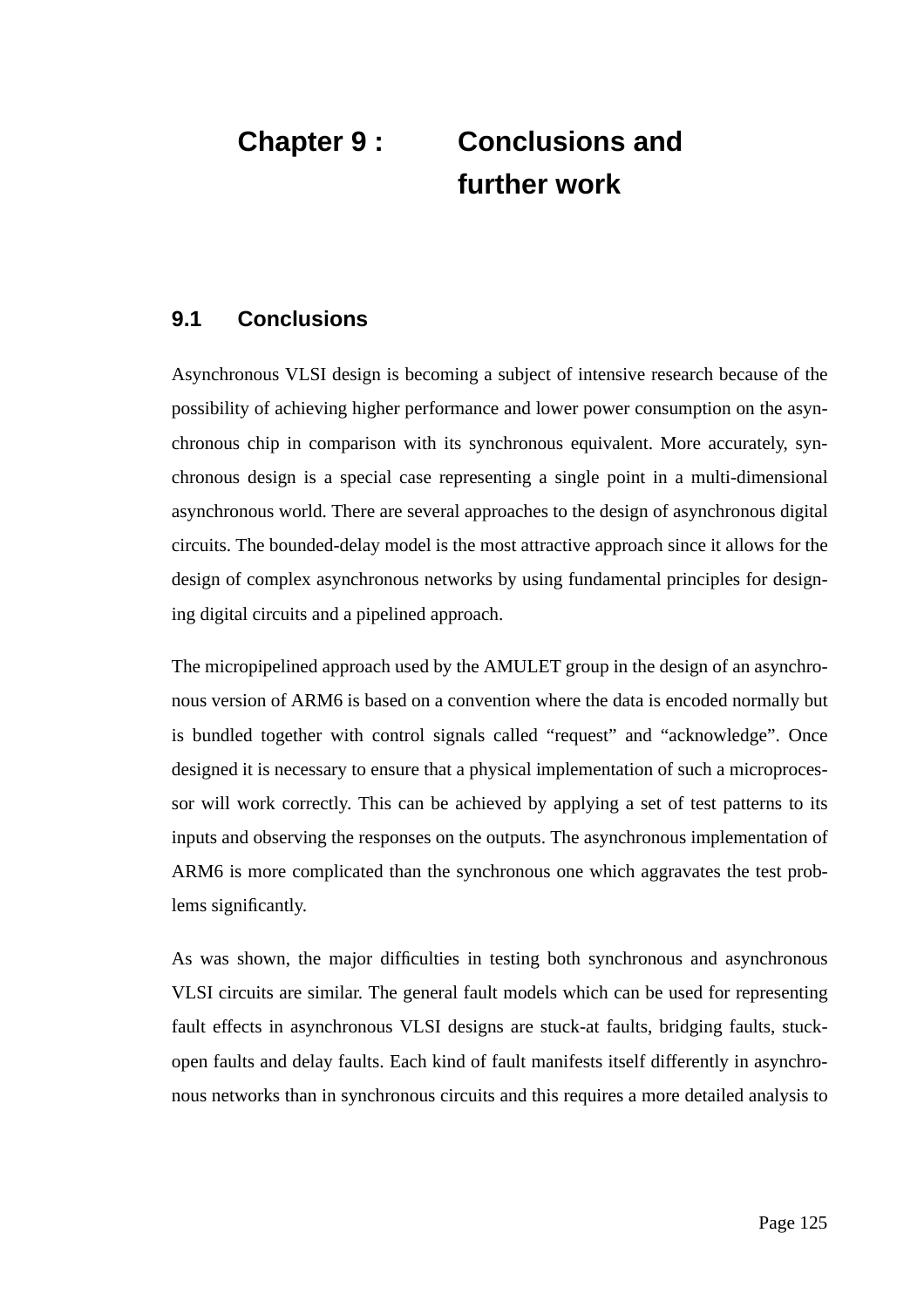be done in order to derive effective test vectors. In bounded-delay asynchronous designs, delay faults are the source of the most difficult test problems to be solved.

Random (pseudo-random) testing is becoming a viable alternative to deterministic test generation methods for the following reasons:

- the test sequence applied to the inputs of the VLSI circuit does not depend on its specification and can be used for all the circuits to be tested;
- pseudo-random pattern generators are simple and can be used successfully in asynchronous built-in self-test structures.

The majority of DFT methods have been developed to ease the generation and application of test vectors to synchronous circuits. Three groups of DFT techniques can be distinguished: ad hoc strategies, structured approaches and built-in self-test techniques. The most popular DFT methods allow for the separation of the combinational part of the circuit from the memory elements during the test. A particular DFT method can solve a subset of the test problems concerned with the circuit to be tested. The advantages of DFT methods for VLSI circuits cannot be achieved without a cost measured usually in terms of silicon overhead, performance degradation and reduction in reliability.

Testing asynchronous VLSI circuits is a difficult problem mainly because of the different approaches to designing these kinds of networks whereas the majority of test generation methods have been devised for testing synchronous circuits. Analysis of work in the field of testing asynchronous VLSI circuits shows that there are two main directions to solve this problem:

- adapting existing test generation techniques for testing synchronous VLSI circuits to test asynchronous ones;
- deriving new test generation approaches to testing asynchronous VLSI circuits.

Recent results in the testing of micropipelines show that the test procedure of such asynchronous designs must include the testing of both the control part and the data paths of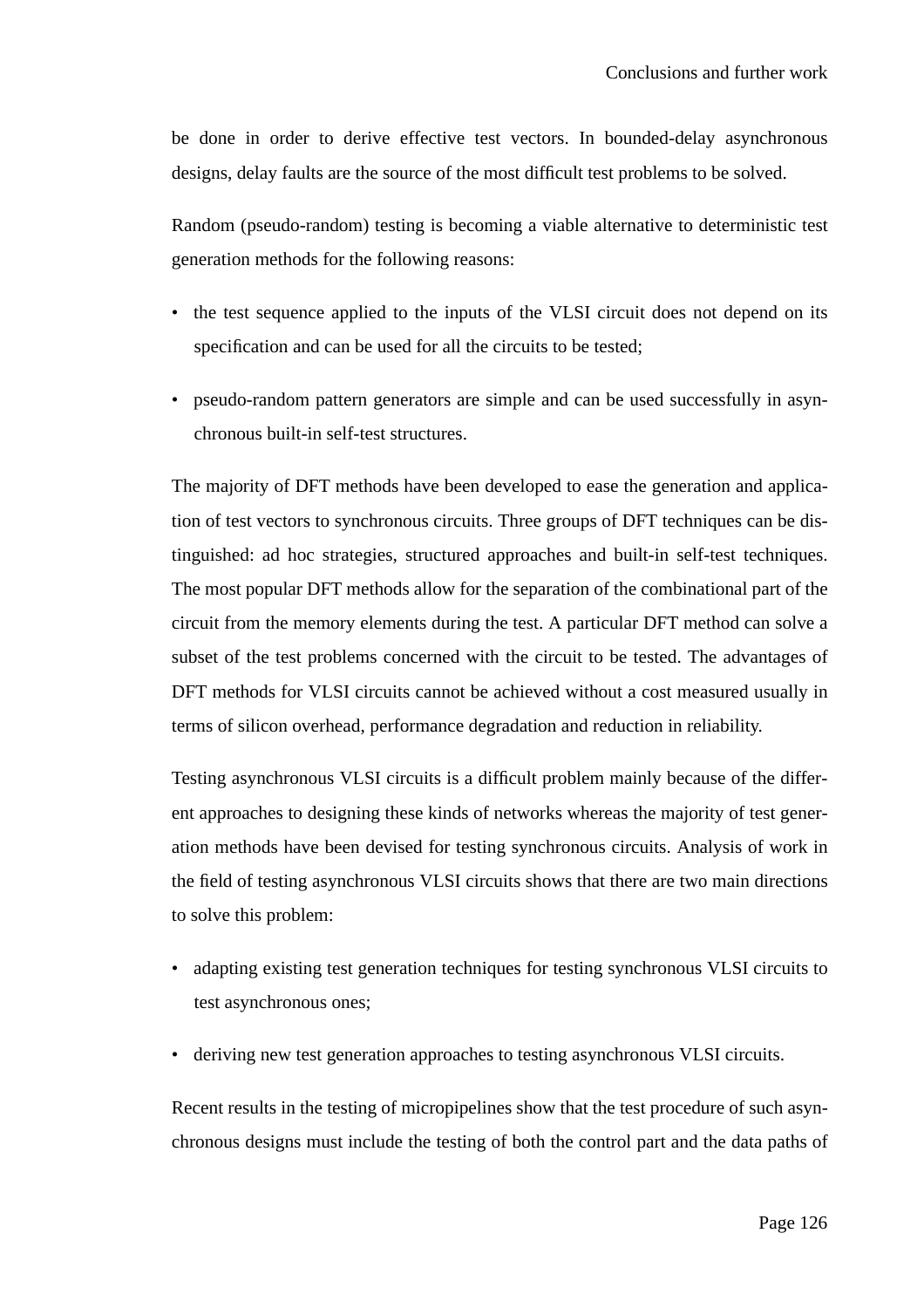the micropipeline under test. It was proved that single stuck-at faults in the control circuits of the micropipeline are tested during the normal operation mode whereas two test patterns are required to detect those faults in the data paths of the micropipeline.

An asynchronous random testing interface has been described in this thesis. It includes an asynchronous pseudo-random pattern generator and an asynchronous parallel signature analyser. The correctness of the structures proposed has been checked using standard CAD tools for simulating hardware designs. A program model of the universal pseudo-random pattern generator has been developed. This generator can produce multibit pseudo-random sequences without the obvious shift operation, and can also produce weighted pseudo-random test patterns.

In this thesis, mathematical expressions have been derived for predicting test lengths for the random pattern testing of micropipelines by using equiprobable and weighted test patterns. It was shown that to estimate the lower bound for the test length using equiprobable random test patterns it is possible: 1) to use the assumption that appearances of all test patterns are mutually exclusive events and 2) to exploit the Poisson approximation for calculating the probabilities of these events. It was proved that to evaluate more exactly the lower bound for the test length for random testing a combinational network by means of weighted test patterns it is sufficient to take into account the probability of the rarest test pattern,  $p_{min}$ , and the number of test patterns whose appearance probabilities belong to the range  $[p_{min}; 2p_{min}]$ . The theoretical results have been confirmed by simulation.

The probabilistic properties of the *n*-input Muller-C element have been investigated. It was proved that from the probabilistic point of view:

- stuck-at-1 (stuck-at-0) faults on *k* inputs of the *n*-input Muller-C element ( $1 \le k \le n$ ) are equivalent to a stuck-at-1 (stuck-at-0) fault on its output;
- if (*n-*1) input signals of the *n*-input Muller-C element are equiprobable and independent then the Muller-C element can be considered as a line which connects its other input and the output.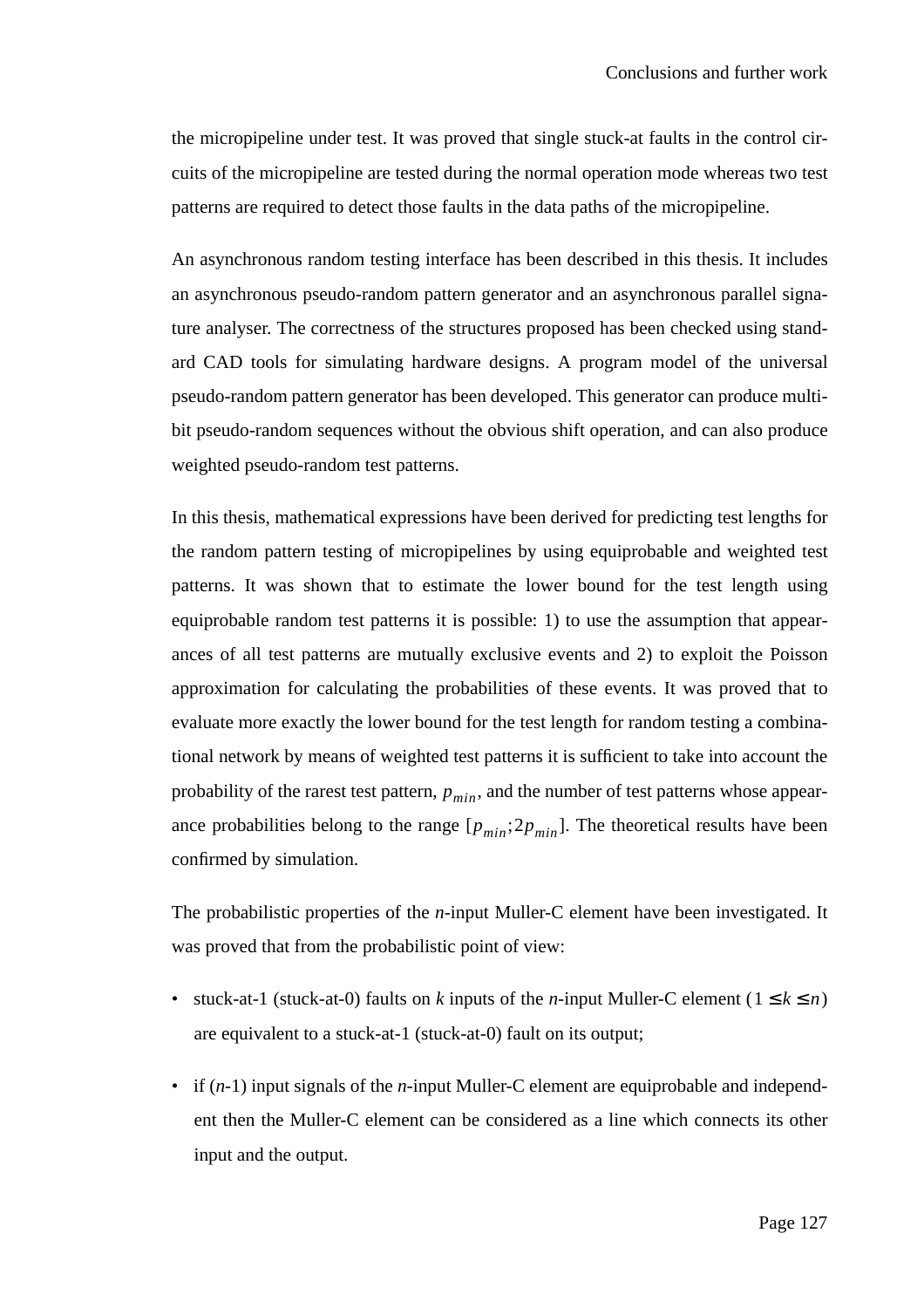It was shown that the optimal random test procedure for the testing of the *n*-input Muller-C element is random testing by using equiprobable input signals. Using the probabilistic properties of the Muller-C element and multiplexers incorporated into the circuit a certain class of asynchronous networks can be designed for random pattern testability.

It was shown how it is possible to produce pseudo-random patterns to test micropipelines exhaustively. The LFSR generating all possible binary vectors is used as a source of test patterns. To provide the pseudo-exhaustive testing of the micropipeline it is necessary to use only even (odd) outputs of such an LFSR.

#### **9.2 Future work**

The work presented in this thesis will provide a basis for my future research. I intend to continue my work in the field of the random testing of bounded-delay asynchronous circuits. The main directions of my future research are the following:

- investigating fault effects and elaborating more accurate fault models which may be different from the classical fault models but must reflect the appropriate technological properties of asynchronous VLSI circuits;
- investigating the behaviour of real asynchronous VLSI circuits (the circuits designed by the AMULET research group) to be tested by equiprobable and weighted random (pseudo-random) patterns;
- working out techniques for the effective testing of delay faults in the data paths and control circuits of micropipelines;
- developing techniques for estimating the degree of random pattern testability of asynchronous VLSI circuits;
- research on asynchronous VLSI designs for random pattern testability in a scan environment;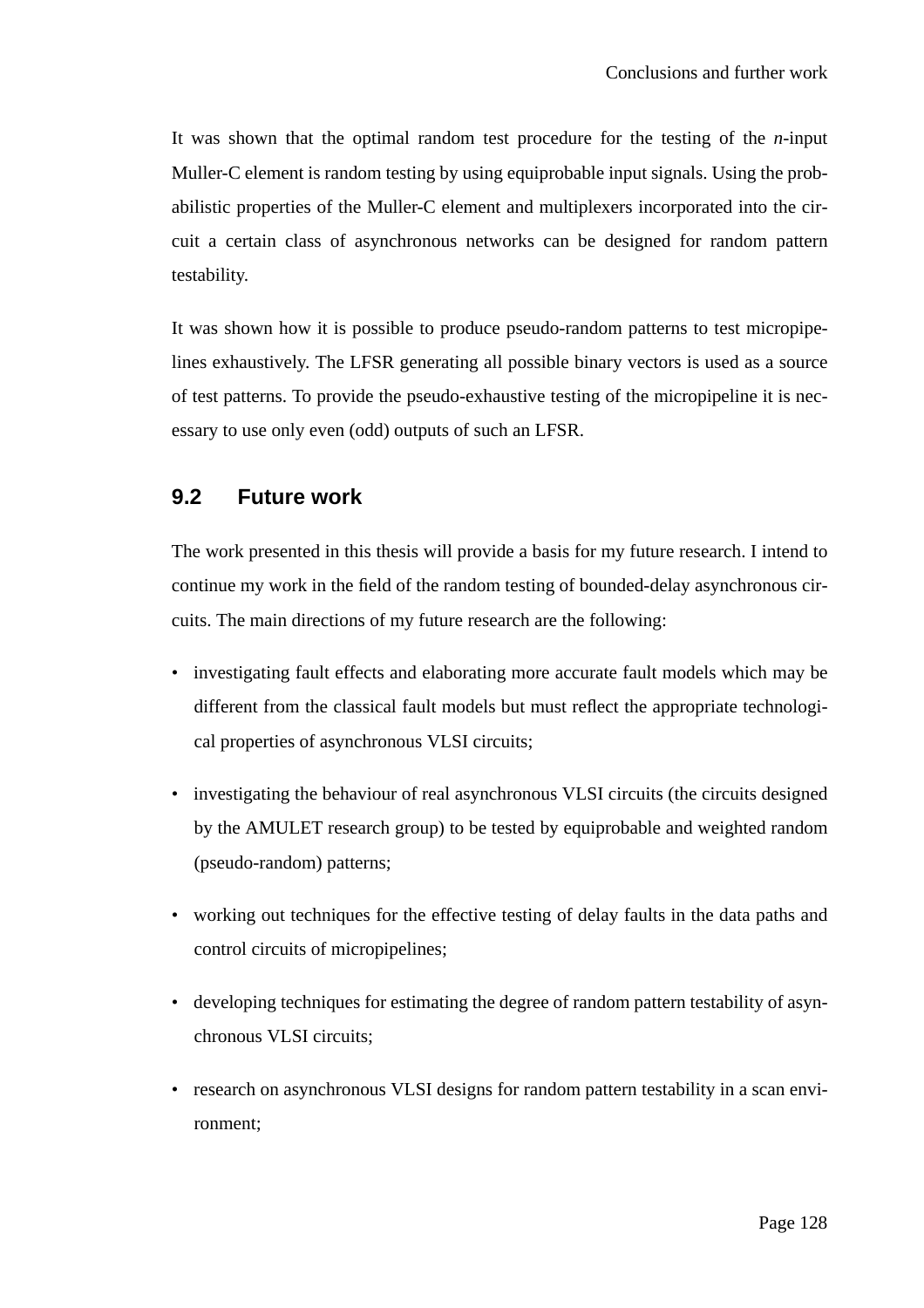- developing asynchronous built-in self-test VLSI structures;
- designing a real chip for random pattern testability and estimating its characteristics in terms of hardware redundancy, performance and reliability.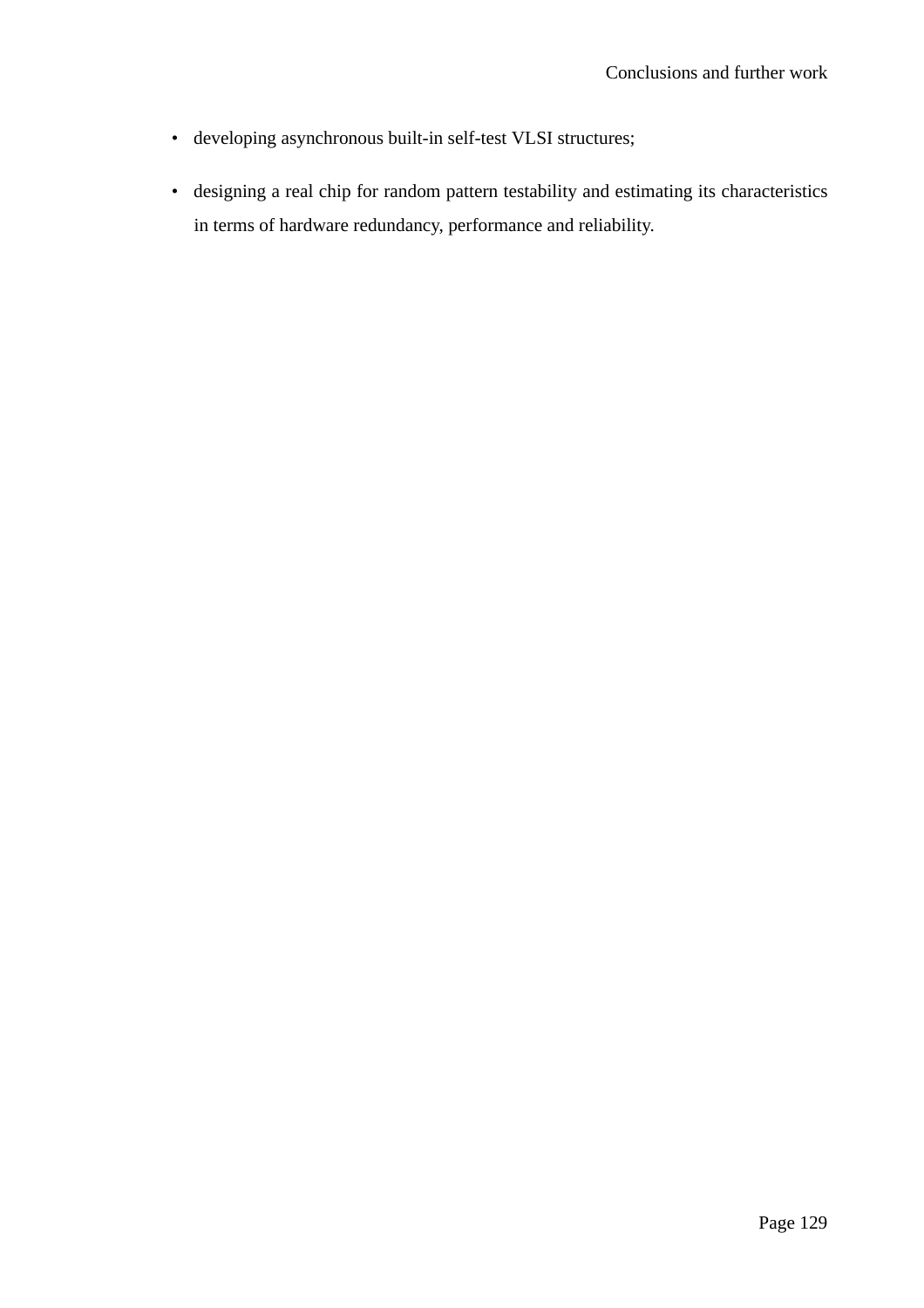# **Appendix A : Asynchronous 4-bit PRPG**

### **A.1 Schematic of the generator**

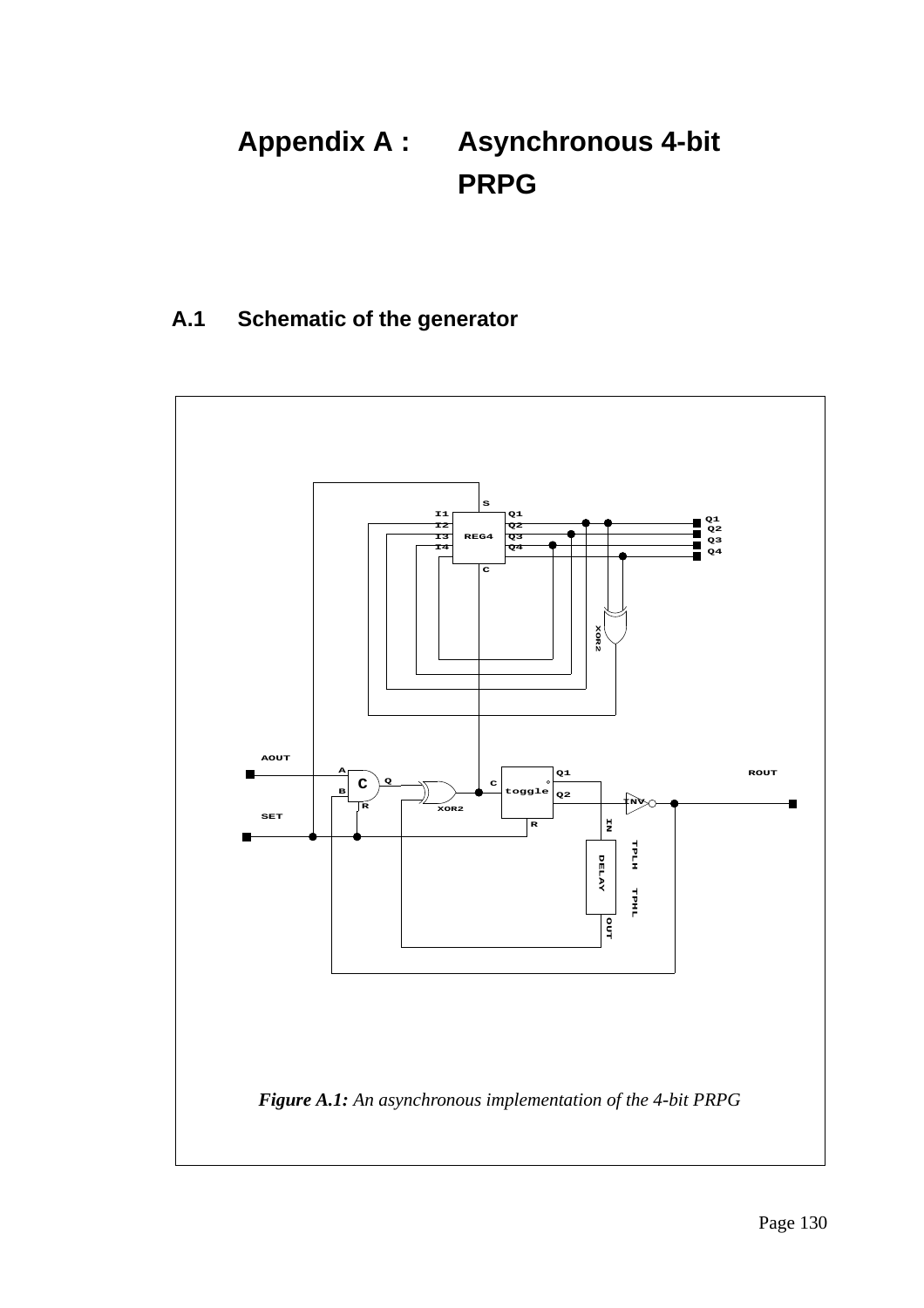

## **A.2 The register of the generator**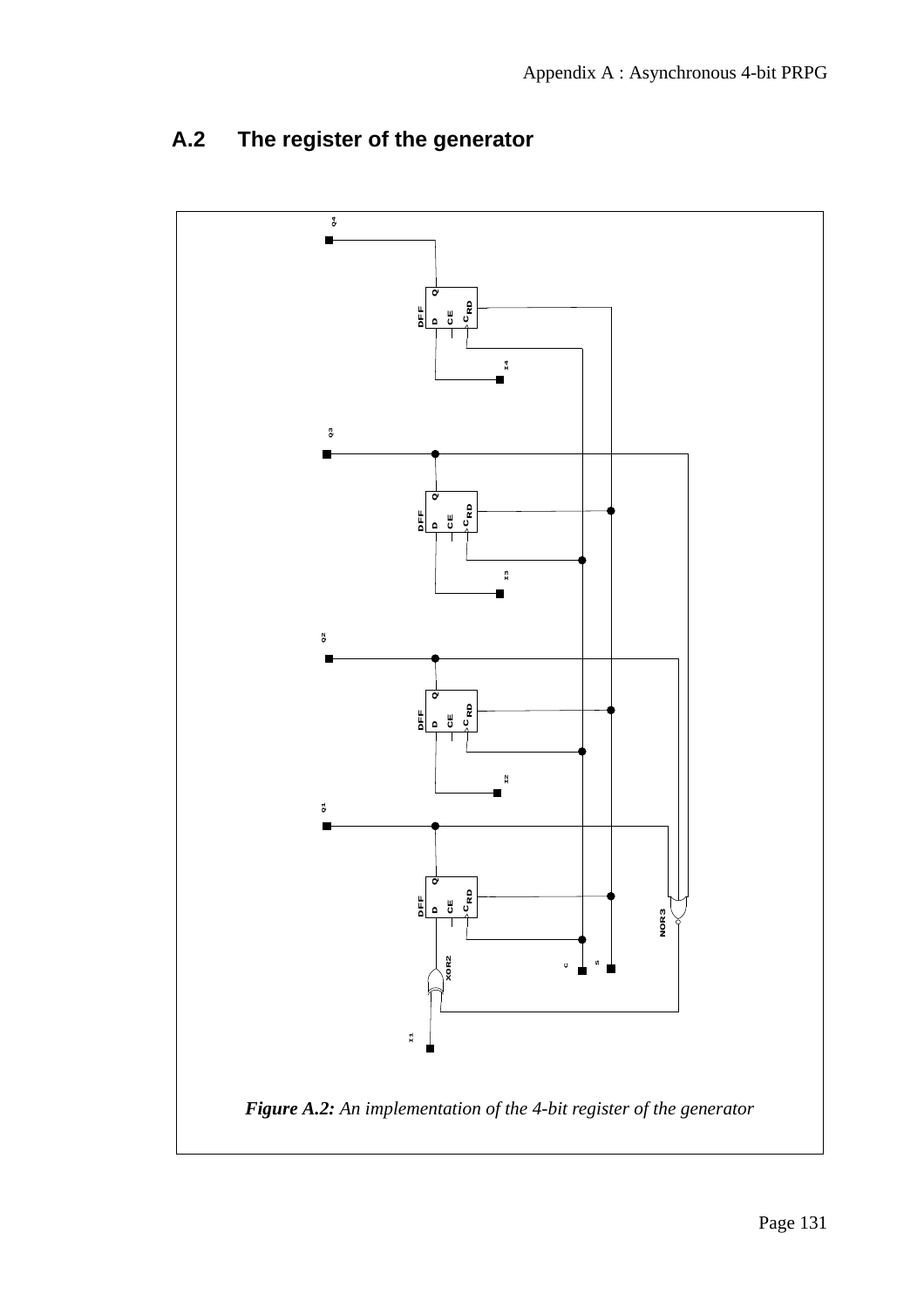## **A.3 Simulation results**

**SET**

**ROUT**

**Q1**

**Q2 Q3**

**Q4**

**AOUT**

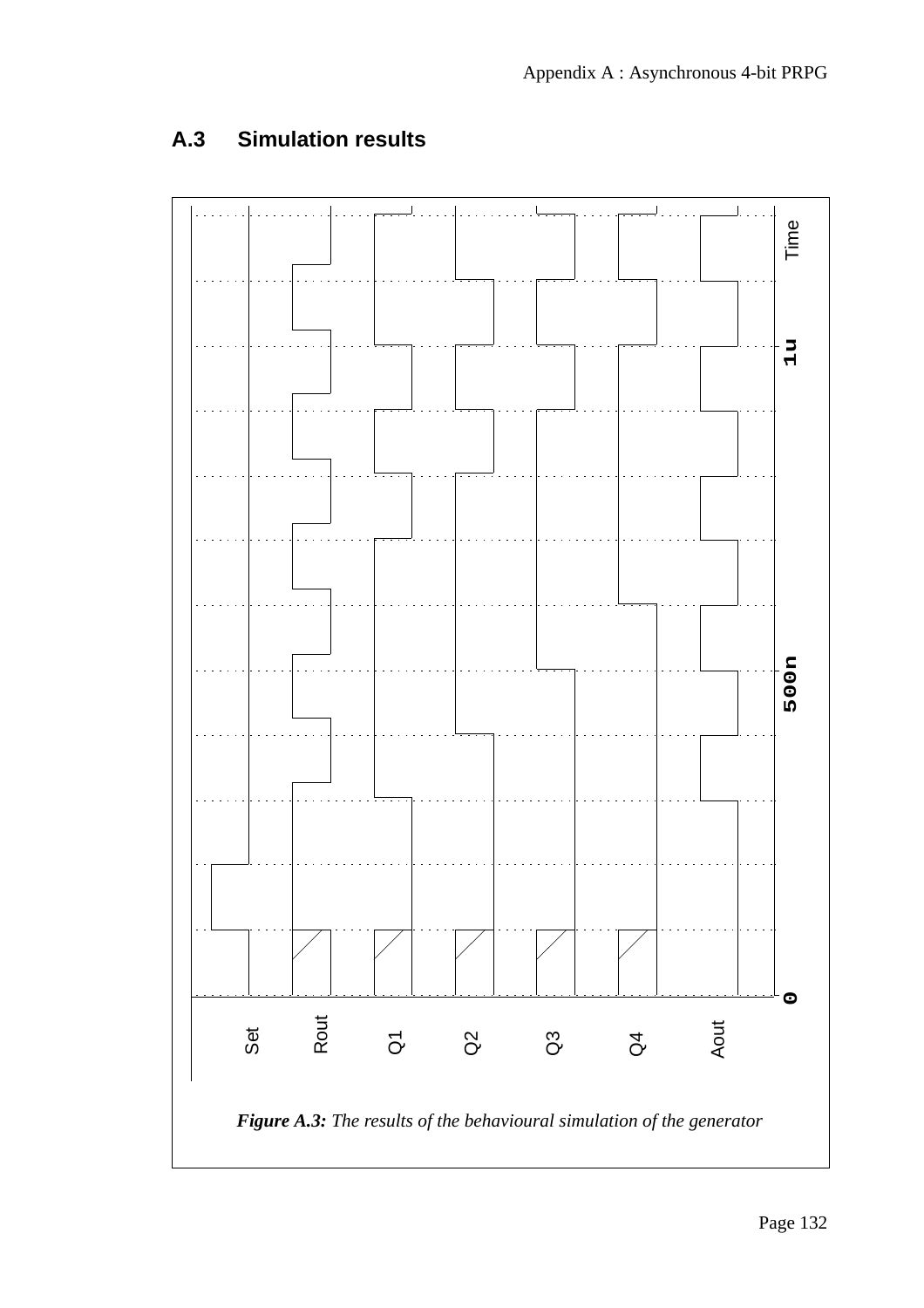# **Appendix B : Asynchronous 4-bit parallel signature analyser**

### **B.1 Schematic of the signature analyser**

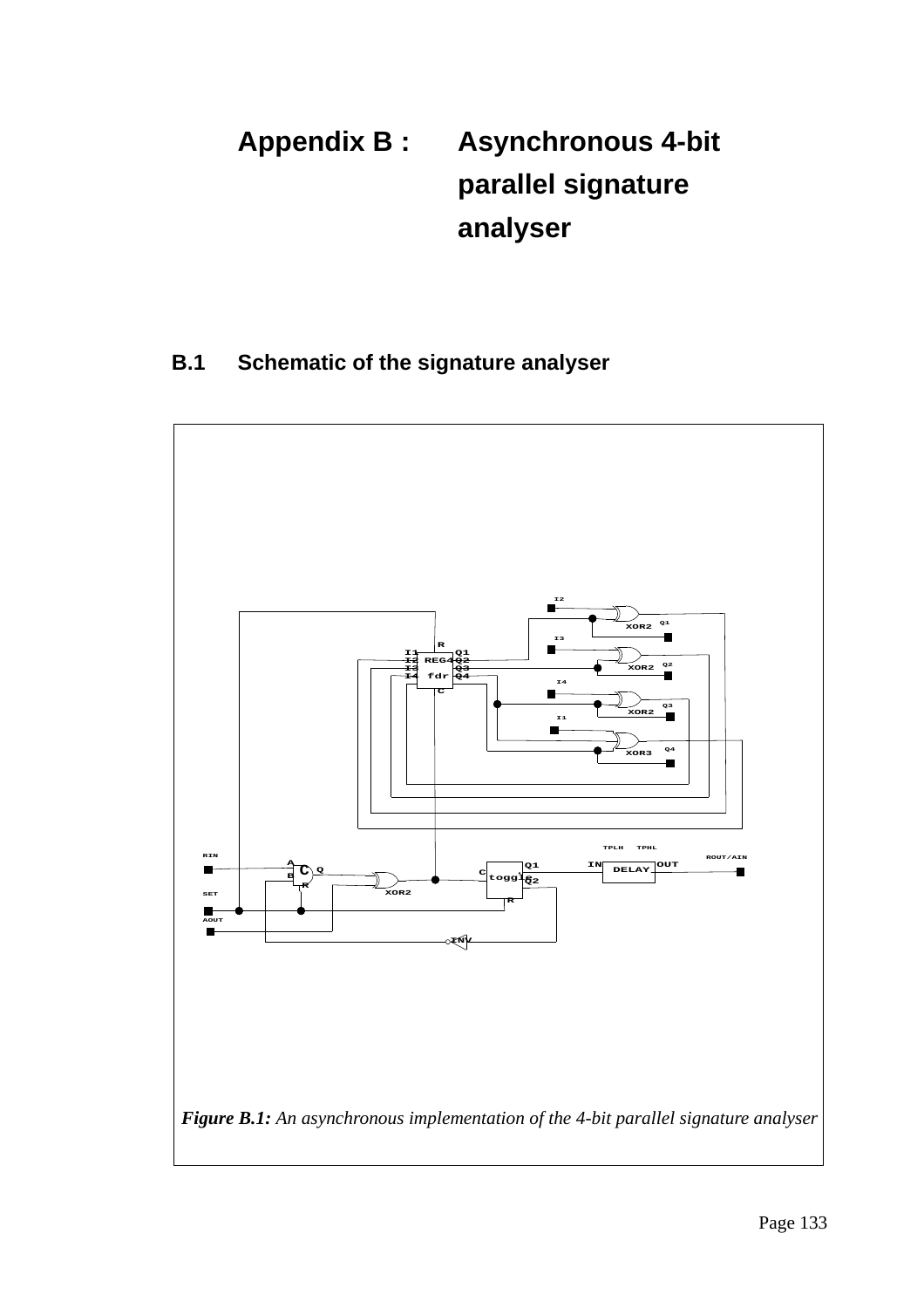

## **B.2 The register of the signature analyser**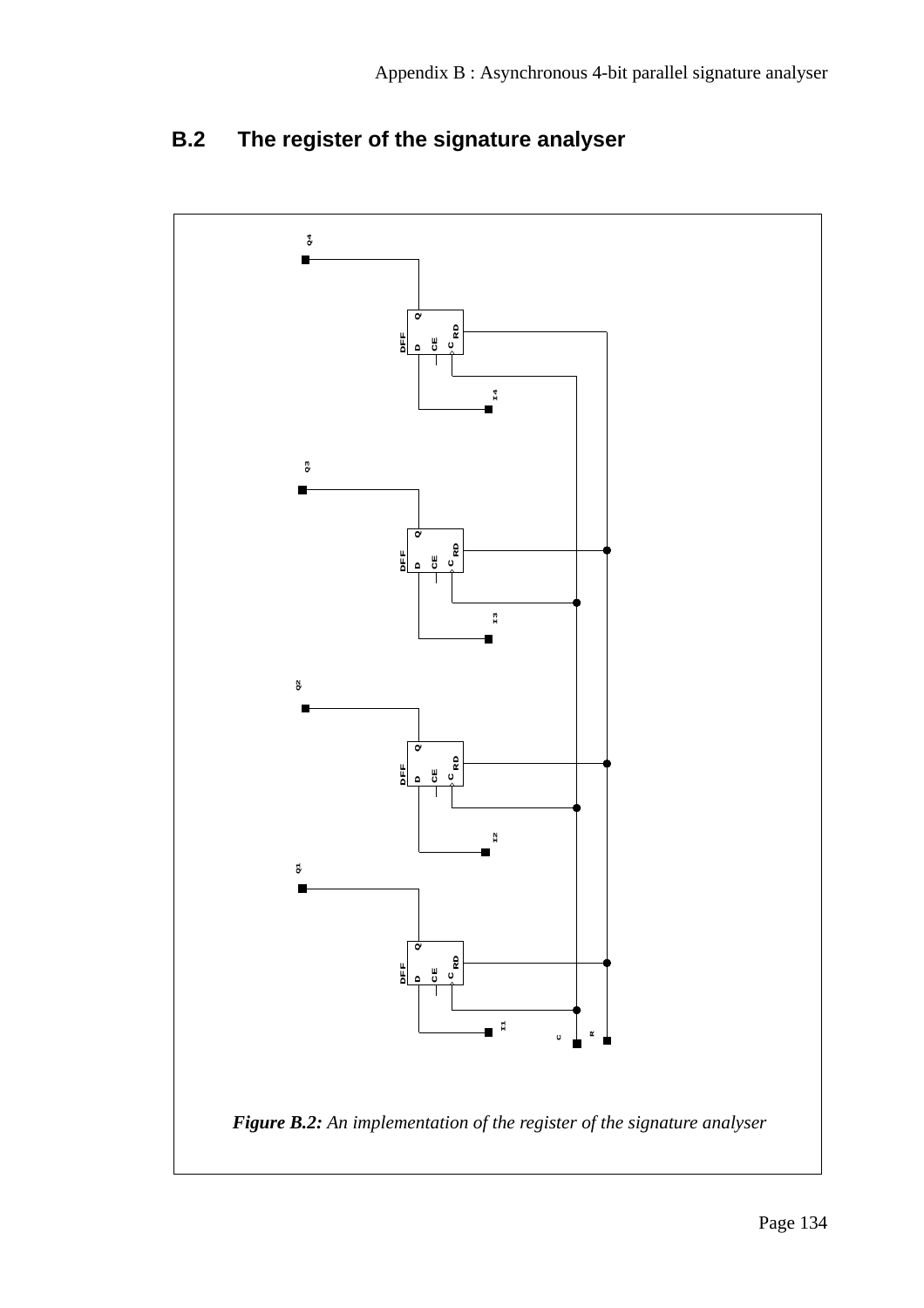### **B.3 Simulation results**

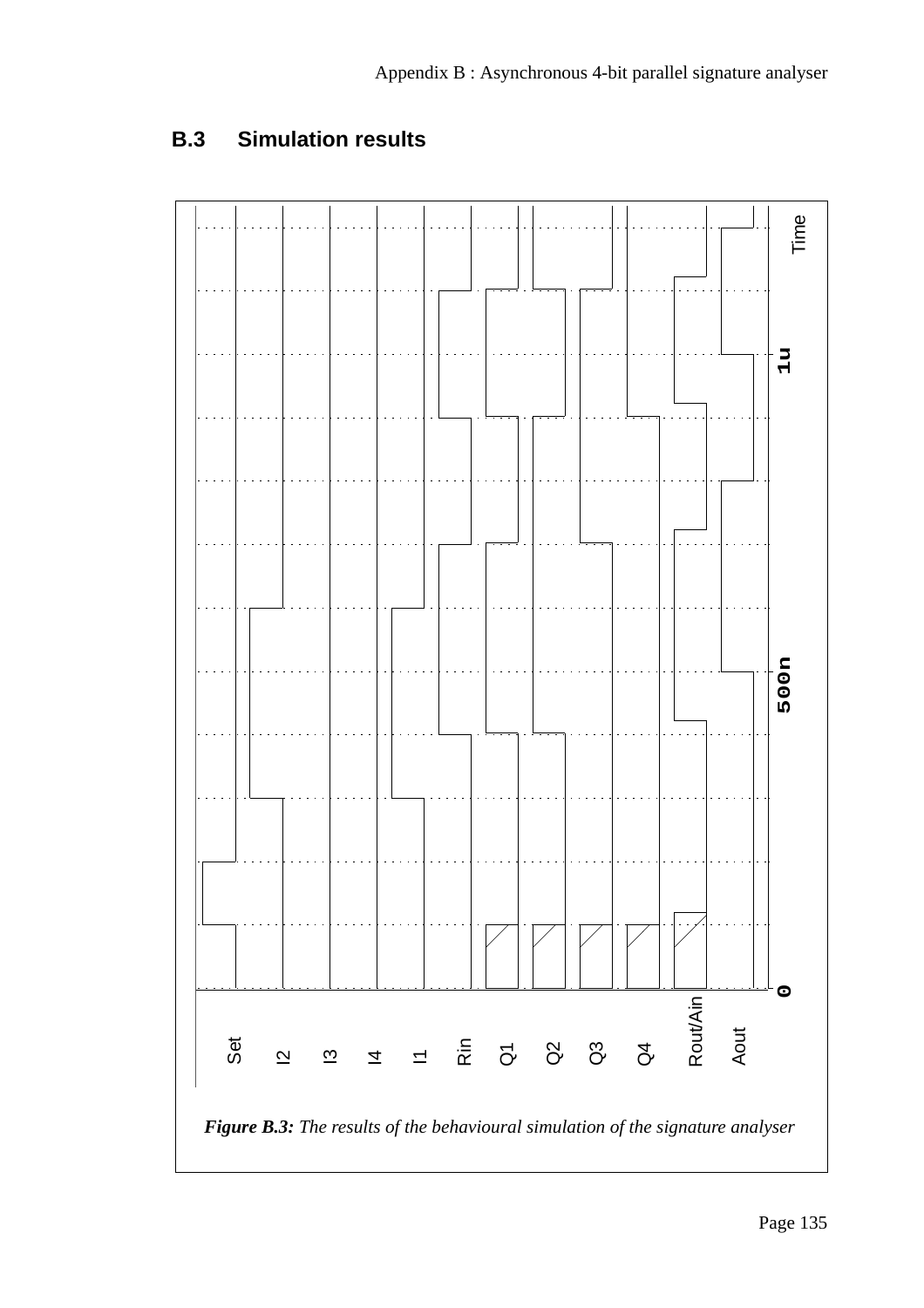## **References**

- [1] Russell G. Computer aided tools for VLSI system design. Peter Peregrinus Ltd., 1987.
- [2] Mead C., Conway L. Introduction to VLSI systems. Addison-Wesley Publishing Company, 1980.
- [3] Sutherland I.E. Micropipelines. Communications of the ACM, Vol.32, no.6, June, 1989, 720-738.
- [4] Gopalakrishnan G., Jain P. Some recent asynchronous system design methodologies. Technical Report UU-CS-TR-90-016, University of Utah, October, 1990.
- [5] Furber S. B., Day P., Garside J. D., Paver N. C., Woods J.V. A micropipelined ARM. Proceedings of of the IFIP TCWG 5th International Conference on VLSI, Grenoble, France, 6-10 September 1993, pp. 5.4.1-5.4.10.
- [6] Martin A. J., Burns S. M., Lee T. K., Borkovic D., Hazewindus P. J. Design of an asynchronous microprocessor. Advanced Research in VLSI 1989: Proceedings of the Decennial Caltech Conference on VLSI, ed. C. L. Seitz, MIT Press, 1989, pp. 351-373.
- [7] Garside J. D. A CMOS implementation of an asynchronous ALU. Proceedings of IFIP Working Conference on Asynchronous Design Methodologies / Edited by S. Furber and M. Edwards, Manchester, UK, 31 March - 2 April 1993, 1993, pp. 37-43.
- [8] Rice R. Tutorial: VLSI Support Technologies-Computer-Aided Design, Testing and Packaging. IEEE Computer Society, Los Alamitos, Calif., 1982, pp. 228- 308.
- [9] Russell G., Sayers I. L. Advanced simulation and test methodologies for VLSI design. Van Nostrand Reinhold (International), 1989.
- [10] Roth J. P. Computer Logic, Testing and Verification. Pitman: Digital System Design Series, London, 1980.
- [11] Abramovici M., Breuer M., Fiedman A. D. Digital Systems Testing and Testable Design. Computer Science Press / Freeman, New York, 1990.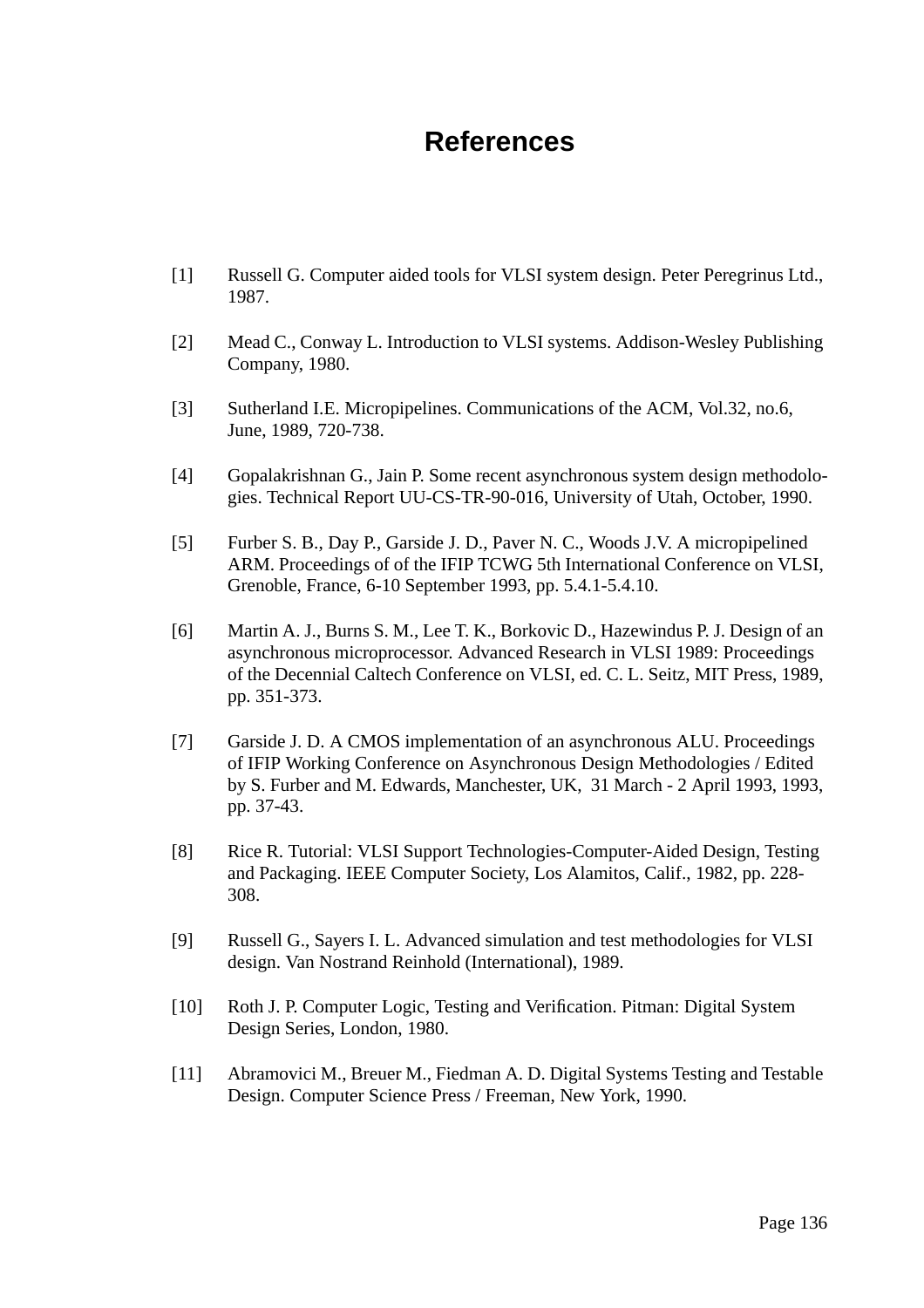- [12] Cheng Kwang-Ting, Agrawal V. D. Unified Methods for VLSI Simulation and Test Generation. Kluwer Academic, Boston, 1989.
- [13] Wilkins B. R. Testing digital circuits : an introduction. Van Nostrand Reinhold (UK), 1986.
- [14] Lala P. K. Fault tolerant and fault testable hardware design. Prentice Hall (International), 1985.
- [15] Abraham J. A., Fuchs W. K. Fault and error models for VLSI. Proceedings of the IEEE, Vol.74, no.5, May, 1986, pp. 639-654.
- [16] Chen H. H., Mathews R. G., Newkirk J. A. Test generation for MOS circuits. 1984 International Test Conference, October, 1984, pp. 70-79.
- [17] Agrawal P., Agrawal V. D., Seth S. C. A new method for generating tests for delay faults in non-scan circuits. Proceedings of the Fifth International Conference on VLSI Design, Bangalore, India, January 1992, pp. 4-11.
- [18] Park E. S., Mercer M. R., Williams T. W. A statistical model for delay-fault testing. IEEE Design and Test of Computers, February, 1989, pp. 45-55.
- [19] Abadir M. S., Reghbati H.K. LSI testing techniques. IEEE Micro, February, 1983, pp. 34-51.
- [20] Muehldorf E. I., Savkar A. D. LSI logic testing an overview. IEEE Transactions on Computers, C-30(1), 1981, pp. 1-17.
- [21] McCluskey E. J. Built-in self test structures. IEEE Design and Test of Computers, 2(2), 1985, pp. 29-36.
- [22] Ibarra O. H., Sahni S. K. Polynomially complete fault detection problems. IEEE Transactions on Computers, C-24(3), 1975, pp. 242-249.
- [23] McCluskey E. J., Bozorgui-Nesbat S. Design for autonomous test. IEEE Transactions on Computers, C-32(2), 1981, pp. 866-875.
- [24] Wagner K.D., Chin C.K., McCluskey C.J. Pseudorandom testing. IEEE Transactions on Computers, C-36(3), 1987, pp. 332-343.
- [25] David R., Thevenod-Fosse P. Random testing of integrated circuits. IEEE Transactions on Instrumentation and Measurement, Vol.IM-30(1), March, 1981, pp. 20-25.
- [26] Hewlett-Packard Ltd. A designer's guide to signature analysis. Application Note 222, 1977.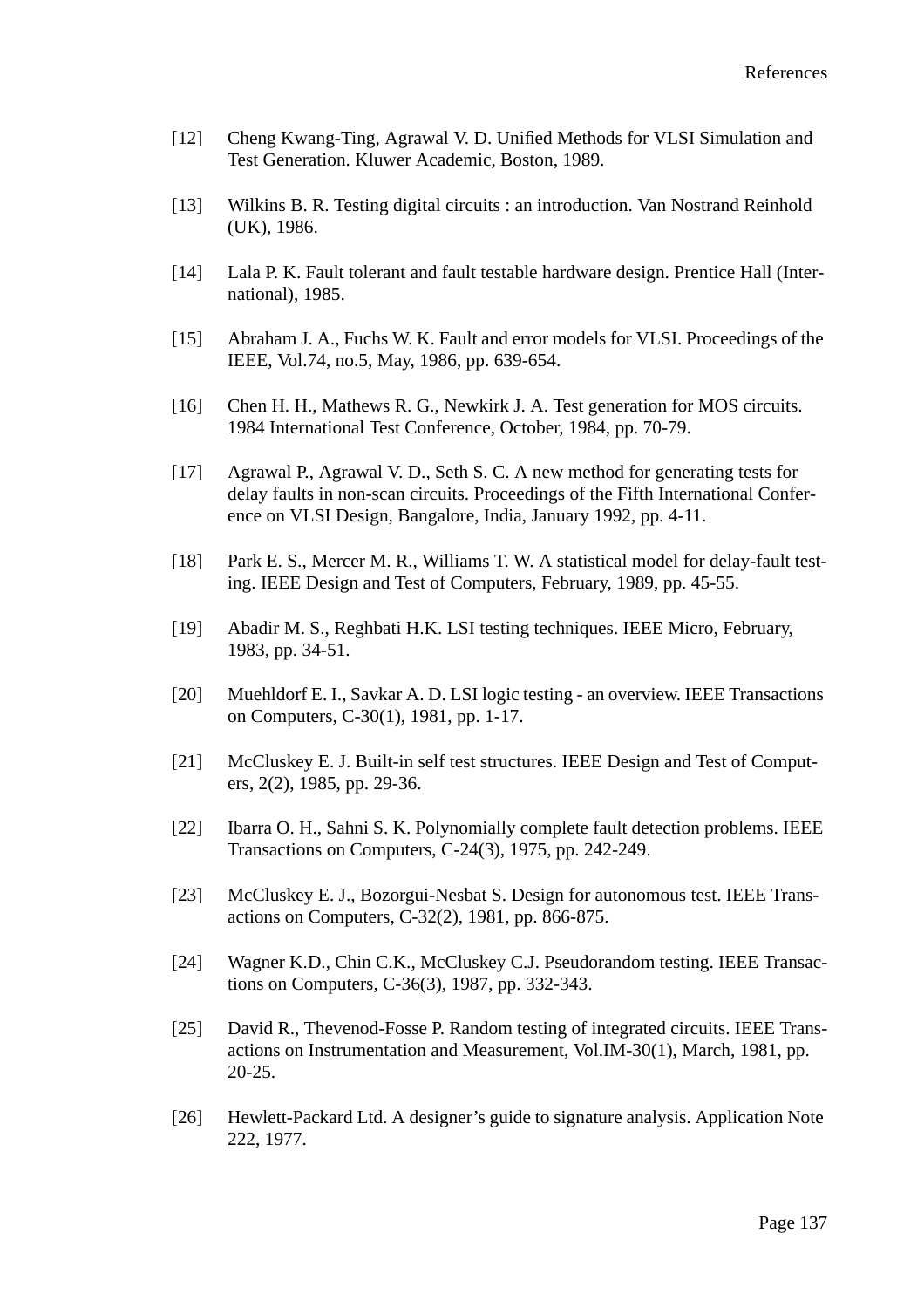- [27] Knuth D. E. The art of computer programming. Vol. 2: Seminumerical Algorithms, Addison-Wesley Publishing Company, Inc., Reading, Mass., 1969.
- [28] McCluskey E. J. Logic design principles: with emphasis on testable semicustom circuits. Prentice-Hall International Editions, 1986.
- [29] Trivedi K.S. Probability and statistics with reliability, queuing and computer science applications. Englewood Cliffs, NJ: Prentice-Hall, 1982.
- [30] Golomb S. W. Shift register sequences. Aegean Park Press, Laguna Hills, Calif., 1982.
- [31] McCluskey E. J. Verification testing a pseudoexhaustive test technique. IEEE Transactions on Computers, C-33(6), 1984, pp. 541-546.
- [32] Bennetts R. G. Design of testable logic circuits. Addison-Wesley Publishing Company, 1984.
- [33] Williams T.W., Parker K. P. Design for testability a survey. Proc. IEEE, Vol.71, 1983, pp. 95-122.
- [34] McCluskey E. J. A survey of design for testability scan techniques. VLSI Design, 5(12), 1984, pp. 38-61.
- [35] Savir J., Ditlow G., Bardell P.H. Random pattern testability. Digest of Papers, 13th International Symposium on Fault Tolerant Computing, June, 1983, pp. 80- 89.
- [36] Le Blanc J. J. LOCST: A built-in self-test technique. IEEE Design and Test, Nov. 1984, pp. 45-52.
- [37] Bardell P. H., McAnney W. H. Self-testing in a multi-chip logic module. International Test Conference, Oct. 1982, IEEE Pub. 82CH1808-5, 1982, pp. 200-204.
- [38] Putzolu G. R., Roth J. P. A heuristic algorithm for the testing of asynchronous circuits. IEEE Transactions on Computers, C-20(6), June 1971, pp. 639-647.
- [39] Chappell S. G. Automatic test generation for asynchronous digital circuits. The Bell System Technical Journal, Vol.53, No.8, October 1974, pp. 1477-1503.
- [40] Heard B. J., Sheshadri R. N., David R. B., Sammuli A. G. Automatic test pattern generation for asynchronous networks. 1984 International Test Conference, October 1984, pp. 63-69.
- [41] Fujieda T., Zenke N. Testing asynchronous devices. 1987 International Test Conference, 1987, pp. 871-875.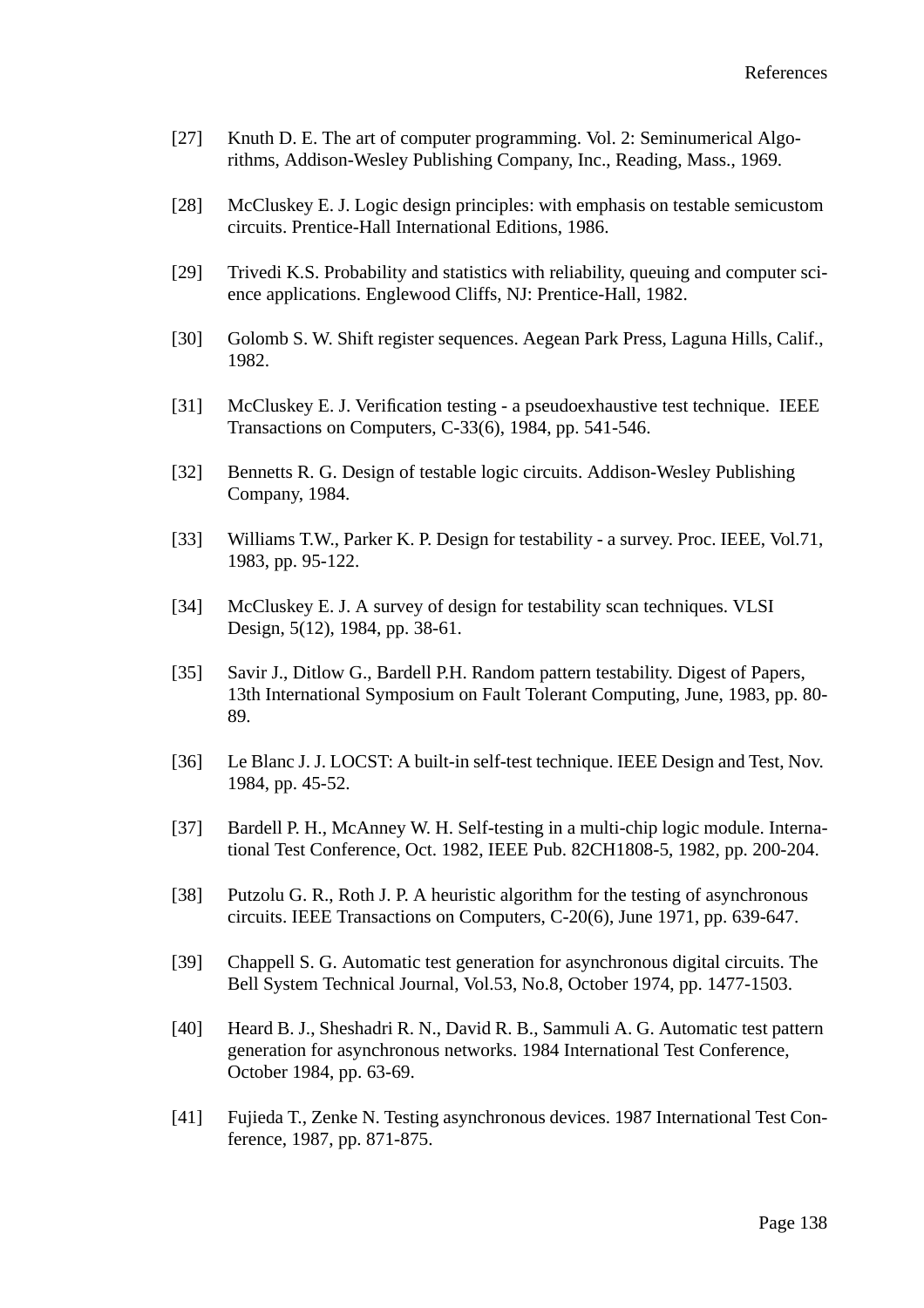- [42] Thorel P., Rainard J. L., Botta A., Chemarin A., Majos J. Implementing boundary-scan and pseudo-random BIST in an asynchronous transfer mode switch. 1991 International Test Conference, 1991, pp. 131-139.
- [43] Bellon C., Velazco R. Taking into account asynchronous signals in functional test of complex circuits. Proceedings of the 21st Design Automation Conference, 1984, pp. 490-496.
- [44] Susskind A. K. A technique for making asynchronous sequential circuits readily testable. 1984 International Test Conference, 1984, pp. 842-846.
- [45] Li T. Design for VLSI asynchronous circuits for testability. Int. J. Electronics, Vol. 64, No. 6, 1988, pp. 859-868.
- [46] Keutzer K., Lavagno L., Sangiovanni-Vincentelli A. Synthesis for testability techniques for asynchronous circuits. International Conference on Computer-Aided Designs, 1991, pp. 326-329.
- [47] Hazewindus P. Testing Delay-Insensitive Circuits. PhD thesis, Caltech-CS-TR-92-14, California Institute of Technology, 1992.
- [48] Roncken M., Saeijs R. Linear test times for delay-insensitive circuits: a compilation strategy. Proceedings of IFIP Working Conference on Asynchronous Design Methodologies / Edited by S. Furber S. and M. Edwards, Manchester, UK, 31 March - 2 April 1993, 1993, pp. 13-27.
- [49] Beerel P.A., Meng T. H.-Y. Semi-modularity and self-diagnostic asynchronous control circuits. Proceedings of the Conference on Advanced Research in VLSI / editor Carlo H. Sequin, MIT Press, Santa Cruz, March 1991, pp. 103-117.
- [50] David I., Ginosar R., Yoeli M. Self-timed is self-diagnostic. Technical Report EE Pub No.758, Department of Electrical Engineeing, Technion, November 1990.
- [51] Pagey S., Sherlekar S., Venkatesh G. Issues in fault modelling and testing of micropipelines, 1994, to appear.
- [52] Benowitz N., Calhoun D. F., Alderson G. E., Bauer J. E., Joeckel C. T. An advanced fault isolation system for digital logic. IEEE Transactions on Computers, C-21(9), 1972, pp. 1015-1017.
- [53] Agrawal P., Agrawal V. D. On Monte Carlo testing of logic tree networks. IEEE Transactions on Computers, C-25(6), 1976, pp. 664-667.
- [54] Waicukauski J. A., Lindbloom E., Eichelberger F. B. A method for generating weighted random test patterns. IBM J. Res. and Dev., 1989, no. 2, pp. 149-161.